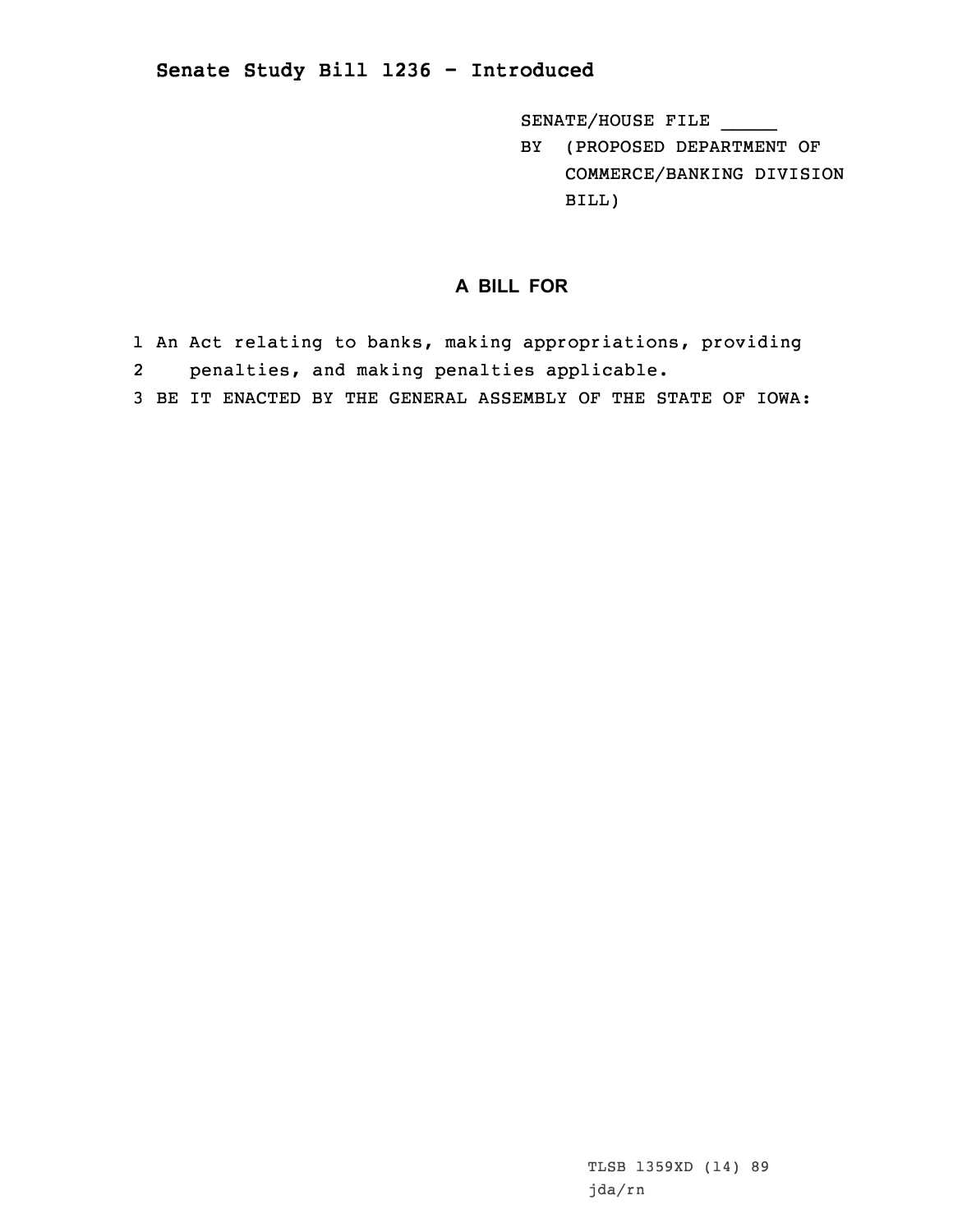1 Section 1. Section 12.61, subsection 1, paragraph a, Code 2 2021, is amended to read as follows:

 *a. "Financial institution"* means <sup>a</sup> state bank as defined in 4 section 524.103, subsection 41, a federally chartered state bank having its principal office within this state, <sup>a</sup> federally chartered credit union having its principal office within this state, <sup>a</sup> federally chartered savings and loan association having its principal office within the state, <sup>a</sup> credit union organized under [chapter](https://www.legis.iowa.gov/docs/code/2021/533.pdf) 533, or <sup>a</sup> trust company organized or incorporated under the laws of this state.

11 Sec. 2. Section 422.61, subsection 1, Code 2021, is amended 12 to read as follows:

 1. *"Financial institution"* means <sup>a</sup> state bank as defined in 14 section 524.103, <del>subsection 41,</del> a state bank chartered under the laws of any other state, <sup>a</sup> national banking association, <sup>a</sup> trust company, <sup>a</sup> federally chartered savings and loan association, an out-of-state state chartered savings bank, <sup>a</sup> financial institution chartered by the federal home loan bank board, <sup>a</sup> non-Iowa chartered savings and loan association, or <sup>a</sup> production credit association.

21 Sec. 3. Section 453A.8, subsection 6, Code 2021, is amended 22 to read as follows:

 6. The director may authorize <sup>a</sup> bank as defined by section 24 524.103<del>, subsection 8,</del> to sell stamps. A bank authorized to sell stamps shall comply with all of the requirements governing the sale of stamps by the department. [Section](https://www.legis.iowa.gov/docs/code/2021/453A.12.pdf) 453A.12 shall apply to any bank authorized to sell stamps.

28 Sec. 4. Section 524.102, Code 2021, is amended by adding the 29 following new subsection:

 NEW SUBSECTION. 10. The opportunity for state banks to adopt, in <sup>a</sup> manner that is compatible with and subject to the purposes of this chapter, new and emerging technologies that enhance the efficiency and convenience of banking products and services.

35 Sec. 5. Section 524.103, Code 2021, is amended by adding the

 $-1-$ 

LSB 1359XD (14) 89 jda/rn 1/97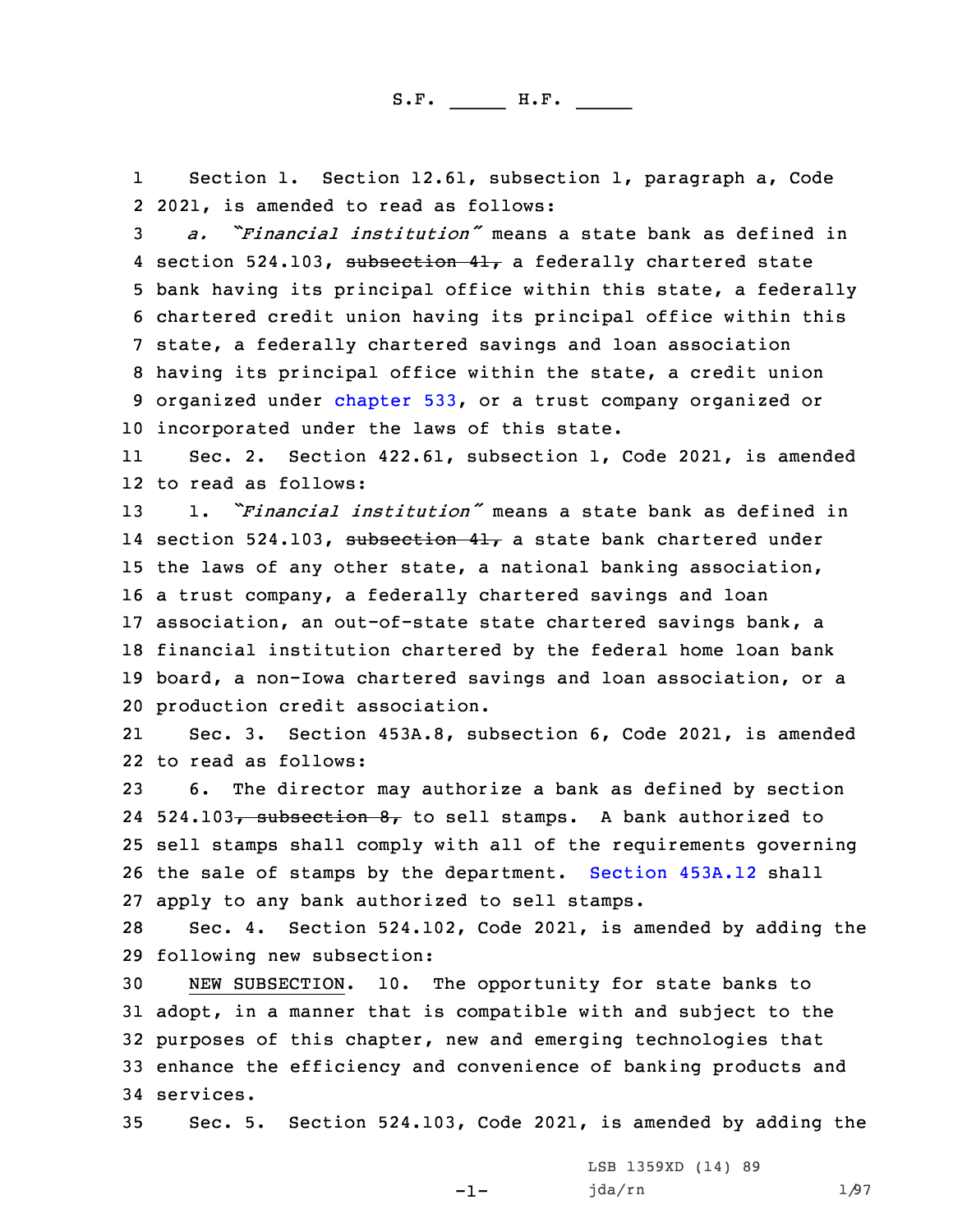1 following new subsections:

2 NEW SUBSECTION. 2A. *"Affiliate"* means the same as defined 3 in section 524.1101.

4 NEW SUBSECTION. 22A. *"Federal savings association"* means <sup>a</sup> 5 corporation organized under 12 U.S.C. §1464.

 NEW SUBSECTION. 32A. *"National bank"* means <sup>a</sup> corporation organized under 12 U.S.C. §21 whose deposits are insured by the federal deposit insurance corporation or whose powers are limited exclusively to the exercise of trust or fiduciary 10 powers.

11 NEW SUBSECTION. 34A. *"Out-of-state bank"* means <sup>a</sup> corporation, other than <sup>a</sup> credit union, industrial bank, or trust company, that is authorized by the laws of another state to solicit, receive, or accept money or its equivalent for deposit or to otherwise engage in the business of banking.

<sup>16</sup> NEW SUBSECTION. 36A. *"Safe deposit box"* means <sup>a</sup> safe, lock 17 box, or other secure storage receptacle located on the premises 18 of a bank.

19 Sec. 6. Section 524.103, subsections 6, 8, 10, 12, 13, 16, 20 17, 20, 22, 25, 27, 29, 33, 34, 38, 39, 41, 44, and 48, Code 21 2021, are amended to read as follows:

22 6. *"Articles of incorporation"* means the original, amended, or restated articles of incorporation and all amendments thereto and includes articles of merger. *"Articles of incorporation"* also means the original or restated articles of organization and all amendments including articles of merger if <sup>a</sup> state bank is organized as <sup>a</sup> limited liability company under 28 this [chapter](https://www.legis.iowa.gov/docs/code/2021/524.pdf).

<sup>29</sup> 8. *"Bank"* means <sup>a</sup> corporation or limited liability company 30 organized under this [chapter](https://www.legis.iowa.gov/docs/code/2021/524.pdf) or 12 U.S.C. §21, a national bank, 31 <sup>a</sup> federal savings association, or an out-of-state bank.

 10. *"Board of directors"* means the board of directors of <sup>a</sup> 33 state bank as provided in section [524.601](https://www.legis.iowa.gov/docs/code/2021/524.601.pdf). For a state bank organized as <sup>a</sup> limited liability company under this [chapter](https://www.legis.iowa.gov/docs/code/2021/524.pdf), *"board of directors"* means <sup>a</sup> board of directors or board of

 $-2-$ 

LSB 1359XD (14) 89 jda/rn 2/97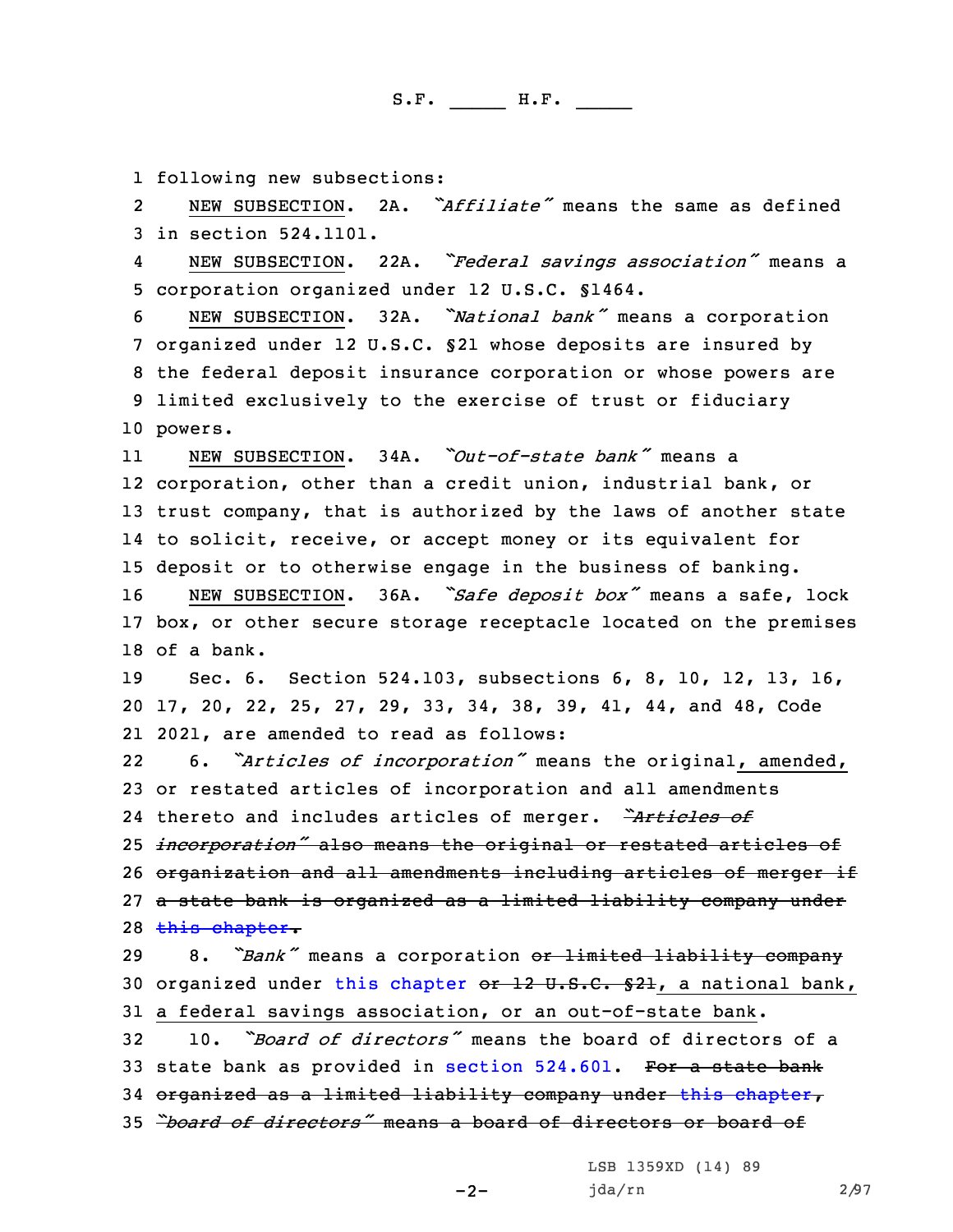1 managers as designated by the limited liability company in its 2 articles of organization or operating agreement.

 12. *"Business of banking"* means engaging in the regular business of soliciting, receiving, or accepting money or its equivalent for deposit, and any other business generally done by banks.

7 13. *"Calculation date"* means the most recent of the 8 following:

9 *a.* The date the state bank's statement of condition is 10 required to be filed pursuant to section 524.220, [subsection](https://www.legis.iowa.gov/docs/code/2021/524.220.pdf) 2. 11*b.* The date an event occurs that reduces or increases the

12 state bank's aggregate capital by ten percent or more.

13 *c.* As the superintendent may direct.

14 16. *"Chief executive officer"* means the person designated by 15 the board of directors to be responsible for the implementation 16 of and adherence to board policies and resolutions by all 17 officers and employees of the state bank.

18 17. *a. "Contractual commitment to advance funds"* means <sup>a</sup> <sup>19</sup> state bank's obligation to do either of the following:

20 (1) Advance funds under <sup>a</sup> standby letter of credit or other 21 similar arrangement.

22 (2) Make payment, directly or indirectly, to <sup>a</sup> third person contingent upon default by <sup>a</sup> customer of the state bank in performing an obligation and to make such payment in keeping with the agreed upon terms of the customer's contract with <sup>a</sup> third person, or to make payments upon some other stated condition.

 *b.* The term does not include commercial letters of credit and similar instruments where the issuing state bank expects the beneficiary to draw on the issuer, that do not guarantee payment, and that do not provide for payment in the event of <sup>a</sup> default by <sup>a</sup> third person.

33 20. *"Director"* means <sup>a</sup> member of the board of directors 34 and includes a manager of a state bank organized as a limited 35 <del>liability company under this [chapter](https://www.legis.iowa.gov/docs/code/2021/524.pdf)</del>.

-3-

LSB 1359XD (14) 89 jda/rn 3/97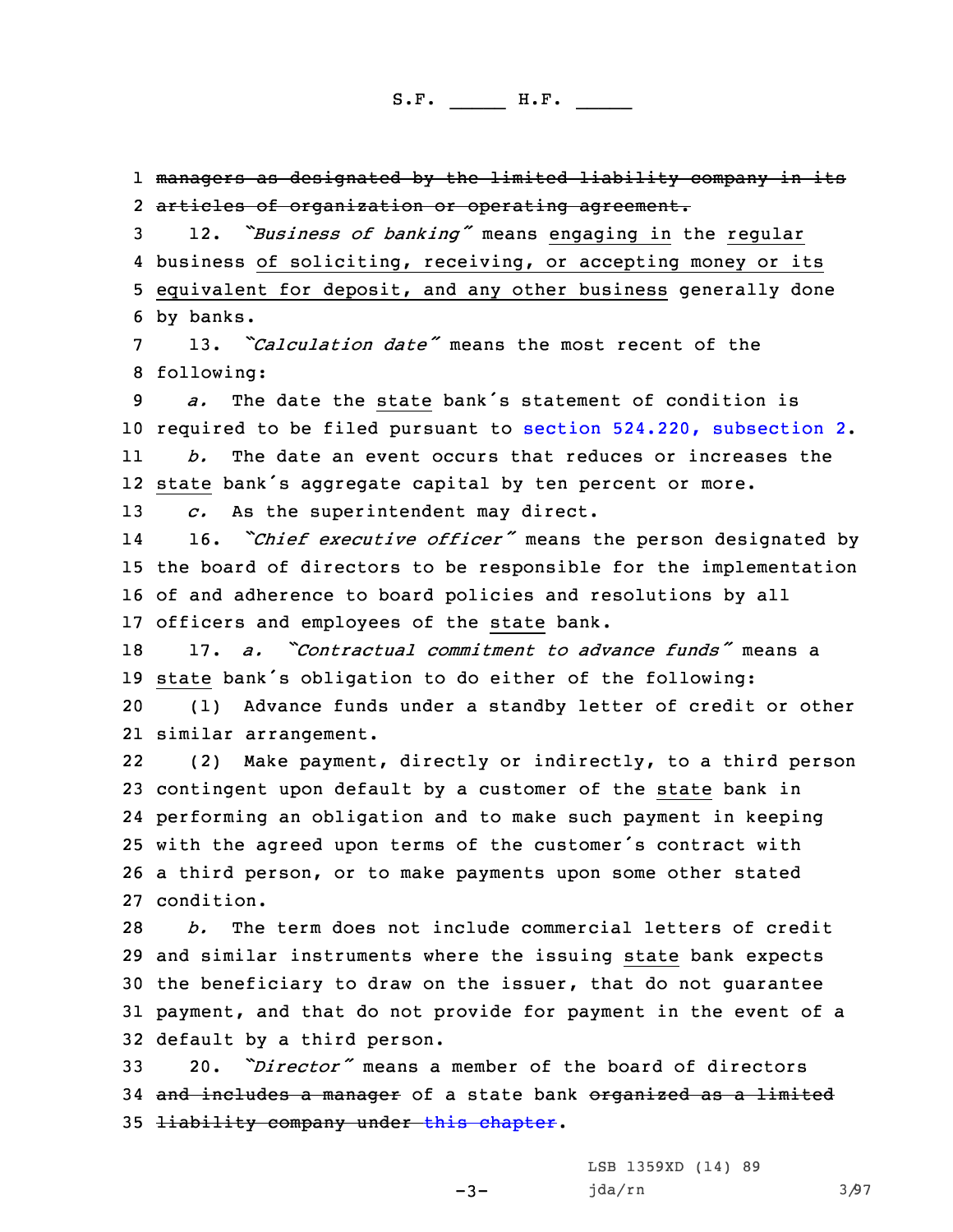1 22. *"Executive officer"* means <sup>a</sup> person who participates or has authority to participate, other than in the capacity of <sup>a</sup> 3 director or manager, in major policymaking functions of a state bank, whether or not the officer has an official title, whether or not such <sup>a</sup> title designates the officer as an assistant, or whether or not the officer is serving without salary or other compensation. The chief executive officer, chairperson of the board, the president, every vice president, and the cashier of <sup>a</sup> state bank are deemed to be executive officers, unless such an officer is excluded, by resolution of the board of 11 directors of a state bank or by the bylaws of the state bank, from participation, other than in the capacity of <sup>a</sup> director, 13 in major policymaking functions of the state bank, and the officer does not actually participate in the major policymaking functions. All officers who serve on <sup>a</sup> board of directors are deemed to be executive officers, except as provided for in section 524.701, subsection 3.

<sup>18</sup> 25. *"Insured bank"* means <sup>a</sup> state bank the deposits of which 19 are insured in accordance with the provisions of the Federal 20 Deposit Insurance Act.

21 27. *"Member"* means <sup>a</sup> person with <sup>a</sup> membership interest 22 in a state bank <del>organized as a limited liability company or</del> 23 incorporated as <sup>a</sup> mutual corporation under this [chapter](https://www.legis.iowa.gov/docs/code/2021/524.pdf).

24 29. *"Membership interest"* means <sup>a</sup> member's share of the 25 profits and losses, the right to receive distributions of 26 assets, and any right to vote or participate in management of <sup>a</sup> 27 state bank organized as <sup>a</sup> limited liability company under this 28 chapter or of a state bank incorporated as a mutual corporation 29 under this [chapter](https://www.legis.iowa.gov/docs/code/2021/524.pdf).

 33. *"Officer"* means chief executive officer, executive officer, or any other administrative official of <sup>a</sup> state bank elected by the state bank's board of directors to carry out any of the state bank's operating rules and policies.

<sup>34</sup> 34. *"Operations subsidiary"* means <sup>a</sup> wholly owned corporation 35 incorporated and controlled by <sup>a</sup> state bank that performs

 $-4-$ 

LSB 1359XD (14) 89  $jda/rn$  4/97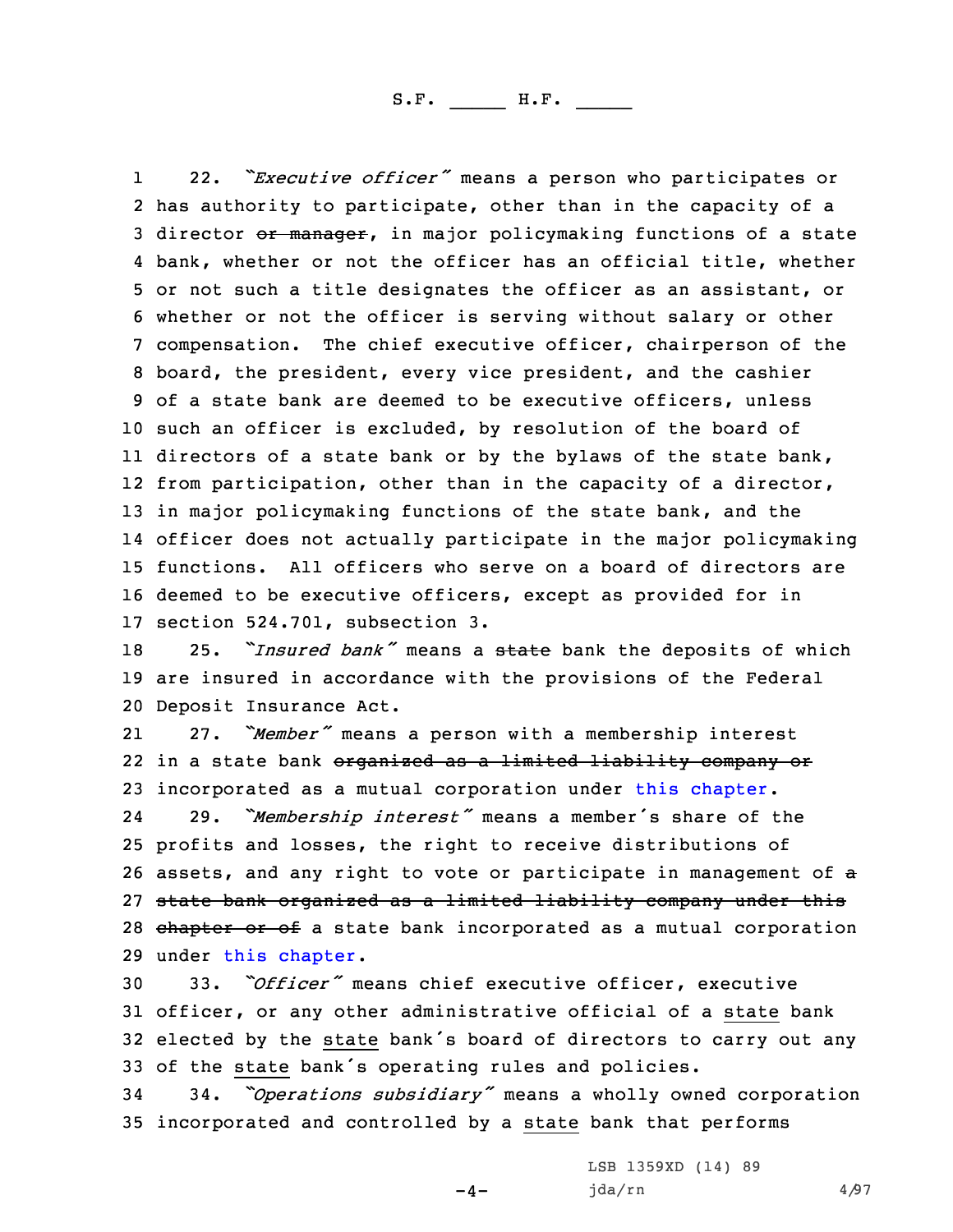1 functions which the state bank is authorized to perform. 2 38. *"Shareholder"* means one who is <sup>a</sup> holder of record of 3 shares in a state bank. If a state bank is organized as a 4 limited liability company under this [chapter](https://www.legis.iowa.gov/docs/code/2021/524.pdf), *"shareholder"* 5 means a member of the limited liability company. If a state 6 bank is incorporated as <sup>a</sup> mutual corporation under this <sup>7</sup> chapter, *"shareholder"* means <sup>a</sup> member of the mutual corporation. <sup>8</sup> 39. *"Shares"* means the units into which the proprietary 9 interests in <sup>a</sup> state bank incorporated as <sup>a</sup> stock corporation 10 are divided, including any membership interests of a state bank 11 organized as <sup>a</sup> limited liability company under this [chapter](https://www.legis.iowa.gov/docs/code/2021/524.pdf). 12 41. *"State bank"* means any bank incorporated pursuant to 13 the provisions of this [chapter](https://www.legis.iowa.gov/docs/code/2021/524.pdf) after January 1, 1970, and any 14 *"state bank"* incorporated pursuant to the laws of this state and 15 doing business as such on January 1, 1970, or a bank organized 16 as a limited liability company or a mutual corporation under 17 this [chapter](https://www.legis.iowa.gov/docs/code/2021/524.pdf). <sup>18</sup> 44. *"Supervised financial organization"* as defined and used 19 in the Iowa consumer credit code, [chapter](https://www.legis.iowa.gov/docs/code/2021/537.pdf) 537, includes <sup>a</sup> 20 person state bank organized pursuant to this [chapter](https://www.legis.iowa.gov/docs/code/2021/524.pdf). 21 48. *"Unincorporated area"* means <sup>a</sup> village within which an 22 area where <sup>a</sup> state bank or national bank has its principal 23 place of business that is not within <sup>a</sup> municipal corporation. 24 Sec. 7. Section 524.103, subsection 26, Code 2021, is 25 amended by striking the subsection. 26 Sec. 8. Section 524.105, subsection 2, Code 2021, is amended 27 to read as follows: 28 2. All state banks are subject to the provisions and 29 requirements of this [chapter](https://www.legis.iowa.gov/docs/code/2021/524.pdf) in every particular, and all 30 national banks out-of-state banks, and federal savings 31 associations, now or hereafter doing business in this state, 32 are subject to the provisions of this [chapter](https://www.legis.iowa.gov/docs/code/2021/524.pdf), to the extent 33 applicable, from July 1, 1995 2021. 34 Sec. 9. Section 524.107, subsections 1 and 2, Code 2021, are 35 amended to read as follows:

-5-

LSB 1359XD (14) 89 jda/rn 5/97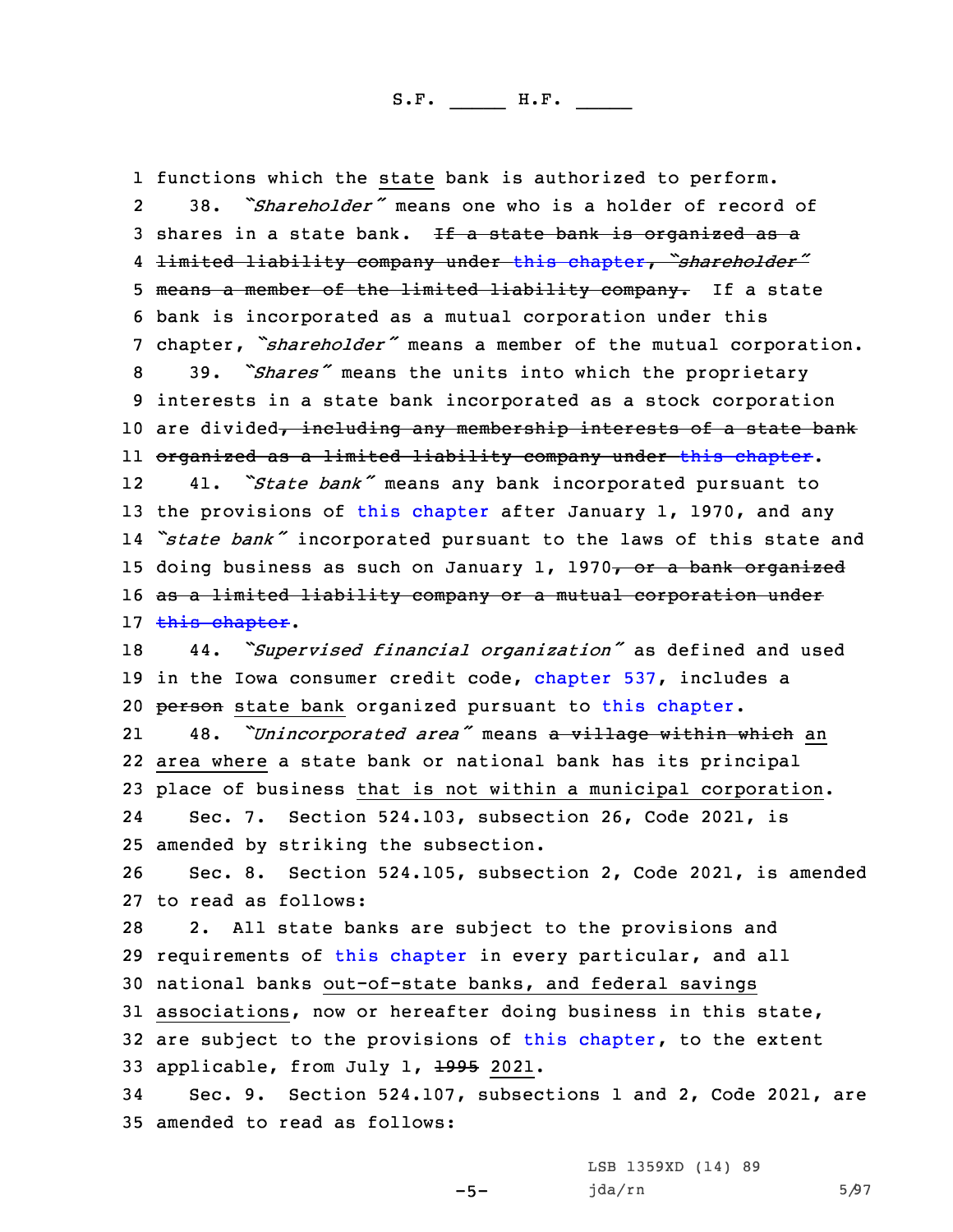1 1. <sup>A</sup> person, other than <sup>a</sup> state bank which is subject to 2 the provisions of this [chapter](https://www.legis.iowa.gov/docs/code/2021/524.pdf), an out-of-state bank, and <sup>a</sup> national bank or federal savings association authorized by the laws of the United States to engage in the business of receiving money for deposit, and except as provided in subsection 2, shall not engage in this state in the business of receiving money for deposit, transact the business of banking, or establish in this state <sup>a</sup> place of business for such purpose.

 2. <sup>A</sup> person doing business in this state shall not use 11 the words "bank" <del>or "trust"</del> or use any derivative, plural, 12 or compound of the words "bank", "banking", or "bankers"<del>, or</del> 13 "trust" in any manner which would tend to create the impression that the person is authorized to engage in the business of banking or to act in <sup>a</sup> fiduciary capacity, except <sup>a</sup> state bank authorized to do so by this [chapter](https://www.legis.iowa.gov/docs/code/2021/524.pdf) or <sup>a</sup> an out-of-state bank authorized to do so by the laws of another state, <sup>a</sup> national bank to the extent permitted by the laws of the United States, <sup>a</sup> bank holding company as defined in section 524.1801, <sup>a</sup> savings and loan holding company as defined in 12 U.S.C. §1467a, or <sup>a</sup> federal savings association to the extent 22 permitted by the laws of the United States<del>, or, insofar as the</del> 23 word "trust" is concerned, an individual permissibly serving as <sup>a</sup> fiduciary in this state, pursuant to section [633.63](https://www.legis.iowa.gov/docs/code/2021/633.63.pdf), 25 or, insofar as the words "trust" and "bank" are concerned, <sup>a</sup> nonresident corporate fiduciary permissibly serving as <sup>a</sup> fiduciary in this state pursuant to [section](https://www.legis.iowa.gov/docs/code/2021/633.64.pdf) 633.64. Sec. 10. Section 524.109, subsection 1, Code 2021, is

29 amended to read as follows:

 1. <sup>A</sup> state bank may be organized under this [chapter](https://www.legis.iowa.gov/docs/code/2021/524.pdf) as <sup>a</sup> bankers' bank. The bankers' bank is subject to all rights, privileges, duties, restrictions, penalties, liabilities, conditions and limitations applicable to <sup>a</sup> state bank generally, except as limited in the definition of bankers' 35 bank contained in section 524.103, subsection 9. However, a

-6-

LSB 1359XD (14) 89 jda/rn 6/97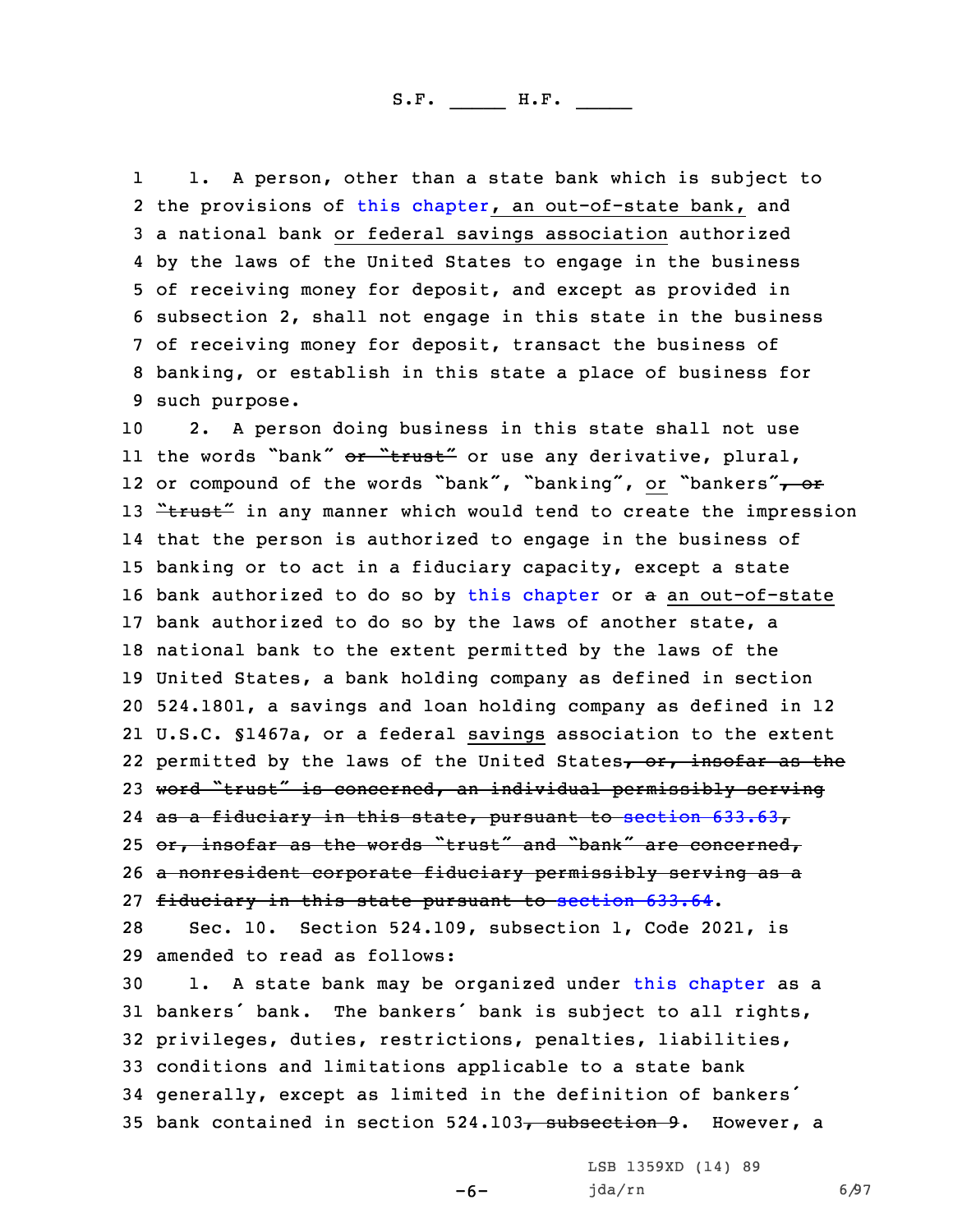1 bankers' bank shall have the same powers as those granted by 2 federal law and regulation to <sup>a</sup> national bank organized as <sup>a</sup> 3 bankers' bank under 12 U.S.C. §27.

4 Sec. 11. Section 524.203, Code 2021, is amended to read as 5 follows:

6 **524.203 Superintendent —— vacancy.**

 If the office of the superintendent of banking is vacant or the superintendent is unable to serve, the chief of the bank bureau of the banking division shall be the acting superintendent until the governor appoints <sup>a</sup> new superintendent or acting superintendent. If the chief of the bank bureau is 12 unable to serve, the chief examiner of the <del>finance</del> bank bureau of the banking division shall be the acting superintendent until the governor appoints <sup>a</sup> new superintendent or acting superintendent. If both the chief of the bank bureau and 16 the chief examiner of the *finance* bank bureau are unable to 17 serve, the chief of the professional licensing and regulation finance bureau of the banking division shall be the acting superintendent until the governor appoints <sup>a</sup> new superintendent or acting superintendent.

21 Sec. 12. Section 524.207, subsections 2 and 6, Code 2021, 22 are amended to read as follows:

 2. All fees and assessments generated as the result of 24 a <del>federally chartered</del> national bank or federal savings <del>and</del> 25 <del>loan</del> association converting to a state-chartered state bank on or after December 31, 2015, and thereafter, are payable to the superintendent. The superintendent shall pay all the fees and assessments received by the superintendent pursuant to this [subsection](https://www.legis.iowa.gov/docs/code/2021/524.207.pdf) to the treasurer of state within the time 30 required by [section](https://www.legis.iowa.gov/docs/code/2021/12.10.pdf) 12.10 and the fees and assessments shall be deposited into the department of commerce revolving fund created in [section](https://www.legis.iowa.gov/docs/code/2021/546.12.pdf) 546.12. An amount equal to such fees and assessments deposited into the department of commerce revolving fund is appropriated from the department of commerce revolving fund to the banking division of the department of

 $-7-$ 

LSB 1359XD (14) 89 jda/rn 7/97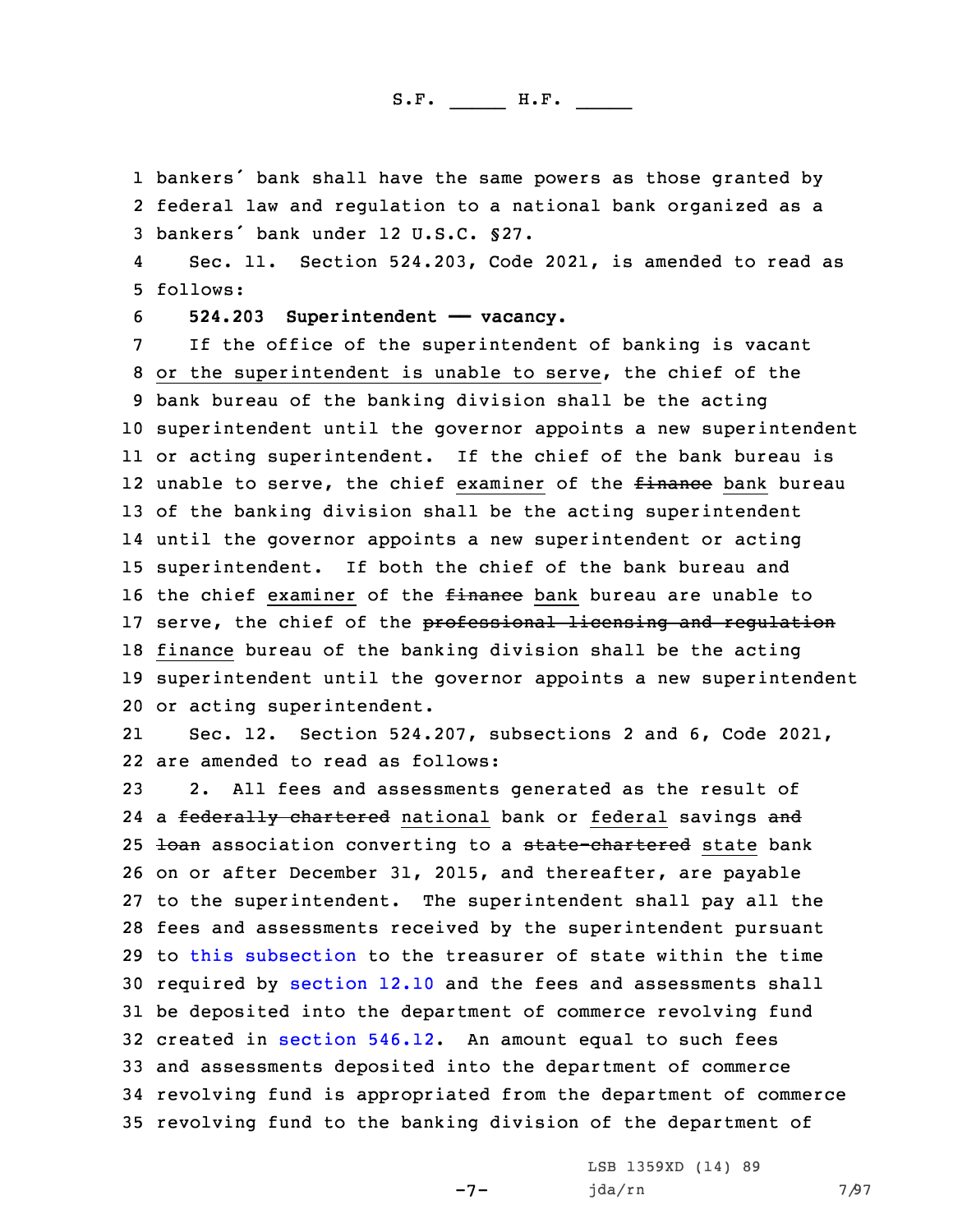1 commerce for the fiscal year in which a <del>federally chartered</del> 2 national bank or federal savings and loan association converted 3 to a state-chartered state bank and an amount equal to such annualized fees and assessments deposited into the department of commerce revolving fund in succeeding years is appropriated from the department of commerce revolving fund to the banking division of the department of commerce for succeeding fiscal years for purposes related to the discharge of the duties and responsibilities imposed upon the banking division of the department of commerce, the superintendent, and the state banking council by the laws of this state. This appropriation shall be in addition to the appropriation of moneys otherwise 13 described in this [section](https://www.legis.iowa.gov/docs/code/2021/524.207.pdf). If a state-chartered state 14 bank converts to a <del>federally chartered</del> national bank or 15 federal savings and loan association, any appropriation made pursuant to this [subsection](https://www.legis.iowa.gov/docs/code/2021/524.207.pdf) for the following fiscal year shall be reduced by the amount of the assessment paid by the 18 state-chartered state bank during the fiscal year in which the 19 state-chartered state bank converted to a federally chartered 20 national bank or federal savings and loan association. 21 6. All moneys received by the superintendent pursuant to <sup>a</sup> multi-state settlement with <sup>a</sup> provider of financial services such as <sup>a</sup> mortgage lender, <sup>a</sup> mortgage servicer, or any other person regulated by the banking division of the department of commerce shall be deposited into the department of commerce revolving fund created in [section](https://www.legis.iowa.gov/docs/code/2021/546.12.pdf) 546.12 and an amount equal to the amount deposited into the fund is appropriated to the banking division of the department of commerce for the fiscal year in which such moneys are received and in succeeding fiscal years for the purpose of promoting financial-related education and supporting those duties of the banking division related to financial regulation that are limited to nonrecurring expenses such as equipment purchases, training, technology, and retirement payouts related to the 35 oversight of mortgage lending, state-chartered state banks, and

-8-

LSB 1359XD (14) 89 jda/rn 8/97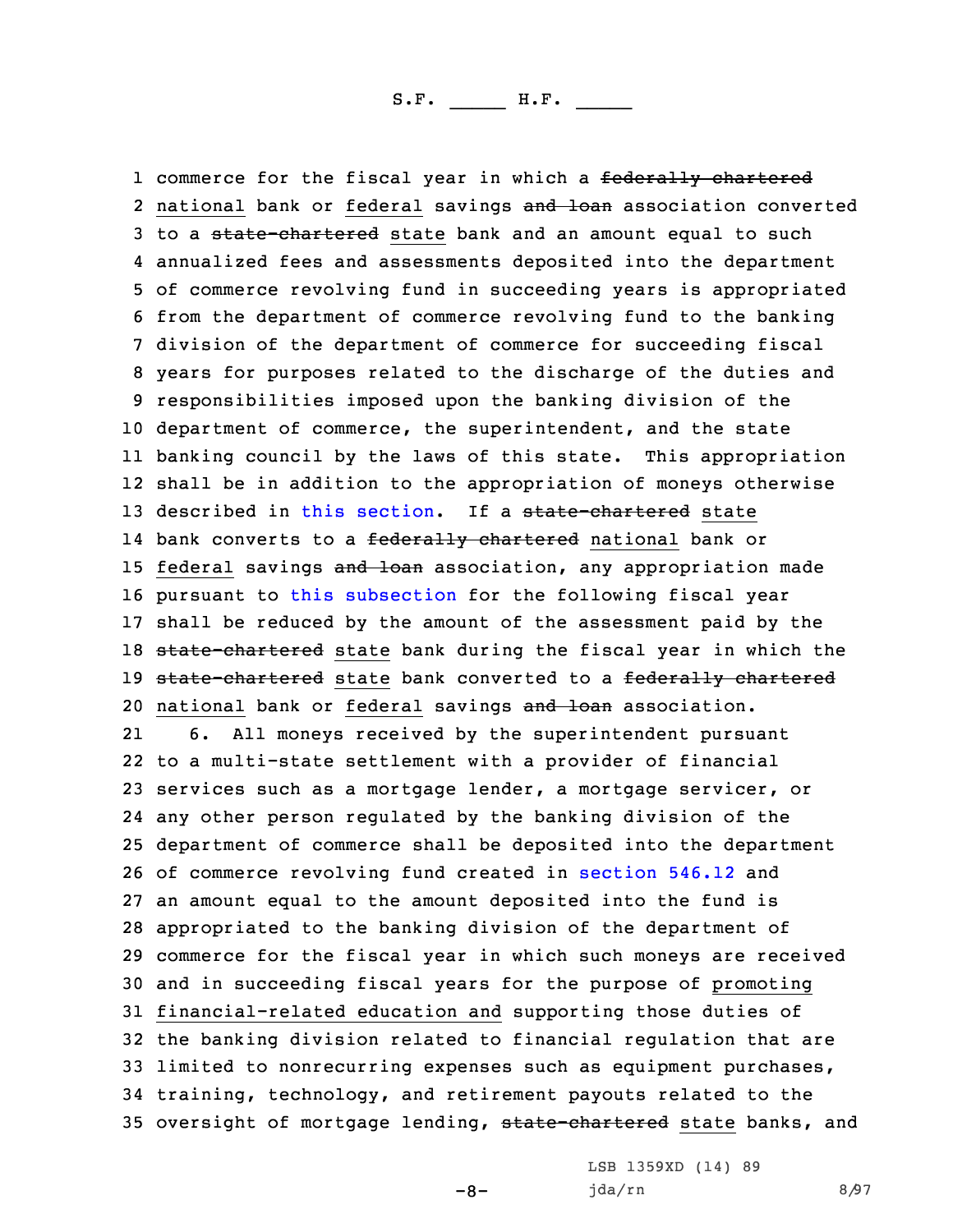other financial services regulated by the banking division. This appropriation shall be in addition to the appropriation of moneys otherwise described in this [section](https://www.legis.iowa.gov/docs/code/2021/524.207.pdf). The superintendent shall submit <sup>a</sup> report to the department of management and to the legislative services agency detailing the expenditure of moneys appropriated to the banking division pursuant to this subsection during each fiscal year. The initial report shall be submitted on or before September 15, 2016, and each September 15 thereafter. Moneys appropriated pursuant to this subsection are not subject to [section](https://www.legis.iowa.gov/docs/code/2021/8.33.pdf) 8.33 and shall not be transferred, used, obligated, appropriated, or otherwise encumbered except as provided in this [subsection](https://www.legis.iowa.gov/docs/code/2021/524.207.pdf).

13 Sec. 13. Section 524.208, Code 2021, is amended to read as 14 follows:

15 **524.208 Examiners and other employees.**

 The superintendent may appoint examiners and other employees, including for the banking division's internal information technology group, as the superintendent deems necessary to the proper discharge of the duties imposed upon the superintendent by the laws of this state. Pay plans shall be established for employees, other than clerical employees or employees of the professional licensing and regulation bureau of the banking division, who examine the accounts and affairs of state banks and who examine the accounts and affairs of other persons, subject to supervision and regulation by the superintendent, which are substantially equivalent to those paid by the federal deposit insurance corporation and other federal supervisory agencies in this area of the United States. Sec. 14. Section 524.211, subsection 1, Code 2021, is amended to read as follows:

31 1. The superintendent, general counsel, examiners, and 32 other employees assigned to the bank bureau of the banking 33 division are prohibited from obtaining <sup>a</sup> loan of money or 34 property from a state-chartered state bank, or any person 35 or entity affiliated with a state-chartered state bank,

 $-9-$ 

LSB 1359XD (14) 89 jda/rn 9/97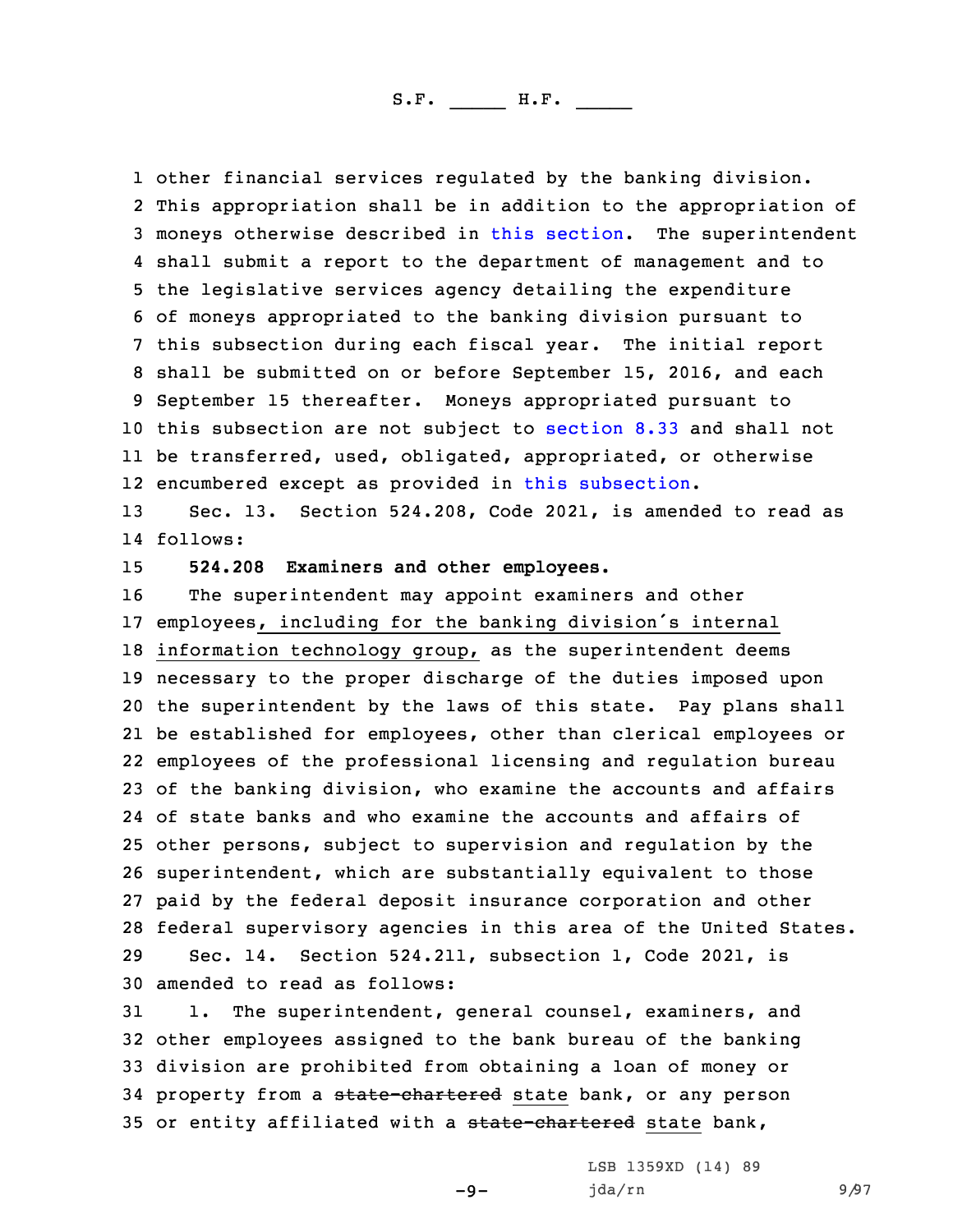1 unless they do not personally participate in the examination, 2 oversight, or official review concerning the regulation of the 3 state bank.

4 Sec. 15. Section 524.211, Code 2021, is amended by adding 5 the following new subsection:

 NEW SUBSECTION. 8. The superintendent shall not participate in the examination, oversight, or official review concerning the regulation of any state bank or any other enterprise, person, or affiliate subject to the regulatory purview of the banking division of which the superintendent is <sup>a</sup> shareholder, member, partner, owner, director, officer, or employee. The superintendent shall recuse themselves from participation in any such examination, oversight, or official review and the state banking council shall designate <sup>a</sup> member who satisfies the qualifications identified in section 524.201, subsection 1, and who is not <sup>a</sup> shareholder, member, partner, owner, director, officer, or employee of the regulated entity to act in place of the superintendent.

19 Sec. 16. Section 524.212, subsection 1, Code 2021, is 20 amended to read as follows:

21 1. The superintendent, members of the state banking council, general counsel, examiners, or other employees of the banking division shall not disclose, in any manner, to any person other than the person examined and those regulatory agencies referred to in section 524.217, [subsection](https://www.legis.iowa.gov/docs/code/2021/524.217.pdf) 2, any information relating specifically to the supervision and regulation of any state bank, persons subject to the provisions of [chapter](https://www.legis.iowa.gov/docs/code/2021/533A.pdf) 533A, [533C](https://www.legis.iowa.gov/docs/code/2021/533C.pdf), 533D, 535B, 535D, [536](https://www.legis.iowa.gov/docs/code/2021/536.pdf), or [536A](https://www.legis.iowa.gov/docs/code/2021/536A.pdf), any affiliate of any state bank, or an affiliate of <sup>a</sup> person subject to the provisions of [chapter](https://www.legis.iowa.gov/docs/code/2021/533A.pdf) 533A, [533C](https://www.legis.iowa.gov/docs/code/2021/533C.pdf), [536](https://www.legis.iowa.gov/docs/code/2021/536.pdf), or 536A, except when ordered to do so by <sup>a</sup> court of competent jurisdiction and then only in those instances referred to in section 524.215, subsection 2, paragraphs *"a"*, *"b"*, *"c"*, *"e"*, 34 and *"f"*.

35 Sec. 17. Section 524.217, subsection 6, Code 2021, is

-10-

LSB 1359XD (14) 89 jda/rn 10/97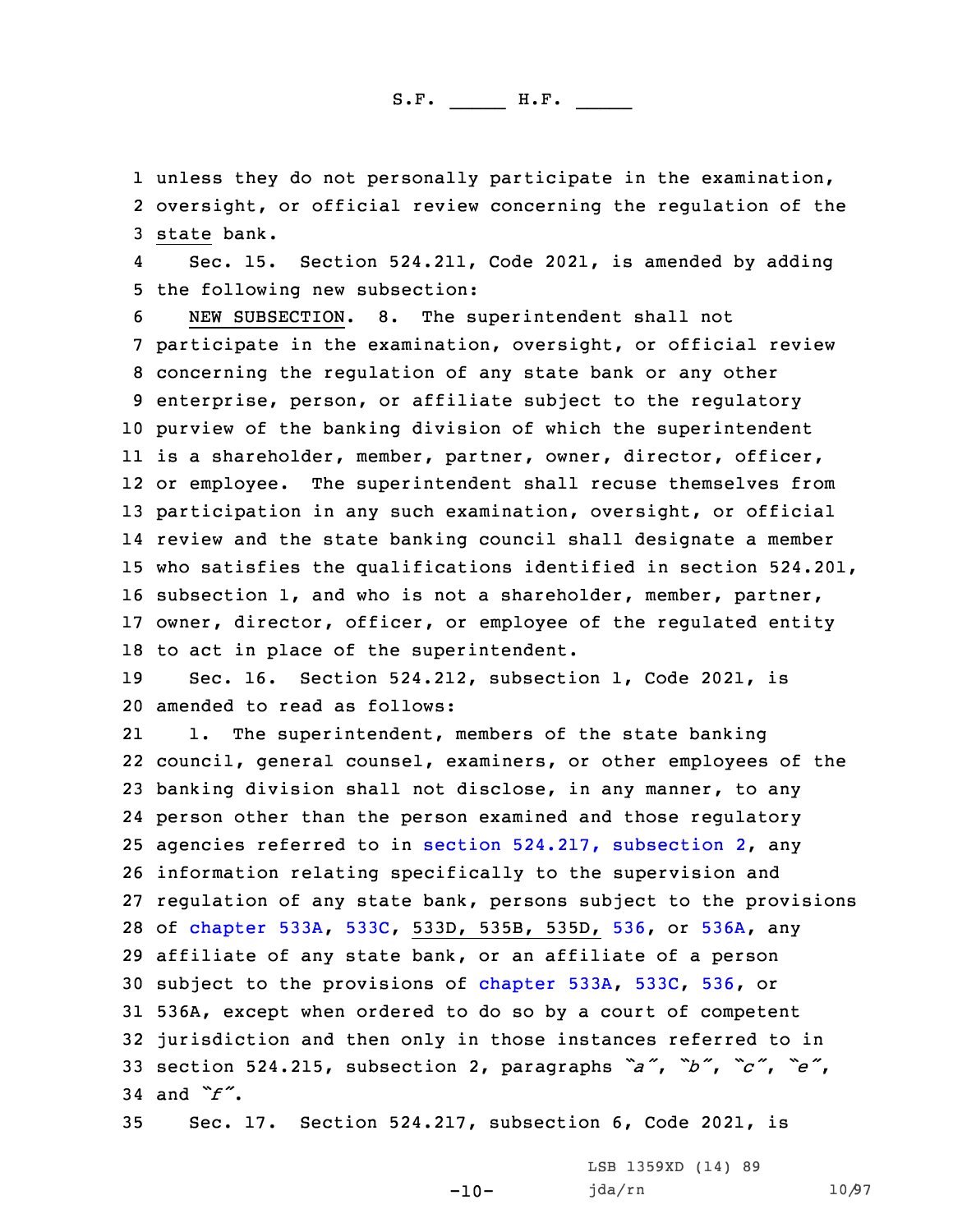1 amended to read as follows:

2 6. The superintendent may enter into contractual agreements with other state regulators of financial institutions to share examiners or to assist in each state's respective examinations or other supervisory activities. <sup>A</sup> contractual agreement pursuant to this section may provide for reimbursement to the state providing assistance. The division of banking shall be reimbursed for any costs incurred when providing services to other states pursuant to this [subsection](https://www.legis.iowa.gov/docs/code/2021/524.217.pdf). Any division of 10 banking personnel assisting another state with its examination examinations or other supervisory activities shall be covered 12 by the provisions of the other state's tort claims act, to the extent permitted by the laws of the other state. If the law of the other state does not extend coverage to the division 15 of banking personnel working on the other state's examination examinations or other supervisory activities, the provisions of chapter 669 shall apply. Sec. 18. Section 524.218, Code 2021, is amended by striking the section and inserting in lieu thereof the following: **524.218 Regulation and examination of service providers.** 21 1. Whenever <sup>a</sup> state bank, or any subsidiary or affiliate of <sup>a</sup> state bank that is subject to examination by the superintendent, causes to be performed for itself, by contract or otherwise, <sup>a</sup> covered service, such performance shall be subject to regulation and examination by the superintendent to the same extent as if the covered service was being performed by the state bank itself. 2. For purposes of this section, *"covered service"* means and includes all of the following:

30 *a.* Data processing services.

31 *b.* Activities that support financial services, including 32 but not limited to lending, funds transfer, payment processing, 33 fiduciary activities, trading activities, and deposit taking.

34 *c.* Internet-related services, including but not limited to 35 web services and electronic bill payments, mobile applications,

-11-

LSB 1359XD (14) 89 jda/rn 11/97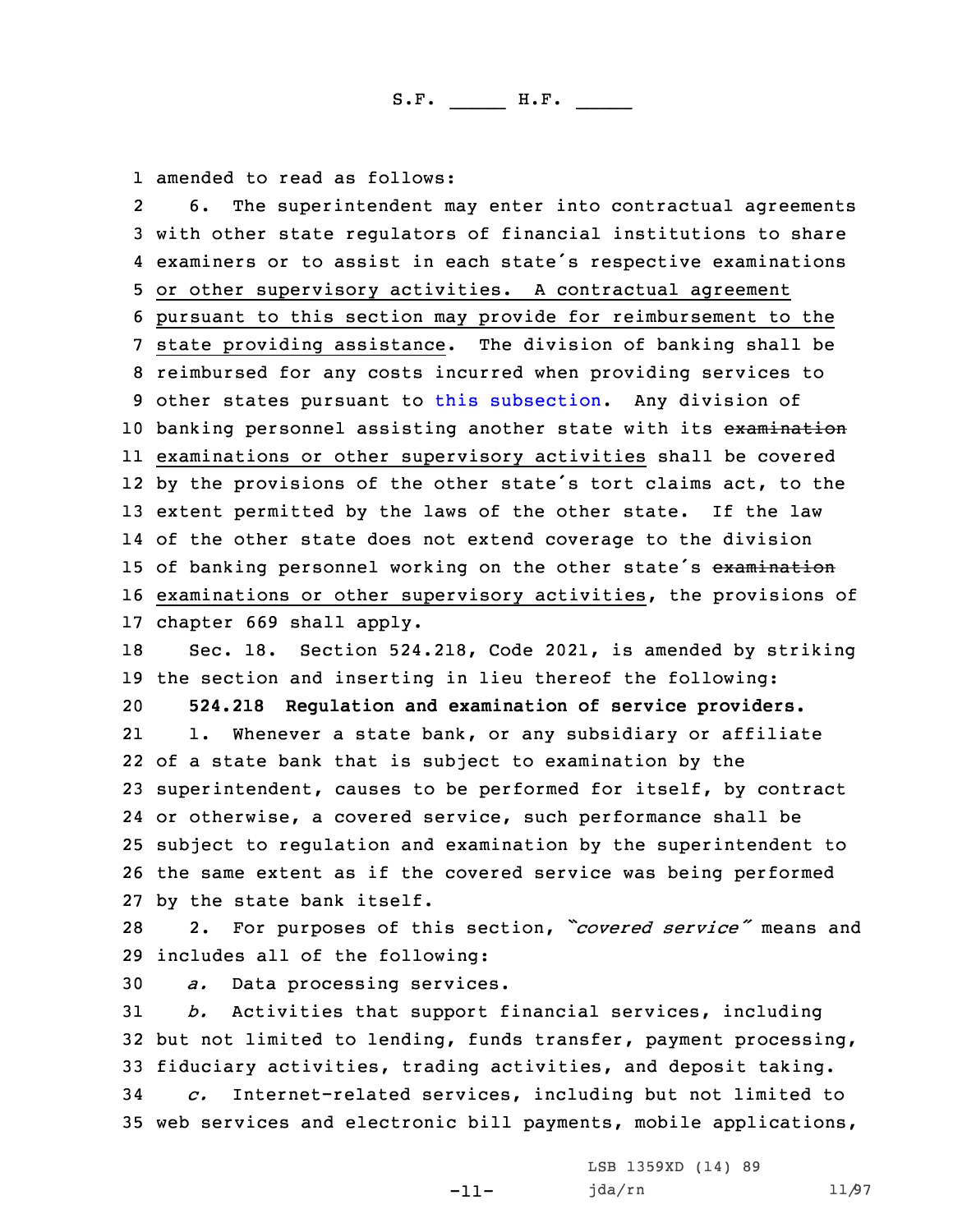1 system and software development and maintenance, and security 2 monitoring.

 *d.* Activities related to the business of banking. 4 3. The superintendent may, in the superintendent's discretion, accept examinations authorized or required to be conducted by this section, which are made by other state or federal financial regulatory agencies listed in section 534.217, subsection 2, in lieu of any examination authorized or required under the laws of this state.

10 Sec. 19. Section 524.220, subsection 1, Code 2021, is 11 amended to read as follows:

12 1. <sup>A</sup> state bank shall, upon request, render <sup>a</sup> full, clear, 13 and accurate statement of its condition to the superintendent, in <sup>a</sup> format prescribed by the superintendent, verified by the oath of two of its officers, and attested by at least two of the directors. The superintendent may, in the superintendent's discretion, use any form of statement of condition that is used by the federal deposit insurance corporation or the federal reserve system, and the superintendent may rely on <sup>a</sup> statement of condition <sup>a</sup> state bank submits to the federal deposit

21 insurance corporation or the federal reserve system.

22 Sec. 20. Section 524.221, subsection 3, Code 2021, is 23 amended to read as follows:

24 3. The provisions of this [section](https://www.legis.iowa.gov/docs/code/2021/524.221.pdf), insofar as applicable, 25 shall apply to the records of a national bank, or a federally 26 chartered savings bank or a federally chartered federal savings 27 and loan association, or an out-of-state bank.

28 Sec. 21. Section 524.223, Code 2021, is amended to read as 29 follows:

30 **524.223 Power of superintendent to issue orders.**

 1. Whenever it shall appear to the superintendent that <sup>a</sup> state bank, or any director, officer, employee, or substantial shareholder of the state bank, is engaging or has engaged, or the superintendent has reasonable cause to believe that the state bank, director, officer, employee, or substantial

LSB 1359XD (14) 89

-12-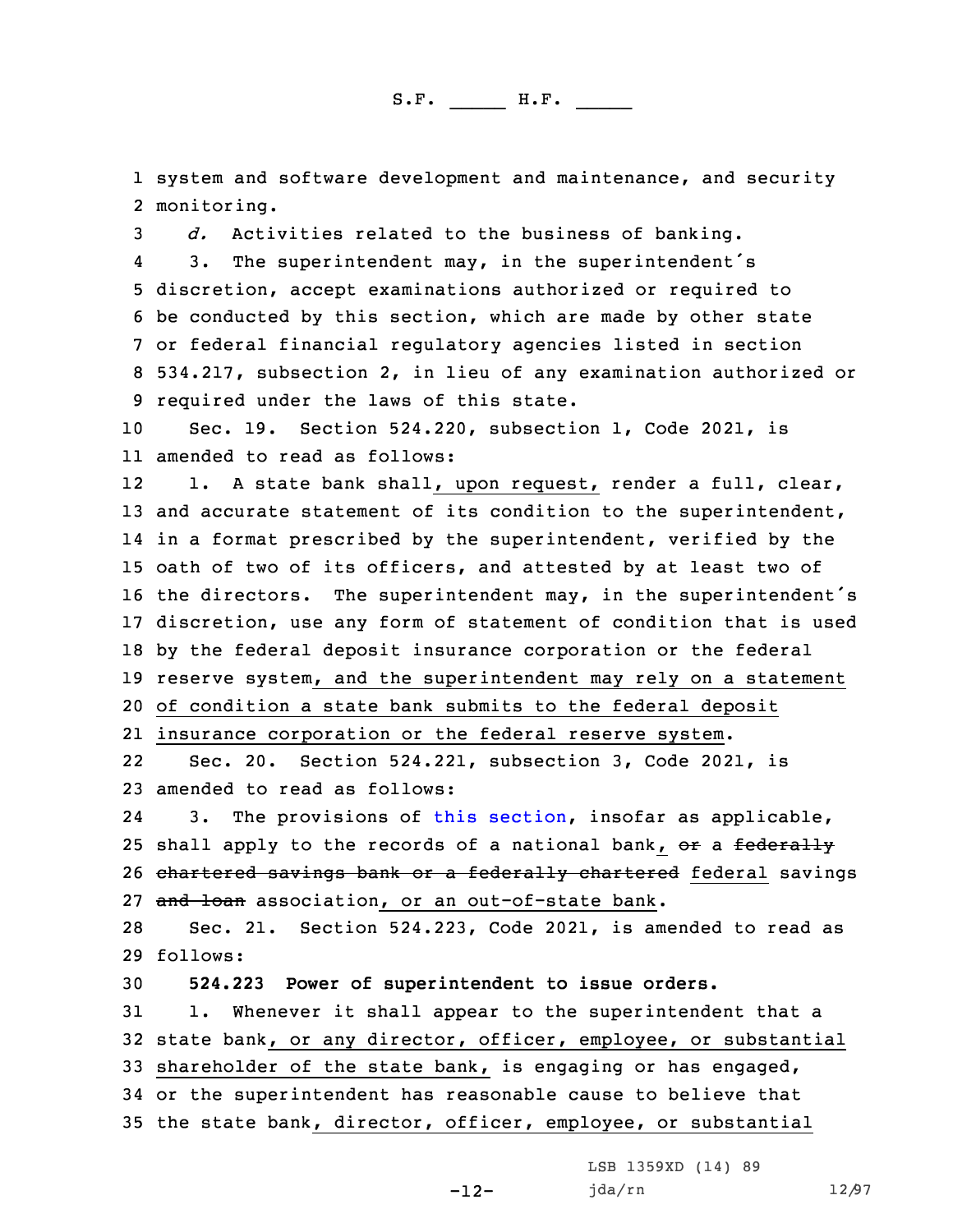shareholder is about to engage, in an unsafe or unsound practice in conducting the business of such state bank, or is violating or has violated, or the superintendent has reasonable cause to believe that the state bank, director, officer, employee, or substantial shareholder is about to violate, any provision of this [chapter](https://www.legis.iowa.gov/docs/code/2021/524.pdf) or of any regulation adopted pursuant to this [chapter](https://www.legis.iowa.gov/docs/code/2021/524.pdf), or any condition imposed in writing by the superintendent in connection with the approval of any matter 9 required by this [chapter](https://www.legis.iowa.gov/docs/code/2021/524.pdf), or any written agreement entered into 10 with the superintendent, or any provision of [chapter](https://www.legis.iowa.gov/docs/code/2021/12C.pdf) 12C or any rules adopted pursuant to [chapter](https://www.legis.iowa.gov/docs/code/2021/12C.pdf) 12C, the superintendent may issue and serve upon the state bank, director, officer, employee, or substantial shareholder <sup>a</sup> notice containing <sup>a</sup> statement of the facts constituting the alleged violation or violations, or the unsafe or unsound practice or practices, and fixing <sup>a</sup> time and place at which <sup>a</sup> hearing will be held to determine whether an order to cease and desist should be issued to the state bank, director, officer, employee, or substantial shareholder.

 2. If the state bank, director, officer, employee, or substantial shareholder fails to appear at the hearing it shall be deemed to have consented to the issuance of <sup>a</sup> cease and desist order. In the event of such consent, or if upon the record made at such hearing, the superintendent shall find that any violation or unsafe or unsound practice specified in the notice has been established, the superintendent may issue and serve upon the state bank, director, officer, employee, or substantial shareholder an order to cease and desist from any such violation or practice. Such order may require the 30 state bank and its directors, officers, and employees, and shareholders to cease and desist from any such violation or practice and, further, to take affirmative action to correct the conditions resulting from any such violation or practice. In addition, if the violation or practice involves <sup>a</sup> failure to comply with [chapter](https://www.legis.iowa.gov/docs/code/2021/12C.pdf) 12C or any rules adopted pursuant to

-13-

LSB 1359XD (14) 89 jda/rn 13/97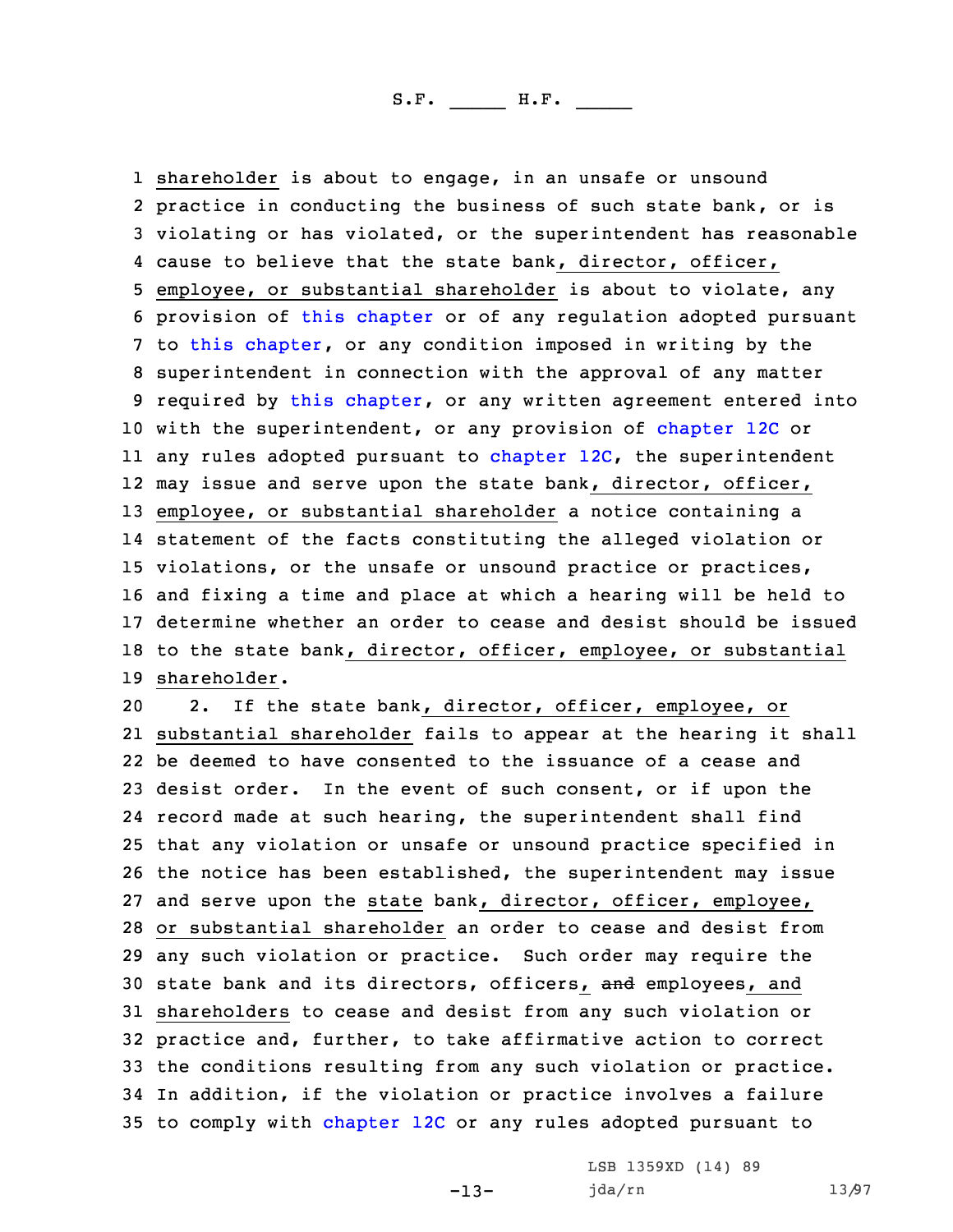chapter 12C, the superintendent may recommend to the committee 2 established under [section](https://www.legis.iowa.gov/docs/code/2021/12C.6.pdf) 12C.6 that the bank be removed from the list of financial institutions eligible to accept public funds under [section](https://www.legis.iowa.gov/docs/code/2021/12C.6A.pdf) 12C.6A and may require that during the current calendar quarter and up to the next succeeding eight calendar quarters that the bank do any one or more of the following:

8 *a.* Not accept public funds deposits.

 *b.* Return to the depositors some or all uninsured public funds held in demand deposits and, when deposit instruments or agreements mature, return to the depositors some or all deposits representing proceeds of such instruments or agreements.

14 *c.* Pledge collateral to the treasurer of state having <sup>a</sup> 15 value at all times up to one hundred ten percent of the public 16 funds held by the bank.

17 *d.* Comply with such other requirements as the superintendent 18 may impose.

19 3. Any order issued pursuant to this [section](https://www.legis.iowa.gov/docs/code/2021/524.223.pdf) shall become 20 effective upon service of the order on the state bank, 21 director, officer, employee, or substantial shareholder 22 and shall remain effective except to such extent that it is 23 stayed, modified, terminated, or set aside by action of the 24 superintendent or of the district court of <del>the</del> Polk county in 25 which the state bank has its principal place of business. 26 4. The superintendent may apply to the district court of 27 the Polk county in which the state bank has its principal place 28 of business for the enforcement of any order pursuant to this

29 section and such court shall have jurisdiction and power to 30 order and require compliance.

 5. For purposes of this section, *"substantial shareholder"* means <sup>a</sup> shareholder exercising <sup>a</sup> controlling influence over the management or policies of <sup>a</sup> state bank as determined by the superintendent.

35 Sec. 22. Section 524.224, Code 2021, is amended to read as

-14-

LSB 1359XD (14) 89 jda/rn 14/97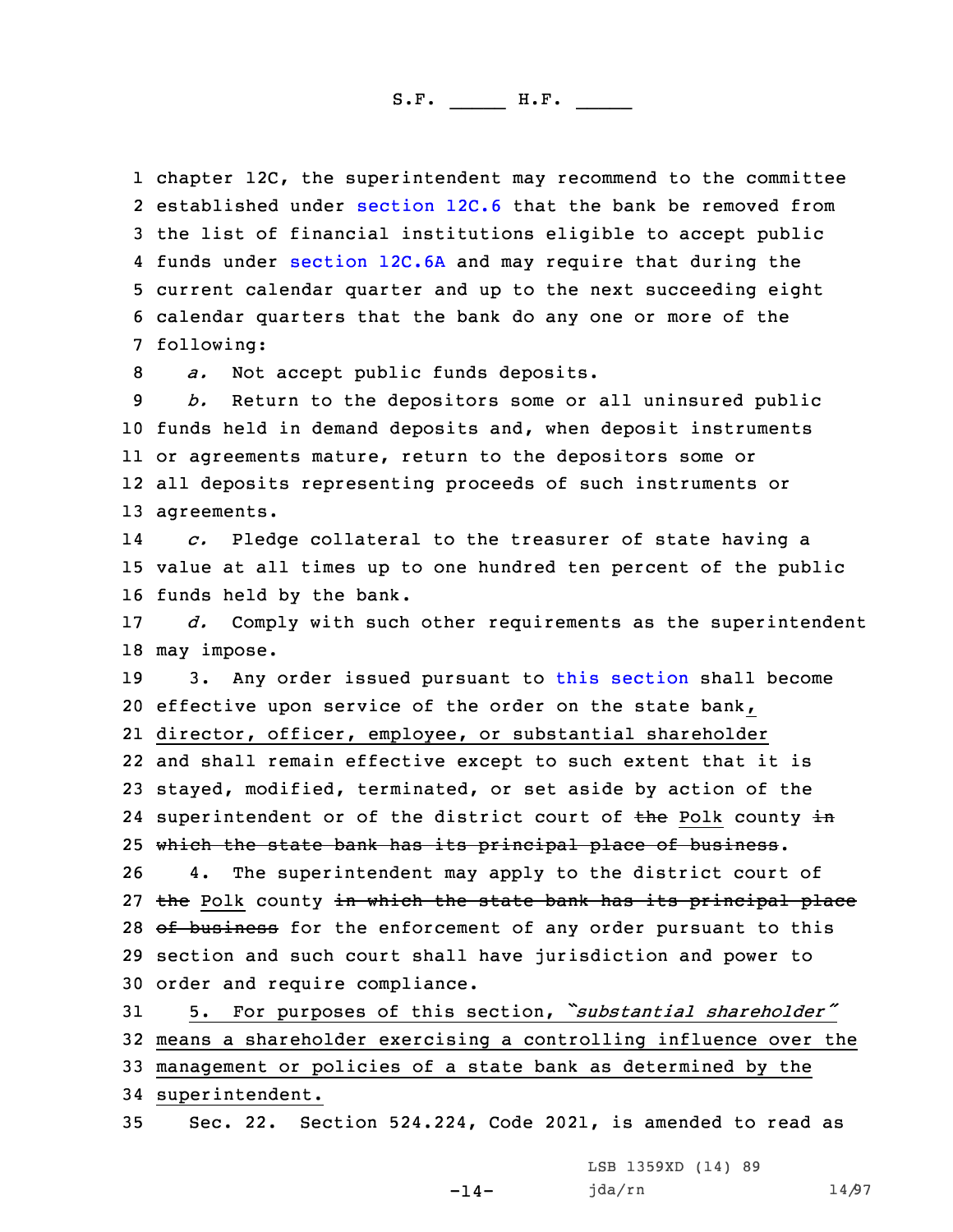1 follows:

2**524.224 Grounds for management of state bank by**

3 **superintendent order to cease business —— appointment of** 4 **receiver.**

5 1. The superintendent may take over the management of the 6 property and business of, without prior notice or hearings, 7 order <sup>a</sup> state bank to cease to carry on its business whenever 8 it appears to the superintendent determines that:

9 *a.* The state bank has violated its articles of incorporation 10 or any law of this state.

11*b.* The capital of the state bank is impaired.

12 *c.* The state bank is conducting its business in an unsafe 13 or unsound manner.

14 *d.* The state bank is insolvent or is otherwise in such 15 condition that it is unsound, unsafe or inexpedient for it to 16 transact business.

17 *e.* The state bank has suspended or refused payment of its 18 deposits or other liabilities contrary to the terms thereof, 19 or the superintendent determines the state bank is unlikely to 20 be able to pay its deposits or other liabilities in the near 21 future.

22 *f.* The state bank refuses to make its records available to the superintendent for examination or otherwise refuses to make available, through an officer or employee having knowledge thereof, information required by the superintendent for the proper discharge of the duties of the superintendent's office. *g.* The state bank neglects or refuses to observe any order of the superintendent made pursuant to the provisions of this chapter, unless the enforcement of such order is stayed in <sup>a</sup> proceeding brought by the state bank.

31 *h.* The state bank has not transacted any business or 32 performed any of the duties, contemplated by its authorization 33 to do business, for a period of one year thirty days.

34 *i.* The state bank has failed to renew its corporate 35 existence in the manner provided for in [section](https://www.legis.iowa.gov/docs/code/2021/524.314.pdf) 524.314 within

-15-

LSB 1359XD (14) 89 jda/rn 15/97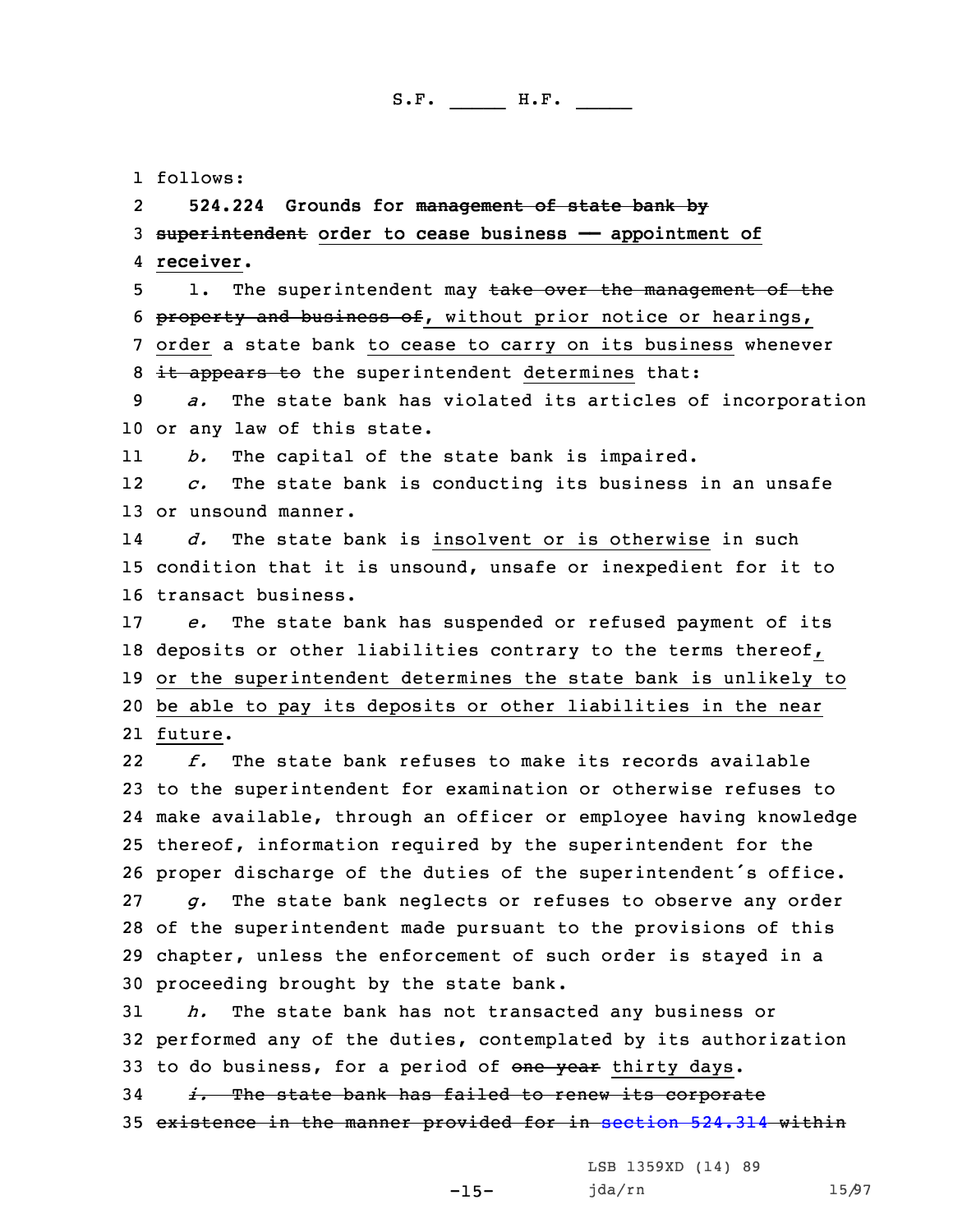1 one hundred eighty days prior to the expiration thereof. 2 2. The superintendent shall thereafter manage the 3 property and business of the state bank until such time 4 as the superintendent may relinquish to the state bank the 5 management thereof, upon such conditions as the superintendent 6 may prescribe, or until its affairs be finally dissolved as 7 provided in this [chapter](https://www.legis.iowa.gov/docs/code/2021/524.pdf) Upon ordering a state bank to cease 8 to carry on its business, the superintendent shall immediately 9 appoint the federal deposit insurance corporation as receiver 10 pursuant to section 524.1310. 11 Sec. 23. Section 524.225, Code 2021, is amended to read as 12 follows:

13 **524.225 Procedures —— judicial review.**

14 Judicial review of the actions of the superintendent may be 15 sought in accordance with [chapter](https://www.legis.iowa.gov/docs/code/2021/17A.pdf) 17A. However, contested case 16 provisions of [chapter](https://www.legis.iowa.gov/docs/code/2021/17A.pdf) 17A, the Iowa administrative procedure 17 Act, do not apply to an action by the superintendent to  $\frac{1}{k}$ 18 over the management of or to manage order a state bank to 19 cease to carry on its business and to appoint a receiver, as 20 authorized by [sections](https://www.legis.iowa.gov/docs/code/2021/524.224.pdf) section 524.224 and [524.226](https://www.legis.iowa.gov/docs/code/2021/524.226.pdf).

21 Sec. 24. Section 524.228, Code 2021, is amended to read as 22 follows:

23 **524.228 Interim Emergency cease and desist order —— final** 24 **order —— suspension.**

 1. If it appears to the superintendent that <sup>a</sup> state bank, or any director, officer, employee, or substantial shareholder of the state bank is engaging in or is about to engage in an unsafe or unsound practice or dishonest act in conducting the business of the state bank that is likely to cause insolvency or substantial dissipation of assets or earnings of the state bank, or is likely to seriously weaken the condition of the state bank or otherwise seriously prejudice the interests of its depositors prior to the completion of the proceedings conducted pursuant to section [524.223](https://www.legis.iowa.gov/docs/code/2021/524.223.pdf), 524.606, subsection 2, or 524.707, [subsection](https://www.legis.iowa.gov/docs/code/2021/524.707.pdf) 2, the superintendent may issue an

-16-

LSB 1359XD (14) 89 jda/rn 16/97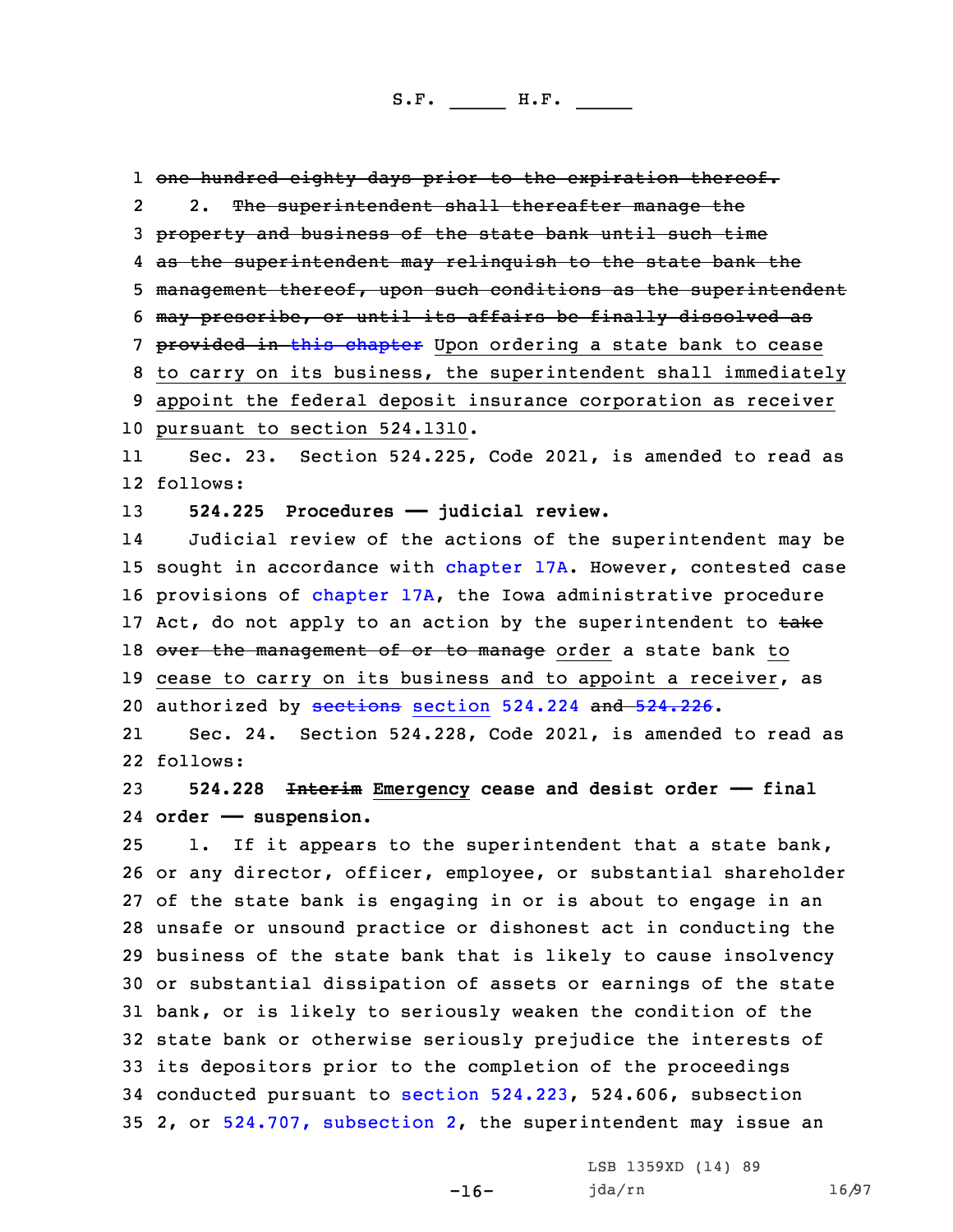1 <del>interim</del> emergency order requiring the state bank, director, officer, employee, or substantial shareholder to cease and desist from any such practice or act, and to take affirmative action, including suspension of the director, officer, or employee to prevent such insolvency, dissipation, condition, or 6 prejudice pending completion of the proceedings. The interim emergency order becomes effective upon service upon the state bank, or upon the director, officer, employee, or substantial shareholder of the state bank and, unless set aside, limited, 10 or suspended by a court as provided in this [chapter](https://www.legis.iowa.gov/docs/code/2021/524.pdf), remains effective and enforceable pending the completion of the 12 administrative proceedings pursuant to the <del>interim</del> emergency order and until such time as the superintendent dismisses the 14 charges specified in the <del>interim</del> emergency order, or, if a final cease and desist order is issued against the state bank or the director, officer, employee, or substantial shareholder until the effective date of the final order.

 2. Within ten days after the state bank concerned or any director, officer, employee, or substantial shareholder is 20 served with an interim emergency order, the state bank or such director, officer, employee, or substantial shareholder may 22 apply to the district court <del>in the</del> of Polk county <del>in which the</del> 23 bank has its principal place of business, for an injunction setting aside, limiting, or suspending the enforcement, 25 operation, or effectiveness of such interim emergency order pending the completion of the administrative proceedings. If serious prejudice to the interests of the superintendent, the state bank, the officer, director, employee, or substantial shareholder would result from such hearing, the court may order the judicial proceeding to be conducted in camera.

31 3. The interim emergency order shall contain a concise statement of the facts constituting the alleged unsafe or unsound practice or alleged dishonest act, and shall fix <sup>a</sup> time and place at which <sup>a</sup> hearing will be held to determine whether <sup>a</sup> final order to cease and desist should issue against the

-17-

LSB 1359XD (14) 89 jda/rn 17/97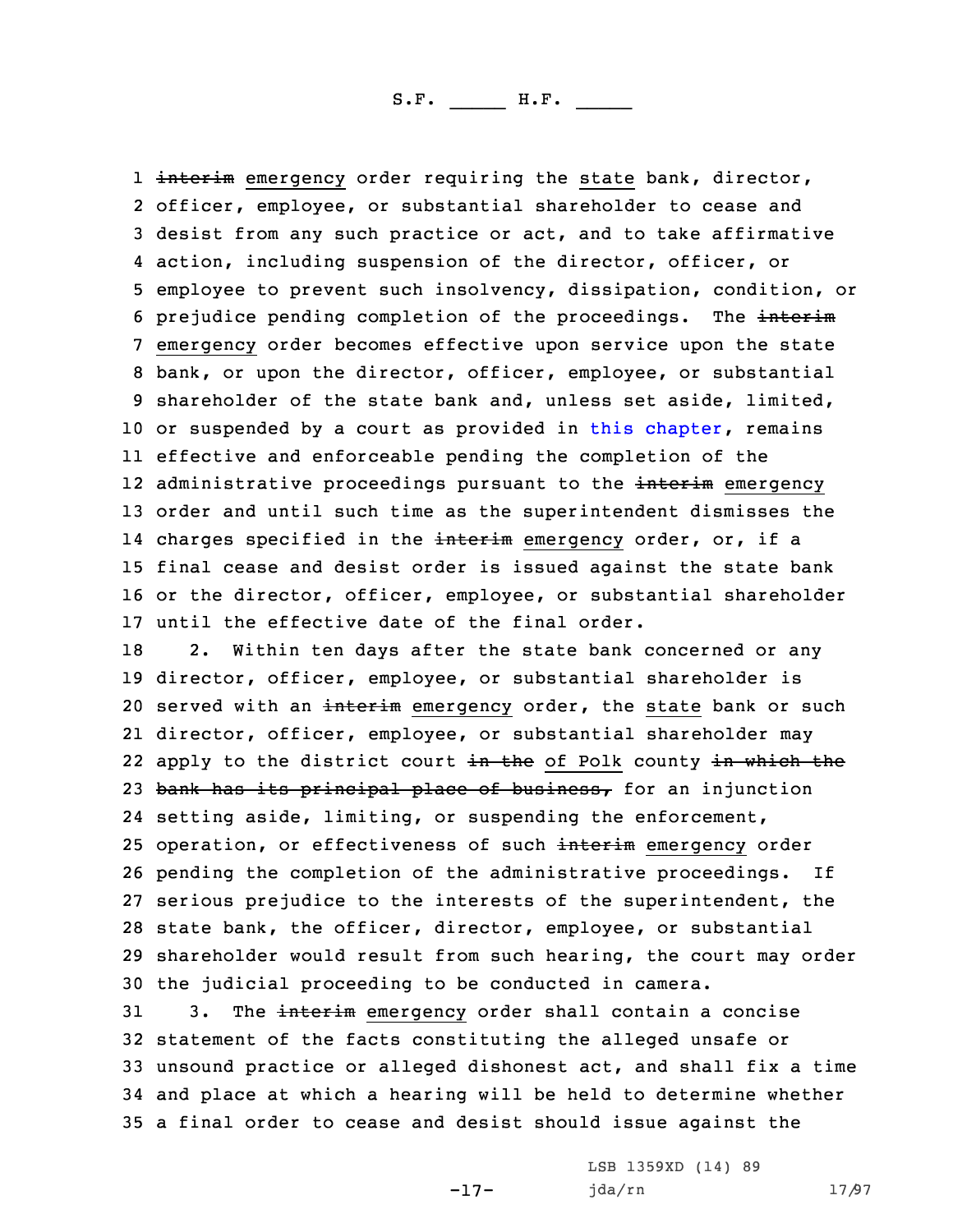state bank or any director, officer, employee, or substantial shareholder. The hearing shall be fixed for <sup>a</sup> date not later 3 than thirty days after service of the interim emergency order unless <sup>a</sup> later date is set at the request of the party so served. If the state bank, or the director, officer, employee, or substantial shareholder fails to appear at the hearing, the state bank, or the director, officer, employee, or substantial shareholder is deemed to have consented to the issuance of <sup>a</sup> cease and desist order. In the event of such consent, or if upon the record made at the hearing the superintendent finds that any unsafe or unsound practice or dishonest act specified 12 in the <del>interim</del> emergency order has been established, the superintendent may issue and serve upon the state bank, or the director, officer, employee, or substantial shareholder <sup>a</sup> final order to cease and desist from any such practice or act. The order may require the state bank, or the director, officer, employee, or substantial shareholder to cease and desist from any such practice or act and, further, to take affirmative action, including suspension of the director, officer, or employee.

21 4. <sup>A</sup> hearing provided for in this [section](https://www.legis.iowa.gov/docs/code/2021/524.228.pdf) shall be presided over by an administrative law judge appointed in accordance with [section](https://www.legis.iowa.gov/docs/code/2021/17A.11.pdf) 17A.11. The hearing shall be private, unless the superintendent determines after full consideration of the views of the party afforded the hearing, that <sup>a</sup> public hearing is necessary to protect the public interest. After the hearing, and within thirty days after the case has been submitted for decision, the superintendent shall review the proposed order of the administrative law judge and render <sup>a</sup> final decision, including findings of fact upon which the decision is predicated, and issue and serve upon each party to the proceeding an order consistent with this [section](https://www.legis.iowa.gov/docs/code/2021/524.228.pdf).

33 5. Any final order issued by the superintendent pursuant to 34 subsection 3 becomes effective upon service of the final order 35 on the state bank, director, officer, employee, or substantial

-18-

LSB 1359XD (14) 89 jda/rn 18/97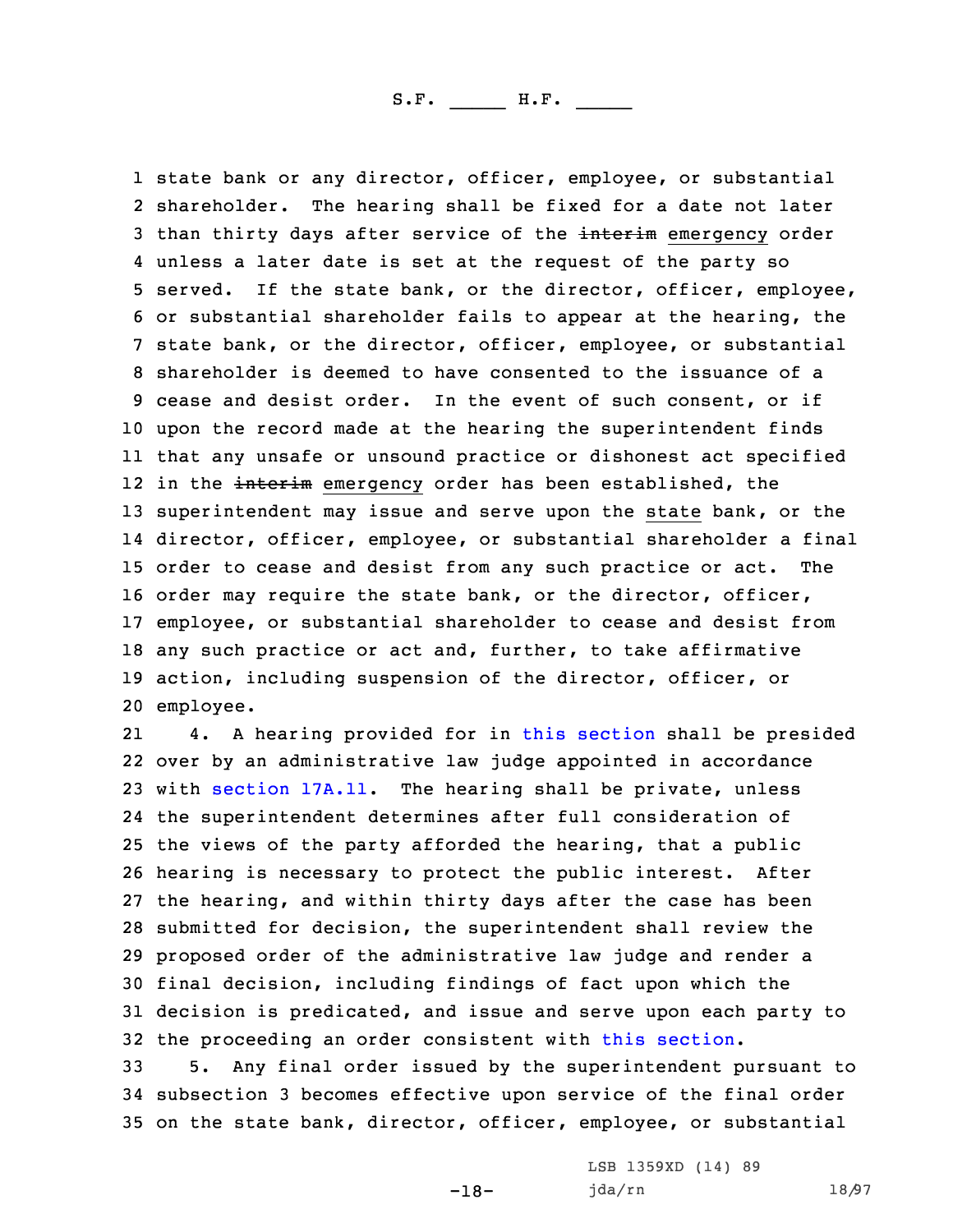1 shareholder and shall remain effective except to the extent 2 that it is stayed, modified, terminated, or set aside by action 3 of the superintendent or of the district court of the Polk 4 county <del>in which the state bank has its principal place of</del> 5 business in accordance with the terms of [chapter](https://www.legis.iowa.gov/docs/code/2021/17A.pdf) 17A.

6 6. In the case of violation or threatened violation of, or 7 failure to obey, an interim emergency order issued pursuant to 8 subsection 1 or <sup>a</sup> final order issued pursuant to subsection 9 3, the superintendent may apply to the district court of the 10 Polk county in which the state bank has its principal place of 11 <del>business</del> for the enforcement of the order and such court shall 12 have jurisdiction and power to order and require compliance 13 with the interim emergency order or final order.

14 7. For purposes of this [section](https://www.legis.iowa.gov/docs/code/2021/524.228.pdf), *"substantial shareholder"* 15 means <sup>a</sup> shareholder exercising <sup>a</sup> controlling influence over the 16 management or policies of <sup>a</sup> state bank as determined by the 17 superintendent.

18 Sec. 25. NEW SECTION. **524.230 Superintendent authority ——** 19 **supervision of state bank.**

 1. The superintendent may, by order and without prior notice, appoint <sup>a</sup> supervisor for <sup>a</sup> state bank if the superintendent determines that the state bank is in <sup>a</sup> troubled condition and an order of supervision is necessary to protect the best interests of the state bank, its depositors, creditors, shareholders, or the public.

 2. <sup>A</sup> state bank that is under an order of supervision shall not, without the prior approval of the superintendent or the supervisor, unless otherwise permitted by the order of supervision, do any of the following:

30 *a.* Dispose of, sell, transfer, convey, or encumber the state 31 bank's assets.

<sup>32</sup> *b.* Lend or invest the state bank's money.

33 *c.* Incur <sup>a</sup> debt, liability, or obligation.

34 *d.* Pay <sup>a</sup> cash dividend.

35 *e.* Remove an executive officer or director, effect any

-19-

LSB 1359XD (14) 89 jda/rn 19/97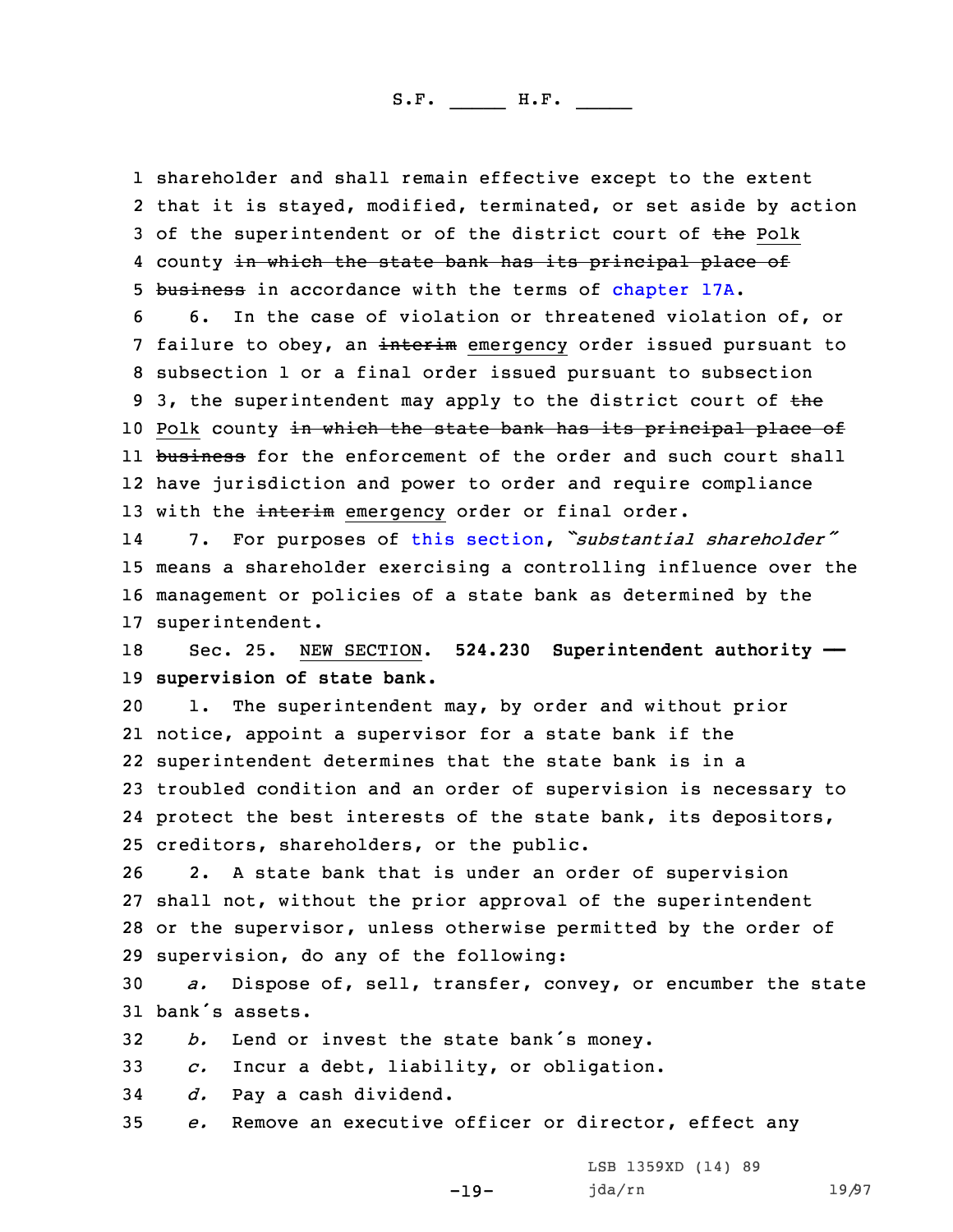1 change in the positions of executive officer or director, or 2 change the number of executive officers or directors.

 3. The superintendent may serve as supervisor of <sup>a</sup> state bank or may appoint as supervisor any person, including an employee of the banking division, who the superintendent determines is qualified for the position.

 4. The superintendent, during the period of supervision of the state bank, may require reimbursement by the state bank to the extent of the reasonable expenses attributable to the service of <sup>a</sup> supervisor, including costs incurred by the division of banking and expenses of the supervisor and any professional employees appointed to assist or represent the supervisor.

14 5. <sup>A</sup> supervisor appointed pursuant to this section shall serve until the date specified in the order of supervision or the date when the superintendent determines that the conditions necessary to terminate the order have been satisfied, whichever is earlier. The superintendent may terminate an order of supervision at any time.

 6. When <sup>a</sup> state bank has adequately addressed the conditions that necessitated the order of supervision, the superintendent shall return the state bank to its former or new management under conditions reasonable and necessary to prevent <sup>a</sup> recurrence of the conditions that caused the order of supervision.

 7. The superintendent, at any time during the period of supervision of <sup>a</sup> state bank, may order the state bank to cease to carry on its business in accordance with the provisions of section 524.224. Notwithstanding any other provision of law to the contrary, the banking division, the superintendent, the examiners, and all other employees of the banking division shall not be liable to any person if <sup>a</sup> state bank subject to <sup>a</sup> supervision order pursuant to this section ceases to carry on the business of banking pursuant to section 524.224 or closes or fails pursuant to any applicable provision of federal law.

-20-

LSB 1359XD (14) 89 jda/rn 20/97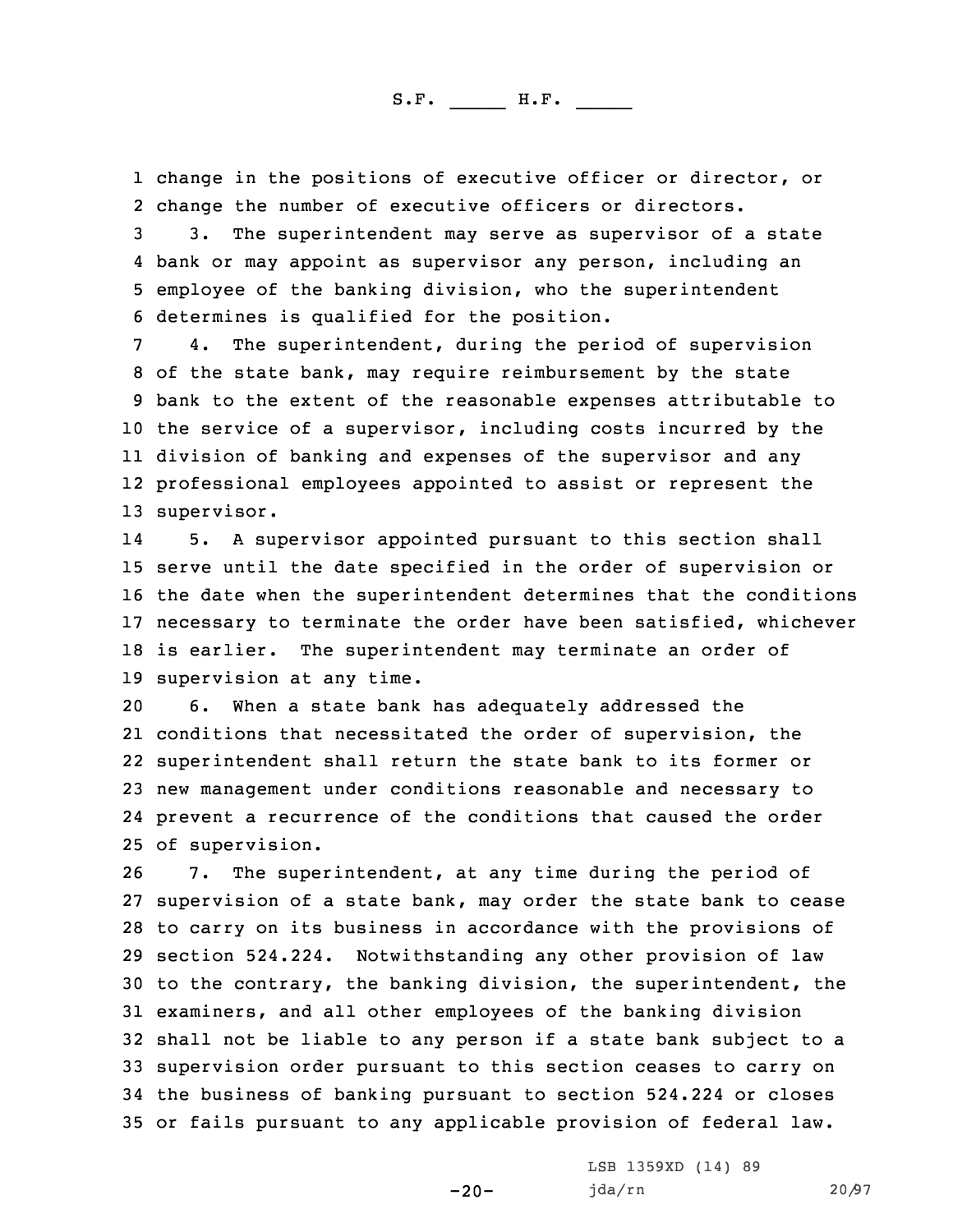1 Sec. 26. Section 524.301, Code 2021, is amended to read as 2 follows:

3 **524.301 Incorporators —— organizers.**

4A state bank may be incorporated or organized as a limited 5 **liability company** under this [chapter](https://www.legis.iowa.gov/docs/code/2021/524.pdf) by one or more individuals 6 eighteen years of age or older, <sup>a</sup> majority of whom shall be 7 residents of this state and citizens of the United States.

 Sec. 27. Section 524.302, subsection 1, unnumbered paragraph 1, Code 2021, is amended to read as follows: The articles of incorporation of <sup>a</sup> state bank, in the form ll prescribed by the superintendent, <del>shall</del> must set forth all of

12 the following:

13 Sec. 28. Section 524.302, subsection 1, paragraph b, Code 14 2021, is amended to read as follows:

15 *b.* The <del>location</del> physical address of its proposed principal 16 place of business including the name of the municipal 17 corporation, if any, and county.

18 Sec. 29. Section 524.303, subsection 2, Code 2021, is 19 amended to read as follows:

20 2. Applicable fees, payable to the secretary of state as 21 specified in section [489.117](https://www.legis.iowa.gov/docs/code/2021/489.117.pdf) or section [490.122](https://www.legis.iowa.gov/docs/code/2021/490.122.pdf), for the filing 22 and recording of the articles of incorporation.

 Sec. 30. Section 524.304, subsection 1, unnumbered paragraph 1, Code 2021, is amended to read as follows: The incorporators or organizers of <sup>a</sup> state bank shall, within thirty days of the acceptance of the application for processing, publish notice of the proposed incorporation or 28 organization once each week for two successive weeks in a newspaper of general circulation published in the municipal

 corporation which is proposed as the principal place of business of the state bank, or if there is none, <sup>a</sup> newspaper of general circulation published in the county, or in <sup>a</sup> county adjoining the county, in which the proposed state bank is to have its principal place of business. The notice shall set forth all of the following:

-21-

LSB 1359XD (14) 89 jda/rn 21/97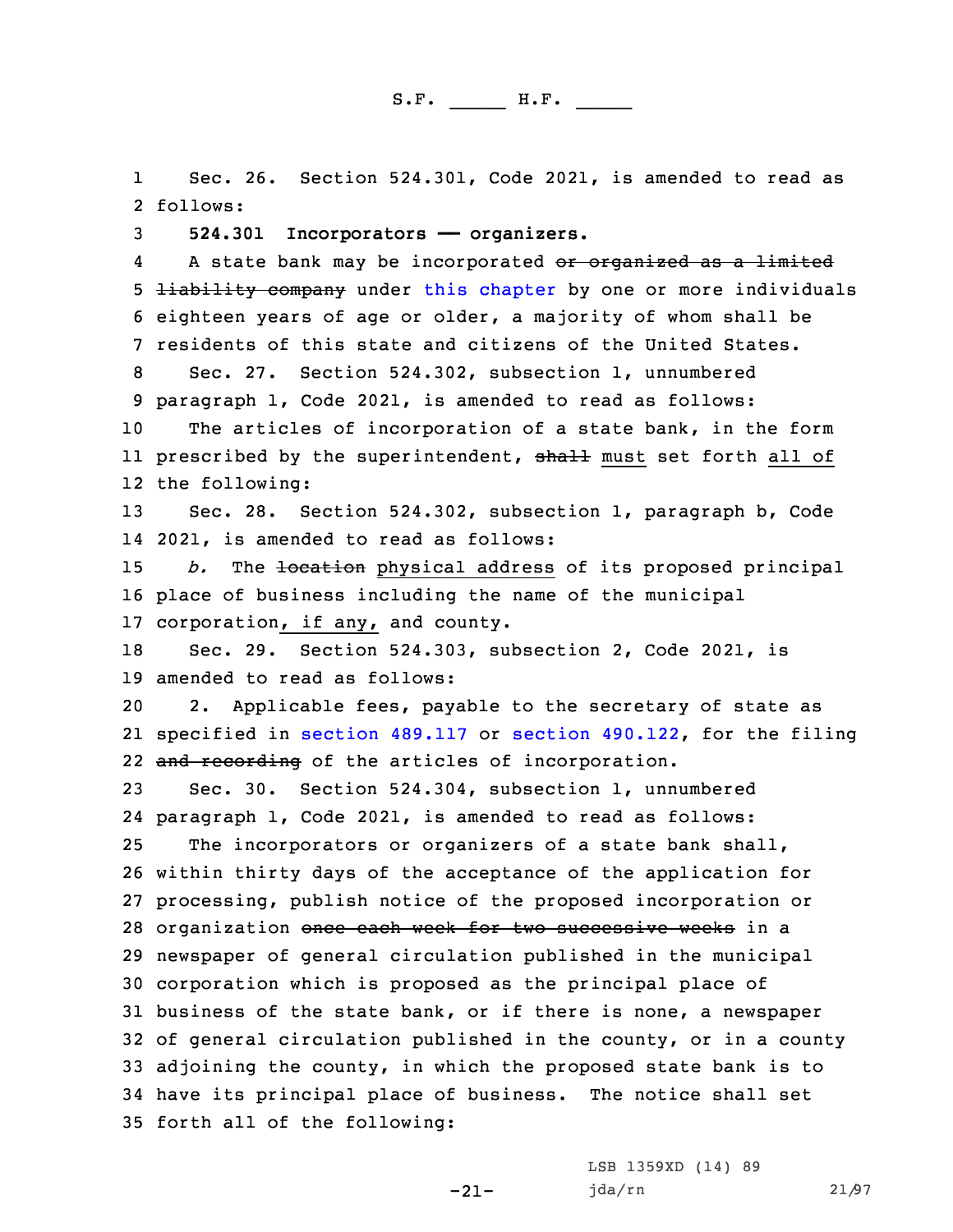1 Sec. 31. Section 524.305, subsection 1, paragraph b, Code 2 2021, is amended to read as follows:

 *b.* The convenience and needs of the public will be served by the proposed state bank, including by accepting deposits from, lending money in, and processing payments in the area the proposed state bank will primarily serve.

7 Sec. 32. Section 524.305, subsections 3 and 4, Code 2021, 8 are amended to read as follows:

9 3. Within thirty days after the date of the second publication of the notice required under section [524.304](https://www.legis.iowa.gov/docs/code/2021/524.304.pdf), any interested person may submit written comments and information to the superintendent concerning the application. Comments challenging the legality of an application must be submitted separately in writing. The superintendent may extend the thirty-day comment period, if, in the judgment of the superintendent, extenuating circumstances which justify the extension exist.

18 4. Within thirty days after the date of the second publication of the notice required by section [524.304](https://www.legis.iowa.gov/docs/code/2021/524.304.pdf), any interested person may submit <sup>a</sup> written request of the superintendent for <sup>a</sup> hearing on the application. The request shall state the nature of the issues or facts to be presented and the reasons why written submissions would be insufficient to make an adequate presentation to the superintendent. If the reasons are related to factual disputes, the disputes shall be described. <sup>A</sup> written request for <sup>a</sup> hearing shall be evaluated by the superintendent, who may grant or deny the request in whole or in part. <sup>A</sup> hearing request shall generally be granted only if it is determined that written submissions would be inadequate or that <sup>a</sup> hearing would otherwise be beneficial to the decision-making process. <sup>A</sup> hearing may be limited to issues considered material by the superintendent.

33 Sec. 33. Section 524.306, Code 2021, is amended to read as 34 follows:

-22-

35 **524.306 Incorporation or organization of state bank.**

LSB 1359XD (14) 89 jda/rn 22/97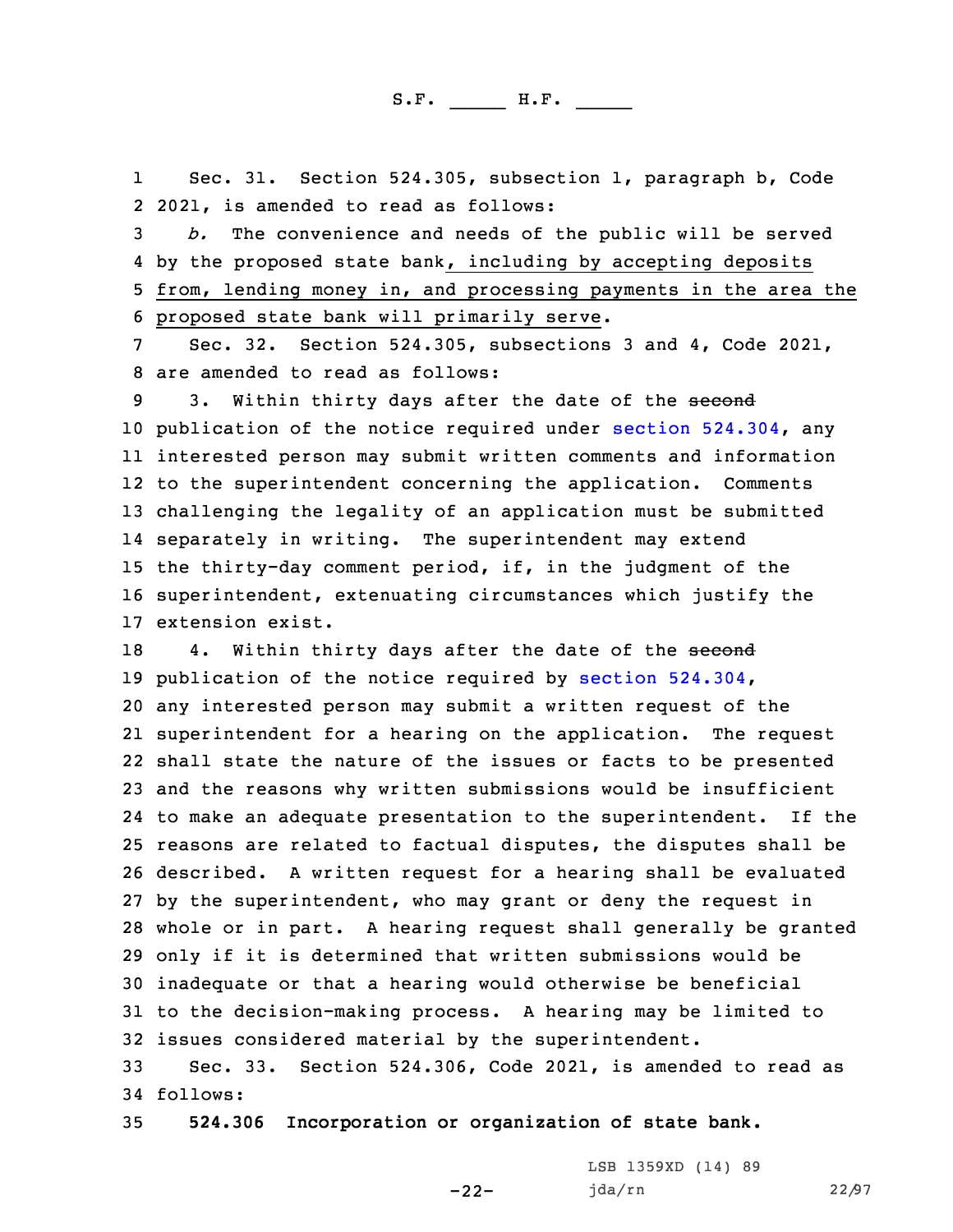1 1. Unless <sup>a</sup> delayed effective date or time is specified, the corporate or organizational existence of <sup>a</sup> state bank begins when the articles of incorporation, with the superintendent's approval indicated on the articles of incorporation, are filed 5 with the secretary of state. The secretary of state shall record the articles of incorporation and forward <sup>a</sup> copy of them to the county recorder of the county in which the state bank is to have its principal place of business.

9 2. The secretary of state's acknowledgment of filing of the articles of incorporation is conclusive proof that the incorporators or organizers satisfied all conditions precedent to incorporation or organization, except in <sup>a</sup> proceeding instituted by the superintendent to cancel or revoke the incorporation or involuntarily dissolve the corporation or organization.

16 Sec. 34. Section 524.307, Code 2021, is amended to read as 17 follows:

18 **524.307 Initial organization of state bank.**

19 Upon incorporation, or organization as a limited liability  $\epsilon$ ompany, of the state bank, the initial board of directors shall hold an organizational meeting within this state, at the call of <sup>a</sup> majority of the directors, to complete the organization of the state bank by electing officers, adopting bylaws, if any are to be adopted, and conducting any other business properly brought before the board at the meeting. Sec. 35. Section 524.310, subsection 2, Code 2021, is amended to read as follows:

 2. The provisions of this [section](https://www.legis.iowa.gov/docs/code/2021/524.310.pdf) shall not require any state bank existing and operating on January 1, 1970, to add to, modify or otherwise change its corporate or organizational 31 name, either on January 1, 1970, or upon renewal of its 32 corporate existence pursuant to [section](https://www.legis.iowa.gov/docs/code/2021/524.314.pdf) 524.314 at any time thereafter.

34 Sec. 36. Section 524.312, Code 2021, is amended to read as 35 follows:

 $-23-$ 

LSB 1359XD (14) 89 jda/rn 23/97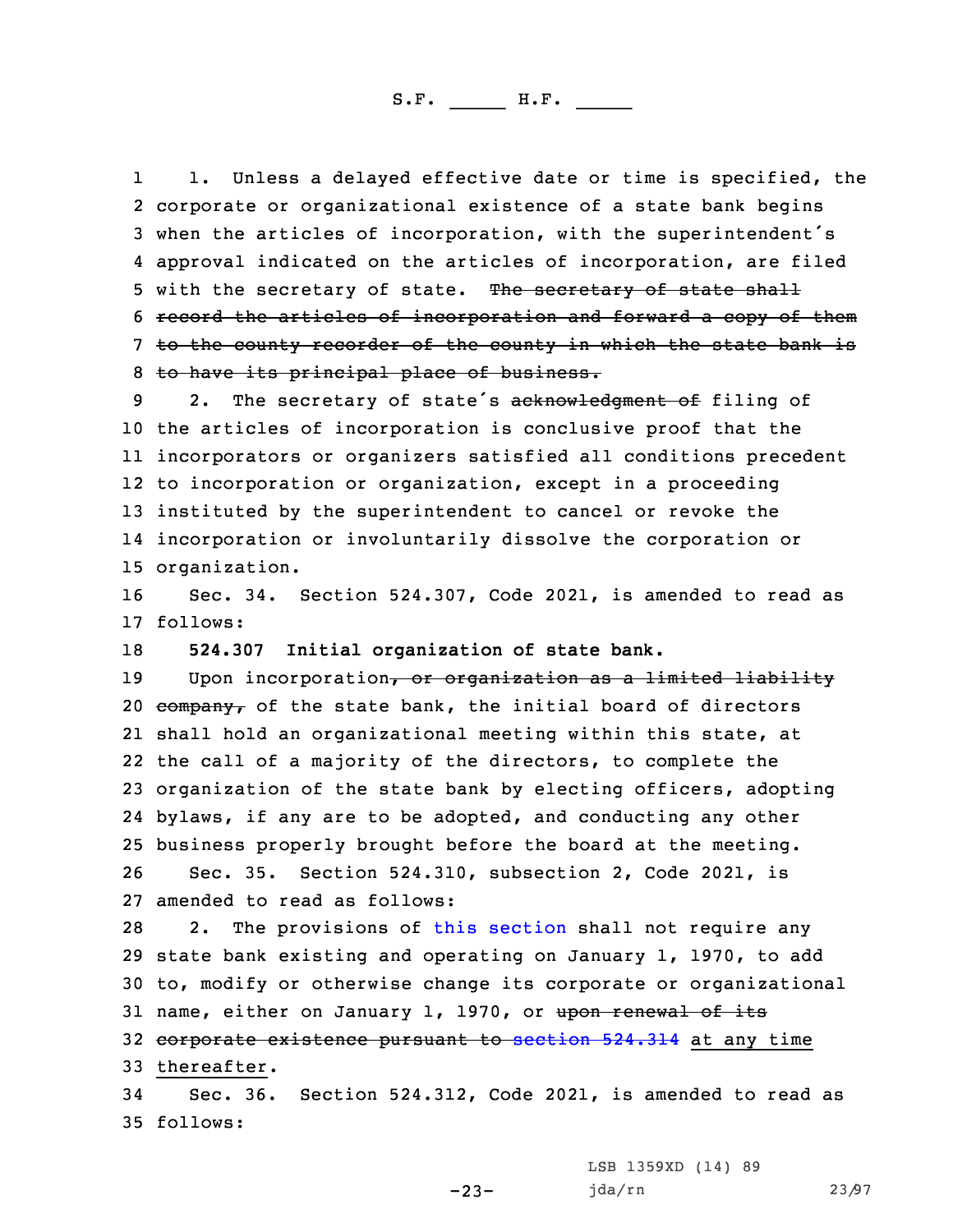1**524.312 Location of state bank —— exceptions.**

2 1. <sup>A</sup> state bank originally incorporated or organized pursuant to this [chapter](https://www.legis.iowa.gov/docs/code/2021/524.pdf) shall have its principal place of 4 business within the <del>city limits of a municipal corporation.</del> The existence of <sup>a</sup> state bank shall not, however, be affected by the subsequent discontinuance of the municipal corporation. <sup>A</sup> state bank existing and operating on January 1, 1970, which does not have its principal place of business within the city 9 <del>limits of a municipal corporation, may renew its corporate</del> or organizational existence pursuant to section 524.314 without regard to this [section](https://www.legis.iowa.gov/docs/code/2021/524.312.pdf) and may also operate as <sup>a</sup> bank or convert to and operate as <sup>a</sup> bank office when acquired 13 by or merged into another state bank and approved by the 14 <del>superintendent</del> state of Iowa. 2. <sup>A</sup> state bank may, with the prior written approval of the superintendent, change the location of its principal place of business to <sup>a</sup> new location within the state. 3. If <sup>a</sup> change in the location of the principal place of business of <sup>a</sup> state bank is proposed, application for approval of the superintendent shall be made as required by the superintendent pursuant to this [section](https://www.legis.iowa.gov/docs/code/2021/524.312.pdf). <sup>A</sup> change in location of the principal place of business of <sup>a</sup> state bank, including <sup>a</sup> change from one municipal corporation to another municipal corporation within an urban complex, requires an amendment to the articles of incorporation pursuant to sections [524.1502](https://www.legis.iowa.gov/docs/code/2021/524.1502.pdf), 26 524.1504, and [524.1506](https://www.legis.iowa.gov/docs/code/2021/524.1506.pdf). A state bank seeking approval of a change of location pursuant to this [subsection](https://www.legis.iowa.gov/docs/code/2021/524.312.pdf) shall publish 28 a notice of the proposed change of location in a newspaper of general circulation in the municipal corporation or unincorporated area in which the state bank has its principal 31 place of business, or if there is none, in a newspaper of 32 general circulation in the county, or in a county adjoining 33 the county, in which the state bank has its principal place of business, and in the municipal corporation in which it seeks to 35 establish its principal place of business, or if there is none,

LSB 1359XD (14) 89

-24-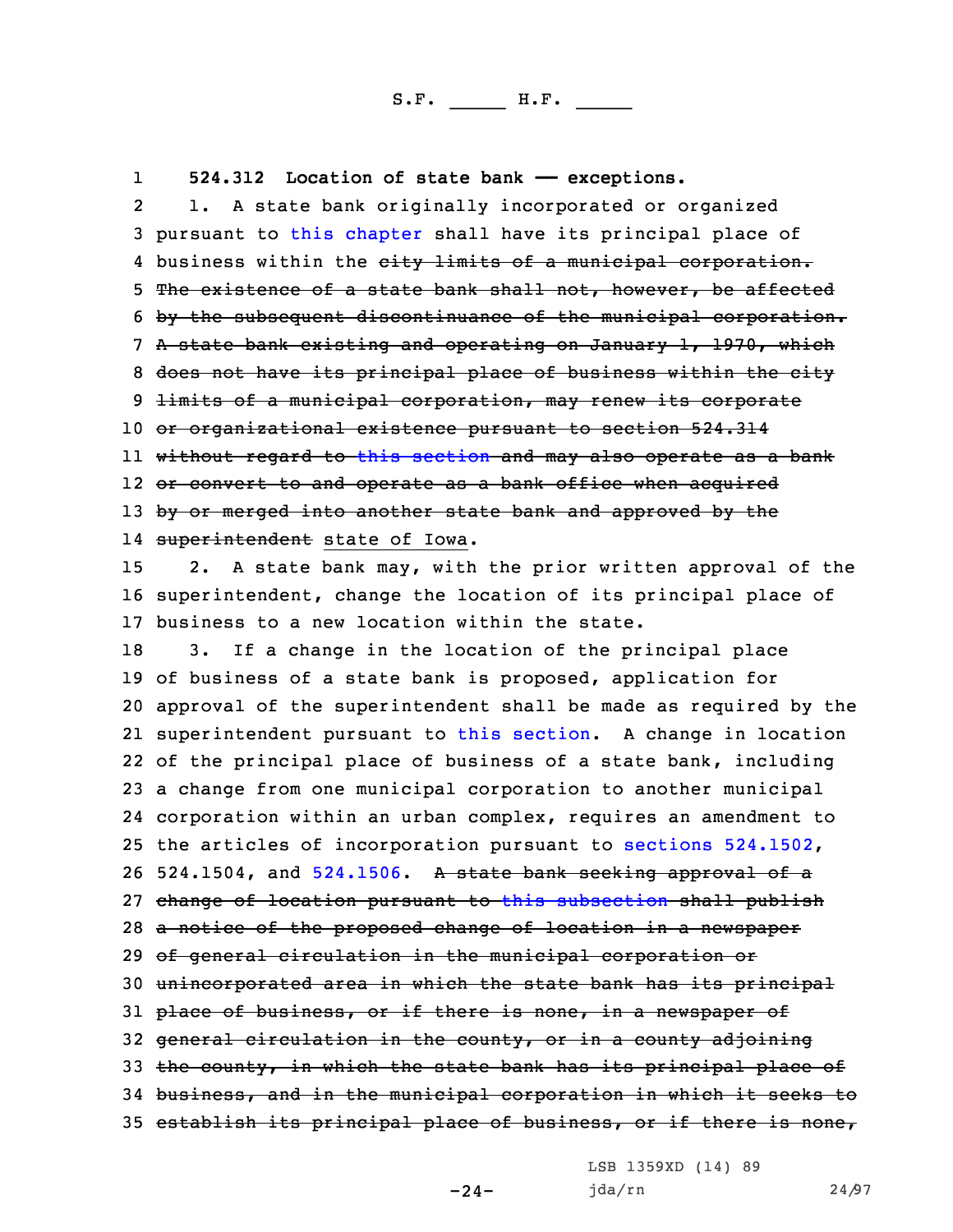1 <del>in a newspaper of general circulation in the county, or in a</del> 2 county adjoining the county, in which the municipal corporation 3 is located. The notice shall be published within thirty days 4 after the application to the superintendent for approval 5 of the change in location is accepted for processing. The 6 notice shall set forth the name of the state bank, the present 7 location of its principal place of business, the location to 8 which it proposes to move its principal place of business, and 9 the date upon which the application was accepted for processing 10 by the superintendent.

11 4. Within thirty days after acceptance of an application for approval of <sup>a</sup> change of location of the principal place of business of <sup>a</sup> state bank pursuant to [subsection](https://www.legis.iowa.gov/docs/code/2021/524.312.pdf) 3, the superintendent shall commence an investigation into the circumstances of the application as deemed necessary by the superintendent, giving due consideration to factors substantially similar to those set forth in section 524.305, subsection 1, paragraphs *"c"* through *"f"*. Within one hundred 19 eighty ninety days after the application has been accepted for processing, the superintendent shall approve or disapprove the application on the basis of the investigation. The superintendent shall give written notice of the decision to the state bank, and in the event of disapproval <sup>a</sup> statement of the reasons for the disapproval. If the superintendent approves the change in location the superintendent shall deliver the articles of amendment to the secretary of state. As <sup>a</sup> condition of receiving the decision of the superintendent with respect to the application, the state bank shall reimburse the superintendent for all expenses incurred by the superintendent in connection with the application.

31 5. <sup>A</sup> state bank approved under the provisions of section 32 524.305, subsection 8, shall not commence its business at 33 any location other than within a municipal corporation or 34 unincorporated area in which was located the principal place of 35 business or an office of the state bank the condition of which

-25-

LSB 1359XD (14) 89 jda/rn 25/97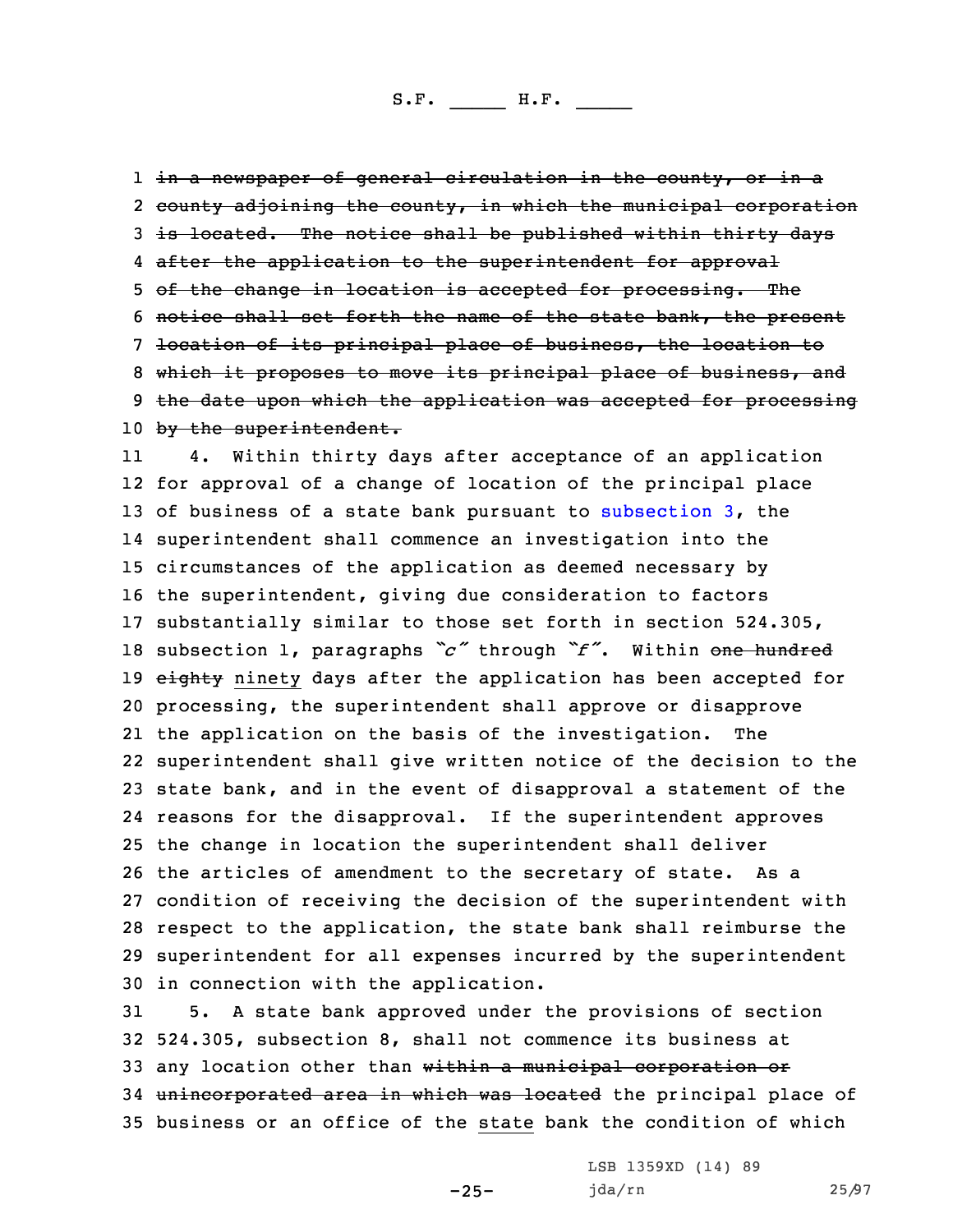1 was the basis for the superintendent authorizing incorporation 2 or organization of the new state bank.

3 Sec. 37. Section 524.313, Code 2021, is amended to read as 4 follows:

5 **524.313 Bylaws.**

 <sup>A</sup> state bank may adopt bylaws. The power to adopt, amend, or repeal bylaws or adopt new bylaws is vested in the board of directors unless reserved to the shareholders by the articles of incorporation. The bylaws of <sup>a</sup> state bank may contain any provisions for the regulation and management of the affairs of the state bank not inconsistent with law or the articles 12 of incorporation. <del>For a state bank organized as a limited</del> liability company under this [chapter](https://www.legis.iowa.gov/docs/code/2021/524.pdf), *"bylaws"* means the operating agreement of the state bank.

15 Sec. 38. Section 524.521, Code 2021, is amended to read as 16 follows:

17 **524.521 Authorized shares.**

18 1. The articles of incorporation of a state bank 19 incorporated as <sup>a</sup> stock corporation must prescribe the classes 20 of shares and series of shares within <sup>a</sup> class and the number 21 of shares of each class that the state bank is authorized 22 to issue. If more than one class or series of shares is 23 authorized, the articles of incorporation must prescribe <sup>a</sup> 24 distinguishing designation for each class or series, and before 25 the issuance of shares of <sup>a</sup> class or series, describe the 26 terms, including the preferences, rights, and limitations of 27 that class or series. Prior to the issuance of shares of a 28 class, the preferences, limitations, and relative rights of 29 that class must be described in the articles of incorporation. 30 All Except to the extent otherwise permitted by section 31 524.522, all shares of <sup>a</sup> class or series must have terms, 32 including preferences, rights, and limitations, and relative 33 rights identical with those of other shares of the same class 34 except to the extent otherwise permitted by [section](https://www.legis.iowa.gov/docs/code/2021/524.523.pdf) 524.523 or 35 series.

LSB 1359XD (14) 89

jda/rn 26/97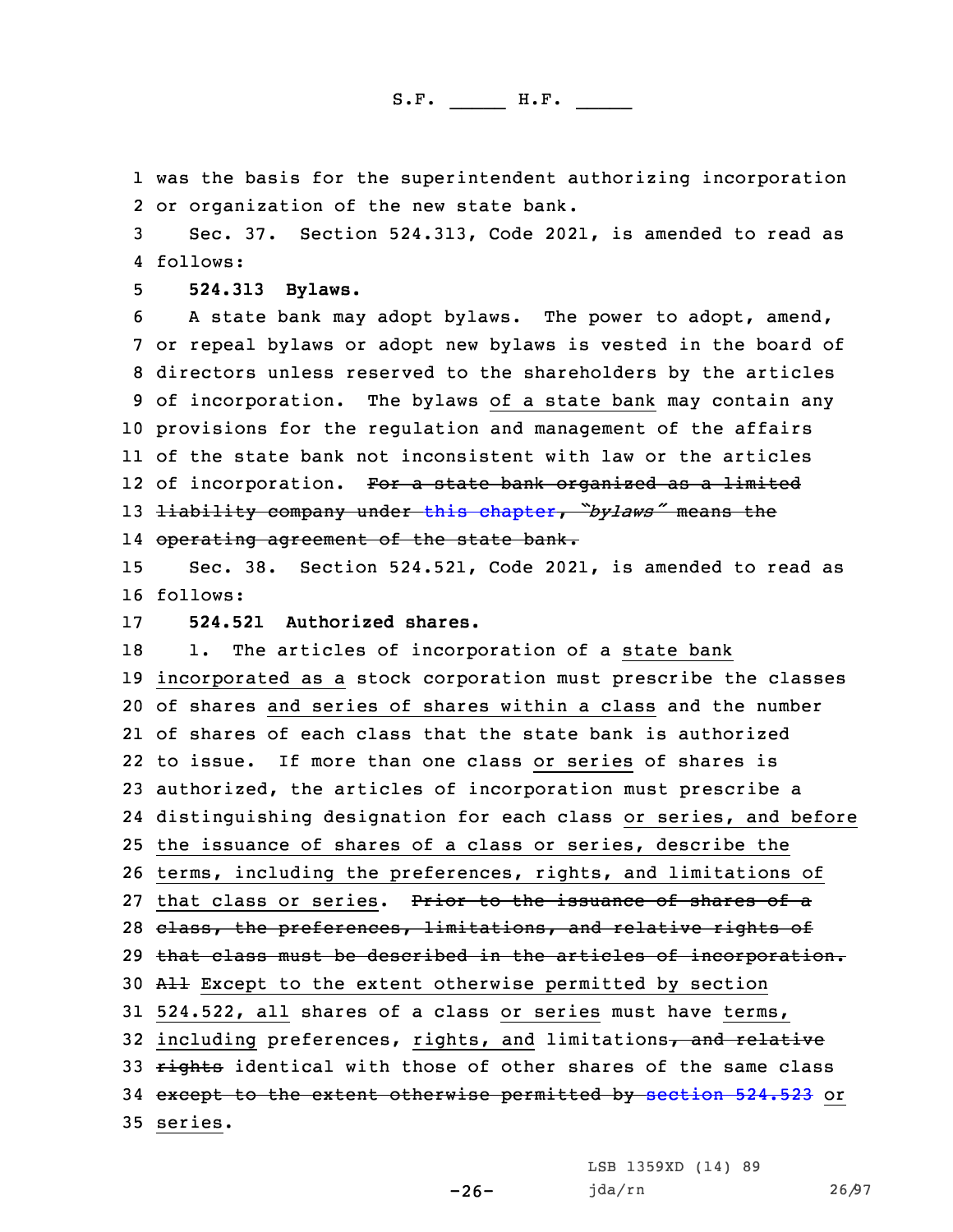1 2. The articles of incorporation of <sup>a</sup> state bank 2 incorporated as <sup>a</sup> stock corporation must authorize both of the 3 following:

4 *a.* One or more classes or series of shares that together 5 have unlimited full voting rights.

 *b.* One or more classes or series of shares, which may be the 7 same class, or classes, or series as those with voting rights, that together are entitled to receive the net assets of the state bank upon dissolution.

 3. The articles of incorporation of <sup>a</sup> state bank incorporated as <sup>a</sup> stock corporation may authorize one or more classes or series of shares that have any of the following qualities:

14 *a.* Have special, conditional, or limited voting rights, or 15 no right to vote, unless prohibited by this [chapter](https://www.legis.iowa.gov/docs/code/2021/524.pdf).

16 *b.* Are redeemable or convertible as specified in the 17 articles of incorporation in any of the following ways:

18 (1) At the option of the state bank, the shareholders, or 19 another person or upon the occurrence of a designated specified 20 event.

21 (2) For cash, indebtedness, securities, or other property. 22 (3) In <sup>a</sup> designated amount or in an amount determined 23 in accordance with <sup>a</sup> designated formula or by reference to 24 extrinsic data or events.

 *c.* Preferred shares are redeemable only by resolution of the board of directors with the prior approval of the superintendent. Preferred shares which are redeemable according to the terms of their issuance shall be redeemed only in accordance with such terms. Preferred shares which are redeemed shall be canceled and shall not be reissued. Preferred shares which are not redeemable according to the terms of their issuance are redeemable only pro rata, by lot, or by such other equitable method as determined by the board of directors.

35 *d.* (1) If preferred shares are redeemed by <sup>a</sup> state bank,

-27-

LSB 1359XD (14) 89 jda/rn 27/97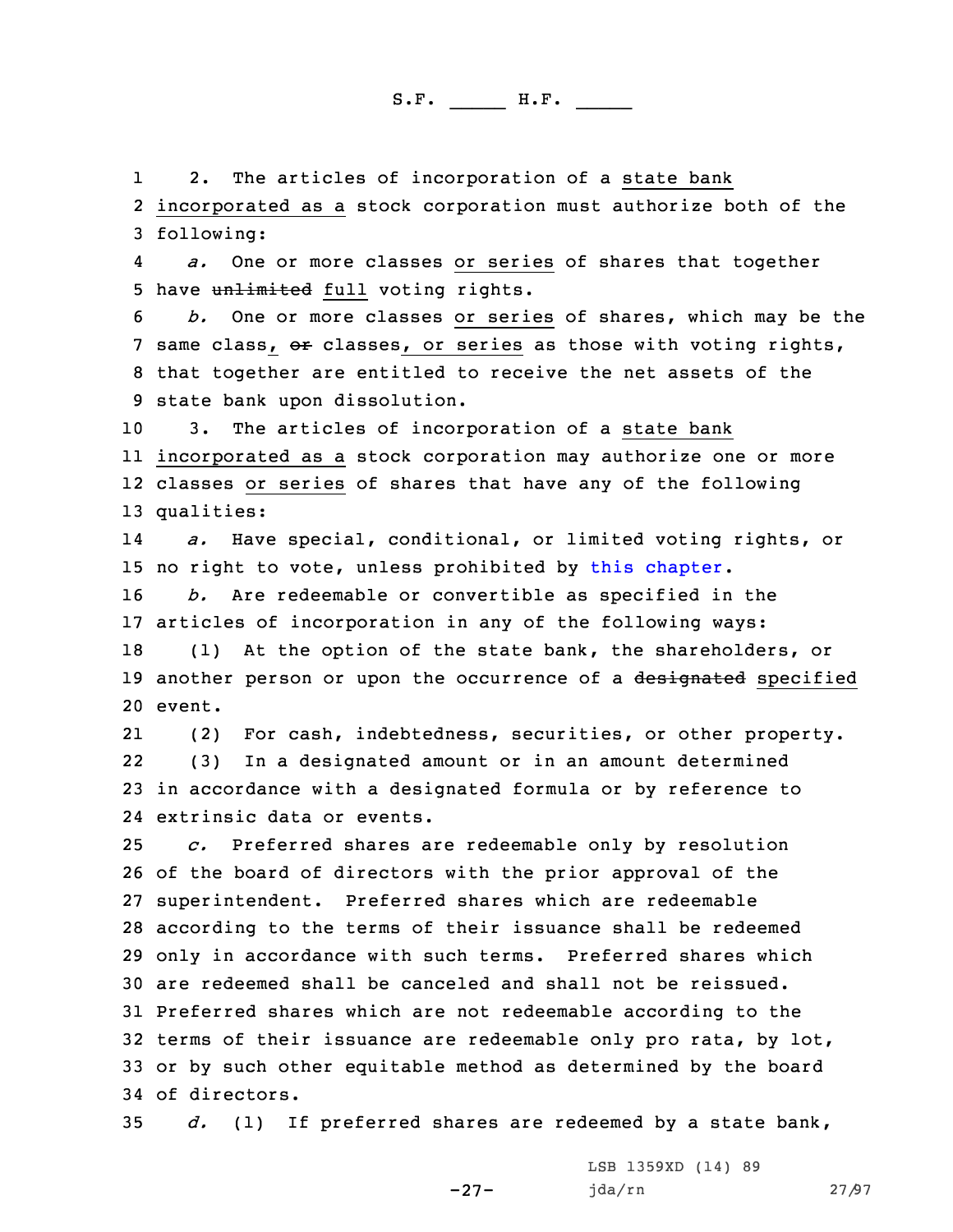the redemption effects <sup>a</sup> cancellation of the shares, and <sup>a</sup> statement of cancellation shall be filed as provided in this paragraph. The filing of the statement of cancellation constitutes an amendment to the articles of incorporation and reduces the number of preferred shares of the class which the state bank is authorized to issue by the number which are canceled.

 (2) The statement of cancellation shall be executed by the state bank by its president or <sup>a</sup> vice president and by its cashier or an assistant cashier, and acknowledged by one of the officers signing such statement, and shall set forth all of the following:

13 (a) The name of the state bank and the effective date of its 14 articles of incorporation.

15 (b) The number of preferred shares canceled through 16 redemption, itemized by classes.

17 (c) The aggregate number of issued shares, itemized by 18 classes, after giving effect to the cancellation.

19 (d) The amount, expressed in dollars, of the stated capital 20 of the state bank after giving effect to the cancellation.

21 (e) The number of shares which the state bank has authority 22 to issue, itemized by classes, after giving effect to the 23 cancellation.

24 (3) The statement of cancellation, together with the 25 applicable filing and recording fees, shall be delivered to 26 the superintendent who shall, if the superintendent finds the 27 statement of cancellation satisfies the requirements of this 28 section, deliver it to the secretary of state for filing and 29 recording in the secretary of state's office and the statement 30 of cancellation shall also be filed and recorded in the office 31 of the county recorder. The capital of the state bank is 32 deemed to be reduced by the par value of the shares canceled 33 upon the effective date of the redemption.

34 *e.* Entitle the holders to distributions calculated in 35 any manner, including dividends that may be cumulative,

-28-

LSB 1359XD (14) 89 jda/rn 28/97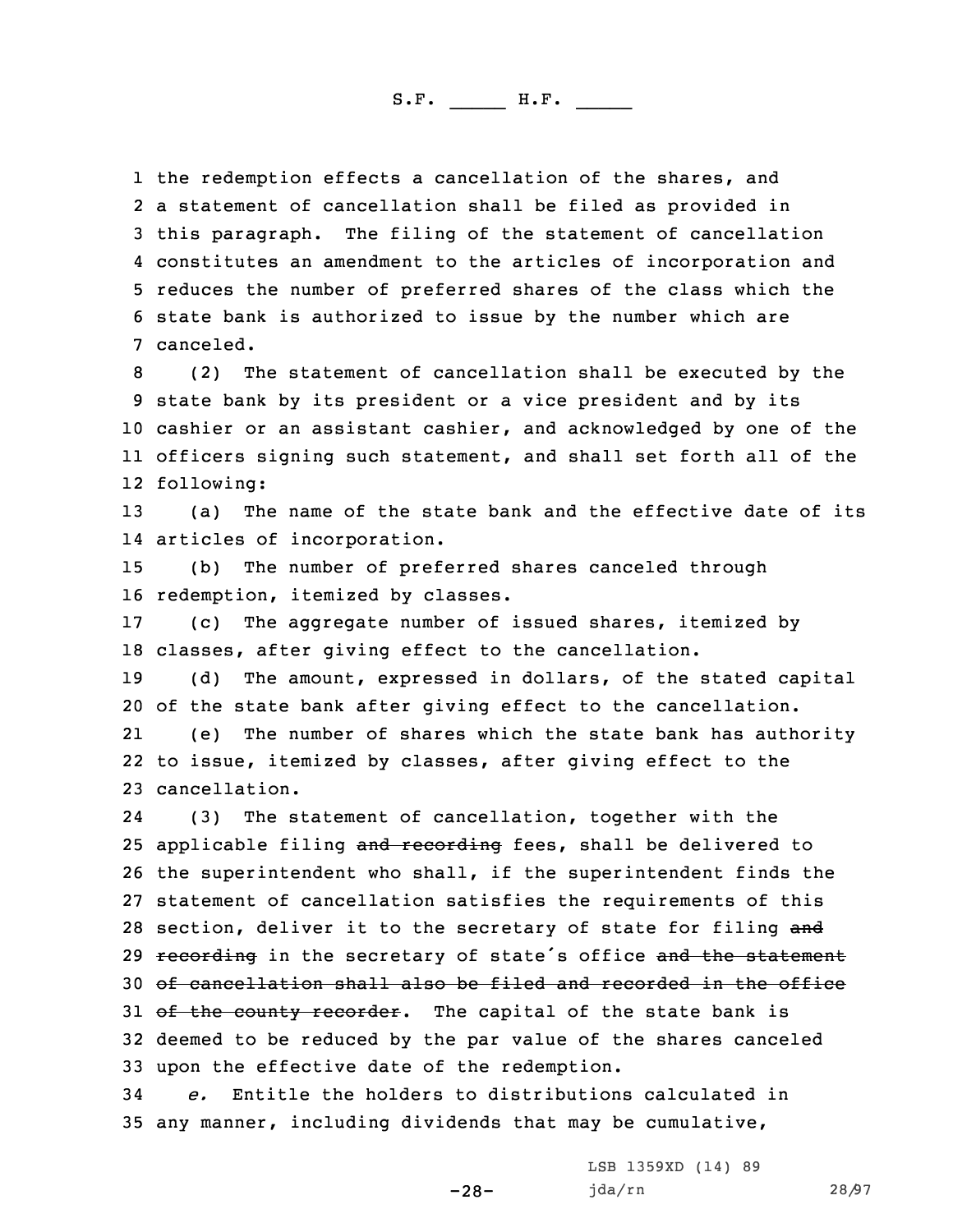1 noncumulative, or partially cumulative.

2 *f.* Have preference over any other class or series of 3 shares with respect to distributions, including dividends and 4 distributions upon the dissolution of the state bank.

5 4. The description of the designations, preferences, 6 rights, and limitations, and relative rights of share classes 7 or series of shares in [subsection](https://www.legis.iowa.gov/docs/code/2021/524.521.pdf) 3 is not all-inclusive 8 exhaustive.

 5. Unless the articles of incorporation or bylaws otherwise provide, the board of directors, by resolution duly adopted and with the approval of the superintendent as provided in section 524.405, may issue from time to time, in whole or in part, the shares authorized by the articles of incorporation.

14 Sec. 39. Section 524.522, subsection 1, unnumbered 15 paragraph 1, Code 2021, is amended to read as follows: 16 If the articles of incorporation provide for such, the 17 board of directors may determine, in whole or in part, the 18 preferences, rights, and limitations, and relative rights, 19 within the limits set forth in section [524.521](https://www.legis.iowa.gov/docs/code/2021/524.521.pdf), of either of

20 the following:

21 Sec. 40. Section 524.523, subsection 2, unnumbered 22 paragraph 1, Code 2021, is amended to read as follows: 23 Each At a minimum, each share certificate must state on its

24 face<del>, at a minimum,</del> all of the following:

25 Sec. 41. Section 524.523, subsection 3, Code 2021, is 26 amended by striking the subsection and inserting in lieu 27 thereof the following:

 3. *a.* If the state bank is authorized to issue different classes of shares or series of shares within <sup>a</sup> class, the front or back of each certificate must summarize all of the following:

32 (1) The preferences, rights, and limitations applicable to 33 each class and series.

34 (2) Any variations in preferences, rights, and limitations 35 among the holders of the same class or series.

-29-

LSB 1359XD (14) 89 jda/rn 29/97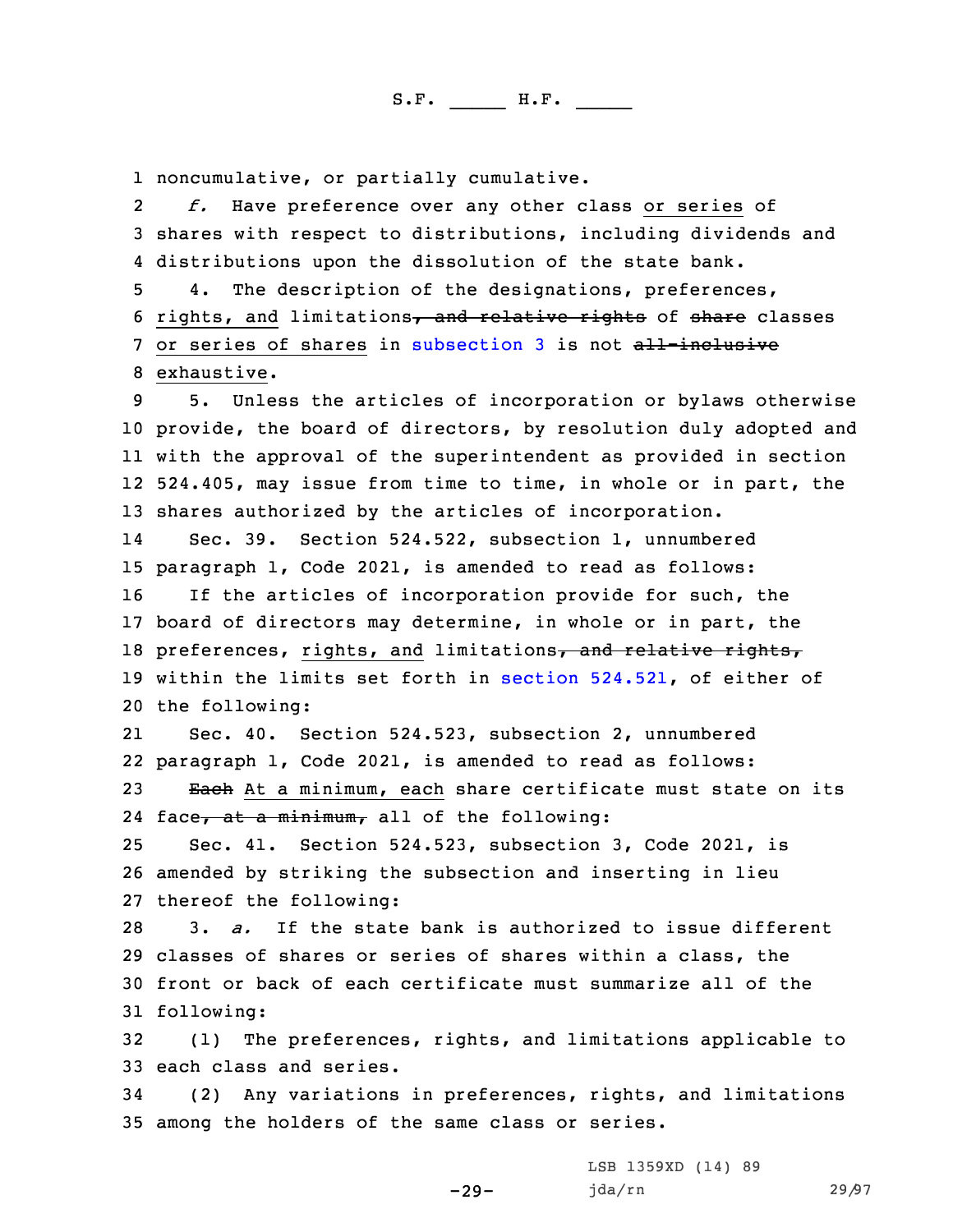1 (3) The authority of the board of directors to determine the 2 terms of future classes or series.

 *b.* Alternatively, each certificate may state conspicuously on its front or back that the state bank will furnish to the shareholder the information in paragraph *"a"* on request in writing and without charge.

7 Sec. 42. Section 524.523, subsection 4, Code 2021, is 8 amended to read as follows:

9 4. Each share certificate must be signed either manually or 10 in facsimile by two officers as set forth in [subsection](https://www.legis.iowa.gov/docs/code/2021/524.523.pdf) 1, and 11 may bear the corporate seal or its facsimile.

12 Sec. 43. Section 524.524, Code 2021, is amended to read as 13 follows:

14**524.524 Consideration for shares.**

 Except in the case of <sup>a</sup> distribution of shares authorized by section 524.543 or shares issued upon exchanges or conversion, common or preferred shares of <sup>a</sup> state bank may be issued only 18 for cash in an amount not less than that determined approved by the superintendent.

20 Sec. 44. Section 524.525, subsection 4, paragraph b, Code 21 2021, is amended to read as follows:

22 *b.* Unless the subscription agreement provides otherwise, the 23 state bank may rescind the agreement and may sell the shares 24 if the debt remains unpaid more than twenty days after the 25 state bank sends delivers a written demand for payment to the 26 subscriber.

27 Sec. 45. Section 524.526, Code 2021, is amended to read as 28 follows:

29 **524.526 Fractional shares.**

30 1. <sup>A</sup> state bank incorporated as <sup>a</sup> stock corporation may 31 issue fractions of <sup>a</sup> share or in lieu of doing so may do any of 32 the following:

33 *a.* Issue fractions of <sup>a</sup> share or pay Pay in money cash the 34 value of fractions of <sup>a</sup> share.

35 *b.* Issue scrip in registered or bearer form entitling the

-30-

LSB 1359XD (14) 89 jda/rn 30/97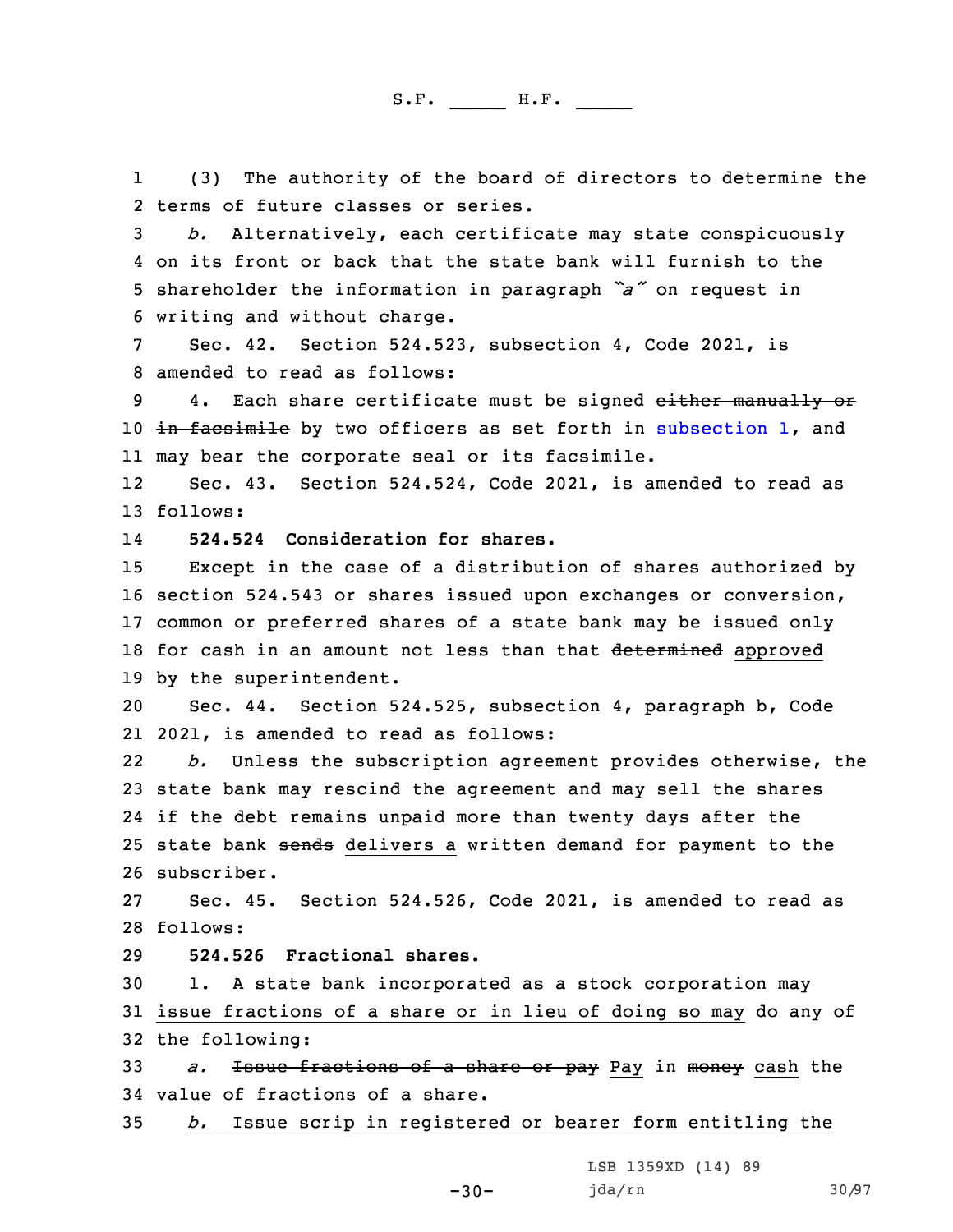1 holder to receive <sup>a</sup> full share upon surrendering enough scrip 2 to equal <sup>a</sup> full share.

3 *b. c.* Arrange for disposition of fractional shares by the 4 shareholders of the state bank.

5 *c.* Issue scrip in registered or bearer form entitling the 6 holder to receive a full share upon surrendering enough scrip 7 to equal a full share.

8 2. Each certificate representing scrip must be <sup>9</sup> conspicuously labeled "scrip" and must contain the information 10 required by section 524.523, [subsection](https://www.legis.iowa.gov/docs/code/2021/524.523.pdf) 2.

11 3. The holder of <sup>a</sup> fractional share or scrip is entitled 12 to exercise the rights of a shareholder, including the <del>right</del> 13 rights to vote, to receive dividends, and to participate in 14 the assets of the state bank upon liquidation, but only if the 15 fractional share or scrip provides for such rights.

16 4. The board of directors may authorize the issuance of 17 scrip subject to any condition considered desirable, including 18 either of the following:

19 *a.* That the scrip will become void if not exchanged for full 20 shares before <sup>a</sup> specified date.

21 *b.* That the shares for which the scrip is exchangeable may 22 be sold and the proceeds paid to the scrip holders.

23 Sec. 46. Section 524.527, subsections 1 and 2, Code 2021, 24 are amended to read as follows:

 1. <sup>A</sup> purchaser of the shares of <sup>a</sup> state bank incorporated as <sup>a</sup> stock corporation is not liable to the state bank, its creditors, or depositors with respect to the shares except to pay the consideration for which the shares were authorized to be issued under section [524.521](https://www.legis.iowa.gov/docs/code/2021/524.521.pdf), or the consideration specified in the subscription agreement authorized under [section](https://www.legis.iowa.gov/docs/code/2021/524.525.pdf) 524.525. 31 2. Unless otherwise provided in the articles of

32 incorporation, a A shareholder of a state bank is not 33 personally liable for any liabilities of the state bank, 34 including liabilities arising from the acts or debts of the 35 state bank, its creditors, or depositors $-$ , subject to the

LSB 1359XD (14) 89

-31-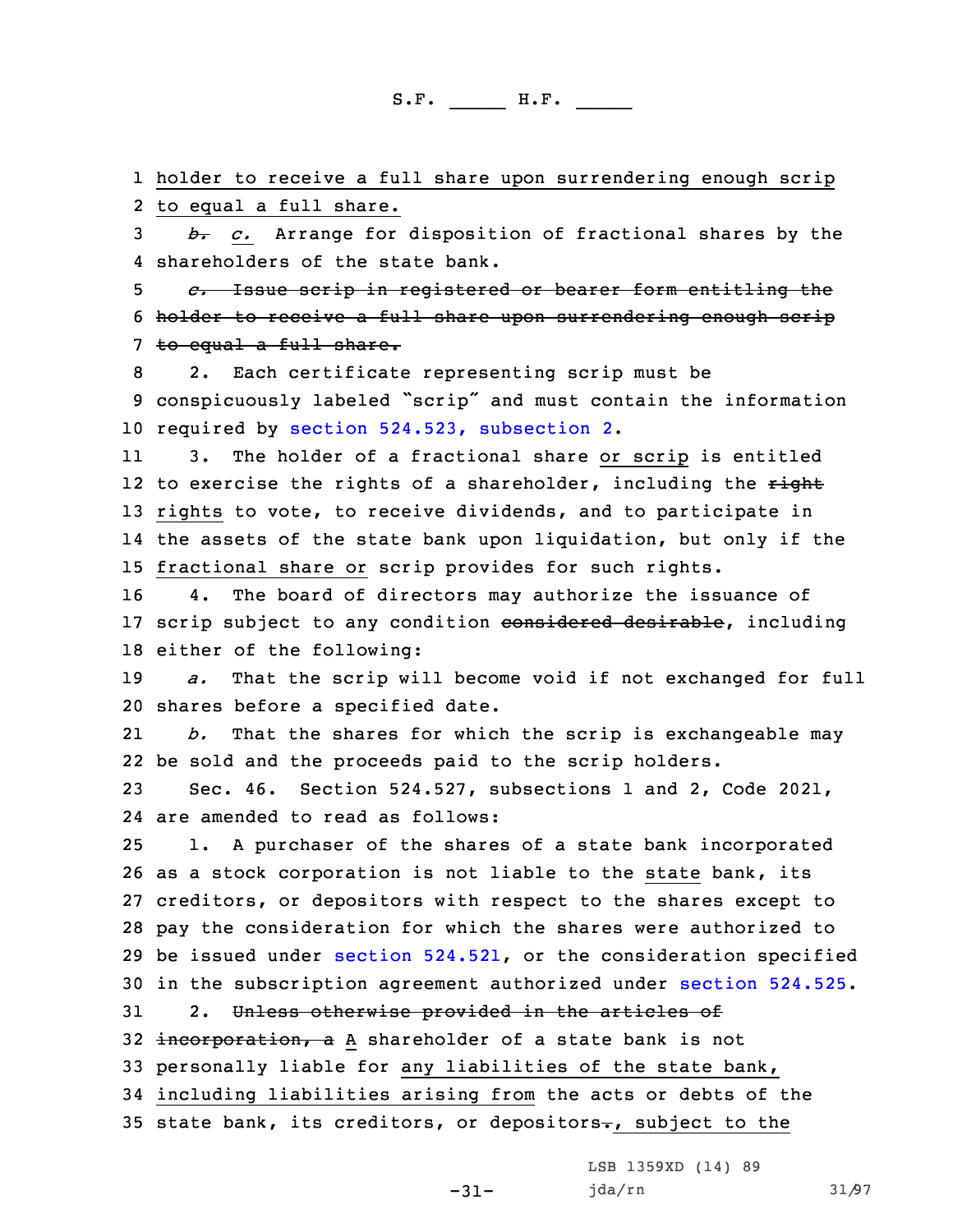1 following exceptions:

2 *a.* To the extent provided in <sup>a</sup> provision of the articles 3 of incorporation permitted by section 524.302, subsection 2, 4 paragraph *"c"*.

<sup>5</sup> *b.* By reason of the shareholder's own acts or conduct. 6 Sec. 47. Section 524.528, subsections 1 and 2, Code 2021, 7 are amended to read as follows:

8 1. The shareholders of <sup>a</sup> state bank do not have <sup>a</sup> preemptive <sup>9</sup> right to acquire the state bank's unissued shares except to the 10 extent provided in the articles of incorporation so provide.

11 2. <sup>A</sup> statement included in the articles of incorporation 12 that "the state bank elects to have preemptive rights", or 13 words of similar import effect, means that $\tau$  the following 14 principles apply except to the extent <del>otherwise expressly</del> 15 provided in the articles of incorporation, the following 16 principles apply expressly provide otherwise:

 *a.* A shareholder The shareholders of a state bank has have <sup>a</sup> preemptive right, granted on uniform terms and conditions prescribed by the board of directors to provide <sup>a</sup> fair and reasonable opportunity to exercise the right, to acquire <sup>a</sup> proportional amount of the state bank's unissued shares upon the decision of the board of directors to issue such shares. *b.* <sup>A</sup> shareholder may waive the shareholder's preemptive right. <sup>A</sup> waiver evidenced in writing is irrevocable even

25 though it is not supported by consideration.

26 *c.* There is no preemptive right with respect to any of the 27 following:

28 (1) Shares issued as compensation to directors, managers, 29 officers, employees, or agents, or employees of the state bank, 30 its subsidiaries, or its affiliates.

 (2) Shares issued to satisfy conversion or option rights created to provide compensation to directors, managers, 33 officers, employees, or agents, or employees of the state bank, its subsidiaries, or its affiliates.

-32-

35 (3) Shares authorized in the articles of incorporation

LSB 1359XD (14) 89 jda/rn 32/97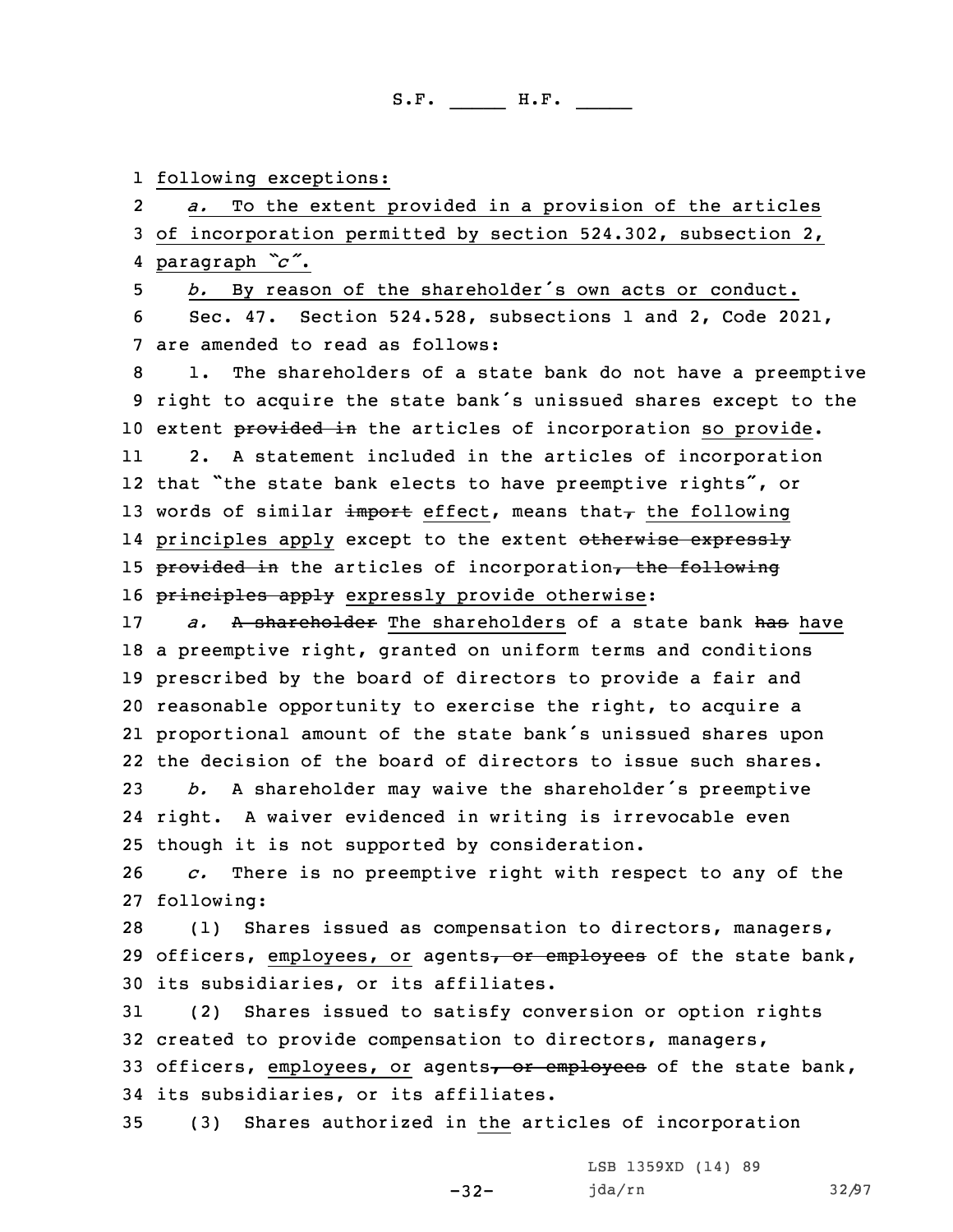1 that are issued within six months from the effective date of 2 incorporation or organization.

3 *d.* <sup>A</sup> holder Holders of shares of any class or series without 4 <del>general</del> voting rights power but with preferential rights to 5 distributions or assets has have no preemptive rights with 6 respect to shares of any class or series.

 *e.* <sup>A</sup> holder Holders of shares of any class or series with 8 general voting rights power but without preferential rights 9 to distributions or assets has have no preemptive rights with respect to shares of any class or series with preferential rights to distributions or assets unless the shares with preferential rights are convertible into or carry <sup>a</sup> right to subscribe for or acquire shares without preferential rights. 14 *f.* Shares subject to preemptive rights that are not acquired by shareholders may be issued to any person for <sup>a</sup> period of one year after being offered to shareholders at <sup>a</sup> consideration set by the board of directors that is not lower than the consideration set for the exercise of preemptive rights. An offer at <sup>a</sup> lower consideration or after the expiration of one

<sup>20</sup> year is subject to the shareholders' preemptive rights.

21 Sec. 48. Section 524.532, Code 2021, is amended to read as 22 follows:

23 **524.532 Meetings of shareholders.**

24Meetings of shareholders may be held at a place, within 25 this state, as provided in the articles of incorporation or the bylaws, or as fixed in accordance with their provisions. In the absence of any such provision, all meetings shall be held at the principal place of business of the state bank. An annual meeting of the shareholders shall be held during the specific month as shall be provided in the articles of incorporation, at the location, date, and time as stated in or fixed in accordance with the bylaws. Failure to hold the annual meeting during the month shall not work <sup>a</sup> forfeiture or dissolution of the state bank. Special meetings of the shareholders may be called by the president, the board of

-33-

LSB 1359XD (14) 89 jda/rn 33/97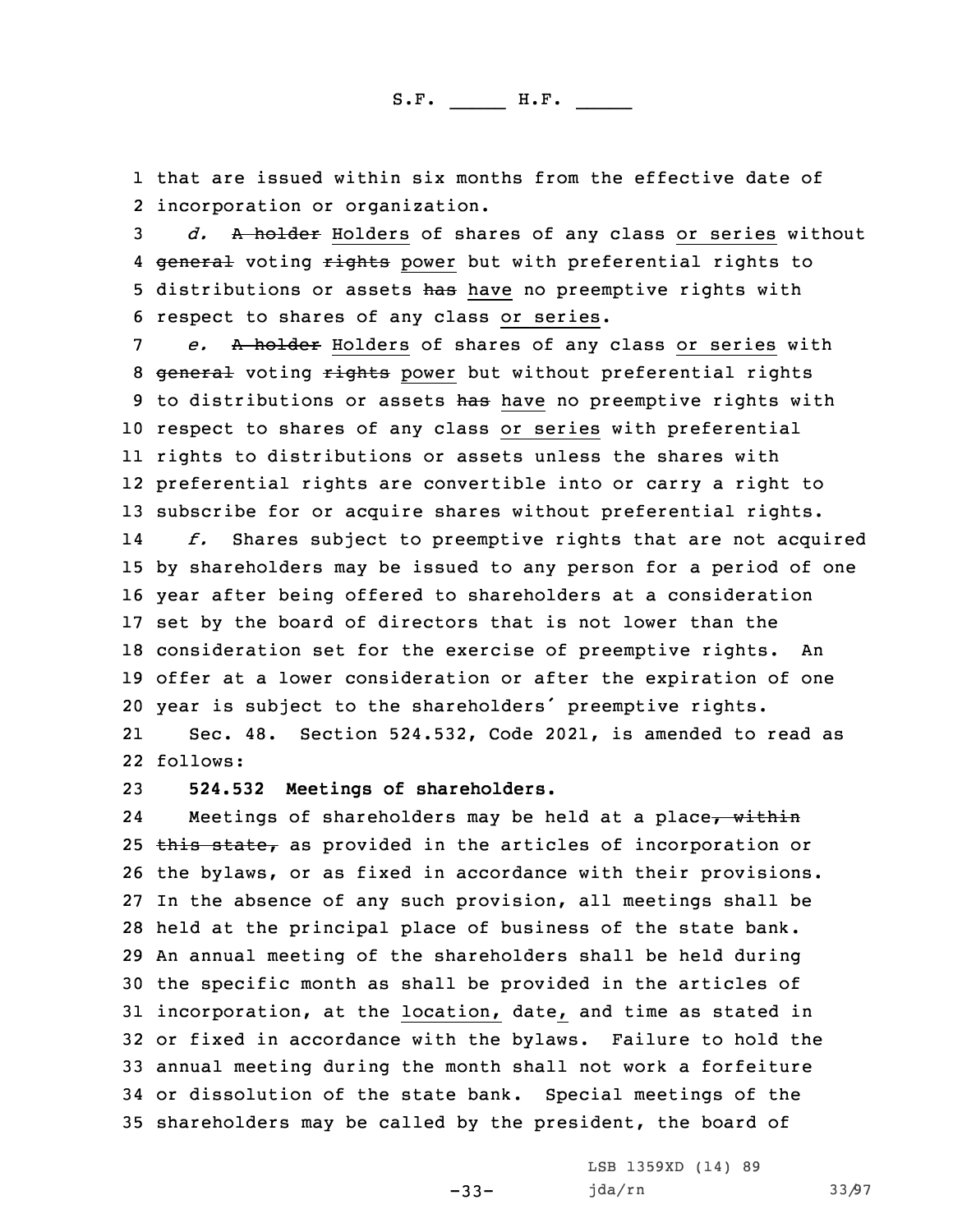directors, the holders of not less than one-tenth of all the shares entitled to vote at the meeting, or other officers or persons as provided in the articles of incorporation or the bylaws. If <sup>a</sup> state bank holds <sup>a</sup> shareholder meeting at <sup>a</sup> location outside this state, the articles of incorporation or bylaws must permit any or all shareholders to participate by any means of communication as specified in section 524.533, subsection 4.

9 Sec. 49. Section 524.533, subsections 1 and 3, Code 2021, 10 are amended to read as follows:

11 1. Written notice stating the place, day and hour of <sup>a</sup> meeting of the shareholders and, in case of <sup>a</sup> special meeting, the purpose or purposes for which the meeting is called, shall be delivered not less than ten nor more than sixty days before the date of the meeting, either personally or by mail, by or at the direction of the president, the cashier, or the officer or persons calling the meeting, to each shareholder of record entitled to vote at the meeting. If mailed, the notice is deemed to be delivered when deposited in the United States mail addressed to the shareholder at the shareholder's address as it appears on the stock transfer books of the state bank with postage prepaid. As used in this section, the term *"notice"* means as defined in section 490.141.

243. A shareholder's attendance at a meeting results in both 25 all of the following:

<sup>26</sup> *a.* Waives the shareholder's objection to lack of notice or 27 defective notice of the meeting, unless the shareholder at the 28 beginning of the meeting or promptly upon the shareholder's 29 arrival objects to holding the meeting or transacting business 30 at the meeting.

 *b.* Waives the shareholder's objection to consideration of <sup>a</sup> particular matter at the meeting that is not within the purpose or purposes described in the meeting notice, unless the shareholder objects to considering the matter when it is presented.

-34-

LSB 1359XD (14) 89 jda/rn 34/97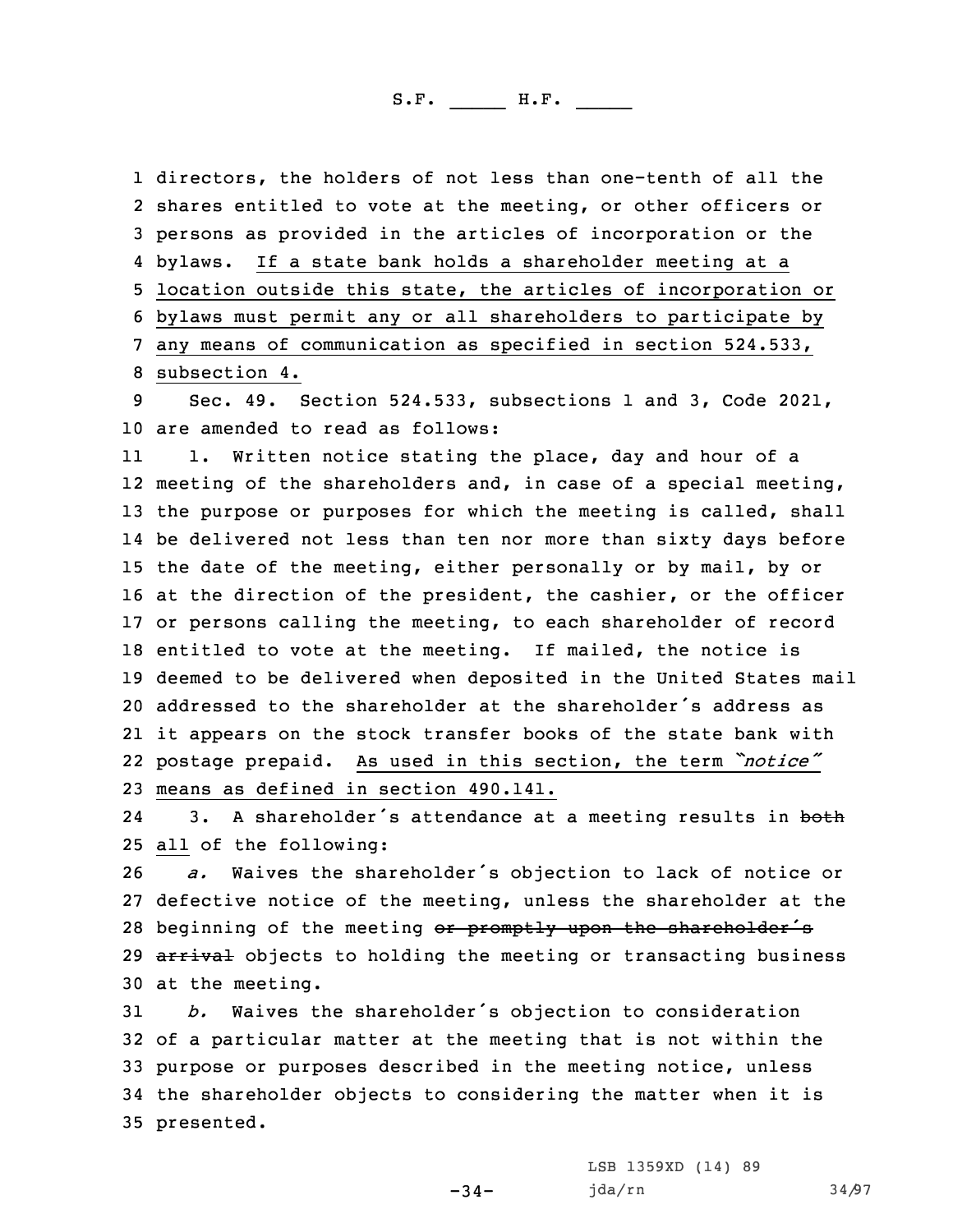1 Sec. 50. Section 524.535, subsection 2, Code 2021, is 2 amended to read as follows:

 2. The bylaws or, in the absence of an applicable bylaw, the board of directors may fix or provide the manner of fixing, 5 in advance, a date as the record date for any determination of 6 shareholders entitled to notice of  $e^{i\theta}$  a shareholder's meeting, to demand <sup>a</sup> special meeting, to vote, or to take any other 8 action at a meeting of shareholders, the. A record date to be fixed under this section shall not be more than seventy days and, in the case of <sup>a</sup> meeting of shareholders, not less than ll ten days <del>prior to</del> before the date <del>on which</del> of the meeting or 12 particular action $_{\mathcal{T}}$  requiring the determination of shareholders $_{\mathcal{T}}$ 13 is to be taken and shall not be retroactive. If a record date is not fixed for the determination of shareholders entitled to notice of or to vote at <sup>a</sup> meeting of shareholders, or shareholders entitled to receive payment of <sup>a</sup> dividend, the date on which notice of the meeting is mailed or the date on which the resolution of the board of directors declaring such dividend is adopted, as the case may be, shall be the record date for the determination of shareholders. If <sup>a</sup> determination of shareholders entitled to vote at any meeting of shareholders has been made as provided in this [section](https://www.legis.iowa.gov/docs/code/2021/524.535.pdf), the determination applies to any adjournment of the meeting.

24 Sec. 51. Section 524.536, Code 2021, is amended by striking 25 the section and inserting in lieu thereof the following: <sup>26</sup> **524.536 Shareholders' voting list for meeting.**

 1. The officer or agent having charge of the stock transfer books for shares of <sup>a</sup> state bank shall, at least ten days before each meeting of shareholders, prepare <sup>a</sup> complete alphabetical list of the names of all its shareholders who are entitled to vote at the meeting or any adjournment of the meeting. The list shall be arranged by voting group and within each voting group by class or series of shares, and show the address of and the number of shares held by each shareholder. Nothing contained in this subsection shall require the state

-35-

LSB 1359XD (14) 89 jda/rn 35/97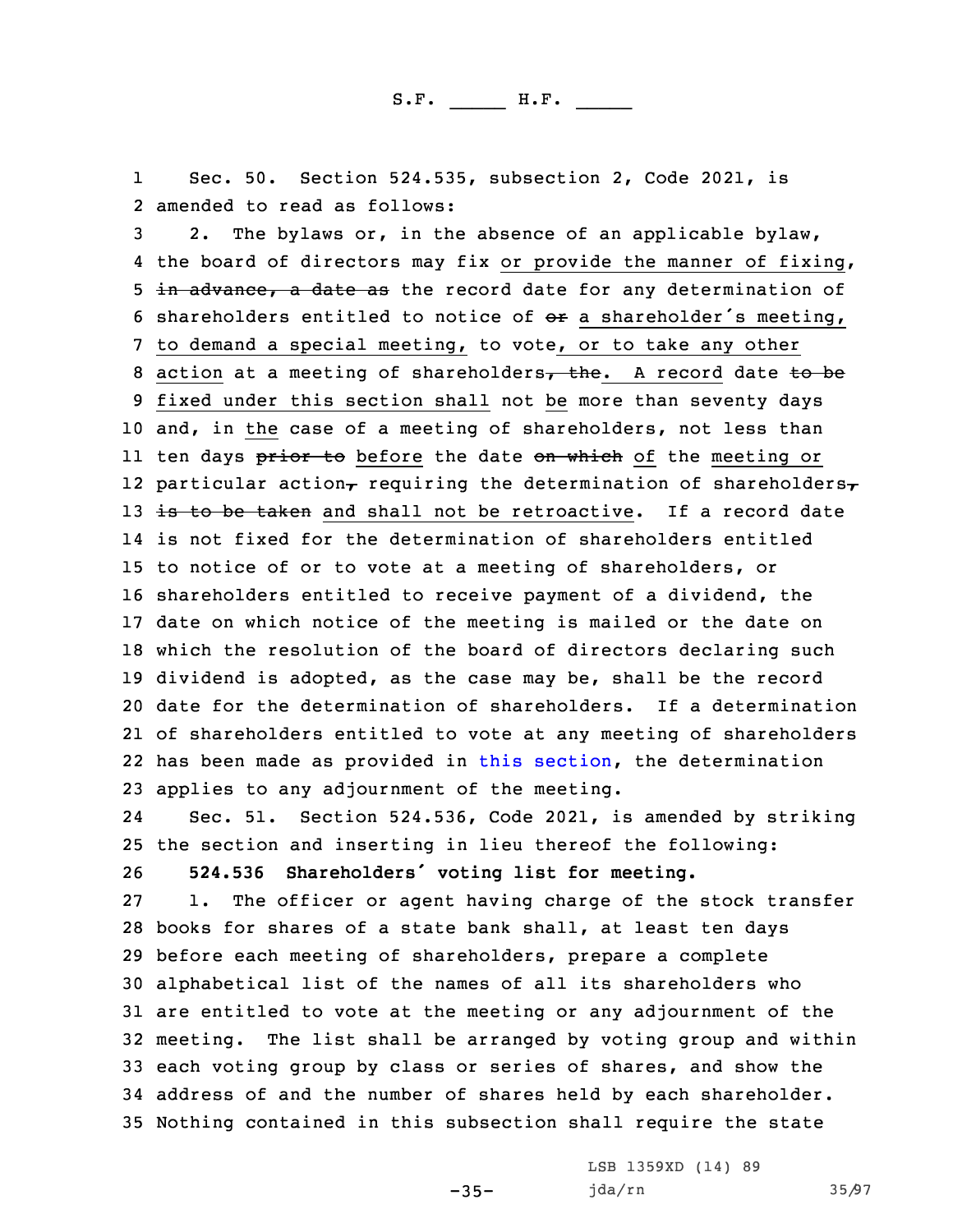1 bank to include on such list the electronic mail address or 2 other electronic contact information of <sup>a</sup> shareholder.

 2. *a.* The shareholders' list shall be available for inspection by any shareholder beginning ten days before the meeting and continuing through the meeting. The shareholders' list shall be made available in at least one of the following locations:

<sup>8</sup> (1) The state bank's principal place of business.

 (2) <sup>A</sup> reasonably accessible electronic network, provided that the information required to gain access to the list is provided with the notice of the meeting. In the event that the state bank determines to make the list available on an electronic network, the state bank shall take reasonable steps to ensure that such information is available only to shareholders of the state bank.

 *b.* <sup>A</sup> shareholder, or the shareholder's agent or attorney, is entitled on written demand to inspect the list at any time during usual business hours and at the shareholders' expense, during the period it is available for inspection.

 3. The list of shareholders shall also be produced and kept open at the time and place of the meeting and is subject to the inspection of <sup>a</sup> shareholder, or <sup>a</sup> shareholder's agent or attorney, during the entire duration of the meeting. The original stock transfer books are prima facie evidence as to which shareholders are entitled to examine the list or transfer books or to vote at <sup>a</sup> meeting of shareholders.

27 4. Failure to comply with the requirements of this section 28 shall not affect the validity of action taken at <sup>a</sup> meeting of 29 shareholders.

30 Sec. 52. Section 524.537, Code 2021, is amended by adding 31 the following new subsection:

 NEW SUBSECTION. 3. If <sup>a</sup> quorum is present, the affirmative vote of the majority of the shares represented at the meeting and entitled to vote on the subject matter shall be the act of the shareholders, unless the vote of <sup>a</sup> greater number or voting

 $-36-$ 

LSB 1359XD (14) 89 jda/rn 36/97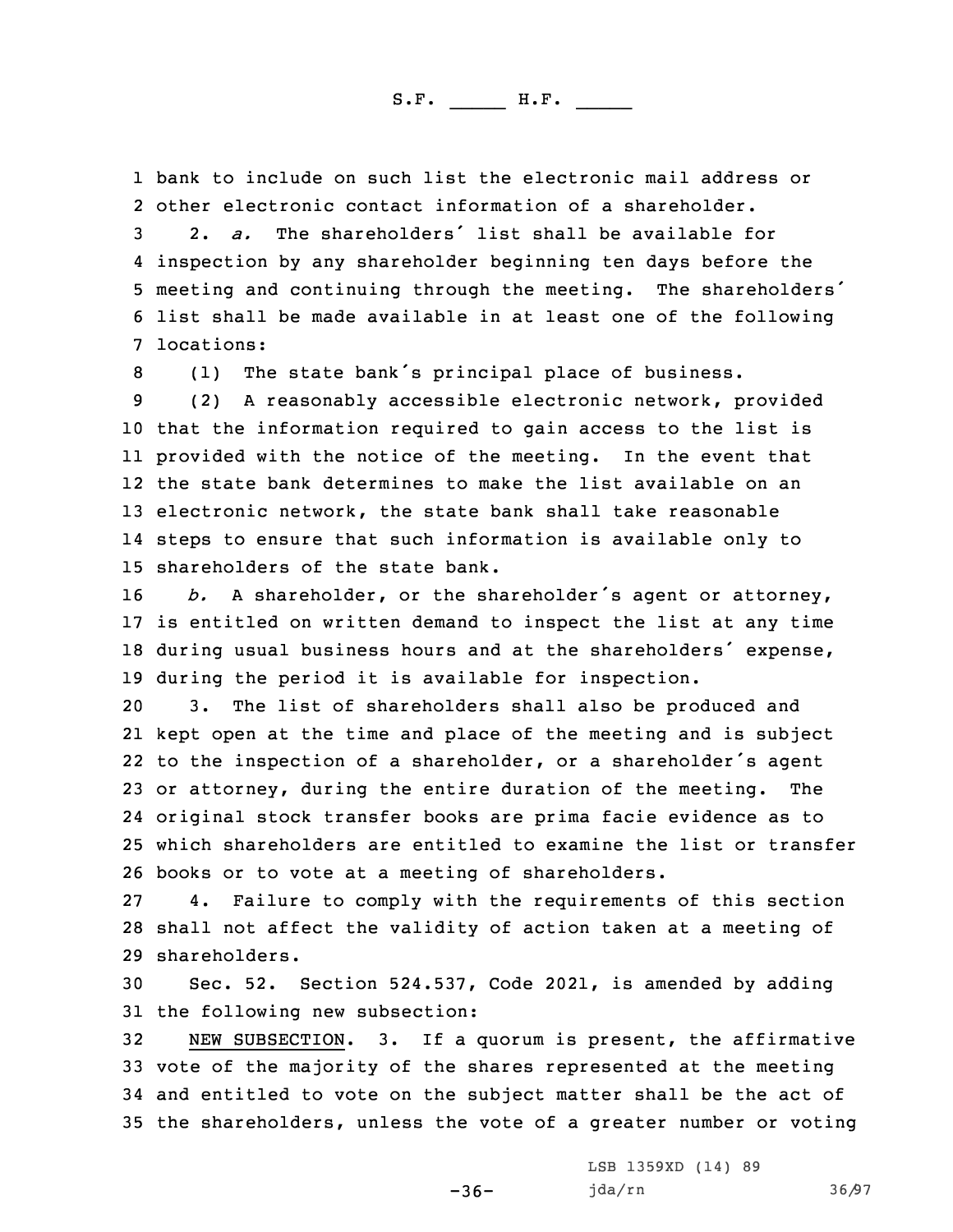by classes is required by the laws of this state or of the United States or by the articles of incorporation or bylaws. This requirement does not apply to the election of directors as provided in section 524.538, subsection 4.

5 Sec. 53. Section 524.538, subsections 1, 3, and 5, Code 6 2021, are amended to read as follows:

 1. Each outstanding share of <sup>a</sup> state bank shall be entitled to one vote on each matter submitted to <sup>a</sup> vote at <sup>a</sup> meeting of shareholders, except to the extent that the voting rights of the shares of <sup>a</sup> class or series may be limited or denied by the articles of incorporation.

12 3. <sup>A</sup> shareholder may vote either in person or by proxy <sup>13</sup> executed in writing by the shareholder or by the shareholder's 14 duly authorized <del>attorney in fact</del> attorney-in-fact. A proxy 15 shall not be valid after eleven months from the date of its 16 execution.

 5. In an election of directors, <sup>a</sup> state bank shall not vote its own shares held by it as sole trustee unless under the terms of the trust the manner in which such shares shall be voted may be determined by <sup>a</sup> donor or beneficiary of the trust and unless such donor or beneficiary actually directs 22 how the shares shall be voted. However, shares held in trust 23 by a state bank pursuant to an instrument in effect prior to January 1, 1970, under the terms of which the manner in which such shares shall be voted could not be determined by <sup>a</sup> donor 26 or beneficiary of the trust, may be voted in an election of 27 directors of a state bank upon petition filed by the state 28 bank, to a court of competent jurisdiction, and the appointment 29 by such court of an individual to determine the manner in which 30 the shares shall be voted. When the shares of a state bank are held by such state bank and one or more persons as trustees, the shares may be voted by such other person or persons as trustees, in the same manner as if the person or persons were the sole trustee. Whenever shares cannot be voted by reason of being held by <sup>a</sup> state bank as sole trustee, the shares shall

-37-

LSB 1359XD (14) 89 jda/rn 37/97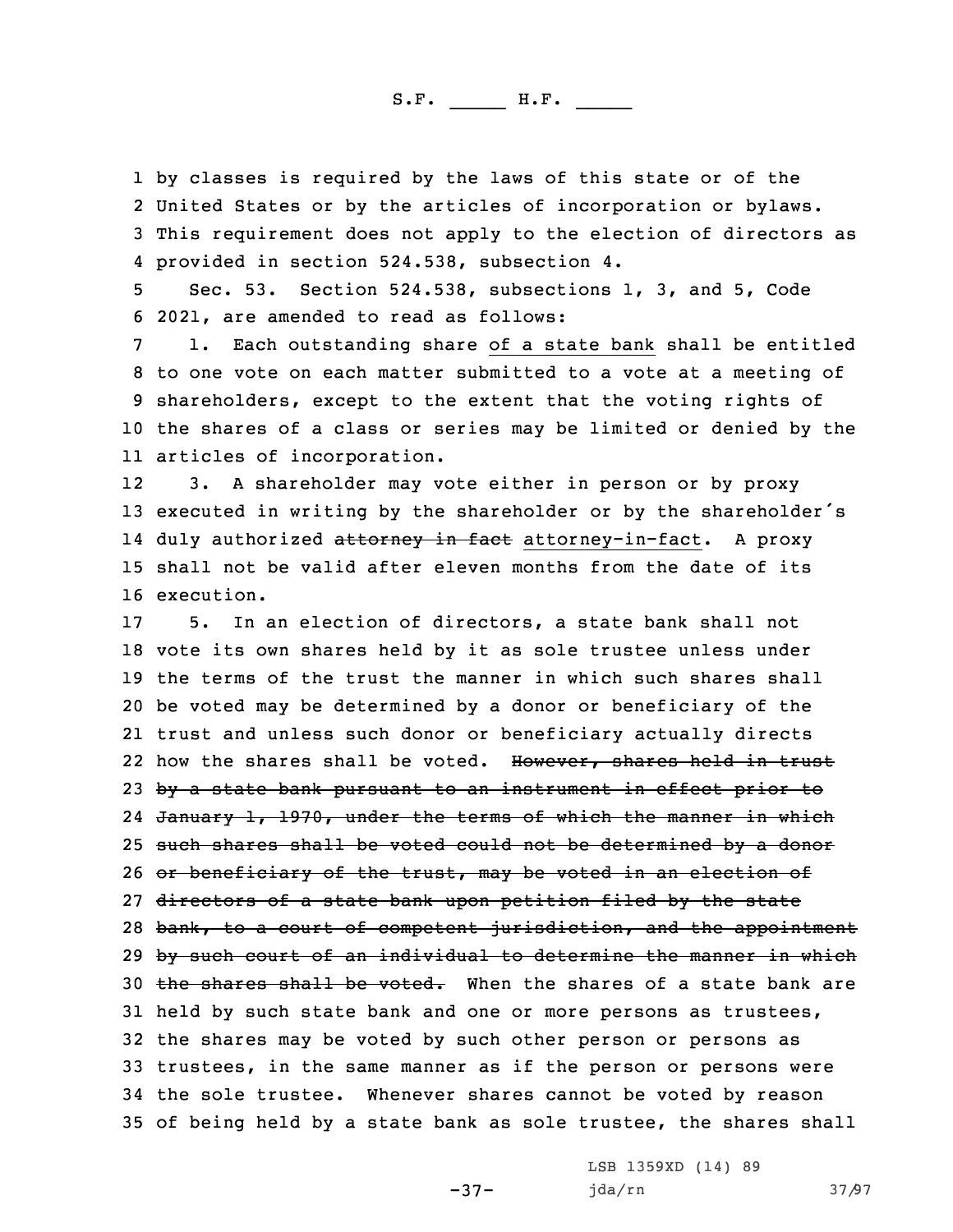be excluded in determining whether matters voted upon by the shareholders were adopted by the requisite number of shares. Sec. 54. Section 524.538A, Code 2021, is amended to read as 4 follows:

5 **524.538A Voting by member of mutual corporation.**

 All holders of savings, demand, or other authorized accounts of <sup>a</sup> state bank incorporated as or converted to be <sup>a</sup> mutual corporation are members of the state bank. In the consideration of all questions requiring action by the members of the state bank, each holder of an account shall be permitted to cast one vote for each one hundred dollars, or fraction thereof, of the withdrawal value of the member's account. No member, however, shall cast more than one thousand member votes. All accounts shall be nonassessable.

15 Sec. 55. Section 524.544, subsection 1, Code 2021, is 16 amended to read as follows:

 1. Whenever any person proposes to purchase or otherwise acquire directly or indirectly any of the outstanding shares of <sup>a</sup> state bank, and the proposed purchase or acquisition would result in control or in <sup>a</sup> change in control of the state bank, the person proposing to purchase or acquire the shares shall first apply in writing to the superintendent for <sup>a</sup> certificate of approval for the proposed change of control. The superintendent shall grant the certificate if the superintendent is satisfied that the person who proposes to obtain control of the state bank is qualified by character, experience, and financial responsibility to control and operate the state bank in <sup>a</sup> sound and legal manner, and that the interests of the depositors, creditors, and shareholders of the state bank, and of the public generally, will not be jeopardized by the proposed change of control. <sup>A</sup> person which will become <sup>a</sup> bank holding company upon completion of an acquisition shall make application to the superintendent for <sup>a</sup> certificate of approval as provided in this [section](https://www.legis.iowa.gov/docs/code/2021/524.544.pdf). Any other bank holding company shall comply with section

-38-

LSB 1359XD (14) 89 jda/rn 38/97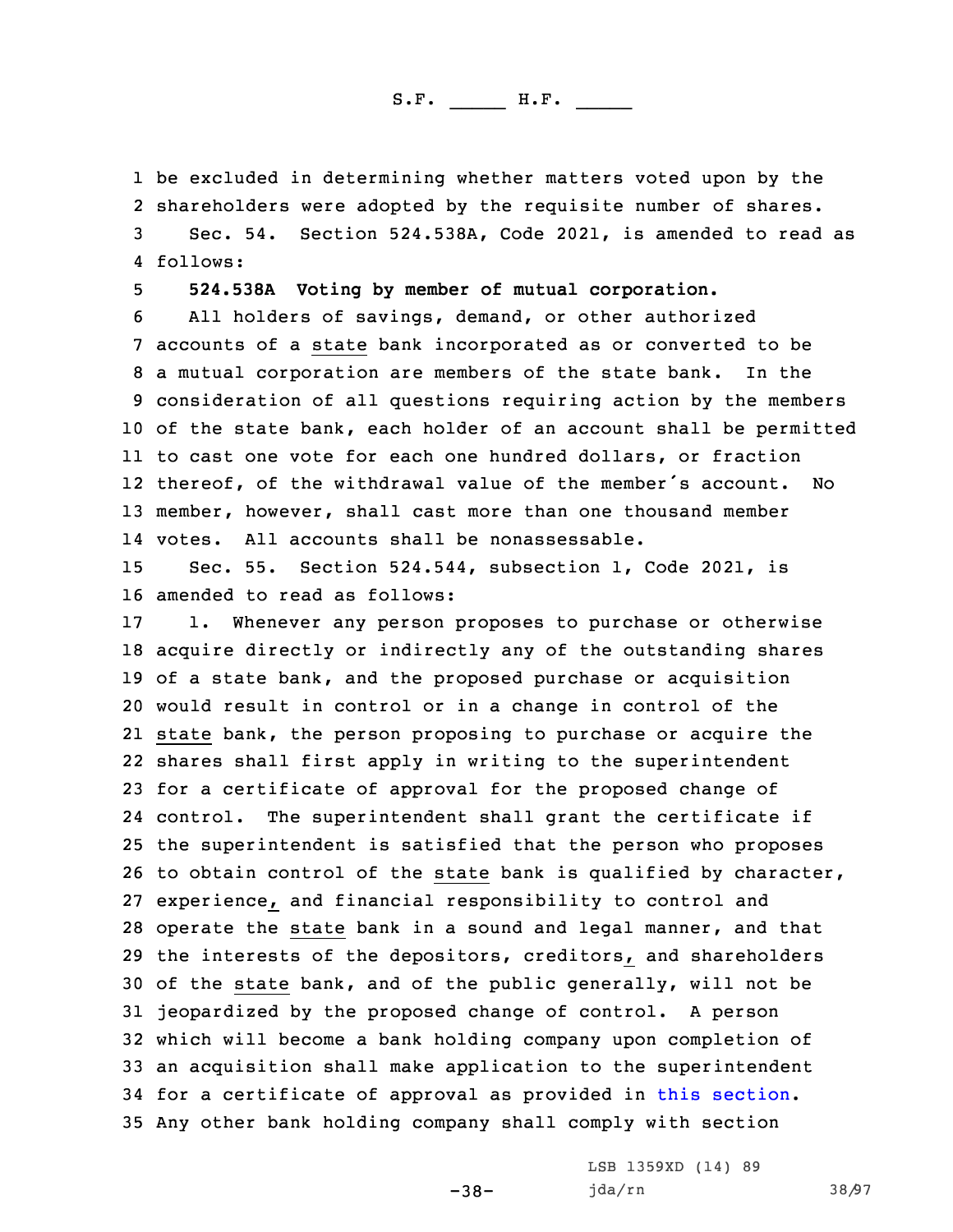524.1804 in lieu of seeking <sup>a</sup> certificate of approval under this section. In any situation where the president or cashier of <sup>a</sup> state bank has reason to believe any of the foregoing requirements have not been complied with, it shall be the duty of the president or cashier to promptly report in writing such facts to the superintendent upon obtaining knowledge thereof. As used in this [section](https://www.legis.iowa.gov/docs/code/2021/524.544.pdf), the term *"control"* means the power, 8 directly or indirectly, to elect the board of directors. If 9 there is any doubt as to whether a change in the ownership of the outstanding shares is sufficient to result in control ll <del>thereof, or to effect a change in the control thereof, such</del> doubt shall be resolved in favor of reporting the facts to the 13 superintendent. 14 Sec. 56. Section 524.544, Code 2021, is amended by adding the following new subsection: NEW SUBSECTION. 1A. As used in this section, the term *"control"* means owning, controlling, or having the power to vote twenty-five percent or more of any class of voting securities of <sup>a</sup> state bank or having the power, directly or indirectly, to elect the board of directors. If there is any doubt as to whether <sup>a</sup> change in the ownership of the outstanding shares is sufficient to result in control thereof, or to effect <sup>a</sup> change in the control thereof, such doubt shall be resolved in favor of reporting the facts to the superintendent. Sec. 57. Section 524.544, subsection 2, Code 2021, is amended by striking the subsection. Sec. 58. Section 524.604, subsection 1, paragraph d, Code 2021, is amended to read as follows:

 *d.* Review of the adequacy of the state bank's internal controls and determination of the most appropriate method to satisfy the state bank's audit needs pursuant to section 32 524.608.

33 Sec. 59. Section 524.604, subsection 2, Code 2021, is 34 amended to read as follows:

35 2. Directors of <sup>a</sup> state bank shall discharge the duties

-39-

LSB 1359XD (14) 89 jda/rn 39/97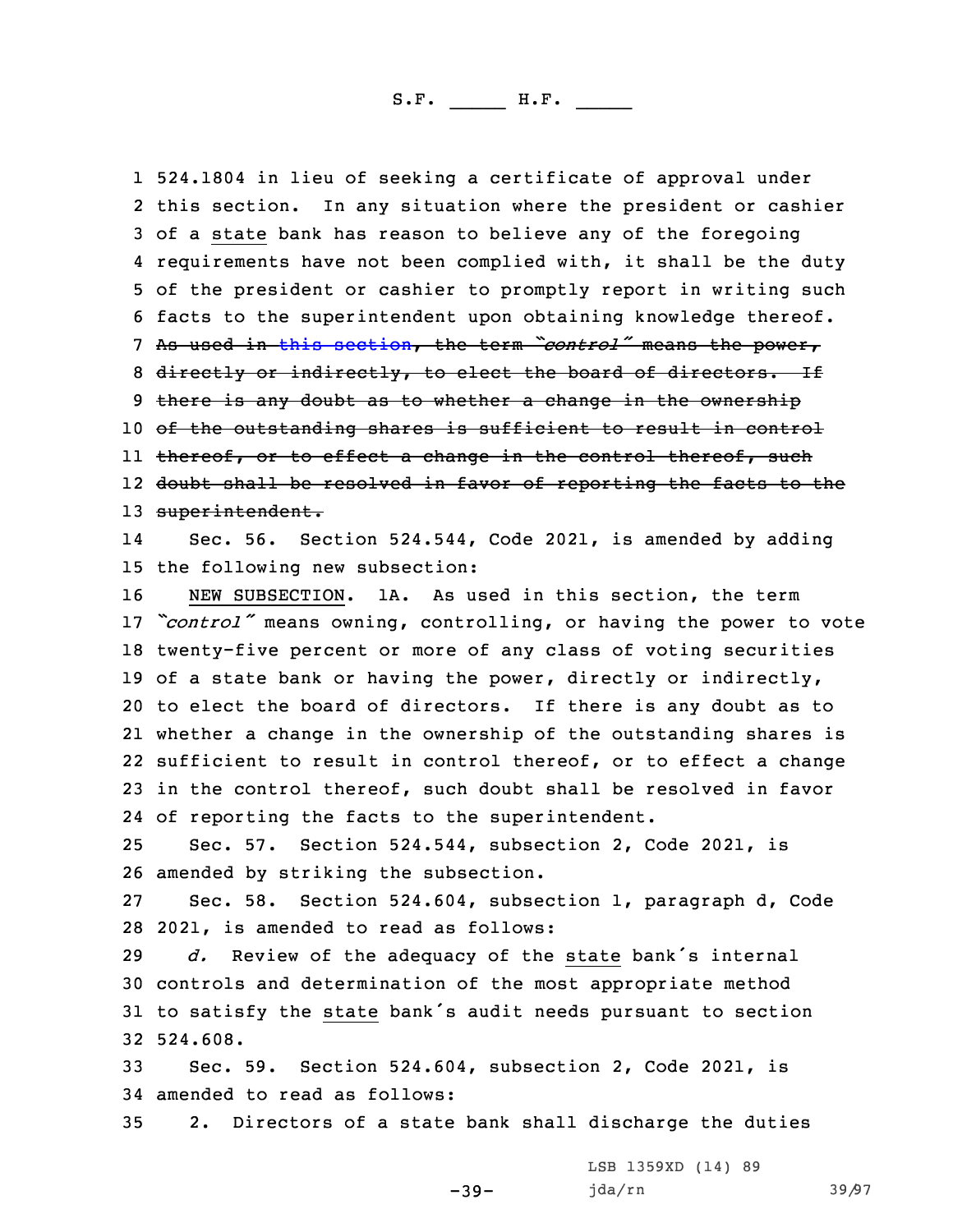of their position in good faith and with that diligence, care and skill which ordinarily prudent persons would exercise under similar circumstances in like positions. The directors shall have <sup>a</sup> continuing responsibility to assure themselves that the state bank is being managed according to law and that the practices and policies adopted by the board are being implemented.

8 Sec. 60. Section 524.605, subsection 1, paragraph a, Code 9 2021, is amended to read as follows:

 *a.* Directors of <sup>a</sup> state bank who vote for or assent to the declaration of any dividend or other distribution of the assets of <sup>a</sup> state bank to its shareholders in willful or 13 negligent violation of the provisions of this [chapter](https://www.legis.iowa.gov/docs/code/2021/524.pdf), or of any restrictions contained in the articles of incorporation, or of any order by the superintendent restricting the payment of dividends or other distribution of assets, shall be jointly and severally liable to the state bank for the amount of such dividend which is paid or the value of such assets which are distributed in excess of the amount of such dividend or distribution which could have been paid or distributed without 21 a violation of the provisions of this [chapter](https://www.legis.iowa.gov/docs/code/2021/524.pdf), <del>or</del> of the restrictions in the articles of incorporation, or of any order by the superintendent restricting the payment of dividends or

24 other distribution of assets.

25 Sec. 61. Section 524.606, subsection 2, paragraph a, Code 26 2021, is amended to read as follows:

 *a.* If, in the opinion of the superintendent, any director of <sup>a</sup> state bank or bank holding company has violated any 29 law relating to such state bank or bank holding company,  $\Theta$ <sup>+</sup> has engaged in unsafe or unsound practices in conducting the business of such state bank or bank holding company, or has caused such state bank or bank holding company to violate any provision of this chapter or any other law relating to banks or banking, the superintendent may cause notice to be served upon such director, to appear before the superintendent to

 $-40-$ 

LSB 1359XD (14) 89 jda/rn 40/97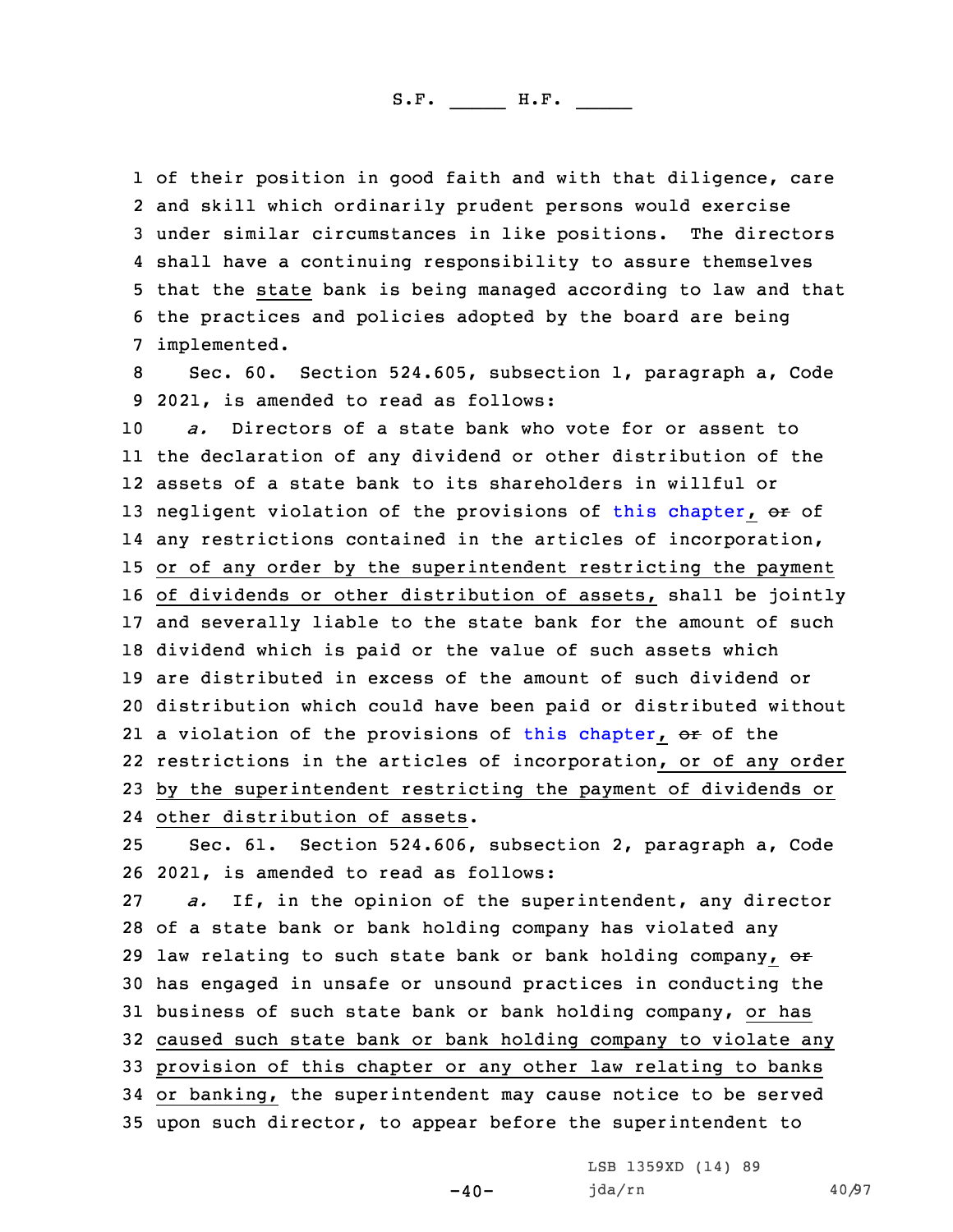show cause why the director should not be removed from office. <sup>A</sup> copy of such notice shall be sent to each director of the state bank or bank holding company affected, by registered or certified mail. If, after granting the accused director <sup>a</sup> reasonable opportunity to be heard, the superintendent finds that the director violated any law relating to such state 7 bank or bank holding company, or engaged in unsafe or unsound practices in conducting the business of such state bank or bank holding company, or has caused such state bank or bank holding company to violate any provision of this chapter or any other law relating to banks or banking, the superintendent, in the superintendent's discretion, may order that such director be removed from office, and that such director be prohibited from serving in any capacity in any other state bank, bank holding company, bank affiliate, trust company, or an entity licensed under [chapter](https://www.legis.iowa.gov/docs/code/2021/533A.pdf) 533A, [533C](https://www.legis.iowa.gov/docs/code/2021/533C.pdf), [533D](https://www.legis.iowa.gov/docs/code/2021/533D.pdf), [535B](https://www.legis.iowa.gov/docs/code/2021/535B.pdf), [536](https://www.legis.iowa.gov/docs/code/2021/536.pdf), or [536A](https://www.legis.iowa.gov/docs/code/2021/536A.pdf). <sup>A</sup> copy of the order shall be served upon such director and upon the state bank or bank holding company of which the person is <sup>a</sup> director at which time the person shall cease to be <sup>a</sup> director of the state bank or bank holding company. The resignation, termination of employment, or separation of such director, including <sup>a</sup> separation caused by the closing of the state bank or bank holding company at which the person serves as <sup>a</sup> director, does not affect the jurisdiction and authority of the superintendent to cause notice to be served and proceed under this subsection against the director, if the notice is served before the end of the six-year period beginning on the date the director ceases to be <sup>a</sup> director with the state bank.

29 Sec. 62. Section 524.607, subsections 1 and 2, Code 2021, 30 are amended to read as follows:

 1. The board of directors shall hold at least nine regular meetings each calendar year. No more than one regular meeting shall be held in any one calendar month. Unless the articles of incorporation or bylaws provide otherwise, any director may 35 participate in any meeting of the board of directors may permit

-41-

LSB 1359XD (14) 89 jda/rn 41/97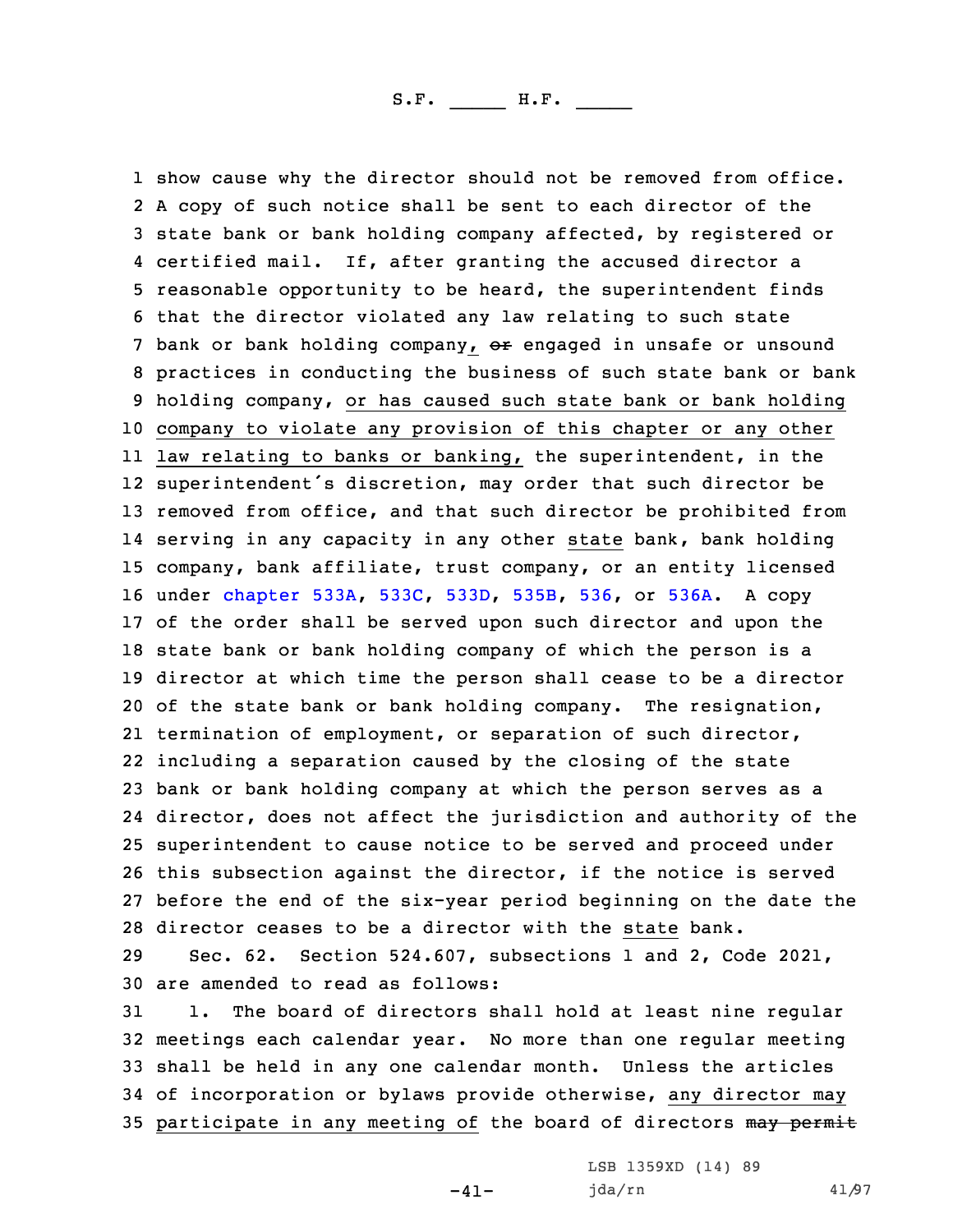1 <del>directors to participate in meetings</del> through the use of any means of communication by which all directors participating may simultaneously hear each other during the meeting. <sup>A</sup> director participating in <sup>a</sup> meeting by this means is deemed to be present at the meeting.

 2. <sup>A</sup> special meeting may be called by any executive officer or <sup>a</sup> director. Notice of <sup>a</sup> meeting shall be given to each director, either personally or by mail, at least two days in advance of the meeting. Notice of <sup>a</sup> regular meeting shall not be required if the articles of incorporation, bylaws, or <sup>a</sup> resolution of the board of directors provide for <sup>a</sup> regular monthly meeting date. As used in this section, the term *"notice"* means as defined in section 490.141.

14 Sec. 63. Section 524.607, Code 2021, is amended by adding 15 the following new subsection:

 NEW SUBSECTION. 2A. <sup>A</sup> director may waive any notice required by this chapter, the articles of incorporation, or the bylaws before or after the date and time stated in the notice. Except as provided in subsection 3, the waiver must be in writing, signed by the director entitled to the notice, whether before or after the time stated in the notice, and delivered to the state bank for filing by the state bank with the minutes or corporate records.

24 Sec. 64. Section 524.607, subsection 3, Code 2021, is 25 amended by striking the subsection and inserting in lieu 26 thereof the following:

27 3. <sup>A</sup> director's attendance at or participation in <sup>a</sup> meeting 28 waives any required notice to the director of such meeting 29 unless all of the following apply:

 *a.* The director at the beginning of the meeting, or promptly upon arrival, objects to holding the meeting or transacting business at the meeting because the meeting is not lawfully called or convened.

34 *b.* The director does not, after objecting, vote for or 35 assent to action taken at the meeting.

-42-

LSB 1359XD (14) 89 jda/rn 42/97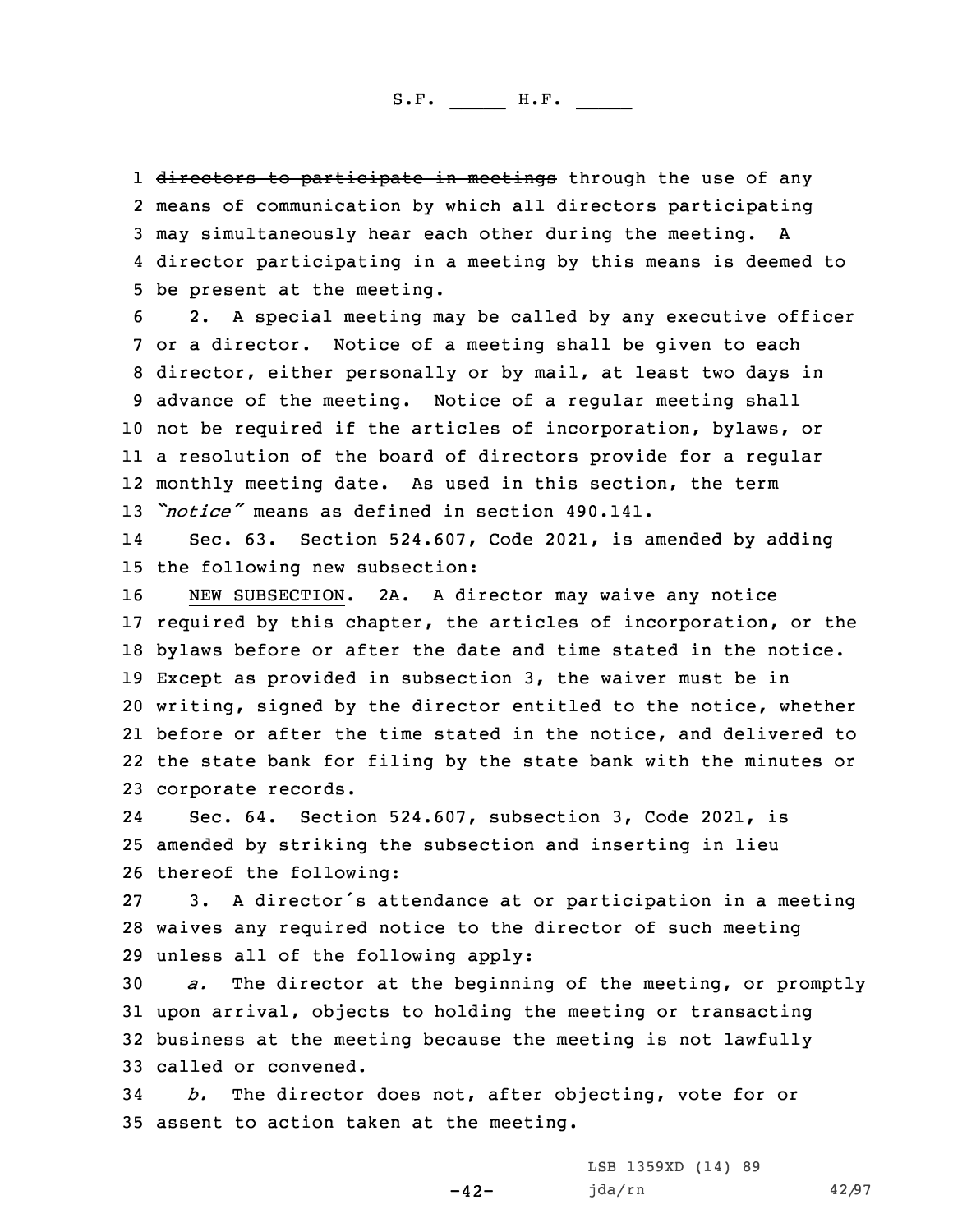1 Sec. 65. Section 524.607, subsection 4, Code 2021, is 2 amended by striking the subsection.

3 Sec. 66. Section 524.607A, subsection 1, Code 2021, is 4 amended to read as follows:

 1. Unless the articles of incorporation or bylaws provide otherwise, action required or permitted to be taken under this chapter at <sup>a</sup> board of directors' meeting may be taken without <sup>a</sup> meeting if the action is consented to by all members of the board. The action must be evidenced by one or more written consents describing the action taken, signed by each director, and included in the minutes or filed with the corporate records reflecting the action taken. <sup>A</sup> director may evidence the consent required by this subsection by sending <sup>a</sup> message by electronic mail that expressly indicates the director's consent to the proposed action.

16 Sec. 67. Section 524.608, Code 2021, is amended to read as 17 follows:

18 **524.608 Auditing procedures.**

 1. In addition to any examination made by the banking division or other supervisory agency, the board of directors shall review the adequacy of the state bank's internal controls and cause to be made no less frequently than once each calendar year additional auditing procedures that the board deems to be appropriate. The board shall determine the state bank's audit needs and record in the board's minutes the extent to 26 which audit procedures are to be employed. A report which summarizes significant audit findings shall be delivered to the superintendent as soon as practical upon completion.

 2. The superintendent may require that more comprehensive auditing procedures be applied to <sup>a</sup> state bank's account records when deemed necessary. These auditing procedures may range from limited scope agreed-upon procedures to an unqualified audit opinion.

-43-

34 Sec. 68. Section 524.610, subsection 1, Code 2021, is 35 amended to read as follows:

> LSB 1359XD (14) 89 jda/rn 43/97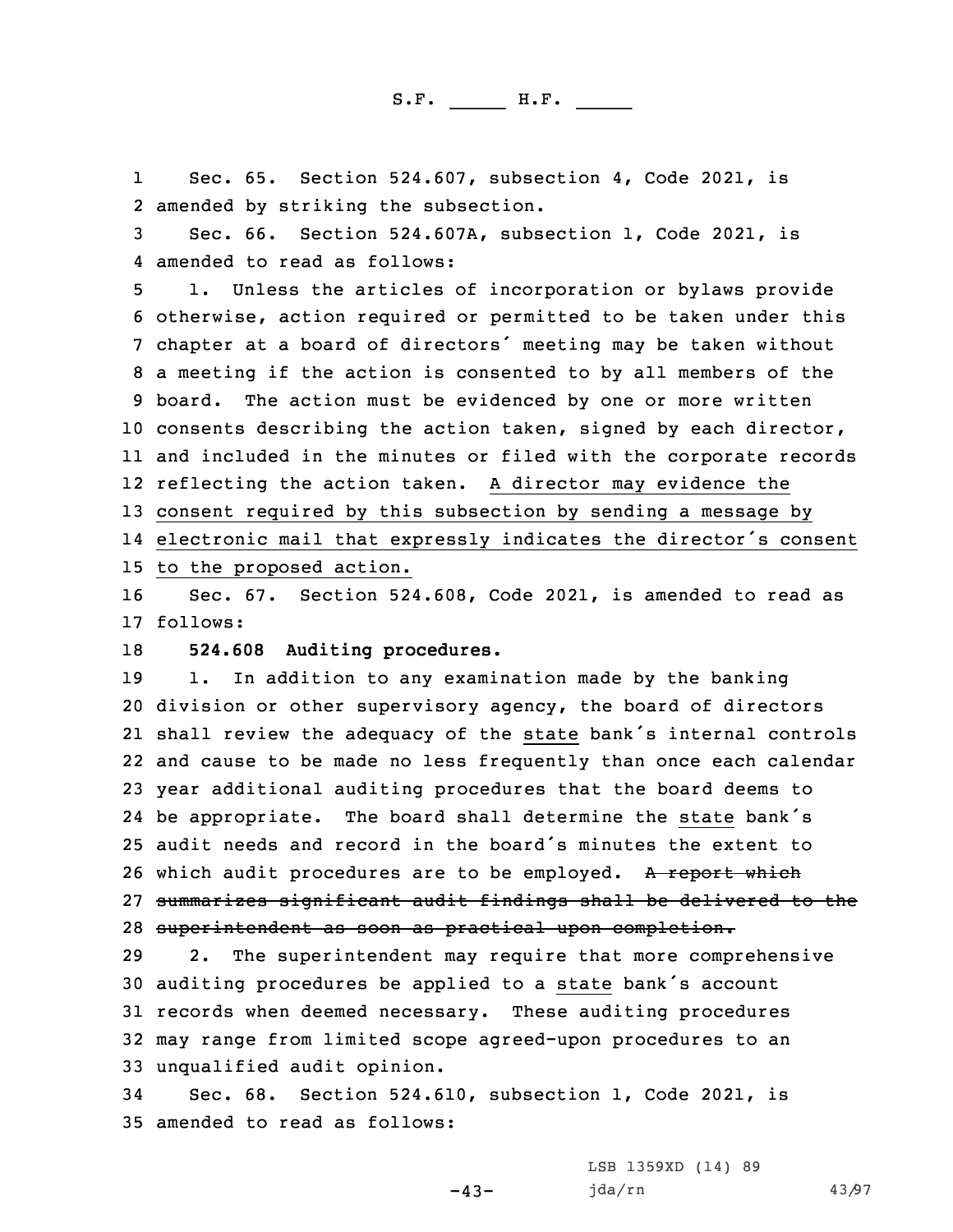1 1. The shareholders of <sup>a</sup> state bank shall fix the reasonable compensation of directors for their services as members of the board of directors. Subject to approval by the shareholders at an annual or special meeting called for that purpose, the shareholders of <sup>a</sup> state bank may adopt <sup>a</sup> pension or profit-sharing plan, or both, or other plan of deferred compensation for directors, to which <sup>a</sup> state bank may contribute. Changes to such <sup>a</sup> pension or profit-sharing plan or other plan of deferred compensation, other than changes that affect eligibility requirements for directors under the plan, benefits provided to directors pursuant to the plan, and contributions required by the state bank or directors under the plan, may be adopted by the board of directors without shareholder approval. Sec. 69. Section 524.611, subsection 2, Code 2021, is amended to read as follows: 2. The oath shall be signed by the director, acknowledged 18 before an officer individual authorized to take acknowledgments 19 of deeds perform notarial acts, and delivered to the superintendent. 21 Sec. 70. Section 524.703, subsection 2, Code 2021, is amended to read as follows: 2. Subject to approval by the shareholders at an annual or special meeting called for the purpose, the board of directors of <sup>a</sup> state bank may adopt <sup>a</sup> pension or profit-sharing plan, or both, or other plan of deferred compensation, for both officers and employees, to which the state bank may contribute. Changes to such <sup>a</sup> pension or profit-sharing plan or other plan of deferred compensation, other than changes that affect eligibility requirements for officers and employees under the plan, benefits provided to officers and employees pursuant to the plan, and contributions required by state banks, officers, or employees under the plan, may be adopted by the board of directors without shareholder approval.

35 Sec. 71. Section 524.707, subsection 2, Code 2021, is

LSB 1359XD (14) 89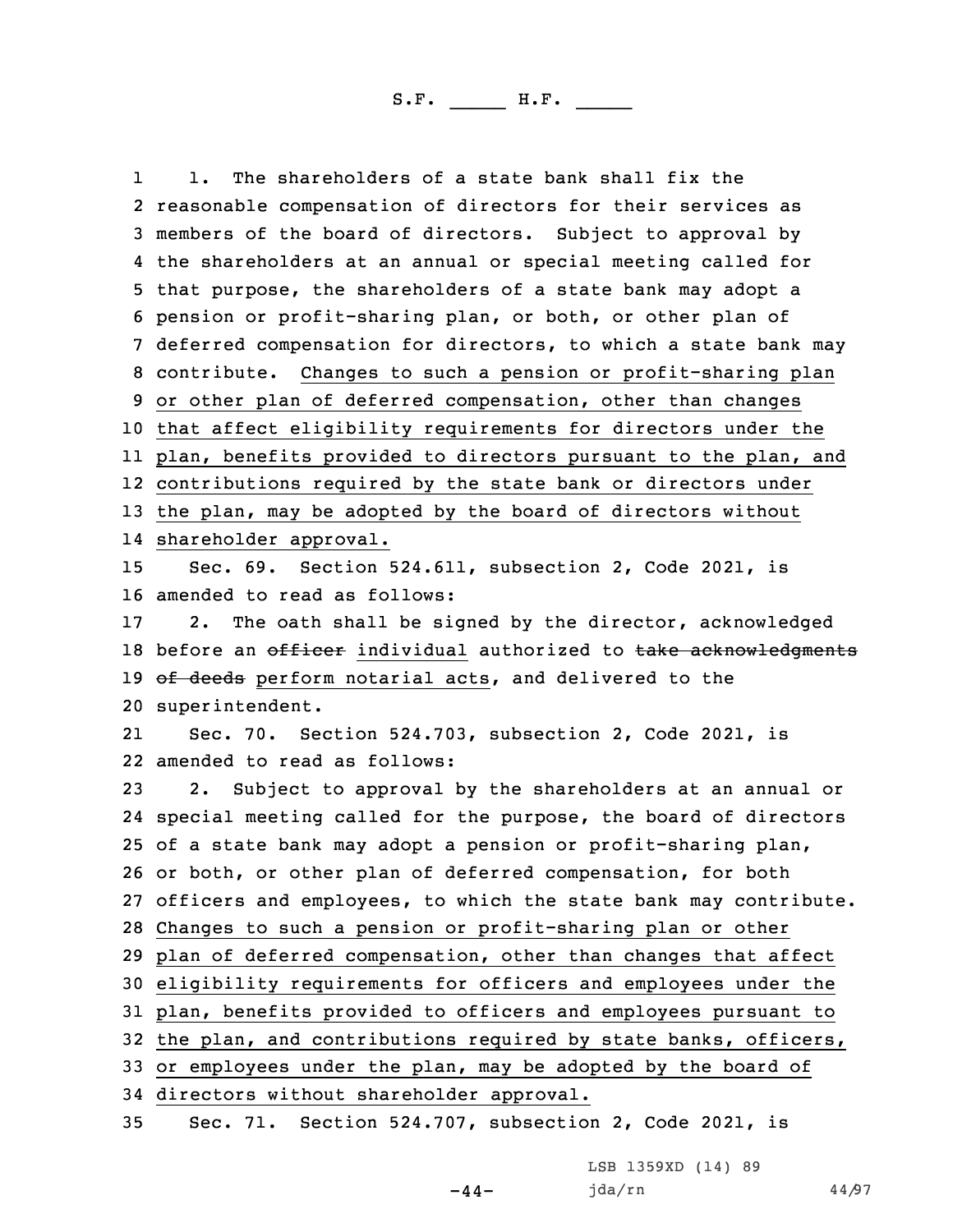1 amended to read as follows:

2 2. Section 524.606, [subsection](https://www.legis.iowa.gov/docs/code/2021/524.606.pdf) 2, which provides for the 3 removal of directors by the superintendent, shall have equal 4 application to officers and employees of <sup>a</sup> state bank, bank 5 holding company, bank affiliate, or trust company.

6 Sec. 72. Section 524.802, subsections 9, 11, and 13, Code 7 2021, are amended to read as follows:

 9. Acquire and hold shares of stock in the appropriate federal home loan bank and to exercise all powers conferred on member banks of the federal home loan bank system that are not inconsistent with this [chapter](https://www.legis.iowa.gov/docs/code/2021/524.pdf). <sup>A</sup> purchase of federal home loan bank shares which causes the state bank's holdings to exceed fifteen percent of aggregate capital, including where the ownership of shares exceeding fifteen percent of the state bank's aggregate capital is needed to support the state bank's participation in the federal home loan bank's acquired member assets program provided for in 12 C.F.R. pt. 18 955, requires the prior approval of the superintendent.  $Hn$ 19 addition, a state bank may own federal home loan bank shares 20 in an amount exceeding fifteen percent of the state bank's aggregate capital, but not exceeding twenty-five percent of the state bank's aggregate capital, if the ownership of shares 23 exceeding fifteen percent is needed to support the state bank's participation in the federal home loan bank's acquired member 25 assets program as provided for in 12 C.F.R. pt. 955. 26 11. Become Subject to section 524.109, subsection 2, become <sup>a</sup> member of <sup>a</sup> bankers' bank. 13. Acquire, hold, and improve real estate for the sole purpose of economic or community development, provided that the state bank's aggregate investment in all acquisitions and improvements of real estate under this [subsection](https://www.legis.iowa.gov/docs/code/2021/524.802.pdf) shall not 32 exceed fifteen percent of a state bank's aggregate capital and 33 shall be subject to the prior approval of the superintendent, the state bank provides the superintendent with thirty days' prior written notice of its intention to acquire, hold, and

LSB 1359XD (14) 89

-45-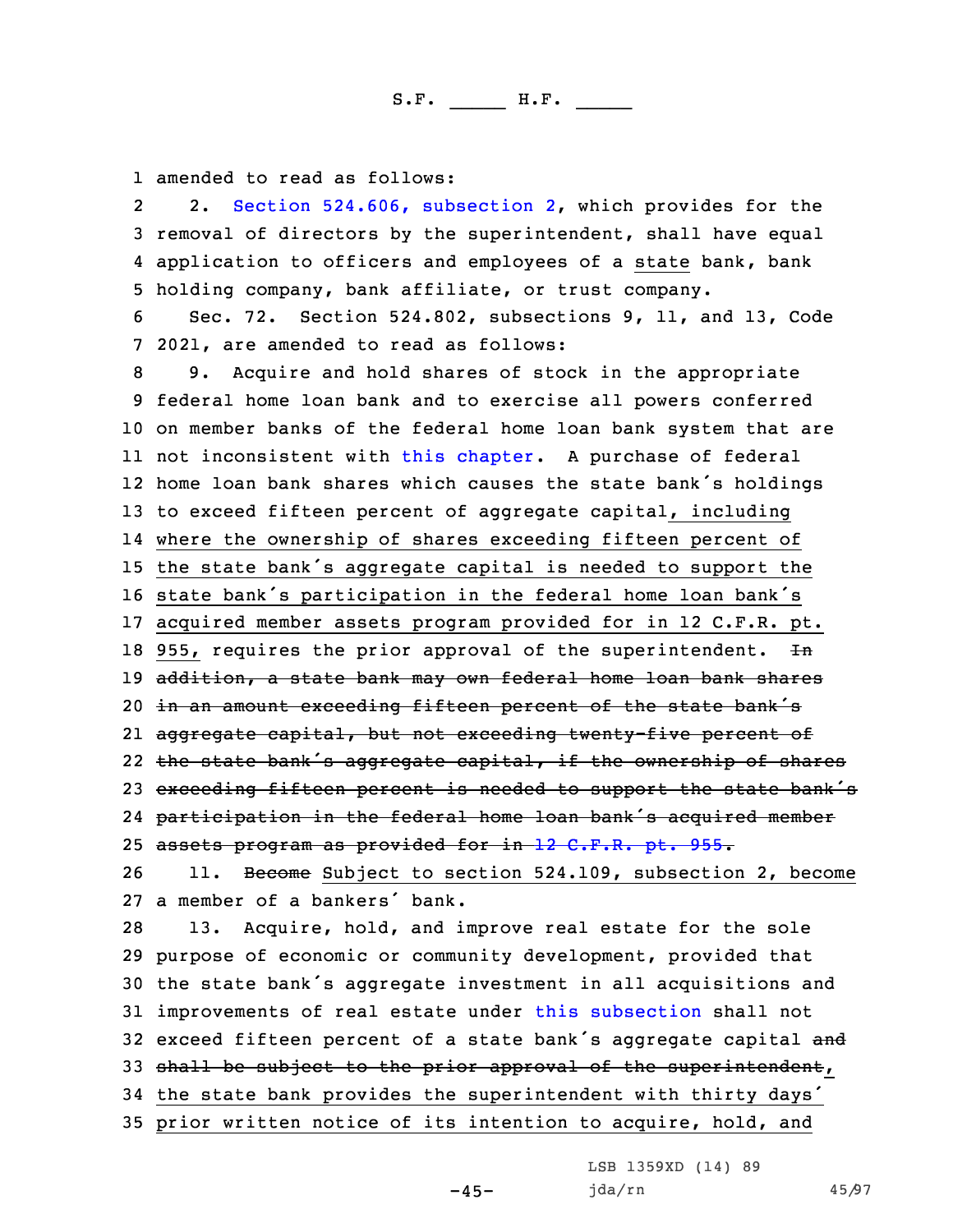improve the real estate, and the superintendent does not object to the state bank's proposed plan within thirty days. For purposes of this section, the term *"community development"* includes public welfare investments as defined in section 524.901, subsection 7, paragraph *"a"*, and other investments as permitted under 12 U.S.C. §24 and its implementing regulations. Sec. 73. NEW SECTION. **524.802A Electronic activities of state bank.**

 1. <sup>A</sup> state bank may conduct in electronic form any activities that are expressly authorized for state banks under any provision of this chapter, including in sections 524.801, 524.802, and 524.804, and activities that are the functional equivalent of any activities expressly authorized for state banks under this chapter. <sup>A</sup> state bank may perform, provide, or deliver through electronic means any activity, function, product, or service it is authorized to perform by any provision of this chapter and must comply with all applicable laws and regulations.

 2. Subject to the prior approval of the superintendent, <sup>a</sup> state bank may, beginning on July 1, 2021, engage in new or innovative electronic activities that are part of the business of banking. When determining whether <sup>a</sup> state bank is authorized to engage in <sup>a</sup> new or innovative electronic activity that is not traditionally offered by banks via electronic means, the superintendent shall consider whether the activity is expressly authorized for state banks under this chapter, whether the activity is the functional equivalent of any activity authorized for state banks, whether the activity is <sup>a</sup> logical extension of any activity authorized for state banks, whether the state bank has the expertise necessary to understand and manage the activity, and whether the activity presents risks similar to those state banks already assume. 3. <sup>A</sup> state bank that engages in any new or innovative electronic activities must conduct these activities in <sup>a</sup> safe and sound manner and must maintain adequate systems to

 $-46-$ 

LSB 1359XD (14) 89 jda/rn 46/97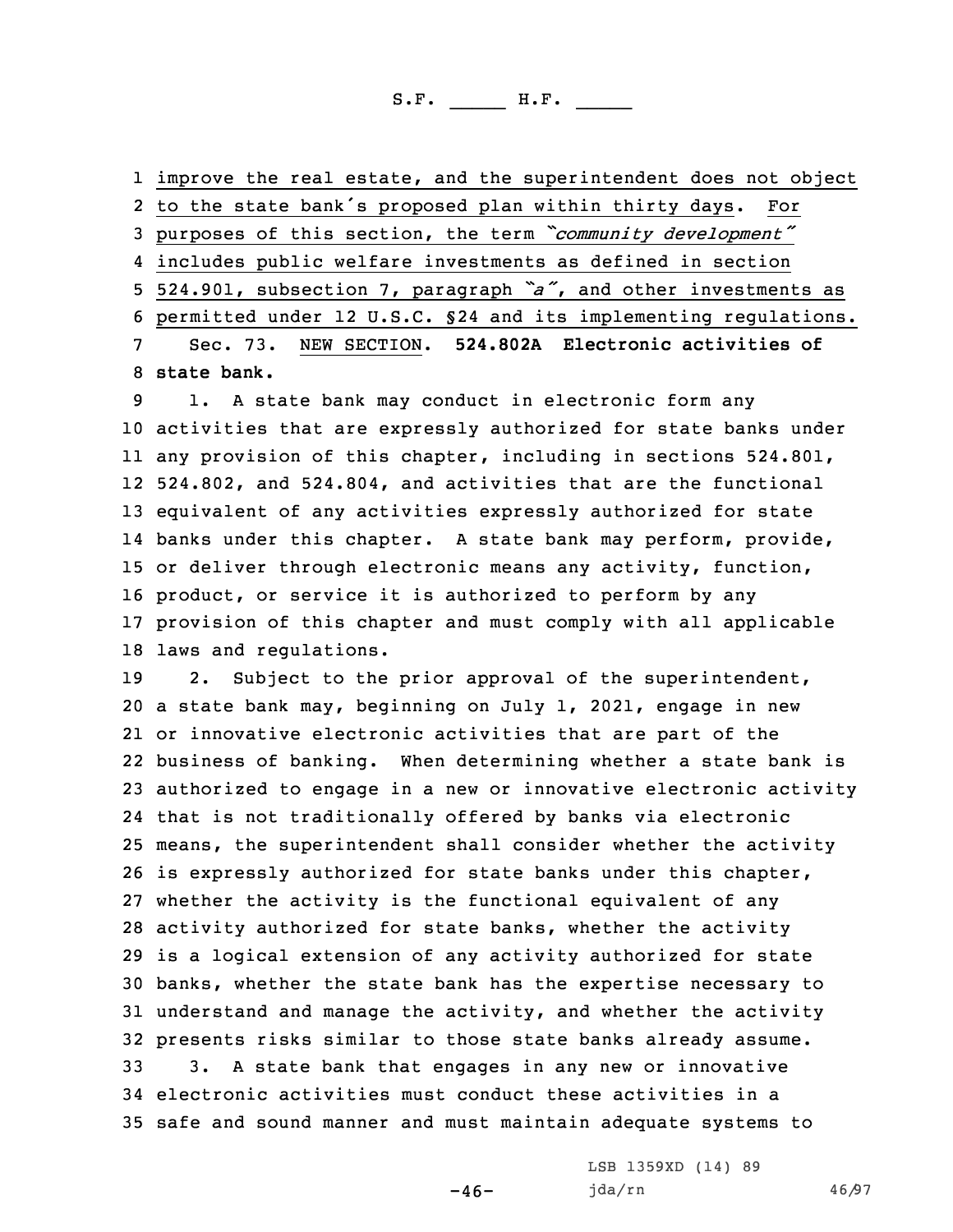identify, measure, monitor, and control the risks associated with its electronic activities. These systems must include policies, procedures, internal controls, and management information systems governing the electronic activities of the state bank and may be tailored to the specific risks presented by the electronic activities of the state bank. <sup>A</sup> state bank engaging in new or innovative electronic activities must also maintain adequate and effective information security infrastructure and controls.

 4. The superintendent may adopt rules pursuant to chapter 17A to implement the provisions of this section, including but not limited to application procedures, identifying the systems, processes, and technologies <sup>a</sup> state bank must maintain in order to engage in certain new or innovative electronic activities, and determining that additional new or innovative electronic activities are authorized for state banks without prior approval.

18 Sec. 74. Section 524.803, subsection 3, Code 2021, is 19 amended to read as follows:

 3. Any real property which is held by <sup>a</sup> state bank pursuant to this [section](https://www.legis.iowa.gov/docs/code/2021/524.803.pdf) and which it ceases to use for banking purposes, or is acquired for future use but not used within 23 a reasonable period of time five years after title is vested in the state bank, shall be sold or disposed of by the state bank as directed by the superintendent. This deadline may be extended up to an additional five years with prior approval of the superintendent, but in no event may <sup>a</sup> state bank hold the property for more than ten years.

 Sec. 75. Section 524.810A, subsection 1, unnumbered paragraph 1, Code 2021, is amended to read as follows: <sup>A</sup> bank shall permit <sup>a</sup> person named in and authorized by <sup>a</sup> court order to open, examine, and remove the contents of <sup>a</sup> safe deposit box located at the bank. If <sup>a</sup> court order has not been delivered to the bank, the following persons may access and remove any or all contents of <sup>a</sup> safe deposit box located at <sup>a</sup>

-47-

LSB 1359XD (14) 89 jda/rn 47/97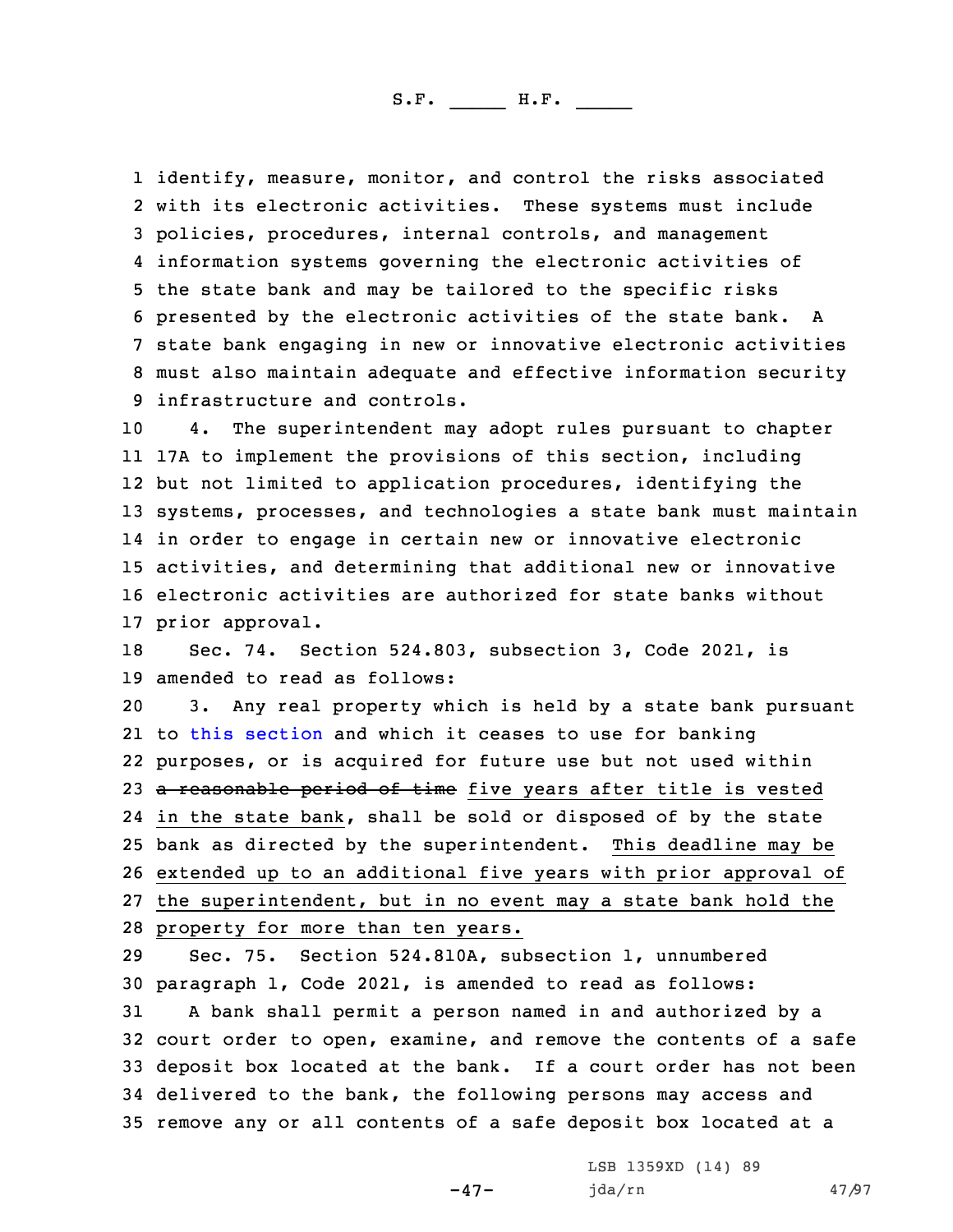1 state bank which box is described in an ownership or rental 2 agreement or lease between the <del>state</del> bank and a deceased owner 3 or lessee:

4 Sec. 76. Section 524.812, subsection 3, Code 2021, is 5 amended to read as follows:

 3. If the contents are not claimed within two years after their removal from the safe deposit box, the state bank may proceed to sell so much of the contents as is necessary to pay the past due rentals and the expense incurred in opening the safe deposit box, replacement of the locks thereon and the sale of the contents. The sale shall be held at the time and place specified in <sup>a</sup> notice published prior to the sale once each week for two successive weeks in <sup>a</sup> newspaper of general circulation published in the municipal corporation or unincorporated area in which the state bank has its principal place of business, or if there is none, <sup>a</sup> newspaper of general circulation published in the county, or in <sup>a</sup> county adjoining the county, in which the state bank has its principal place of business. The state bank shall also post this notice on the state bank's internet site for at least two weeks prior to the sale. <sup>A</sup> copy of the notice so published shall be mailed to the customer at the customer's last known address as shown upon the records of the state bank. The notice shall contain the name of the customer and need only describe the contents of the safe deposit box in general terms. The contents of any number of safe deposit boxes may be sold under one notice of sale and the cost thereof apportioned ratably among the several safe deposit box customers involved. At the time and place designated in said notice the contents taken from each respective safe deposit box shall be sold separately to the highest bidder for cash and the proceeds of each sale applied to the rentals and expenses due to the state bank and the residue from any such sale shall be held by the state bank for the account of the customer or customers. Any amount so held as proceeds from such sale shall be credited with interest at the customary

-48-

LSB 1359XD (14) 89 jda/rn 48/97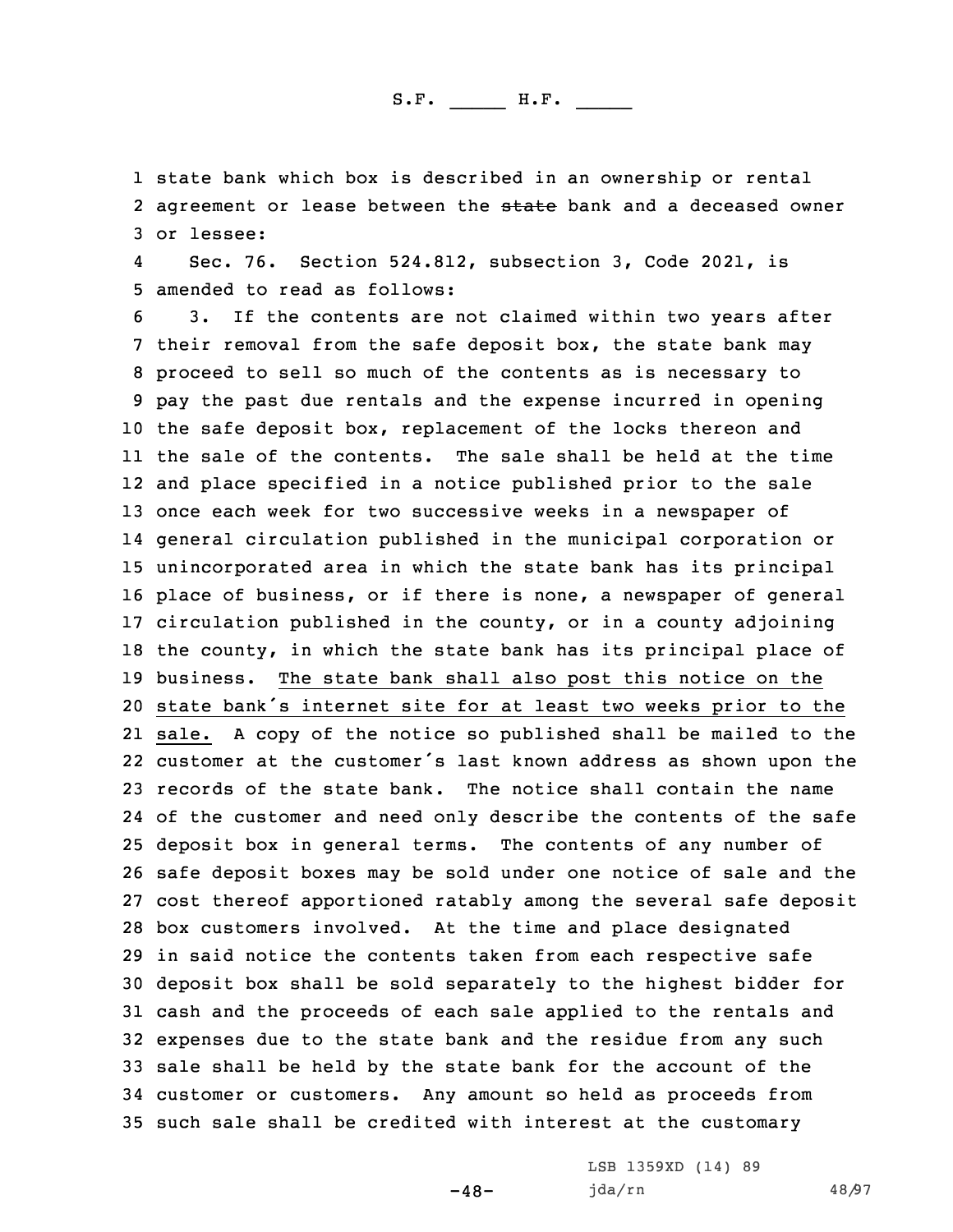annual rate for savings accounts at said state bank, or in lieu thereof, at the customary rate of interest in the community where such proceeds are held. The crediting of interest shall not activate said account to avoid an abandonment as unclaimed property under [chapter](https://www.legis.iowa.gov/docs/code/2021/556.pdf) 556.

6 Sec. 77. Section 524.816, Code 2021, is amended by striking 7 the section and inserting in lieu thereof the following:

8 **524.816 Deposit account insurance.**

 <sup>A</sup> state bank organized under this chapter shall be an insured bank and shall acquire and maintain insurance from the federal deposit insurance corporation, or its successor, to protect each depositor against loss of funds held on account by the state bank to the extent the federal deposit insurance corporation insures such deposits.

15 Sec. 78. Section 524.819, Code 2021, is amended to read as 16 follows:

17 **524.819 Clearing checks at par.**

 Checks drawn on <sup>a</sup> state bank shall be cleared at par by the state bank on which they are drawn. This [section](https://www.legis.iowa.gov/docs/code/2021/524.819.pdf) shall not be applicable where checks are received by <sup>a</sup> state bank as special collection items.

22 Sec. 79. Section 524.821, Code 2021, is amended to read as 23 follows:

24 **524.821 Electronic transmission of funds —— restrictions.** 1. <sup>A</sup> state bank may engage in any transaction incidental to the conduct of the business of banking and otherwise permitted by applicable law, by means of either the direct transmission of electronic impulses to or from customers and banks or the recording of electronic impulses or other indicia of <sup>a</sup> transaction for delayed transmission to <sup>a</sup> bank. Subject to the provisions of [chapter](https://www.legis.iowa.gov/docs/code/2021/527.pdf) 527, except as preempted by other applicable law, <sup>a</sup> state bank may utilize, establish, or operate, alone or with one or more other banks, federal savings 34 and loan associations incorporated under federal law, credit unions incorporated under the provisions of [chapter](https://www.legis.iowa.gov/docs/code/2021/533.pdf) 533 or

 $-49-$ 

LSB 1359XD (14) 89 jda/rn 49/97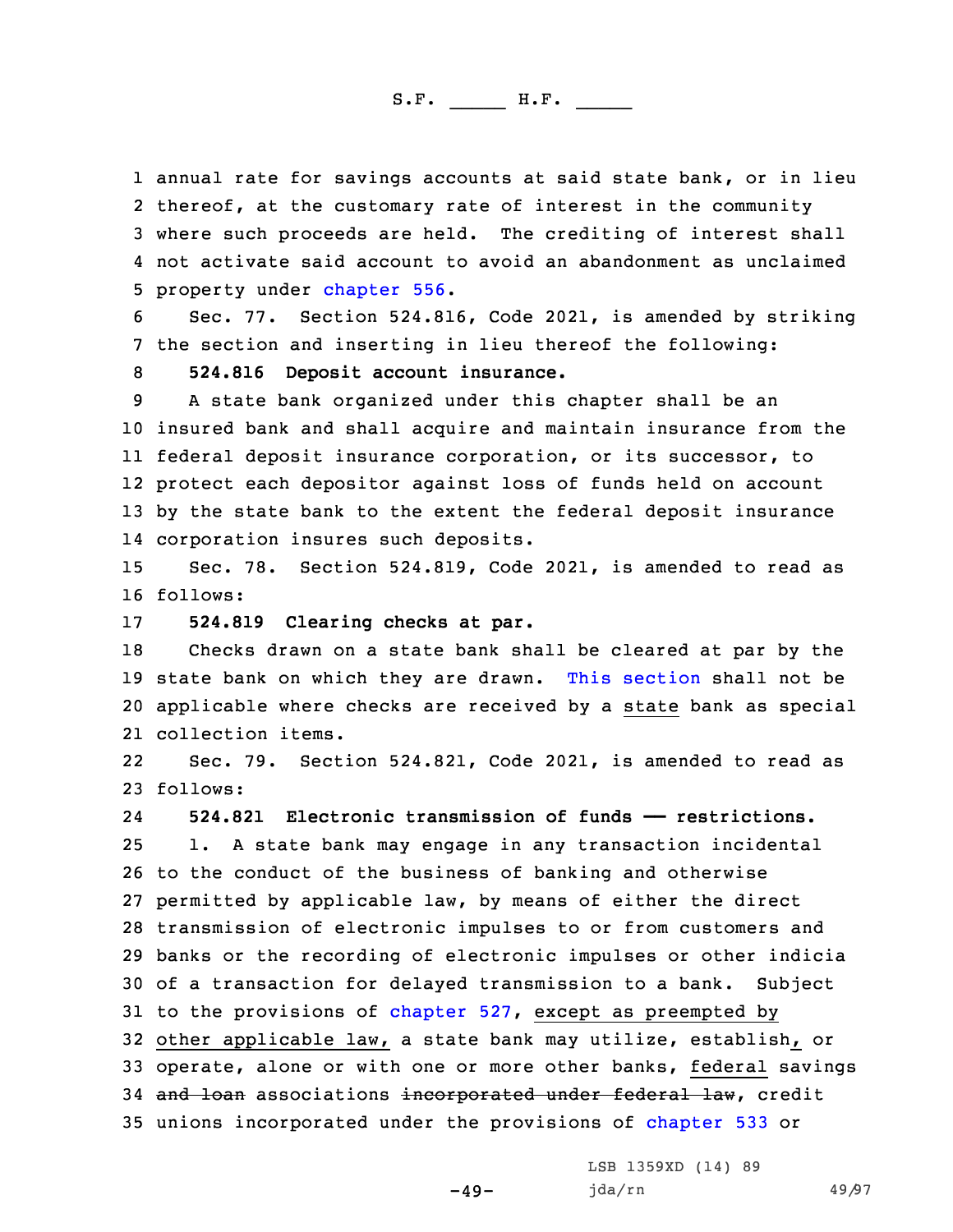1 federal law, <del>corporations licensed under [chapter](https://www.legis.iowa.gov/docs/code/2021/536A.pdf) 536A,</del> or third parties, the satellite terminals permitted under [chapter](https://www.legis.iowa.gov/docs/code/2021/527.pdf) 527, by means of which customers and banks may transmit and receive electronic impulses constituting transactions pursuant to this section. However, except as preempted by other applicable law, such utilization, establishment, or operation shall be lawful only when in compliance with [chapter](https://www.legis.iowa.gov/docs/code/2021/527.pdf) 527. Nothing in this section shall be construed as authority for any person to engage in transactions not otherwise permitted by applicable law, nor shall anything in this [section](https://www.legis.iowa.gov/docs/code/2021/524.821.pdf) be deemed to repeal, replace or in any other way affect any applicable law or rule regarding the maintenance of or access to financial information maintained by any bank.

14 2. <sup>A</sup> state bank which offers its customers, or any of them, the opportunity to engage in transactions with or through the state bank in the manner authorized by [subsection](https://www.legis.iowa.gov/docs/code/2021/524.821.pdf) 1 shall not require <sup>a</sup> customer to deal with or through the state bank in that manner in lieu of writing checks in the usual manner upon <sup>a</sup> conventional checking account, and shall not impose any extraordinary charge upon customers who choose to write checks in the usual manner upon <sup>a</sup> conventional checking account maintained at that state bank. The term *"extraordinary charge"*, as used in this [subsection](https://www.legis.iowa.gov/docs/code/2021/524.821.pdf), is <sup>a</sup> charge in excess of <sup>a</sup> fair and reasonable charge, based upon the costs to the state bank of providing and maintaining checking account services.

 Sec. 80. Section 524.901, subsection 7, paragraph a, subparagraph (2), Code 2021, is amended to read as follows: (2) Community development corporations or community 29 development projects Public welfare investments to the same extent <sup>a</sup> national bank may invest in such corporations or projects pursuant to 12 U.S.C. §24 and its implementing regulations.

33 Sec. 81. Section 524.901, subsection 7, paragraph a, 34 subparagraph (3), Code 2021, is amended by striking the 35 subparagraph.

-50-

LSB 1359XD (14) 89 jda/rn 50/97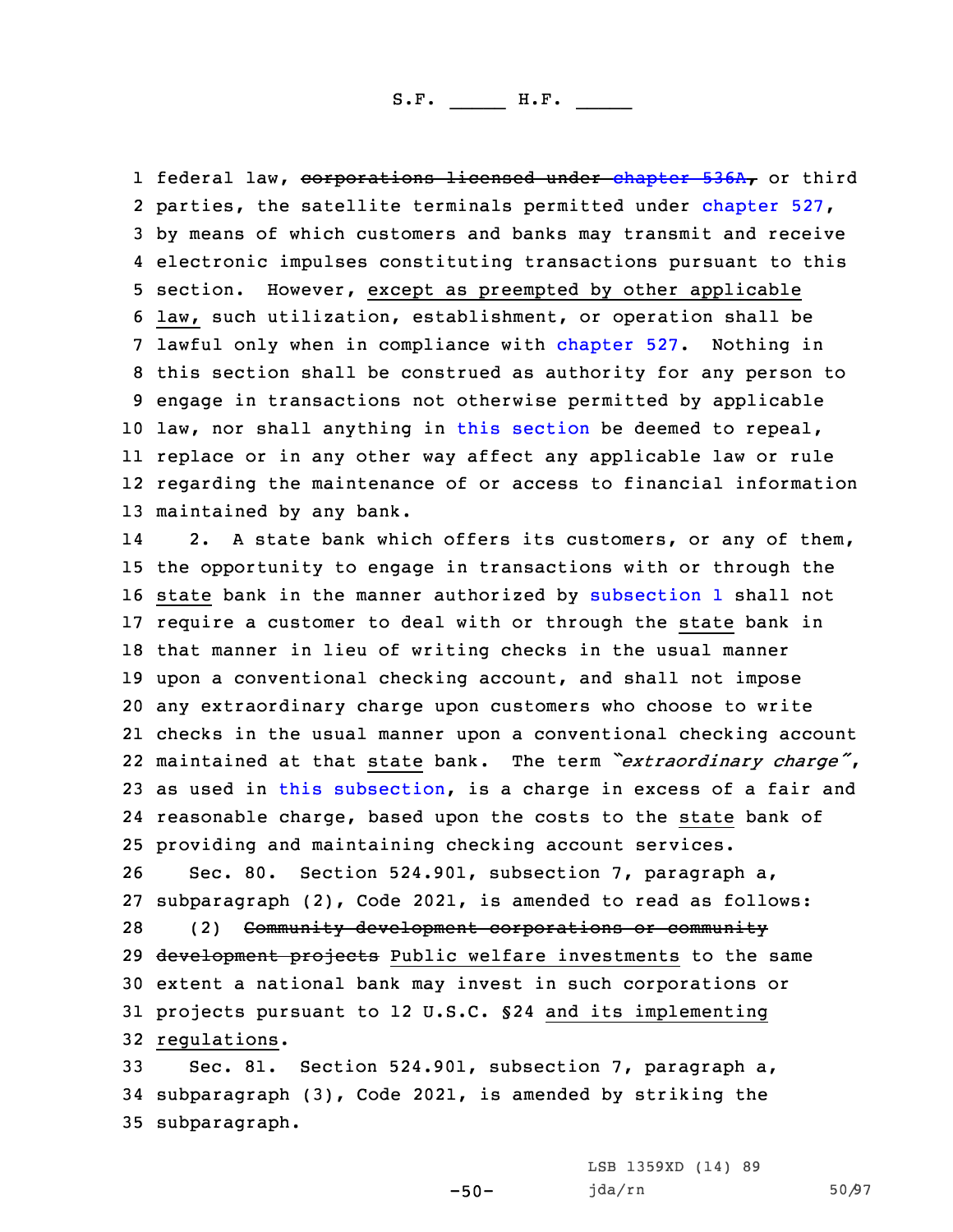1 Sec. 82. Section 524.901, subsection 7, paragraph c, Code 2021, is amended by adding the following new subparagraph: NEW SUBPARAGRAPH. (02) The term *"public welfare investment"* means an investment that primarily benefits low and moderate-income individuals, low and moderate-income areas, or other areas targeted by <sup>a</sup> governmental entity for redevelopment. *"Public welfare investment"* includes investments that primarily support any of the types of activities identified in 12 C.F.R. §24.6. *"Public welfare investment"* includes an investment that would receive consideration under <sup>12</sup> C.F.R. pt. <sup>25</sup> as <sup>a</sup> qualified investment. *"Public welfare investment"* includes an investment in any of the following 13 areas: 14 (a) <sup>A</sup> targeted service area as defined in section 8B.1, subsection 13. (b) <sup>A</sup> small city as defined in section 15.352, subsection 17 10. (c) An area of the state that is not part of <sup>a</sup> federally designated standard metropolitan statistical area. Sec. 83. Section 524.901, subsection 8, Code 2021, is amended to read as follows: 22 8. <sup>A</sup> state bank, in the exercise of the powers granted in this chapter, may purchase cash value life insurance contracts which may include provisions for the lump sum payment of premiums and which may include insurance against the loss of the lump sum payment. State banks may only purchase cash value life insurance contracts if the contract is tied to an employee benefit the state bank is obligated to pay. The cash value life insurance contracts, together with the investment in annuity contracts authorized in subsection 8A, purchased from any one company shall not exceed fifteen percent of aggregate capital of the state bank, and in the aggregate from all companies, together with the investment in annuity contracts authorized in subsection 8A, shall not exceed twenty-five percent of aggregate capital of the state bank unless the state

LSB 1359XD (14) 89

-51-

jda/rn 51/97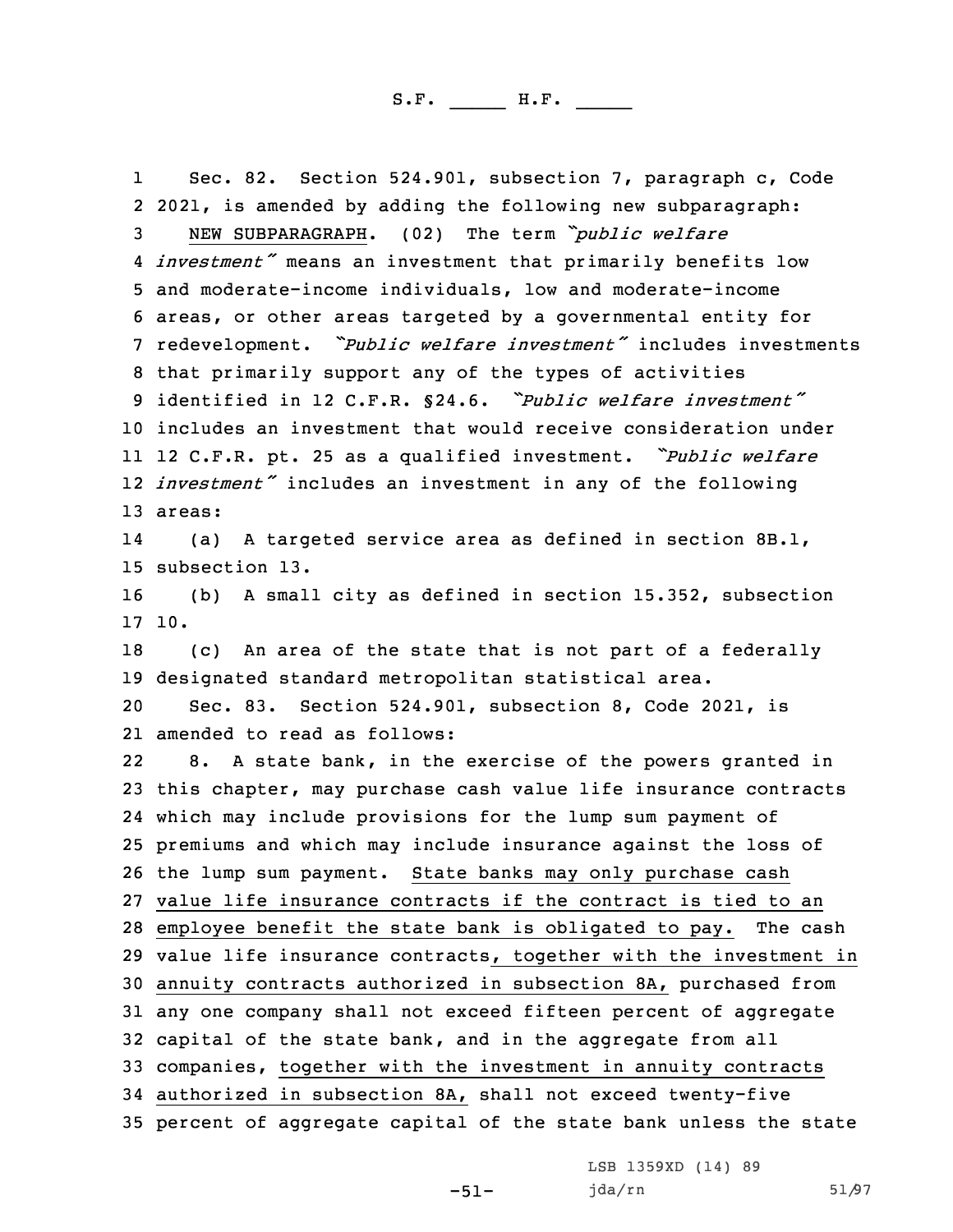bank has obtained the approval of the superintendent prior to the purchase of any cash value life insurance contract in excess of this limitation. Purchase and sale of such contracts shall be conducted in accordance with safe and sound banking practices.

6 Sec. 84. Section 524.901, Code 2021, is amended by adding 7 the following new subsections:

 NEW SUBSECTION. 8A. A state bank, in the exercise of the powers granted in this chapter, may purchase annuity contracts so long as the annuity contract is tied to an employee benefit the state bank is obligated to pay. The total investment in annuity contracts purchased from any one company, together with the cash value of life insurance contracts authorized in subsection 8, shall not exceed fifteen percent of aggregate capital of the state bank, and in the aggregate from all companies, together with the cash value of life insurance contracts authorized in subsection 8, shall not exceed twenty-five percent of aggregate capital of the state bank unless the state bank has obtained the approval of the superintendent prior to the purchase of any cash value life insurance contract in excess of this limitation. Purchase and sale of such contracts shall be conducted in accordance with safe and sound banking practices.

24 NEW SUBSECTION. 10. <sup>A</sup> state bank, upon the approval of the superintendent, may invest in the shares or equity interests of any corporation or other entity which develops or utilizes new or innovative technologies that are or may be applicable to the provision of banking or other financial products or services, including the covered services identified in section 524.218, subsection 2. <sup>A</sup> state bank's total investment in any combination of shares or equity interests of the entities identified in this paragraph shall not exceed five percent of its aggregate capital.

34 Sec. 85. Section 524.904, subsection 2, Code 2021, is 35 amended to read as follows:

-52-

LSB 1359XD (14) 89 jda/rn 52/97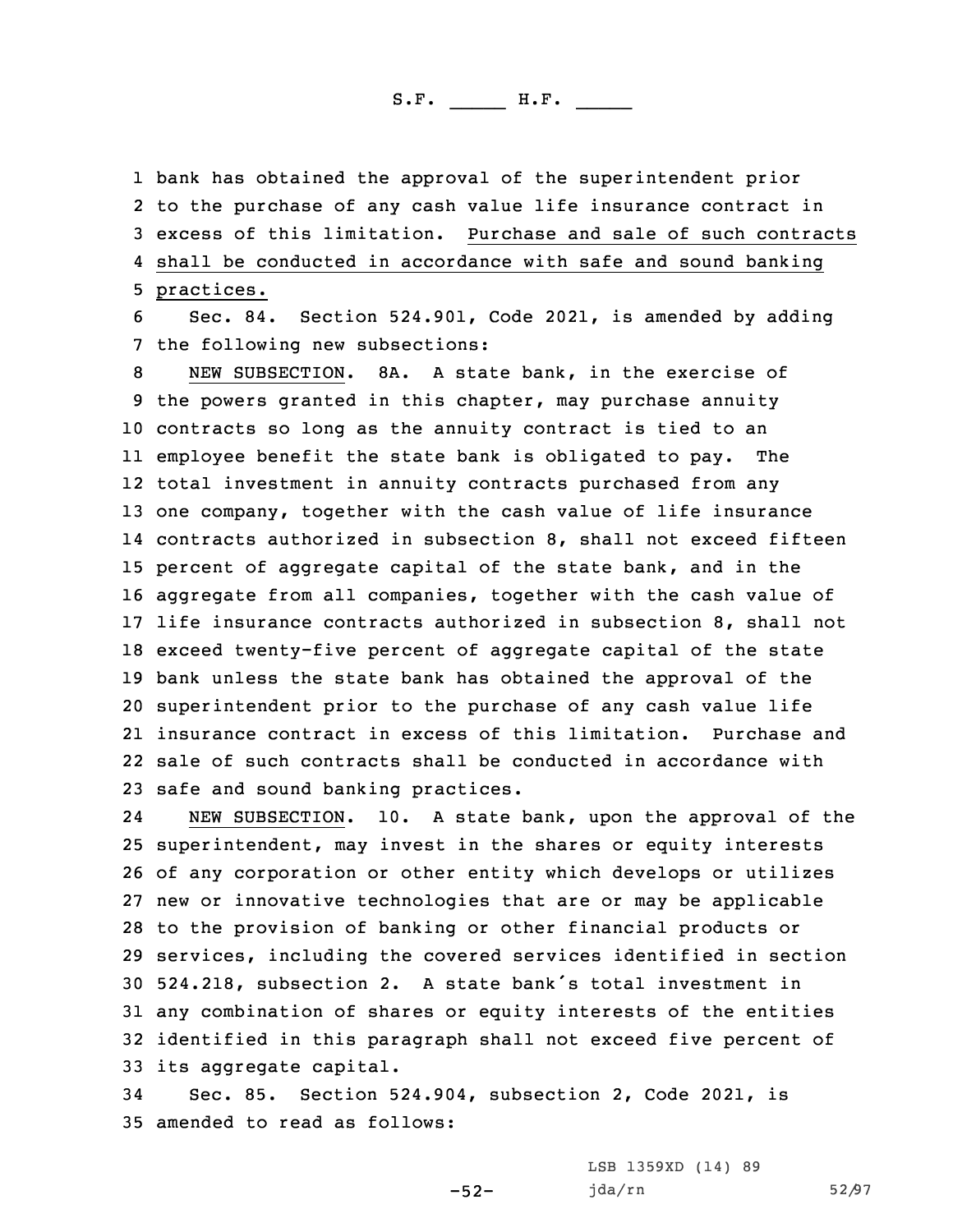1 2. <sup>A</sup> state bank may grant loans and extensions of credit to 2 one borrower in an amount not to exceed fifteen percent of the <sup>3</sup> state bank's aggregate capital as defined in section [524.103](https://www.legis.iowa.gov/docs/code/2021/524.103.pdf), 4 unless the additional lending provisions provision described in 5 subsection 3  $or$  4 apply applies.

6 Sec. 86. Section 524.904, subsection 3, paragraphs a, b, and 7 e, Code 2021, are amended by striking the paragraphs.

8 Sec. 87. Section 524.904, subsection 4, Code 2021, is 9 amended by striking the subsection.

10 Sec. 88. Section 524.904, subsection 5, paragraph a, Code 11 2021, is amended to read as follows:

12 *a.* <sup>A</sup> state bank may grant loans and extensions of credit to <sup>a</sup> borrowing group in an amount not to exceed twenty-five percent of the state bank's aggregate capital if all loans and extensions of credit to any one borrower within <sup>a</sup> borrowing group conform to [subsection](https://www.legis.iowa.gov/docs/code/2021/524.904.pdf) 2 or 3, and the financial strength, assets, guarantee, or endorsement of any one borrowing group member is not relied upon as <sup>a</sup> basis for loans and extensions 19 of credit to any other borrowing group member. A state bank may grant loans and extensions of credit to <sup>a</sup> borrowing group in an amount not to exceed thirty-five percent of aggregate capital if all loans and extensions of credit to any one 23 borrower within a borrowing group conform to subsection 2, 24 <del>3, or 4, and the financial strength, assets, guarantee, or</del> endorsement of any one borrowing group member is not relied upon as <sup>a</sup> basis for loans and extensions of credit to any 27 other borrowing group member. While not to be construed as an endorsement of the quality of any loan or extension of credit, the superintendent may authorize <sup>a</sup> state bank to grant loans and extensions of credit to <sup>a</sup> borrowing group in an amount not to exceed fifty percent of aggregate capital if all loans and extensions of credit to any one borrower within <sup>a</sup> borrowing group conform to [subsection](https://www.legis.iowa.gov/docs/code/2021/524.904.pdf) 2 or 3, and the financial strength, assets, guarantee, or endorsement of any one borrowing group member is not relied upon as <sup>a</sup> basis for loans and extensions

-53-

LSB 1359XD (14) 89 jda/rn 53/97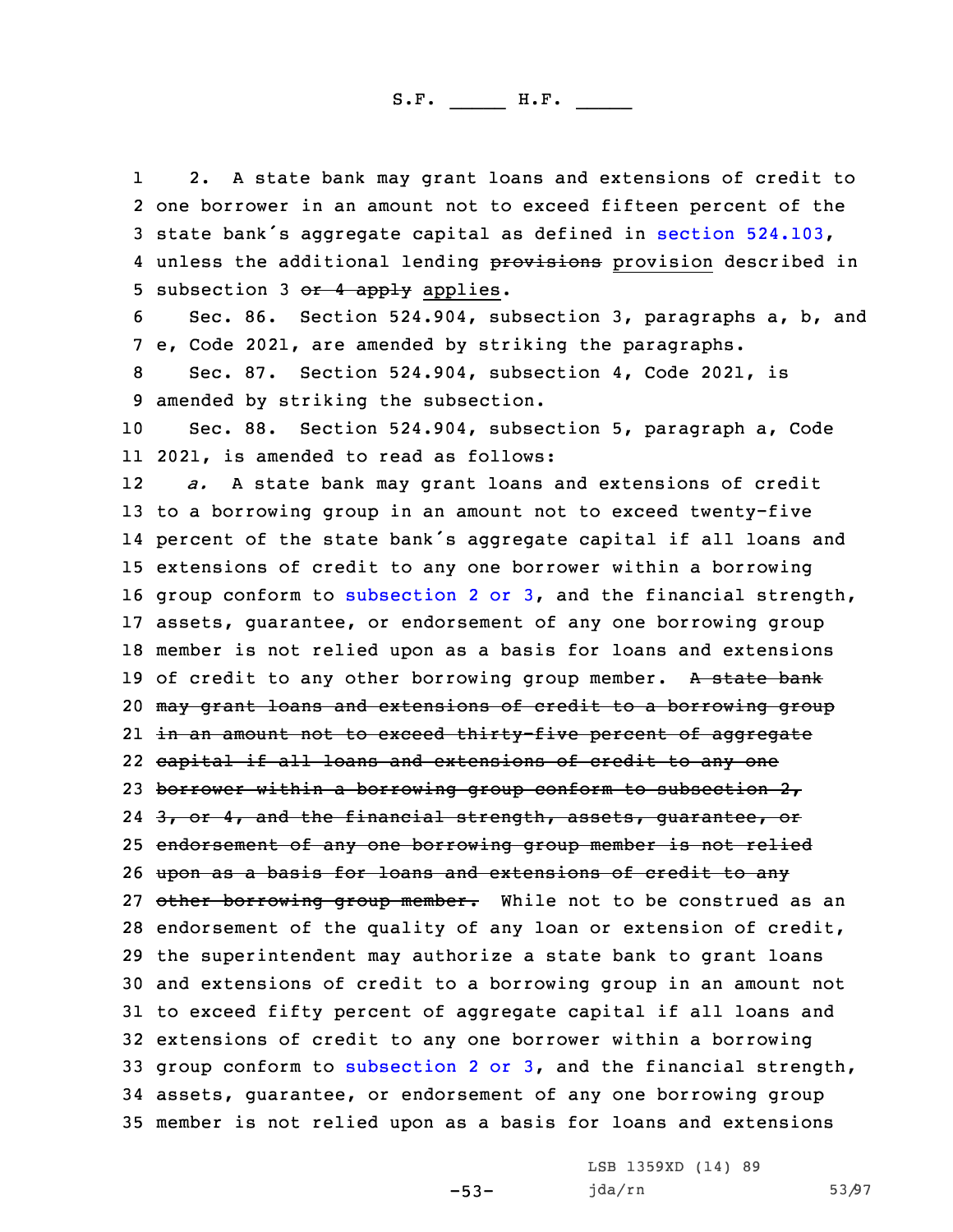1 of credit to any other borrowing group member.

2 Sec. 89. Section 524.905, subsections 2 and 3, Code 2021, 3 are amended to read as follows:

4 2. *Protective payments —— escrow accounts.* <sup>A</sup> bank may include in the loan documents signed by the borrower <sup>a</sup> provision requiring the borrower to pay the bank each month in addition to interest and principal under the note an amount equal to one-twelfth of the estimated annual real estate taxes, special assessments, hazard insurance premium, mortgage insurance premium, or any other payment agreed to by the borrower and the bank in order to better secure the loan. The bank shall be deemed to be acting in <sup>a</sup> fiduciary capacity with respect to these funds. <sup>A</sup> bank receiving funds in escrow 14 pursuant to an escrow agreement executed <del>on or after July 1</del>,  $\pm$ 982 in connection with a loan as defined in section 535.8, 16 subsection 1, shall may pay interest to the borrower on those 17 funds, calculated on a daily basis, at the rate the bank pays 18 to depositors of funds in ordinary savings accounts. A bank which maintains an escrow account in connection with any loan authorized by this [section](https://www.legis.iowa.gov/docs/code/2021/524.905.pdf), whether or not the mortgage has been assigned to <sup>a</sup> third person, shall each year deliver to the mortgagor <sup>a</sup> written annual accounting of all transactions made with respect to the loan and escrow account.

24 3. *Escrow reports.* <sup>A</sup> state bank may act as an escrow agent with respect to real property, and may receive funds and make disbursements from escrowed funds in that capacity. The state bank shall be deemed to be acting in <sup>a</sup> fiduciary capacity with respect to these funds. <sup>A</sup> state bank which maintains such an escrow account relating to <sup>a</sup> mortgage, whether or not the mortgage has been assigned to <sup>a</sup> third person, shall deliver to the mortgagor <sup>a</sup> written summary of all transactions made with respect to the loan and escrow accounts during each 33 calendar escrow account computation year as defined in 12 34 C.F.R. §1024.17. However, the mortgagor and mortgagee may, by mutual agreement, select <sup>a</sup> fiscal year reporting period other

-54-

LSB 1359XD (14) 89 jda/rn 54/97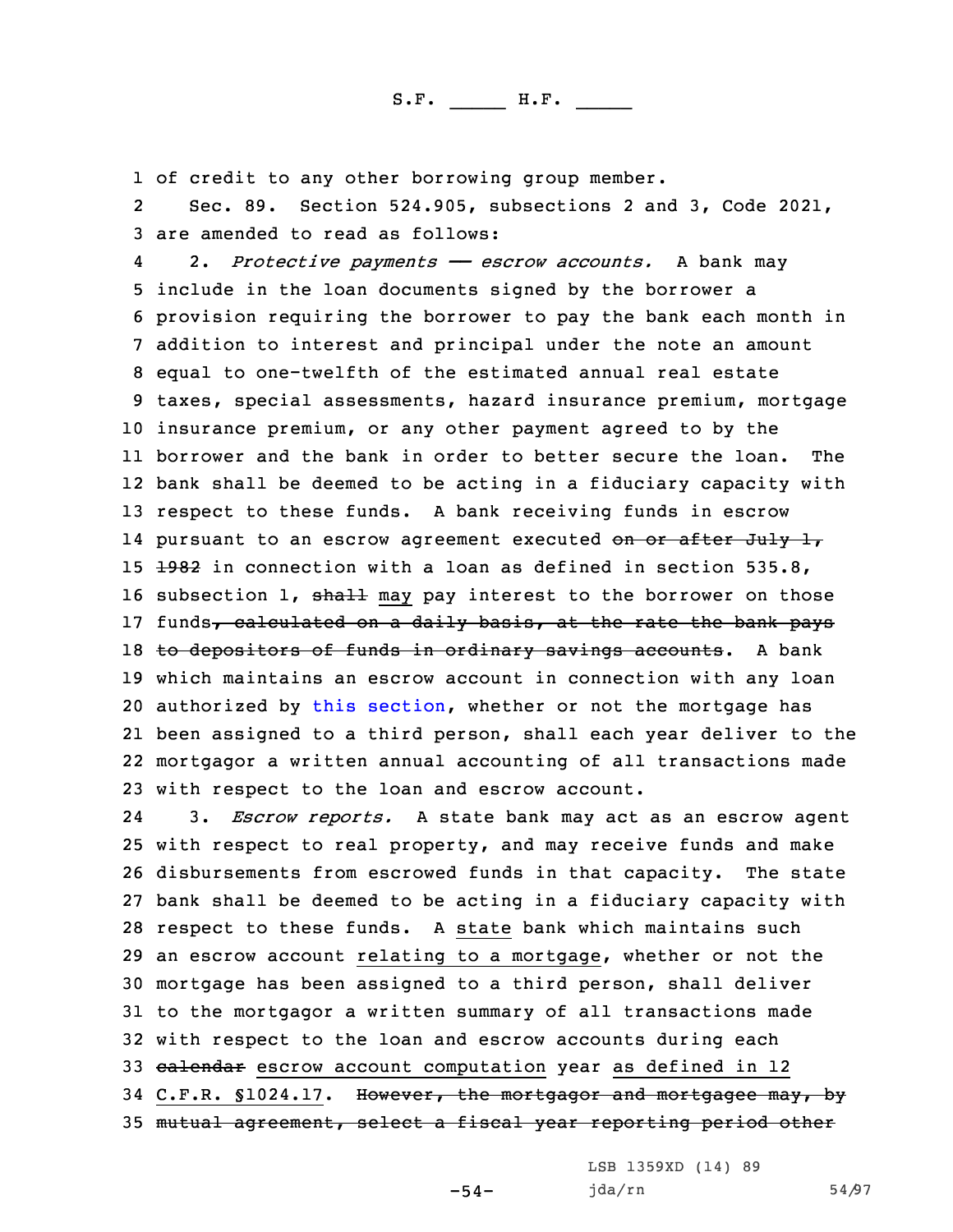1 <del>than the calendar year.</del> The summary shall be delivered or 2 mailed not later than thirty days following the escrow account 3 computation year to which disclosure relates and shall include 4 the information required for annual escrow account statements 5 under 12 C.F.R. §1024.17. The summary shall contain all of the 6 following information: 7 *a.* The name and address of the mortgagee. 8 *b.* The name and address of the mortgagor. 9 *c.* <sup>A</sup> summary of escrow account activity during the year as 10 follows: 11 (1) The balance of the escrow account at the beginning of l2 <del>the year.</del> 13  $(2)$  The aggregate amount of deposits to the escrow account 14 <del>during the year.</del> 15 (3) The aggregate amount of withdrawals from the escrow 16 account for each of the following categories: 17 (a) Payments against loan principal. 18 (b) Payments against interest. 19 (c) Payments against real estate taxes. 20 (d) Payments for real property insurance premiums. 21 (e) All other withdrawals. 22 (4) The balance of the escrow account at the end of the 23  $\forall$ ear. 24 *d.* <sup>A</sup> summary of loan principal for the year as follows: 25  $(1)$  The amount of principal outstanding at the beginning of 26  $the year.$ 27 (2) The aggregate amount of payments against principal 28 during the year. 29 (3) The amount of principal outstanding at the end of the 30  $\frac{year}{1}$ 31 Sec. 90. Section 524.910, subsection 2, Code 2021, is 32 amended to read as follows: 33 2. Real property purchased by <sup>a</sup> state bank at sales upon 34 foreclosure of mortgages or deeds of trust owned by it, or 35 acquired upon judgments or decrees obtained or rendered for

-55-

LSB 1359XD (14) 89 jda/rn 55/97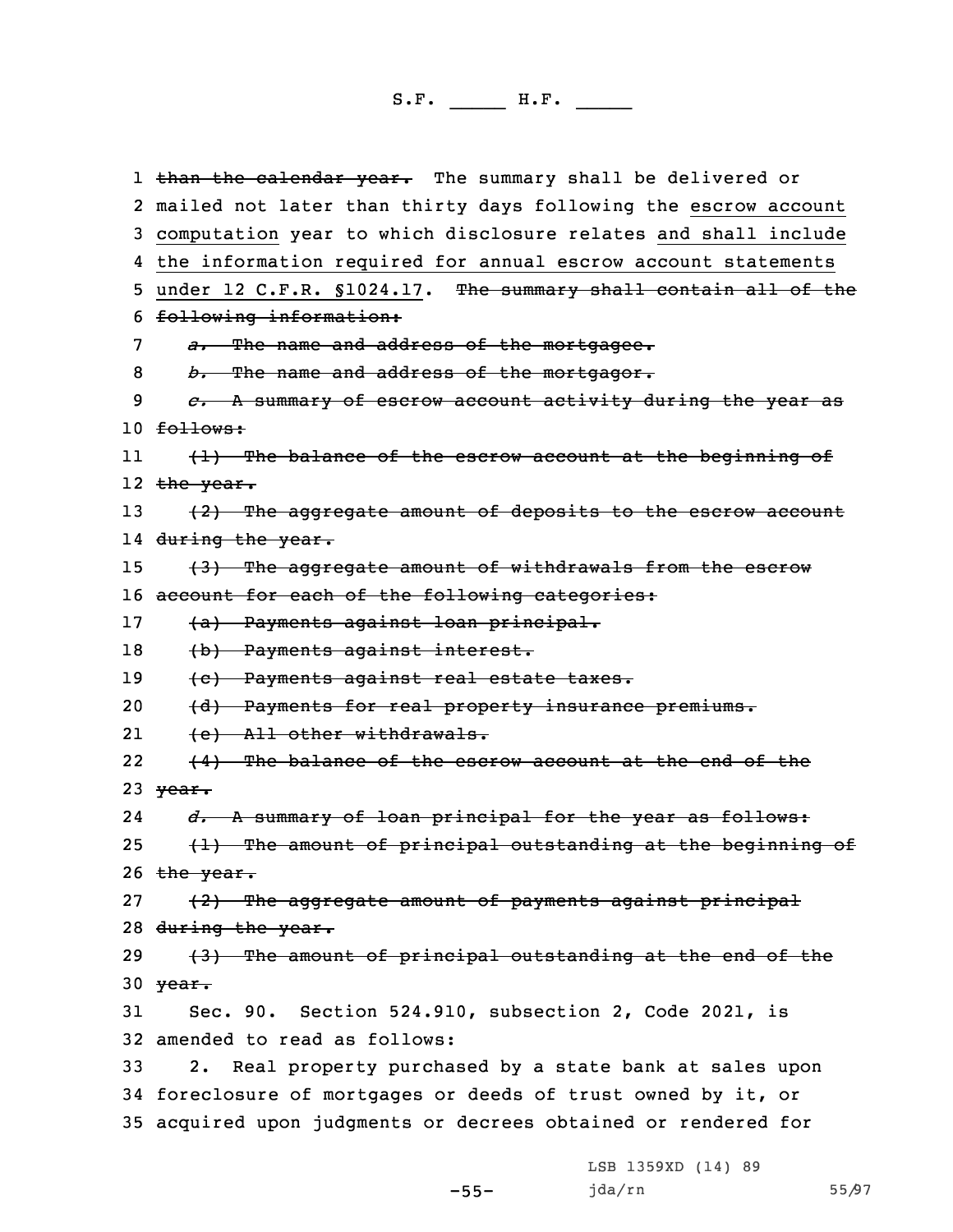debts due it, or real property conveyed to it in satisfaction of debts previously contracted in the course of its business, or real property obtained by it through redemption as <sup>a</sup> junior mortgagee or judgment creditor, shall be sold or otherwise disposed of by the state bank within five years after title is vested in the state bank, unless the time is extended by the superintendent. This deadline may be extended up to an additional five years with prior approval of the superintendent, but in no event shall <sup>a</sup> state bank hold such property for more than ten years.

11 Sec. 91. Section 524.1003, subsection 1, paragraph a, Code 12 2021, is amended to read as follows:

13 *a.* If the superintendent at any time concludes that <sup>a</sup> state 14 bank authorized to act in <sup>a</sup> fiduciary capacity is managing its 15 accounts in an unsafe or unsound manner, or in <sup>a</sup> manner in 16 conflict with the provisions of this [chapter](https://www.legis.iowa.gov/docs/code/2021/524.pdf), and such state 17 bank refuses to correct such practices upon following notice to 18 do so, the superintendent may forthwith direct that the state 19 bank cease to act as a fiduciary and proceed to resign its 20 fiduciary positions.

21 Sec. 92. Section 524.1003, subsection 1, paragraph b, Code 22 2021, is amended by striking the paragraph and inserting in 23 lieu thereof the following:

24 *b.* After directing the state bank to cease to act as <sup>a</sup> fiduciary, the superintendent shall file <sup>a</sup> petition in the district court of Polk county setting forth in general terms that the state bank is acting as fiduciary with respect to certain property and that it is necessary and desirable that successor fiduciaries be appointed for such property.

30 Sec. 93. Section 524.1003, subsection 1, Code 2021, is 31 amended by adding the following new paragraphs:

 NEW PARAGRAPH. *c.* Following the filing of <sup>a</sup> petition pursuant to paragraph *"b"* by the superintendent, the district court shall issue an order requiring all persons interested in the state bank's fiduciary accounts to appoint <sup>a</sup> successor

-56-

LSB 1359XD (14) 89 jda/rn 56/97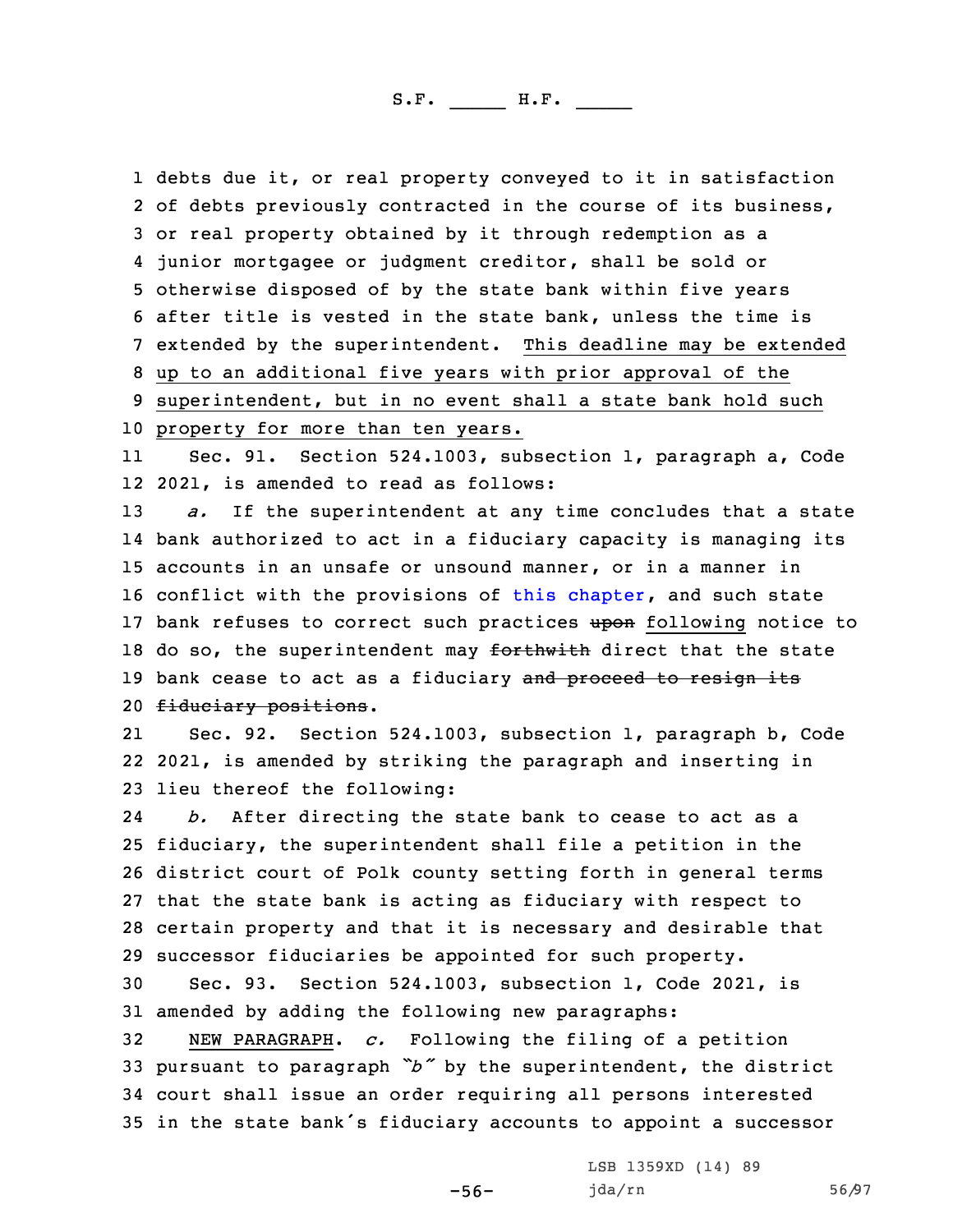fiduciary by <sup>a</sup> specific date, acknowledge the fiduciary succession as described in the will, trust instrument, or other governing instrument of the fiduciary account, or show cause why the district court should not appoint <sup>a</sup> successor fiduciary. Such order may also appoint <sup>a</sup> temporary fiduciary for the fiduciary accounts held by the state bank who shall be obligated to take possession of the fiduciary accounts and perform necessary tax, investment, distribution, asset protection, and reporting obligations required of the fiduciary accounts and perform necessary tax, investment, distribution, asset protection, and reporting obligations required of the fiduciary until <sup>a</sup> permanent successor is appointed. Neither the temporary nor permanent successor fiduciary shall be liable for the actions of the state bank and shall not be responsible for reviewing the action or inaction of the preceding fiduciary. The state bank's liability for any action or inaction in its former fiduciary positions shall not be impacted by the transfer of fiduciary duties pursuant to this section. The district court may assess the fees and costs of the temporary fiduciary against the state bank.

21 NEW PARAGRAPH. *d.* Following the appointment of <sup>a</sup> temporary fiduciary, the district court shall enter an order directing the temporary fiduciary to provide notice of the petition and the order described in this section, through <sup>a</sup> means approved by the district court, to all persons shown in the records of the state bank to have <sup>a</sup> beneficial interest in the fiduciary accounts or entitled to notice or an accounting under the terms of the will, trust instrument, or other governing instrument of the fiduciary account, chapter 633, 633A, 633B, or other applicable statute under which the state bank has been operating as <sup>a</sup> fiduciary. The district court may also order publication of the notice for two consecutive weeks in newspapers of general circulation in one or more counties as prescribed by the district court, and publication on the temporary fiduciary's internet site for at least twenty

-57-

LSB 1359XD (14) 89 jda/rn 57/97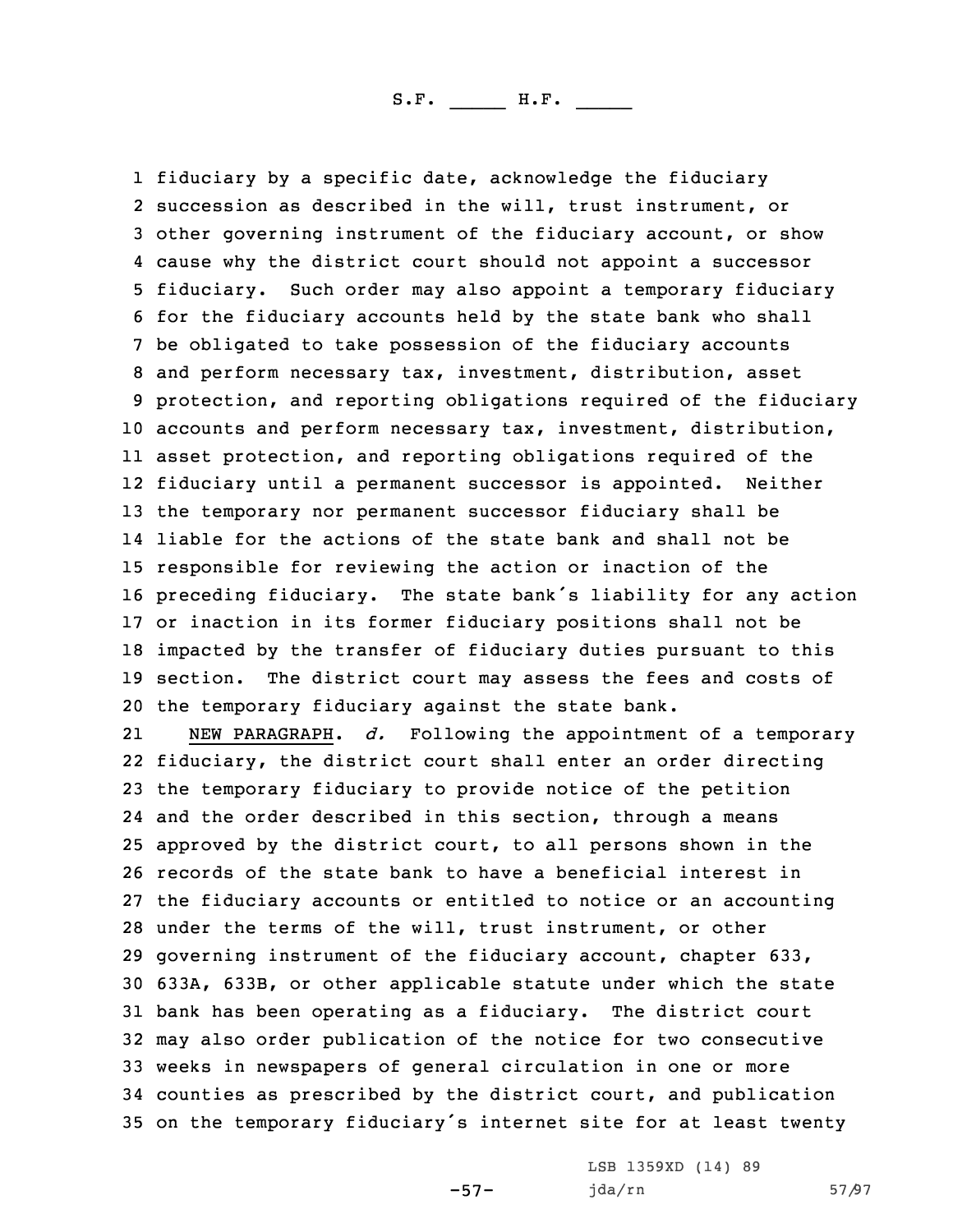1 days, to the extent the district court deems such published 2 notice necessary to protect the interests of absent or remote 3 beneficiaries.

4 Sec. 94. Section 524.1003, subsection 2, Code 2021, is 5 amended by striking the subsection and inserting in lieu 6 thereof the following:

 2. At least twenty days after providing notice of <sup>a</sup> petition and order appointing the temporary fiduciary as described in this section, the district court shall appoint <sup>a</sup> permanent successor fiduciary for any fiduciary account where appropriate parties have failed to cause <sup>a</sup> successor fiduciary to be appointed. <sup>A</sup> successor fiduciary appointed in accordance with 13 the terms of this section shall succeed to all the rights, powers, titles, duties, and responsibilities of the state bank except that the successor fiduciary shall not exercise the powers given in the instrument creating the powers that by its express terms are personal to the state bank previously designated and except claims or liabilities arising out of the management of the fiduciary account prior to the date of the transfer.

21 Sec. 95. Section 524.1004, Code 2021, is amended by striking 22 the section and inserting in lieu thereof the following: 23 **524.1004 Voluntary relinquishment of fiduciary capacity.** 24 1. <sup>A</sup> state bank desiring to completely surrender its 25 authorization to act in any fiduciary capacity shall file with 26 the superintendent <sup>a</sup> certified copy of <sup>a</sup> resolution by the 27 board of directors signifying such intent.

 2. Following the filing with the superintendent of the resolution to surrender its authorization to act in <sup>a</sup> fiduciary capacity, the state bank shall file <sup>a</sup> petition in the district court in which the state bank has its principal place of business setting forth in general terms that the state bank is acting as fiduciary with respect to certain property, that the state bank desires to cease its fiduciary function and resign its fiduciary positions, and that it is necessary and desirable

-58-

LSB 1359XD (14) 89 jda/rn 58/97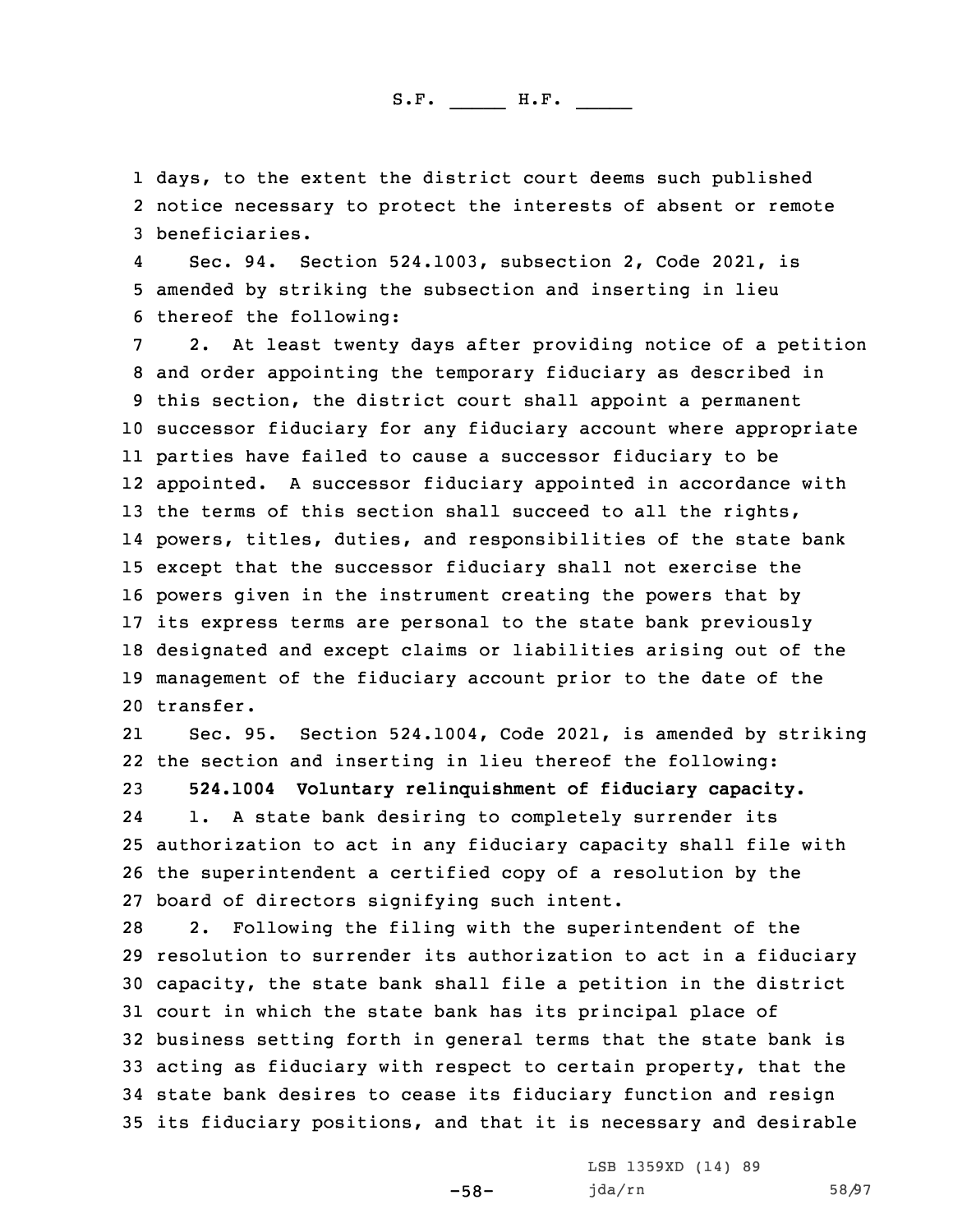1 that successor fiduciaries be appointed for such property.

2 3. The filing of the petition shall operate as <sup>a</sup> resignation of the state bank from all of its fiduciary positions. During the adjudication of the petition, the state bank shall retain all fiduciary rights, powers, titles, duties, responsibilities, and accounts it held prior to filing the petition. The state bank's liability for any action or inaction in its former fiduciary positions shall not be impacted by the transfer of fiduciary duties pursuant to this section.

 4. Following the filing of the petition, the district court shall issue an order requiring all persons interested in such fiduciary accounts to appoint <sup>a</sup> successor fiduciary by <sup>a</sup> specific date, acknowledge the fiduciary succession as described in the will, trust instrument, or other governing instrument of the fiduciary account, or show cause why the district court should not appoint <sup>a</sup> successor fiduciary. The district court shall also enter an order directing the state bank to provide notice of the petition and the order described in this section, through <sup>a</sup> means approved by the district court, to all persons shown in the records of the state bank to have <sup>a</sup> beneficial interest in the fiduciary accounts or entitled to notice or an accounting under the terms of the will, trust instrument, or other governing instrument of the fiduciary account, chapter 633, 633A, 633B, or other applicable statute under which the state bank has been operating as <sup>a</sup> fiduciary. The district court may also order publication of the notice for two consecutive weeks in newspapers of general circulation in one or more counties as prescribed by the district court, and publication on the state bank's internet site for at least twenty days, to the extent the district court deems such published notice necessary to protect the interests of absent or remote beneficiaries.

33 5. At least twenty days after the state bank provides notice 34 of the petition and order as described in this section, the 35 district court shall appoint <sup>a</sup> permanent successor fiduciary

-59-

LSB 1359XD (14) 89 jda/rn 59/97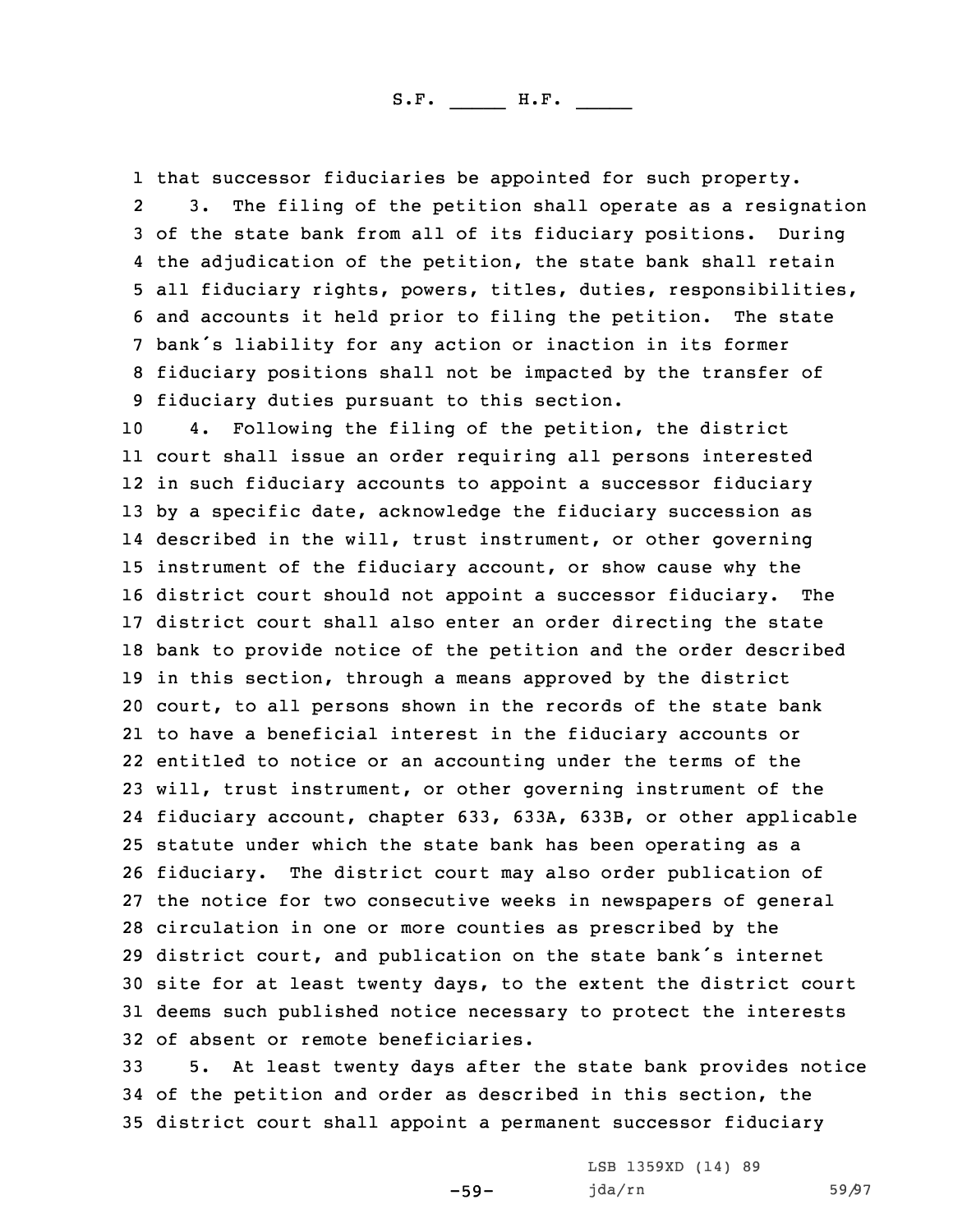for any fiduciary account where appropriate parties have failed to cause <sup>a</sup> successor fiduciary to be appointed. <sup>A</sup> successor fiduciary appointed in accordance with the terms of this section shall succeed to all the rights, powers, titles, duties, and responsibilities of the state bank except that the successor fiduciary shall not exercise powers given in the instrument creating the powers that by its express terms are personal to the state bank previously designated and except claims or liabilities arising out of the management of the fiduciary account prior to the date of the transfer.

11 6. Following the adjudication of the petition described in this section, the state bank shall proceed to amend its articles of incorporation, in accordance with the provisions of this chapter, in <sup>a</sup> manner to indicate that it is no longer authorized to act in <sup>a</sup> fiduciary capacity. The superintendent shall approve the proposed amendment, in the manner provided 17 for in this chapter, if the superintendent is satisfied that the state bank has properly relieved itself of its fiduciary responsibilities.

20 Sec. 96. NEW SECTION. **524.1005A Nonresident corporate** 21 **fiduciaries.**

22 An out-of-state bank or <sup>a</sup> trust company chartered or organized under the laws of another state may only act in <sup>a</sup> fiduciary capacity in this state if it satisfies the requirements for nonresident corporate fiduciaries pursuant to section 633.64.

27 Sec. 97. Section 524.1007, Code 2021, is amended by striking 28 the section and inserting in lieu thereof the following:

29 **524.1007 Succession of fiduciary accounts to another** 30 **financial institution.**

 1. <sup>A</sup> state bank or other entity authorized to act in <sup>a</sup> fiduciary capacity may enter into an agreement for the succession of any fiduciary accounts with one or more other banks or trust companies, including trust companies organized under the laws of another state, that are authorized to act in

-60-

LSB 1359XD (14) 89 jda/rn 60/97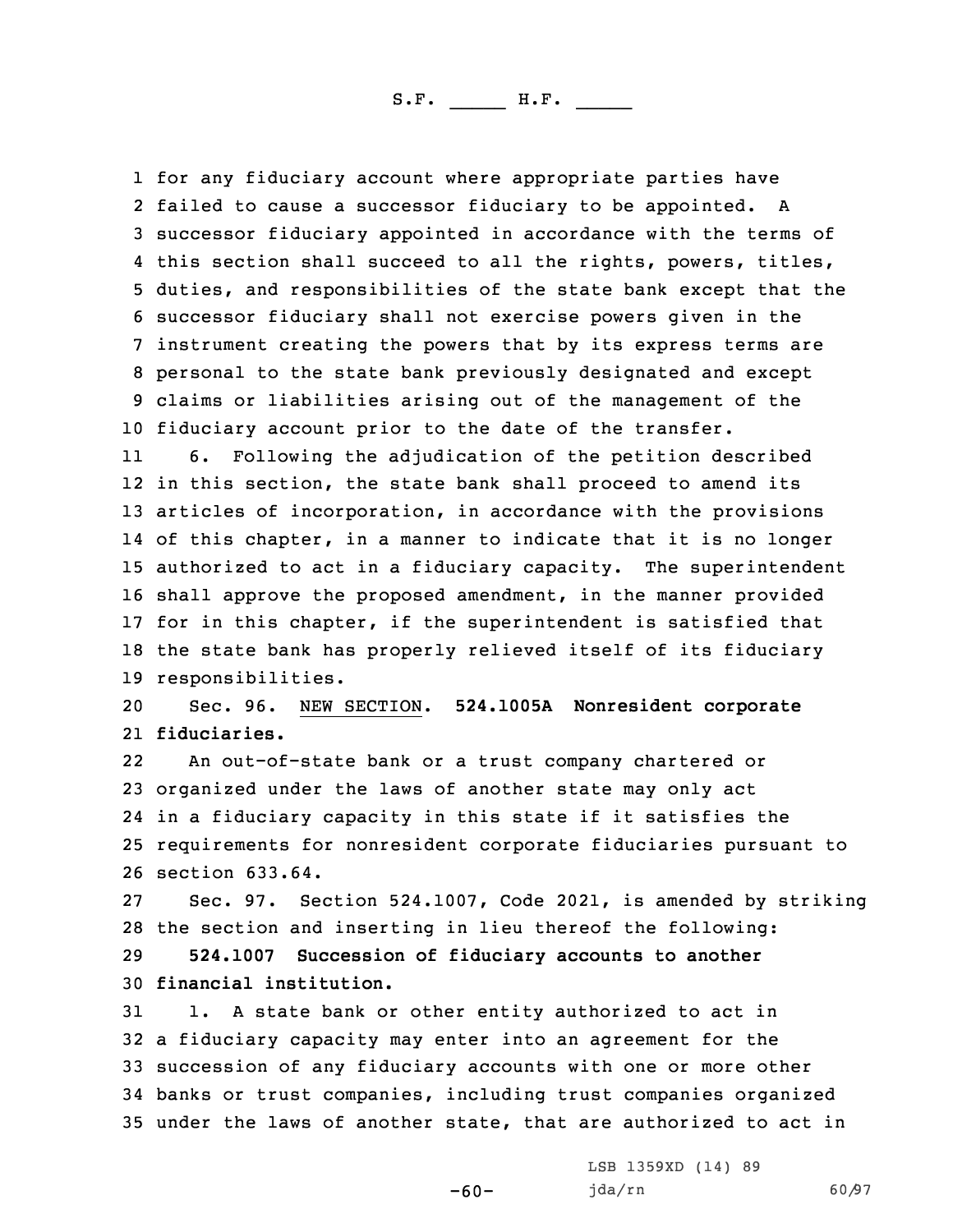1 a fiduciary capacity under the laws of this state, the laws of another state, or <sup>a</sup> national bank to the extent permitted by the laws of the United States. In the agreement, the succeeding bank or trust company may agree to succeed the relinquishing bank or trust company as <sup>a</sup> fiduciary to those fiduciary accounts which are designated in the agreement. The designation of accounts may be by general class or description and may include fiduciary accounts subject and not subject to court administration and fiduciary accounts to arise in the future under wills, trusts, court orders, or other documents under which the relinquishing bank or trust company is named as <sup>a</sup> fiduciary or is named to become <sup>a</sup> fiduciary upon the death of <sup>a</sup> testator or settlor or upon the happening of any other subsequent event.

 2. The relinquishing bank or trust company shall provide, at least twenty days preceding the effective date for the succession of the fiduciary accounts, notice of the pending succession, as required by chapter 633, 633A, 633B, or any other applicable chapter, to all persons shown in the records of the relinquishing bank or trust company to have <sup>a</sup> beneficial interest in the fiduciary accounts or entitled to notice or an accounting under the terms of the will, trust instrument, or other governing instrument of the fiduciary account, chapter 633, 633A, or 633B, or other applicable statute under which the relinquishing bank or trust company has been operating as <sup>a</sup> fiduciary. In order to account for unknown or prospective appointments, the relinquishing bank or trust company shall publish <sup>a</sup> notice of the succession to fiduciary accounts in <sup>a</sup> newspaper published in the county of the principal place of business of the relinquishing bank or trust company, and the notice must be published on the relinquishing bank or trust company's internet site for at least twenty days preceding the effective date of the agreement for the succession of fiduciary accounts. For any fiduciary accounts that are employee benefit plans, the relinquishing bank or trust company may satisfy this

-61-

LSB 1359XD (14) 89 jda/rn 61/97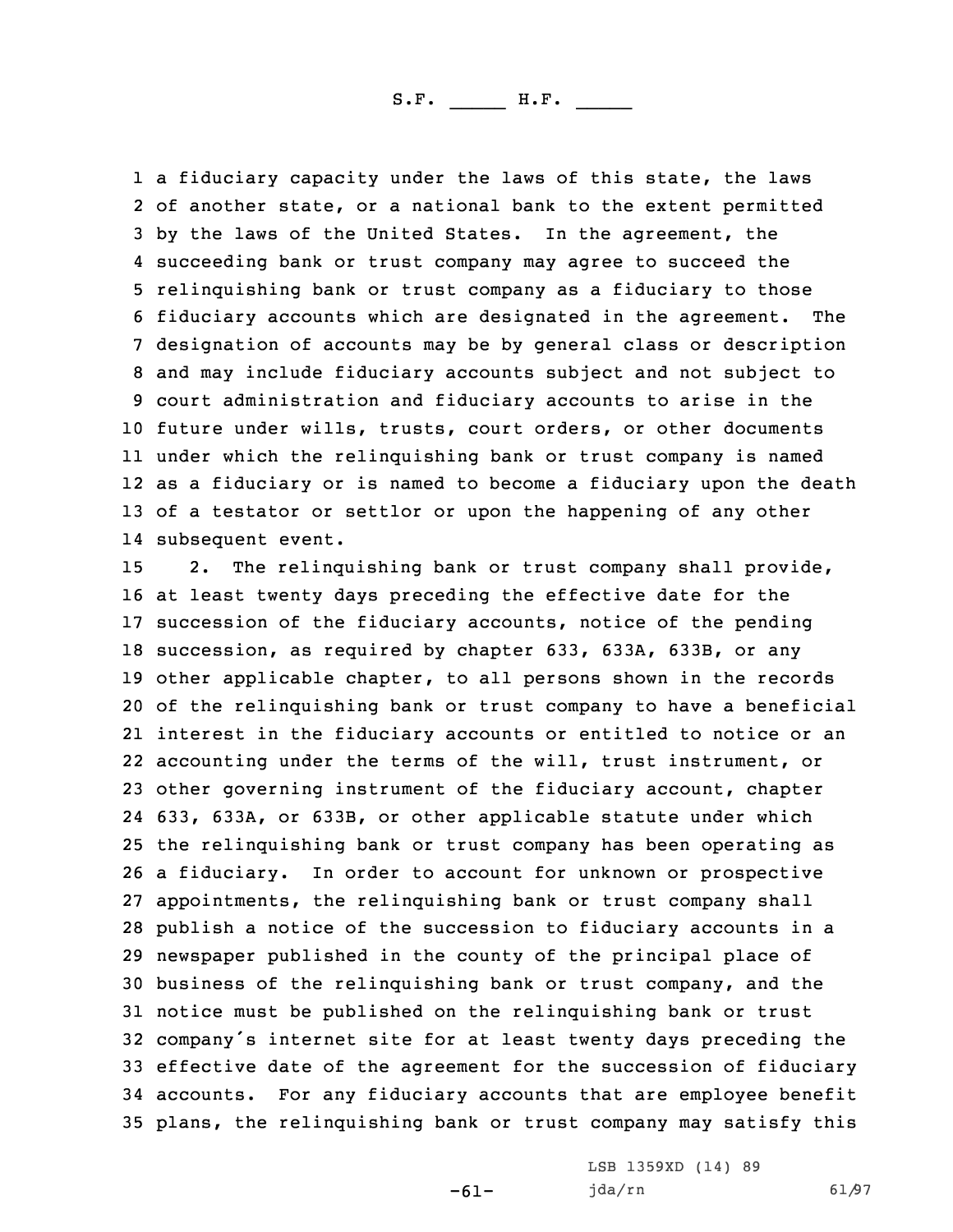subsection by sending the required notice to the plan sponsors. 2 3. Following the publication and notice described in this section, the succeeding bank or trust company shall, on the effective date of the agreement for the succession of fiduciary accounts and without further notice, approval, or authorization, succeed to the relinquishing bank or trust company as to the fiduciary accounts and the fiduciary powers, rights, privileges, duties, and liabilities for the fiduciary accounts. On the effective date of the succession to fiduciary accounts, the relinquishing bank or trust company is released from the fiduciary duties under the fiduciary accounts and shall discontinue its exercise of fiduciary powers over the fiduciary accounts. Notice of such fiduciary succession shall be filed of record for each parcel of real estate in this state subject to such fiduciary succession unless all of the fiduciary accounts held by the relinquishing bank or trust company are subject to the agreement for succession of fiduciary accounts, in which case the relinquishing bank or trust company shall file notice of the succession in the county recorder's office of all counties in which the fiduciary accounts of the relinquishing bank or trust company owned real estate prior to the effective date of the agreement. This subsection does not absolve <sup>a</sup> relinquishing bank or trust company from liabilities arising out of <sup>a</sup> breach of fiduciary duty occurring prior to the effective date of the succession to fiduciary accounts.

 4. Within sixty days after the mailing and publication of the notice, <sup>a</sup> person with an interest in <sup>a</sup> fiduciary account included within the notice and agreement required by subsection 1 may apply to the district court in the county in which the notice is published for the appointment of <sup>a</sup> new fiduciary on the ground that the succeeding fiduciary will adversely affect the administration of the fiduciary account. After notice to all interested parties and <sup>a</sup> hearing on the issues, the court may appoint <sup>a</sup> new fiduciary to replace the succeeding fiduciary

-62-

LSB 1359XD (14) 89 jda/rn 62/97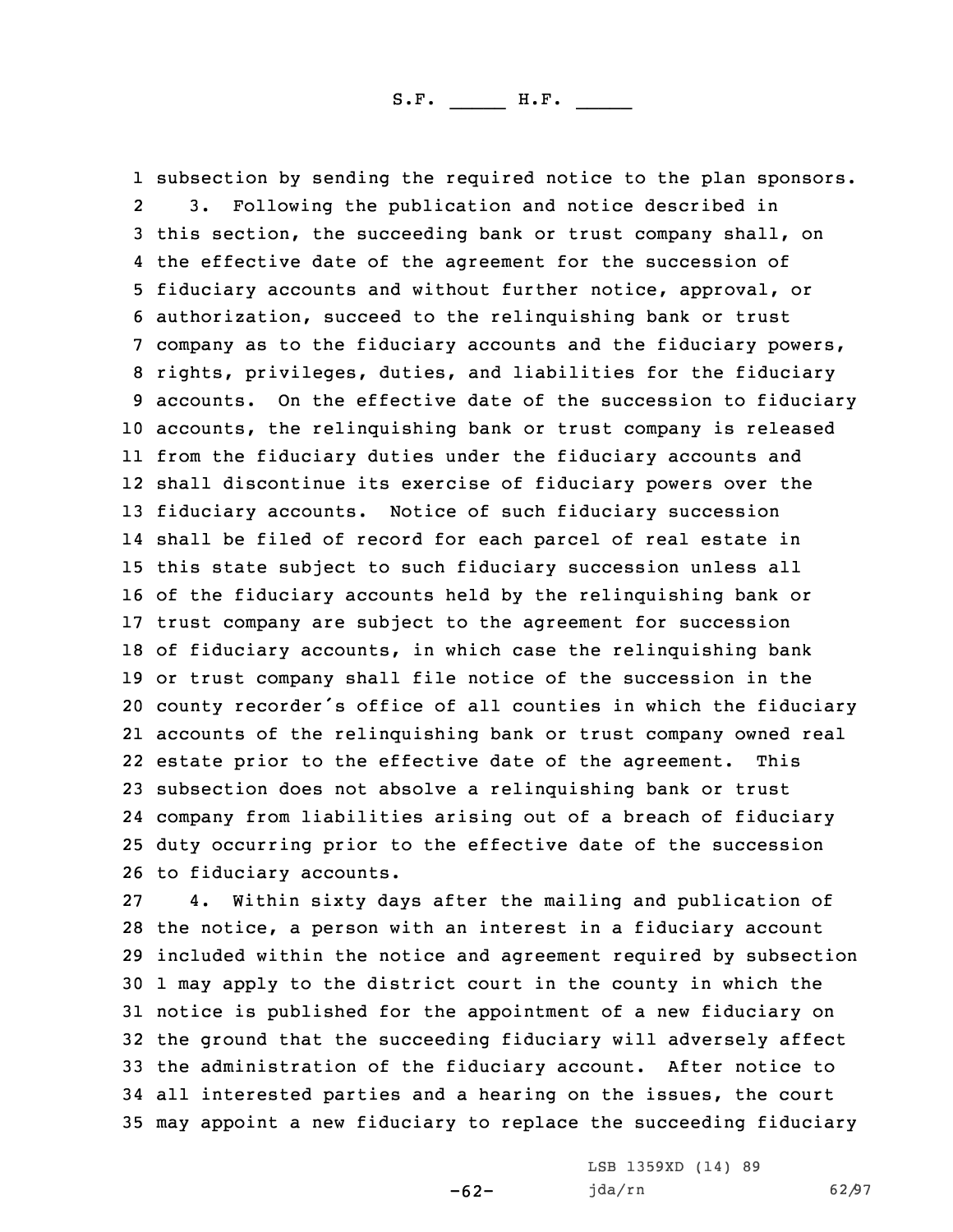if it finds that the substitution of the succeeding fiduciary will adversely affect the administration of the account and that the appointment of <sup>a</sup> new fiduciary would be in the best interests of the beneficiaries of the fiduciary account. This subsection is in addition to section 633.65 and any other applicable provision governing the removal of <sup>a</sup> fiduciary.

 5. The privilege of succeeding to fiduciary accounts that is extended to <sup>a</sup> state bank or trust company by this section is also extended on the same terms and conditions to <sup>a</sup> national bank organized under 12 U.S.C. §21 et seq. to engage generally in the banking business, and to out-of-state banks and trust companies that are authorized to serve as <sup>a</sup> fiduciary in this state pursuant to section 633.64.

14 6. For <sup>a</sup> fiduciary account governed by Iowa law, <sup>a</sup> relinquishing bank or trust company may transfer the situs of the fiduciary account to <sup>a</sup> jurisdiction other than Iowa if the will, trust instrument, or other governing instrument of the fiduciary account so provides, if all persons interested in the fiduciary account consent to the transfer, or as otherwise authorized by applicable law.

21 Sec. 98. Section 524.1009, Code 2021, is amended to read as 22 follows:

23 **524.1009 Succession to fiduciary accounts and appointments ——** 24 **application for appointment of new fiduciary merger.**

 1. If <sup>a</sup> party to <sup>a</sup> plan of merger was authorized to act in <sup>a</sup> 26 fiduciary capacity and if the resulting state or national bank is similarly authorized, the resulting state or national bank shall be automatically substituted by reason of the merger as fiduciary of all accounts held in that capacity by such party to the plan of merger, without further action and without any order or decree of any court or public officer, and shall have all the rights and be subject to all the obligations of such party as fiduciary.

34 2. No designation, nomination, or appointment as fiduciary 35 of <sup>a</sup> party to <sup>a</sup> plan of merger shall lapse by reason of the

 $-63-$ 

LSB 1359XD (14) 89 jda/rn 63/97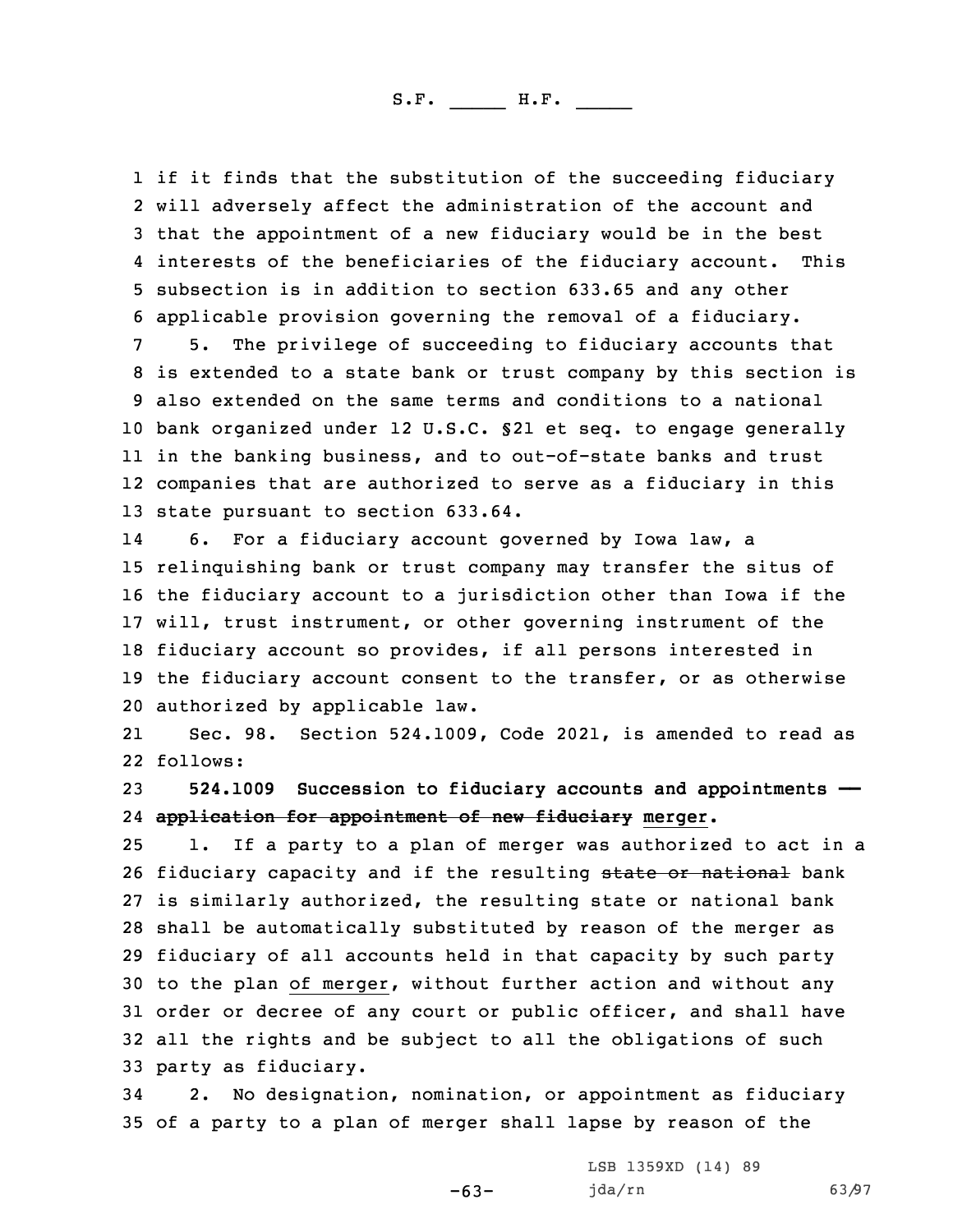1 merger. The resulting <del>state or national</del> bank, if authorized to act in <sup>a</sup> fiduciary capacity, shall be entitled to act as fiduciary pursuant to each designation, nomination, or appointment to the same extent as the party to the plan of merger so named could have acted in the absence of the merger. 2A. The relinquishing bank shall provide, at least twenty days preceding the effective date for the succession of the fiduciary accounts, notice of the pending succession, as required by chapter 633, 633A, 633B, or any other applicable chapter, to all persons shown in the records of the relinquishing bank to have <sup>a</sup> beneficial interest in the fiduciary accounts or entitled to notice or an accounting under 13 the terms of the will, trust instrument, or other governing instrument of the fiduciary account, chapter 633, 633A, or 633B, or other applicable statute under which the relinquishing bank has been operating as <sup>a</sup> fiduciary. In order to account for unknown or prospective appointments, the relinquishing bank shall publish <sup>a</sup> notice of the succession to fiduciary accounts in <sup>a</sup> newspaper published in the county of the principal place of business of the relinquishing bank, and the notice must be published on the relinquishing bank's internet site for at least twenty days preceding the effective date of the merger. For any fiduciary accounts that are employee benefit plans, the relinquishing bank may satisfy this subsection by sending the required notice to the plan sponsors.

26 3. Any person with an interest in an account held in <sup>a</sup> 27 fiduciary capacity by <sup>a</sup> party to <sup>a</sup> plan of merger may, within 28 sixty days after the effective date of the merger the mailing 29 and publication of the notice, apply to the district court in 30 the county in which the resulting state or national bank has 31 its principal place of business, notice is published for the 32 appointment of a new fiduciary to replace the resulting state 33 or national bank on the ground that the merger will adversely 34 affect the administration of the fiduciary account. The court 35 shall have the discretion to appoint <sup>a</sup> new fiduciary to replace

-64-

LSB 1359XD (14) 89 jda/rn 64/97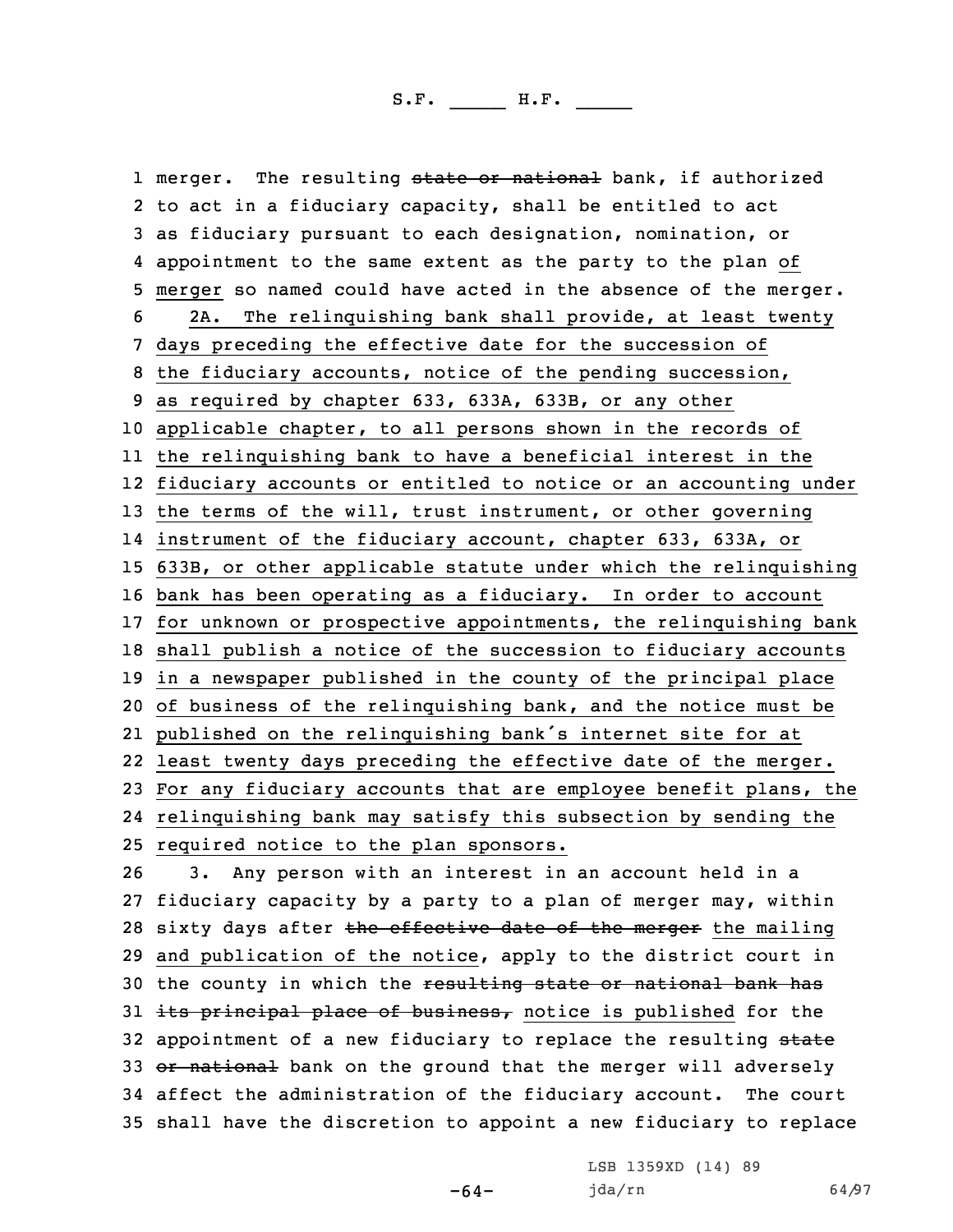1 the resulting <del>state or national</del> bank if it should find, upon hearing after notice to all interested parties, that the merger will adversely affect the administration of the fiduciary account and that the appointment of <sup>a</sup> new fiduciary will be in the best interests of the beneficiaries of the fiduciary account. This provision is in addition to any other provision of law governing the removal of fiduciaries and is subject to the terms upon which the party to the plan of merger which held the fiduciary account was designated as fiduciary.

 4. The resulting bank shall record <sup>a</sup> copy of the articles of merger in the county recorder's office of all counties in which the fiduciary accounts of the relinquishing bank owned real estate prior to the effective date of the merger.

14 Sec. 99. Section 524.1106, Code 2021, is amended to read as 15 follows:

16 **524.1106 Fees paid to an affiliate —— approval by** 17 **superintendent.**

 Any contract or arrangement for management or financial services which involves payment for these services by <sup>a</sup> state bank to <sup>a</sup> person who owns shares in that state bank, or to any 21 other affiliate, must be <del>approved by the superintendent prior</del> 22 to such contract or arrangement becoming binding upon the state 23 bank made in compliance with 12 U.S.C. §371c and 12 U.S.C. 24 §371c-1, and may also be reviewed by the superintendent at any 25 time after original approval. Any contract or arrangement for consultation or other services which involve payment of those services by <sup>a</sup> state bank to any person who individually or whose spouse or immediate family or any combination thereof owns fifteen percent or more of the outstanding shares of that state bank or is an officer or director thereof, or to an affiliate may be reviewed by the superintendent. Fees paid to an affiliate must be substantially the same as those prevailing at the time for comparable transactions involving nonaffiliated companies in accordance with the provisions of 12 U.S.C. §371c-1. The superintendent shall have authority to

LSB 1359XD (14) 89

-65-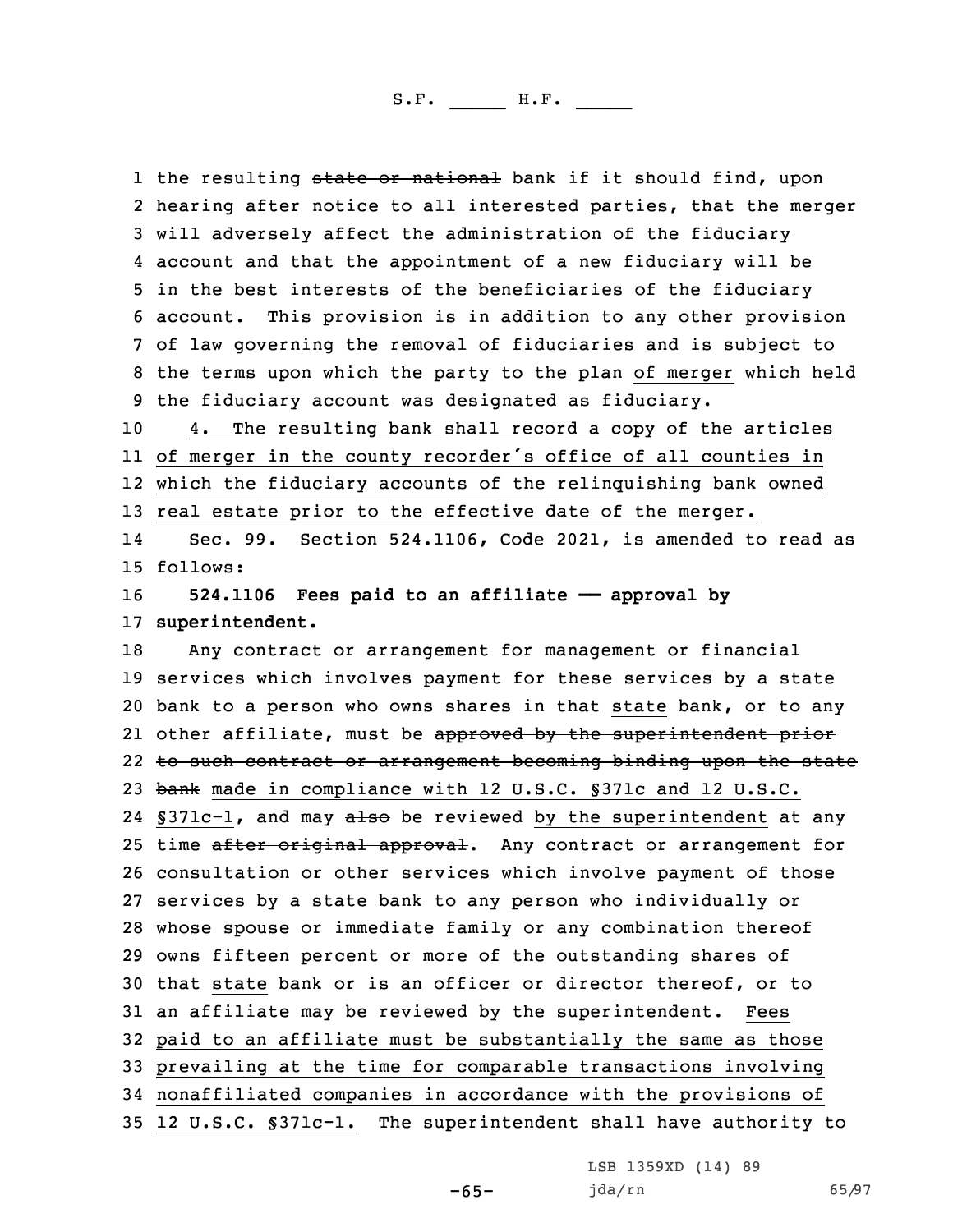determine whether or not such fees are reasonable in relation to the services performed, and if the superintendent determines they are unreasonable, to require that they be reduced to <sup>a</sup> reasonable amount or eliminated and the excess refunded, or that such contract or arrangement not be entered into by the state bank.

7 Sec. 100. Section 524.1201, Code 2021, is amended to read 8 as follows:

9 **524.1201 General provisions.**

 1. <sup>A</sup> state bank may establish and operate any number of bank ll offices at any location <del>in this state</del> subject to the approval and regulation of the superintendent. The superintendent shall supervise and regulate all out-of-state branches and offices of <sup>a</sup> state bank. <sup>A</sup> bank office may furnish all banking services ordinarily furnished to customers and depositors at the principal place of business of the state bank which 17 operates the office, and a bank office manager or an officer 18 of the bank shall be physically present at each bank office 19 during a majority of its business hours. The central executive and official business and principal recordkeeping functions of <sup>a</sup> state bank shall be exercised only at its principal place of business or at another bank office as authorized by the superintendent for these functions.

242. Notwithstanding [subsection](https://www.legis.iowa.gov/docs/code/2021/524.1201.pdf) 1, data Data processing 25 services referred to in [section](https://www.legis.iowa.gov/docs/code/2021/524.804.pdf) 524.804 may be performed for 26 the state bank at some other secure location. All transactions 27 of a bank office shall be immediately transmitted to the 28 principal place of business or other bank office authorized 29 under [subsection](https://www.legis.iowa.gov/docs/code/2021/524.1201.pdf) 1 of the state bank which operates the office, 30 and no current recordkeeping functions shall be maintained 31 at <sup>a</sup> bank office other than the bank office authorized under 32 [subsection](https://www.legis.iowa.gov/docs/code/2021/524.1201.pdf) 1, except to the extent the state bank which 33 operates the office deems it desirable to keep there duplicates 34 of the records kept at the principal place of business or 35 authorized bank office of the state bank.

LSB 1359XD (14) 89

jda/rn 66/97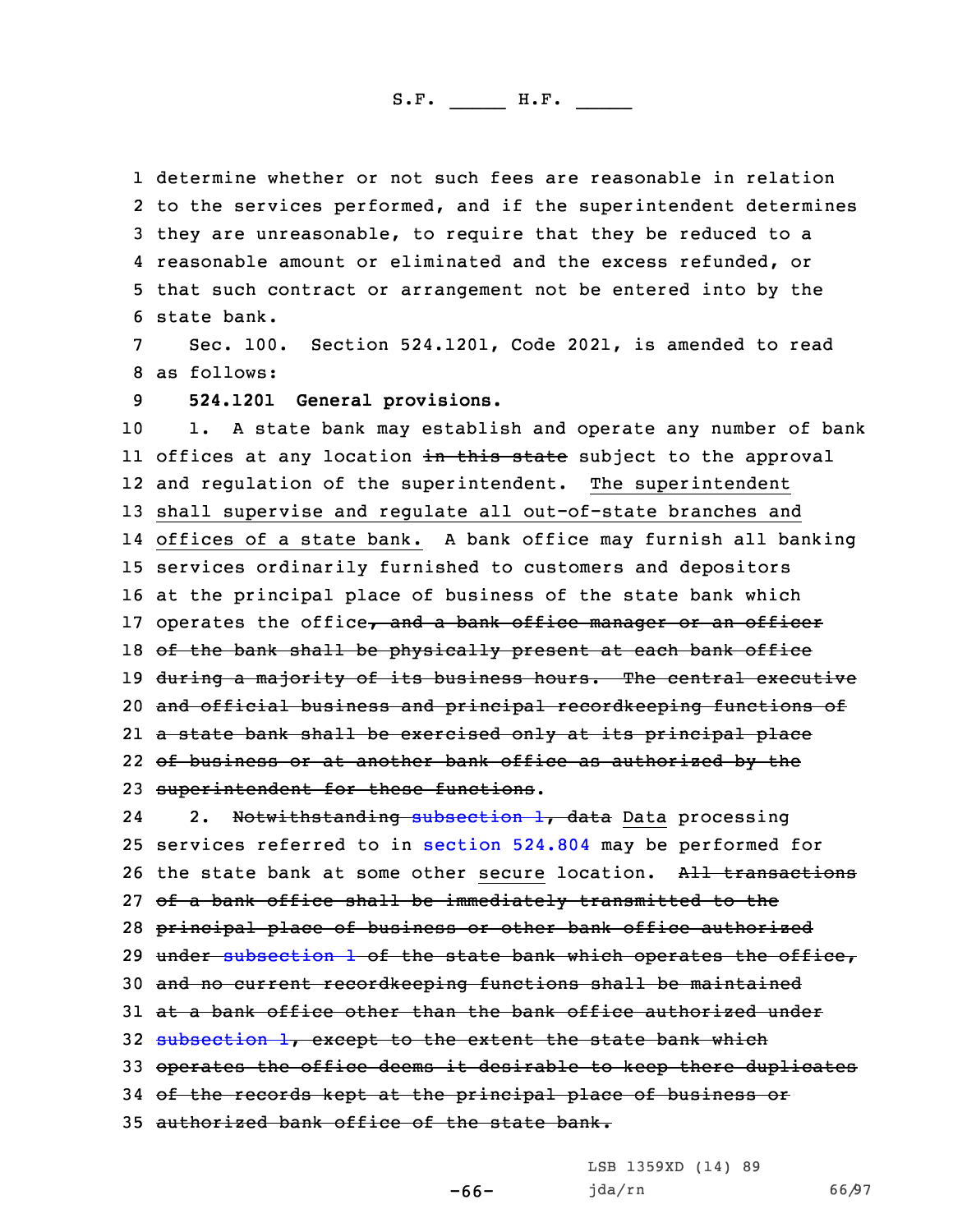1 3. Notwithstanding any of the other provisions of this 2 section, original loan documentation and trust recordkeeping 3 functions may be located at any authorized bank office or at 4 any other secure location approved by the superintendent.

5 Sec. 101. Section 524.1206, Code 2021, is amended to read 6 as follows:

7 **524.1206 Identification of legally chartered name of bank ——** 8 **required use of name.**

9 A state or national bank, at its locations in this state, shall identify its principal place of business, any bank office, or any bank branch in <sup>a</sup> manner which includes its legally chartered name or <sup>a</sup> reasonable variation of such name. <sup>A</sup> bank doing business in this state electronically shall identify its legally chartered name in any online, mobile, or digital customer interface. The legally chartered name of the state bank, out-of-state bank, or national bank shall be used

17 in all legal documents of such bank.

18 Sec. 102. Section 524.1301, unnumbered paragraph 1, Code 19 2021, is amended to read as follows:

 <sup>A</sup> majority of the incorporators, organizers, or initial directors of <sup>a</sup> state bank that has not issued shares or has not commenced business may dissolve the state bank by delivering articles of dissolution to the superintendent, together with 24 the applicable filing and recording fees, for filing with the secretary of state that set forth all of the following: Sec. 103. Section 524.1303, subsection 2, Code 2021, is

27 amended to read as follows:

 2. Upon acceptance for processing of an application for approval of <sup>a</sup> plan of dissolution on forms prescribed by the superintendent, the superintendent shall conduct such investigation as the superintendent may deem necessary to determine whether the plan of dissolution adequately protects the interests of depositors, other creditors, and shareholders and, if the plan of dissolution involves an acquisition of assets and assumption of liabilities by another state bank,

-67-

LSB 1359XD (14) 89 jda/rn 67/97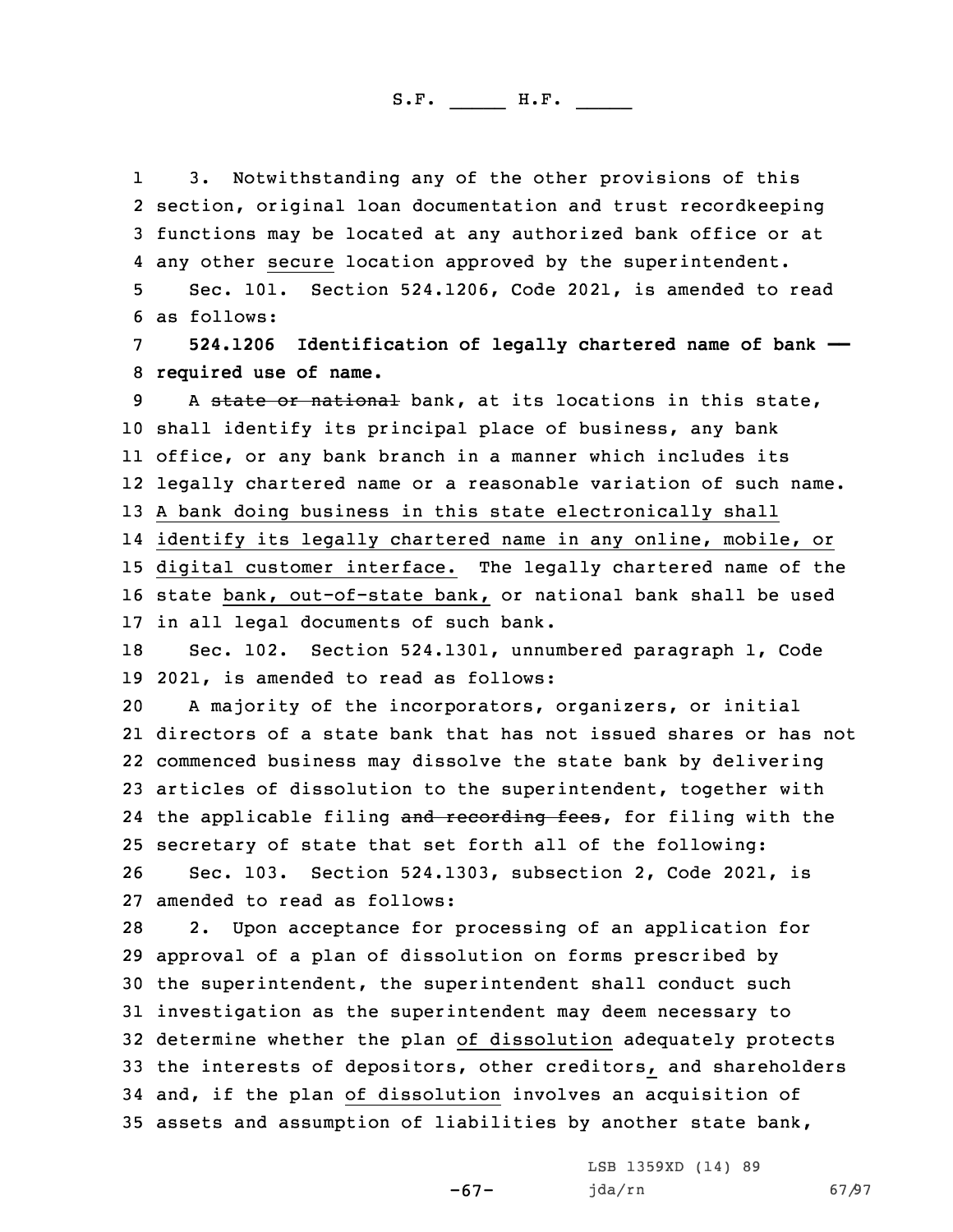whether such acquisition and assumption would be consistent with adequate and sound banking and in the public interest, on the basis of factors substantially similar to those set forth in section [524.1403,](https://www.legis.iowa.gov/docs/code/2021/524.1403.pdf) subsection 1, paragraph *"d"*. Sec. 104. Section 524.1303, subsections 3, 4, 5, and 6, Code 2021, are amended by striking the subsections. Sec. 105. Section 524.1304, subsection 2, Code 2021, is amended to read as follows: 2. Upon approval of the plan of voluntary dissolution by the superintendent, the superintendent shall file with the secretary of state articles of dissolution prepared by the applicant in conformance with section [524.1304A](https://www.legis.iowa.gov/docs/code/2021/524.1304A.pdf). Upon filing 13 of the articles of dissolution with the secretary of state, the state bank shall cease to accept deposits or carry on its business, except insofar as may be necessary for the proper winding up of the business of the state bank in accordance with the approved plan of dissolution. Upon request, the superintendent shall expressly revoke the authorization to do business of any state bank that has voluntarily dissolved pursuant to this section and shall return the physical copy of such state bank's authorization to do business in <sup>a</sup> manner clearly indicating that the authorization has been revoked. Sec. 106. Section 524.1305, subsection 1, paragraph d, Code 2021, is amended to read as follows: *d.* Distributing Making distributions of its remaining 26 property assets among its shareholders according to their interests. Sec. 107. Section 524.1305, subsection 2, paragraph d, Code 2021, is amended to read as follows: *d.* Changing quorum any of the following: (1) Quorum or voting requirements for its board of directors 32 or shareholders; changing provisions. (2) Provisions for selection, resignation, or removal of 34 its directors or officers or both; or changing provisions. (3) Provisions for amending its bylaws.

> LSB 1359XD (14) 89 jda/rn 68/97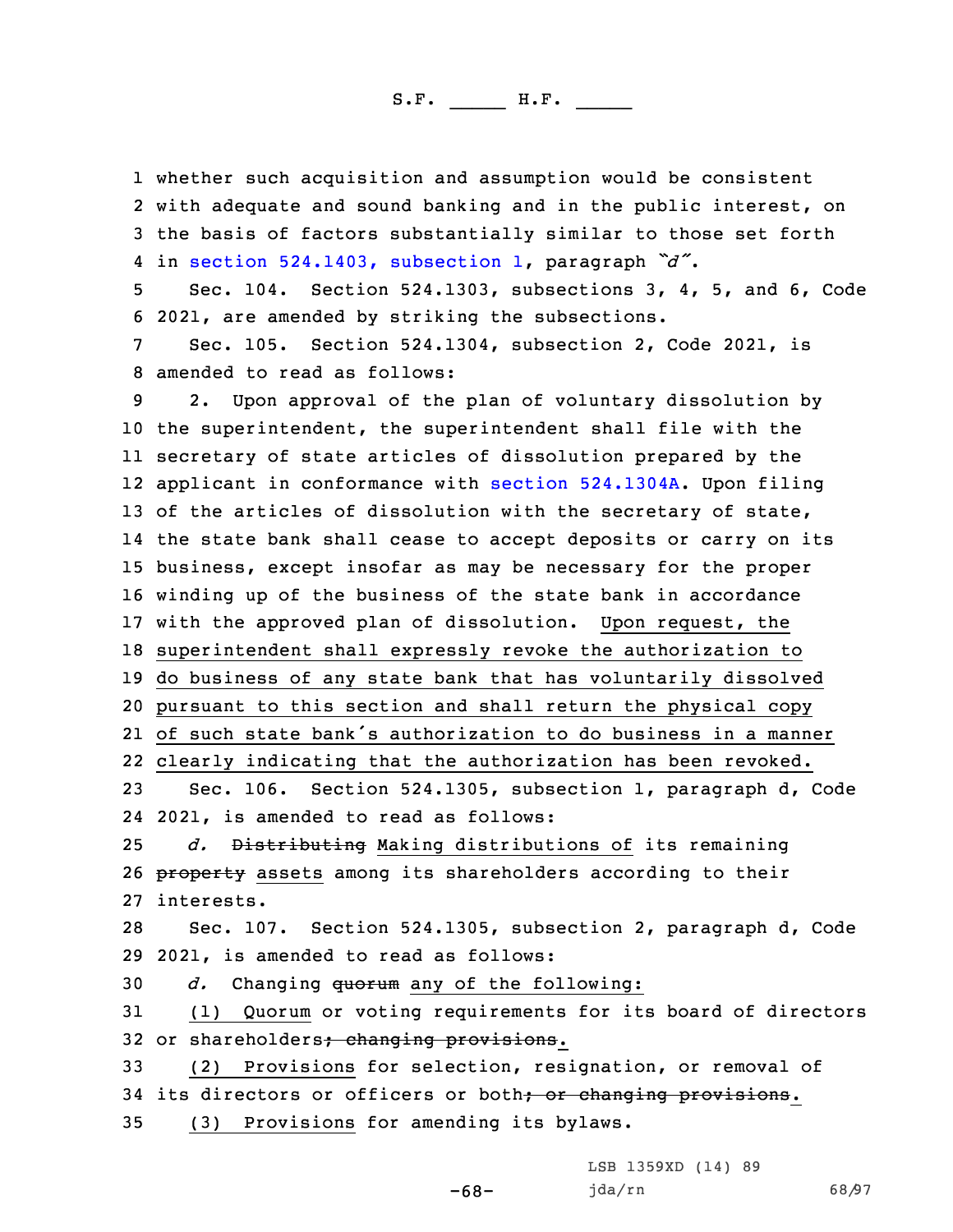1 Sec. 108. Section 524.1305, subsection 3, paragraphs a, b, 2 and d, Code 2021, are amended to read as follows:

 *a.* By mail to each depositor and creditor, except those as to whom the liability of the state bank has been assumed by another financial institution insured by the federal deposit insurance corporation pursuant to the plan of dissolution, at their last address of record as shown upon the books of the state bank, including <sup>a</sup> statement of the amount shown by the books of the state bank to be due to such depositor or creditor and <sup>a</sup> demand that any claim for <sup>a</sup> greater amount be filed with the state bank any time before <sup>a</sup> specified date at least ninety days after the date of the notice.

 *b.* By mail to each lessee of <sup>a</sup> safe-deposit box and each customer for whom property is held in safekeeping, except those as to whom the liability of the state bank has been assumed by another financial institution insured by the federal deposit insurance corporation pursuant to the plan of dissolution, at their last address of record as shown upon the books of the state bank, including <sup>a</sup> demand that all property held in <sup>a</sup> safe-deposit box or held in safekeeping by the state bank be withdrawn by the person entitled to the property before <sup>a</sup> specified date which is at least ninety days after the date of the notice.

24 *d.* By <sup>a</sup> conspicuous posting at each office of the state <sup>25</sup> bank and by posting on the state bank's internet site for 26 at least thirty days following the filing of the articles of 27 dissolution.

28 Sec. 109. Section 524.1306, subsection 2, Code 2021, is 29 amended to read as follows:

 2. The statement of revocation of voluntary dissolution proceedings, whether by consent of shareholders or by act of the state bank, shall be delivered to the superintendent, 33 together with the applicable filing and recording fee, who shall, if the superintendent finds that they satisfy the 35 requirements of this [section](https://www.legis.iowa.gov/docs/code/2021/524.1306.pdf), deliver them to the secretary

-69-

LSB 1359XD (14) 89 jda/rn 69/97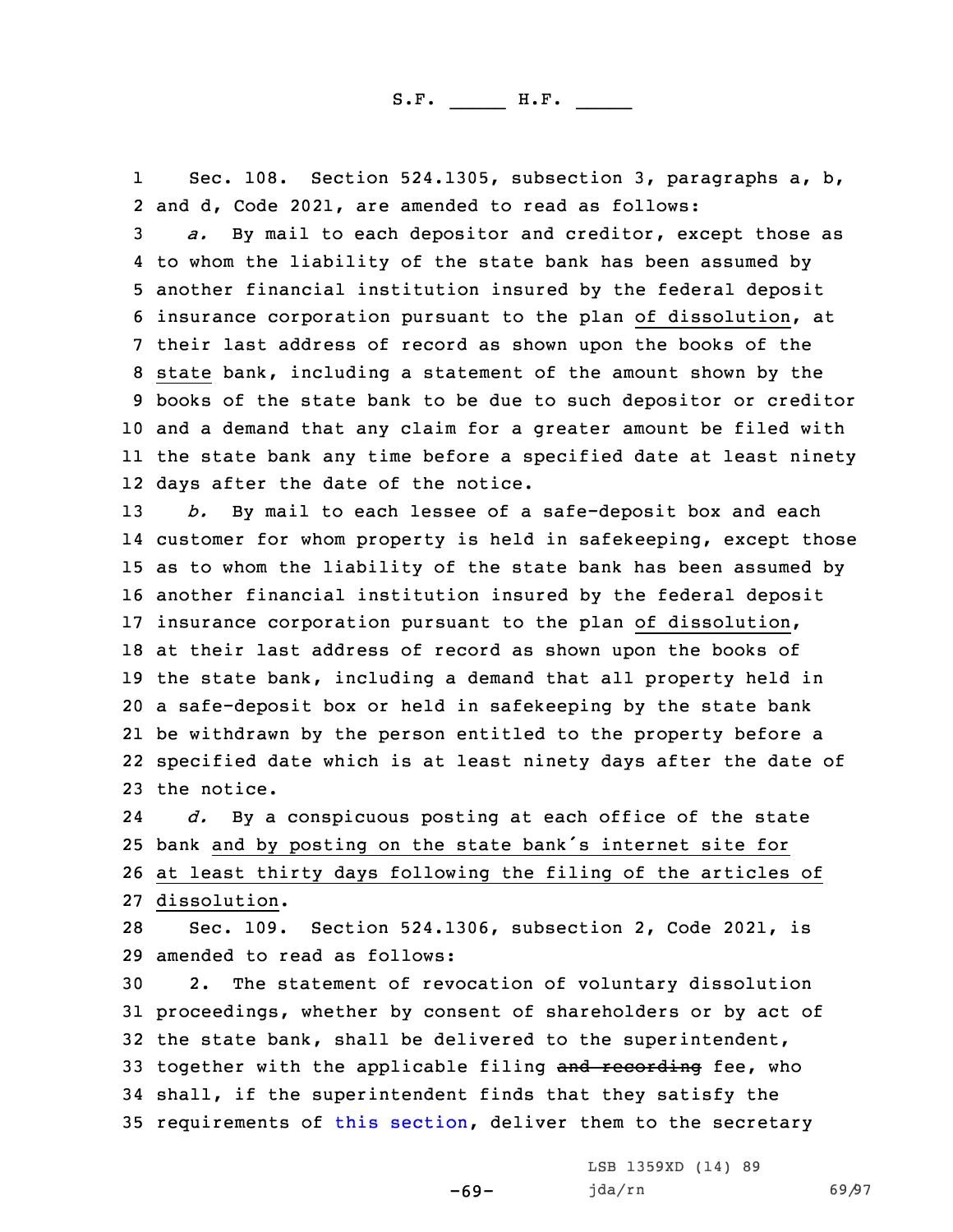1 of state for filing and recording in the secretary of state's 2 office, and the same shall be filed and recorded in the office 3 of the county recorder. 4 Sec. 110. Section 524.1308A, Code 2021, is amended by adding 5 the following new subsection: 6 NEW SUBSECTION. 5. As used in this section, the term 7 *"notice"* means as defined in section 490.141. 8 Sec. 111. Section 524.1308B, subsection 2, unnumbered 9 paragraph 1, Code 2021, is amended to read as follows: 10 A The notice made pursuant to this [section](https://www.legis.iowa.gov/docs/code/2021/524.1308B.pdf) must satisfy all 11 of the following requirements: 12 Sec. 112. Section 524.1308B, subsection 2, paragraph a, 13 Code 2021, is amended to read as follows: 14 *a.* Be published at least once in accordance with all of the 15 following: 16 (1) One time in <sup>a</sup> newspaper of general circulation in the <sup>17</sup> county where the dissolved state bank's principal office is or 18 was located. 19 (2) Be posted conspicuously for at least thirty days on the 20 dissolved state bank's internet site. 21 Sec. 113. Section 524.1309, Code 2021, is amended to read 22 as follows: 23 **524.1309 Becoming subject to chapter 489 or 490.** 24 In lieu of the dissolution procedure prescribed in sections 25 524.1303 through 524.1306, <sup>a</sup> state bank may cease to carry 26 on the business of banking and, after compliance with this 27 section, continue as a corporation subject to [chapter](https://www.legis.iowa.gov/docs/code/2021/490.pdf) 490<del>; or</del> 28 if the state bank is organized as <sup>a</sup> limited liability company 29 under this [chapter](https://www.legis.iowa.gov/docs/code/2021/524.pdf), continue as <sup>a</sup> limited liability company 30 subject to [chapter](https://www.legis.iowa.gov/docs/code/2021/489.pdf) 489. 31 1. <sup>A</sup> state bank that has commenced business may propose 32 to voluntarily cease to carry on the business of banking and 33 become a corporation subject to [chapter](https://www.legis.iowa.gov/docs/code/2021/490.pdf)  $490<sub>7</sub>$  or a limited 34 <del>liability company subject to [chapter](https://www.legis.iowa.gov/docs/code/2021/489.pdf) 489,</del> upon the affirmative 35 vote of the holders of at least <sup>a</sup> majority of the shares

-70-

LSB 1359XD (14) 89 jda/rn 70/97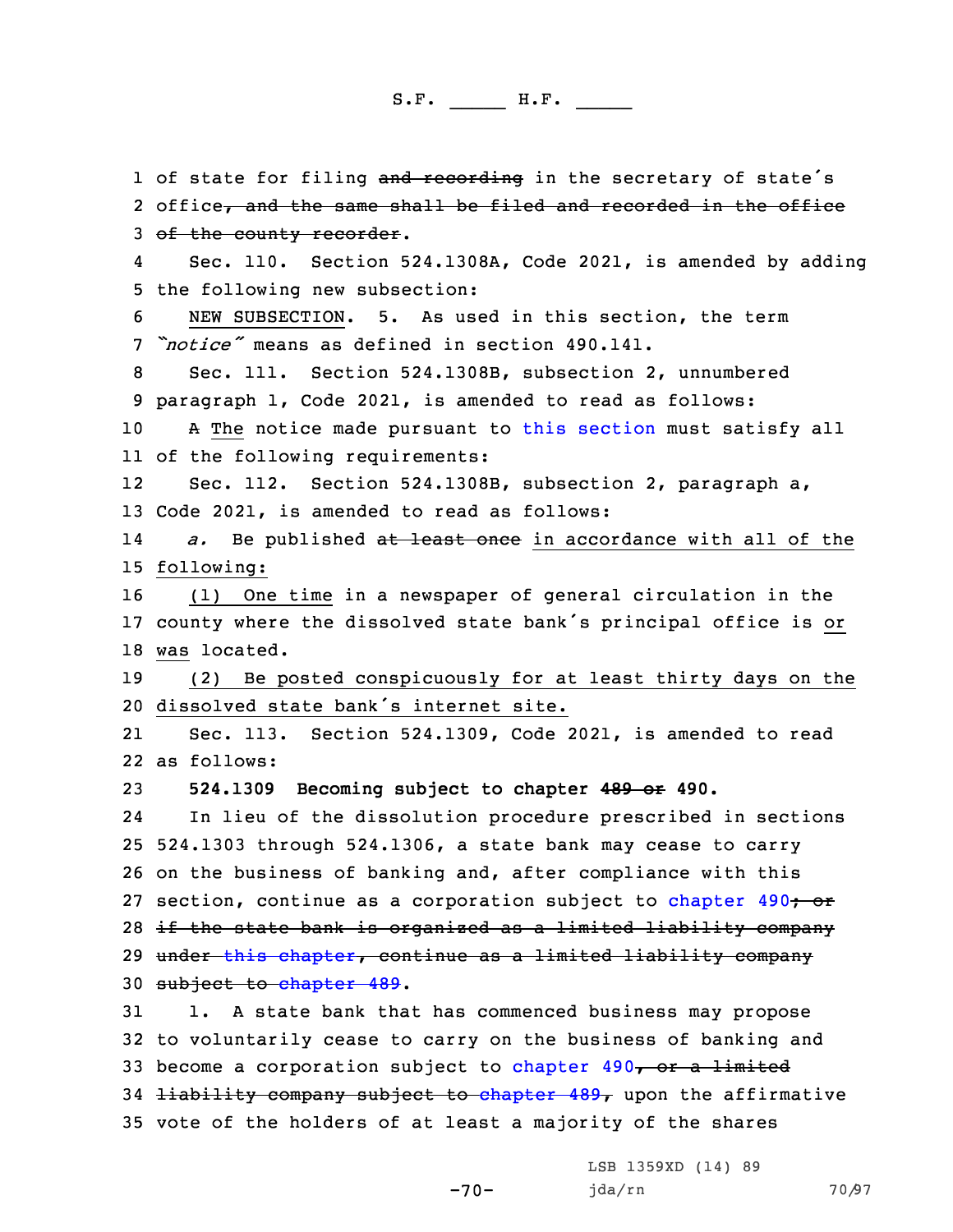entitled to vote on such proposal, adopting <sup>a</sup> plan involving both <sup>a</sup> provision for acquisition of its assets and assumption of its liabilities by another state bank, national bank, or other financial institution insured by the federal deposit insurance corporation, and <sup>a</sup> provision for continuance of its business if acquisition of its assets and assumption of its liabilities is not effected, or any other plan providing for the cessation of banking business and the payment of its liabilities.

 2. The application to the superintendent for approval of <sup>a</sup> plan described in [subsection](https://www.legis.iowa.gov/docs/code/2021/524.1309.pdf) 1 shall be treated by the superintendent in the same manner as an application for approval of <sup>a</sup> plan of dissolution under section 524.1303, 14 subsection 2, and shall be subject to section 524.1303, subsection 3 524.1305, subsections 8 and 9.

 3. Immediately upon adoption and approval of <sup>a</sup> plan to voluntarily cease to carry on the business of banking and 18 become a corporation subject to [chapter](https://www.legis.iowa.gov/docs/code/2021/490.pdf)  $490<sub>7</sub>$  or a limited 19 <del>liability company subject to [chapter](https://www.legis.iowa.gov/docs/code/2021/489.pdf) 489</del> the state bank shall submit an application for the required approval by the superintendent in the manner prescribed by the superintendent. As part of this application, the state bank shall deliver to the superintendent <sup>a</sup> plan to cease the business of banking 24 and become a corporation subject to [chapter](https://www.legis.iowa.gov/docs/code/2021/490.pdf) 490, or a limited 25 <del>liability company subject to [chapter](https://www.legis.iowa.gov/docs/code/2021/489.pdf) 489,</del> which shall be signed by two of its duly authorized officers and shall contain the name of the state bank, the post office address of its principal place of business, the name and address of its officers and directors, the number of shares entitled to vote on the plan and the number of shares voted for or against the plan, respectively, the nature of the business 32 to be conducted by the corporation under [chapter](https://www.legis.iowa.gov/docs/code/2021/490.pdf)  $490<sub>7</sub>$  or by 33 the limited liability company subject to [chapter](https://www.legis.iowa.gov/docs/code/2021/489.pdf)  $489<sub>T</sub>$  and the general nature of the assets to be held by the corporation or company. As part of the application, the state bank shall

> LSB 1359XD (14) 89 jda/rn 71/97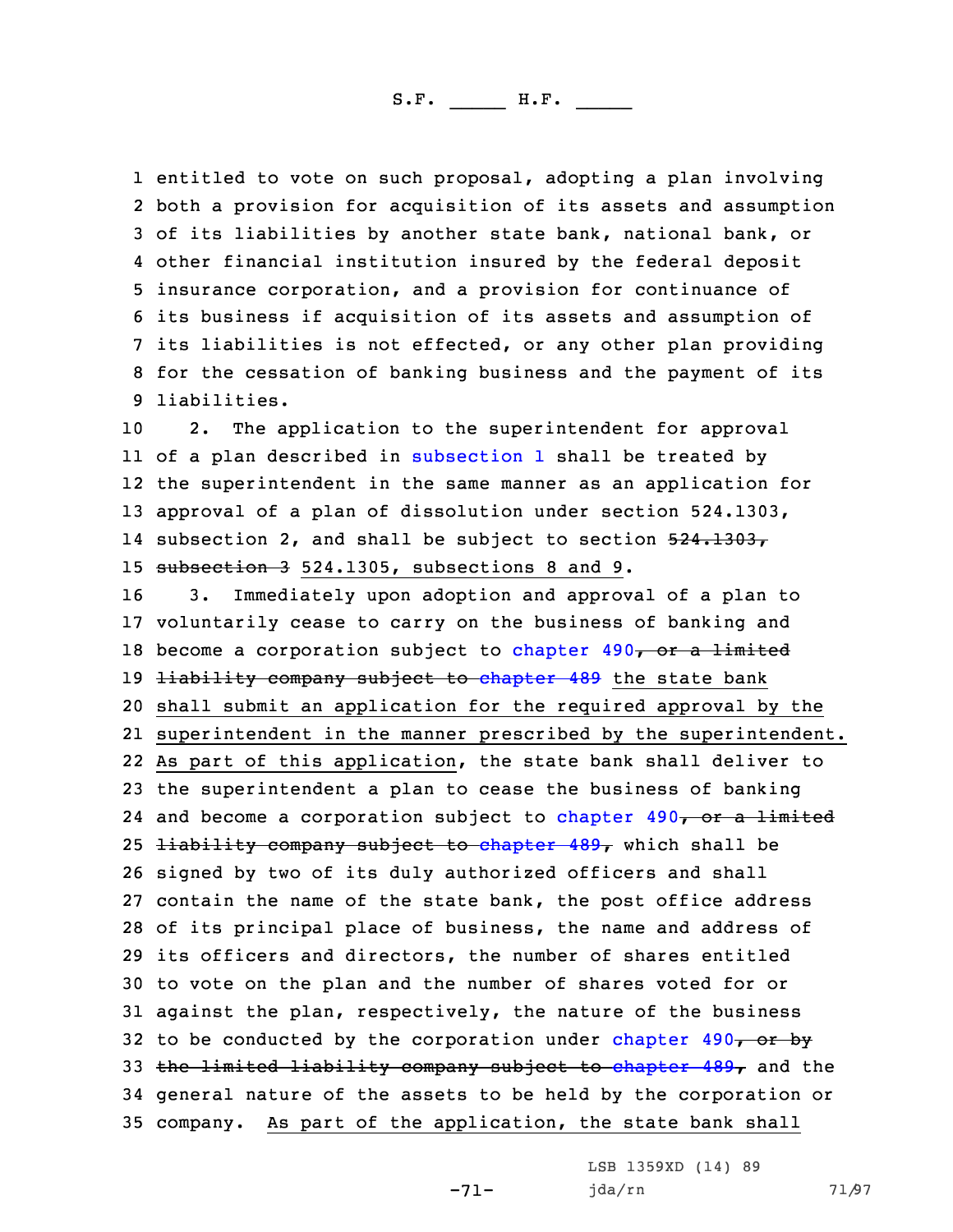also deliver to the superintendent articles of intent to be subject to chapter 490, together with the applicable filing fees, which shall set forth that the state bank has complied with this section, that it intends to cease to carry on the business of banking, and the information required by section 490.202 relative to the contents of articles of incorporation under chapter 490.

 4. Upon approval of the plan by the superintendent, the state bank shall immediately surrender to the superintendent its authorization to do business as <sup>a</sup> bank and shall cease to accept deposits and carry on the banking business except insofar as may be necessary for it to complete the settlement of its affairs as <sup>a</sup> state bank in accordance with subsection 14 5. Upon request, the superintendent shall expressly revoke the state bank's authorization to do business and return the physical copy of such state bank's authorization to do business in <sup>a</sup> manner clearly indicating that the authorization has been 18 revoked.

 5. The board of directors has full power to complete the settlement of the affairs of the state bank. Within thirty days after approval by the superintendent of the plan to cease the business of banking and become <sup>a</sup> corporation subject 23 to [chapter](https://www.legis.iowa.gov/docs/code/2021/490.pdf) 490, or a limited liability company subject to 24 <del>[chapter](https://www.legis.iowa.gov/docs/code/2021/489.pdf) 489,</del> the state bank shall give notice of its intent to persons identified in section [524.1305,](https://www.legis.iowa.gov/docs/code/2021/524.1305.pdf) subsection 3, in the manner provided for in that subsection. In completing the settlement of its affairs as <sup>a</sup> state bank, the state bank shall also follow the procedure prescribed in section [524.1305](https://www.legis.iowa.gov/docs/code/2021/524.1305.pdf), subsections 4, 5, and 6.

 6. Upon completion of all the requirements of this [section](https://www.legis.iowa.gov/docs/code/2021/524.1309.pdf), 31 the state bank shall deliver to the superintendent articles of 32 intent to be subject to [chapter](https://www.legis.iowa.gov/docs/code/2021/490.pdf) 490 or [489](https://www.legis.iowa.gov/docs/code/2021/489.pdf), together with the applicable filing and recording fees, which shall set forth that the state bank has complied with this [section](https://www.legis.iowa.gov/docs/code/2021/524.1309.pdf), that it has ceased to carry on the business of banking, and the information

LSB 1359XD (14) 89

-72-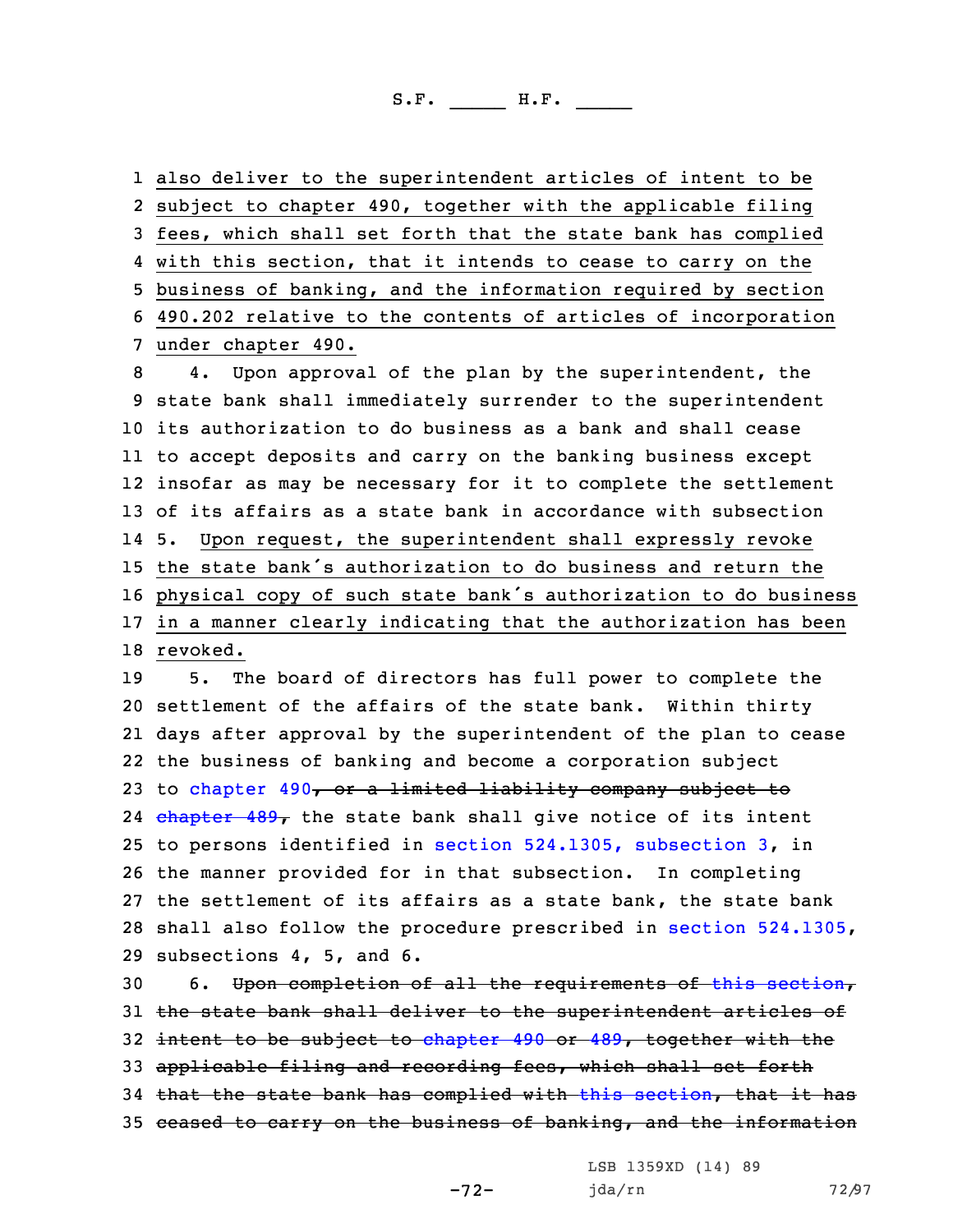1 required by [section](https://www.legis.iowa.gov/docs/code/2021/490.202.pdf) 490.202 relative to the contents of 2 articles of incorporation under [chapter](https://www.legis.iowa.gov/docs/code/2021/490.pdf) 490, or articles of 3 organization under [chapter](https://www.legis.iowa.gov/docs/code/2021/489.pdf) 489. If the superintendent finds 4 that the state bank has complied with all requirements of 5 this [section](https://www.legis.iowa.gov/docs/code/2021/524.1309.pdf) and that the articles of intent to be subject to 6 chapter 490  $-489$  $-489$  satisfy the requirements of this [section](https://www.legis.iowa.gov/docs/code/2021/524.1309.pdf), 7 the superintendent shall deliver them to the secretary of state 8 for filing and recording in the secretary of state's office $\tau$ 9 and the superintendent shall file and record them in the office 10 of the county recorder.

11 7. Upon the filing of the articles of intent to be subject 12 to [chapter](https://www.legis.iowa.gov/docs/code/2021/490.pdf) 490 <del>or [489](https://www.legis.iowa.gov/docs/code/2021/489.pdf)</del>, the state bank shall immediately 13 cease to be a state bank subject to this [chapter](https://www.legis.iowa.gov/docs/code/2021/524.pdf), and shall 14 immediately cease to have the powers of <sup>a</sup> state bank subject 15 to this [chapter](https://www.legis.iowa.gov/docs/code/2021/524.pdf) and shall become <sup>a</sup> corporation subject to 16 chapter 490 or a limited liability company subject to chapter 17 489. The secretary of state shall issue a certificate as to 18 the filing of the articles of intent to be subject to chapter 19 490 or [489](https://www.legis.iowa.gov/docs/code/2021/489.pdf) and send the certificate to the corporation or 20 <del>limited liability company</del> or its representative. The articles 21 of intent to be subject to [chapter](https://www.legis.iowa.gov/docs/code/2021/490.pdf) 490 <del>or [489](https://www.legis.iowa.gov/docs/code/2021/489.pdf)</del> shall be the 22 articles of incorporation of the corporation <del>or a limited</del> 23 <del>liability company</del>. The provisions of [chapter](https://www.legis.iowa.gov/docs/code/2021/490.pdf) 490 or 489 24 becoming applicable to a corporation <del>or limited liability</del> 25 company formerly doing business as a state bank shall not 26 affect any right accrued or established, or liability or 27 penalty incurred under this [chapter](https://www.legis.iowa.gov/docs/code/2021/524.pdf) prior to the filing with 28 the secretary of state of the articles of intent to be subject 29 to [chapter](https://www.legis.iowa.gov/docs/code/2021/490.pdf) 490 or [489](https://www.legis.iowa.gov/docs/code/2021/489.pdf).

 8. <sup>A</sup> shareholder of <sup>a</sup> state bank who objects to adoption by the state bank of <sup>a</sup> plan to cease to carry on the business of banking and to continue as <sup>a</sup> corporation subject to chapter 33 490, or a limited liability company subject to [chapter](https://www.legis.iowa.gov/docs/code/2021/489.pdf) 489, is entitled to appraisal rights provided for in chapter 490, 35 sub[chapter](https://www.legis.iowa.gov/docs/code/2021/489.pdf) XIII, or in chapter 489, [section](https://www.legis.iowa.gov/docs/code/2021/489.604.pdf) 489.604.

-73-

LSB 1359XD (14) 89 jda/rn 73/97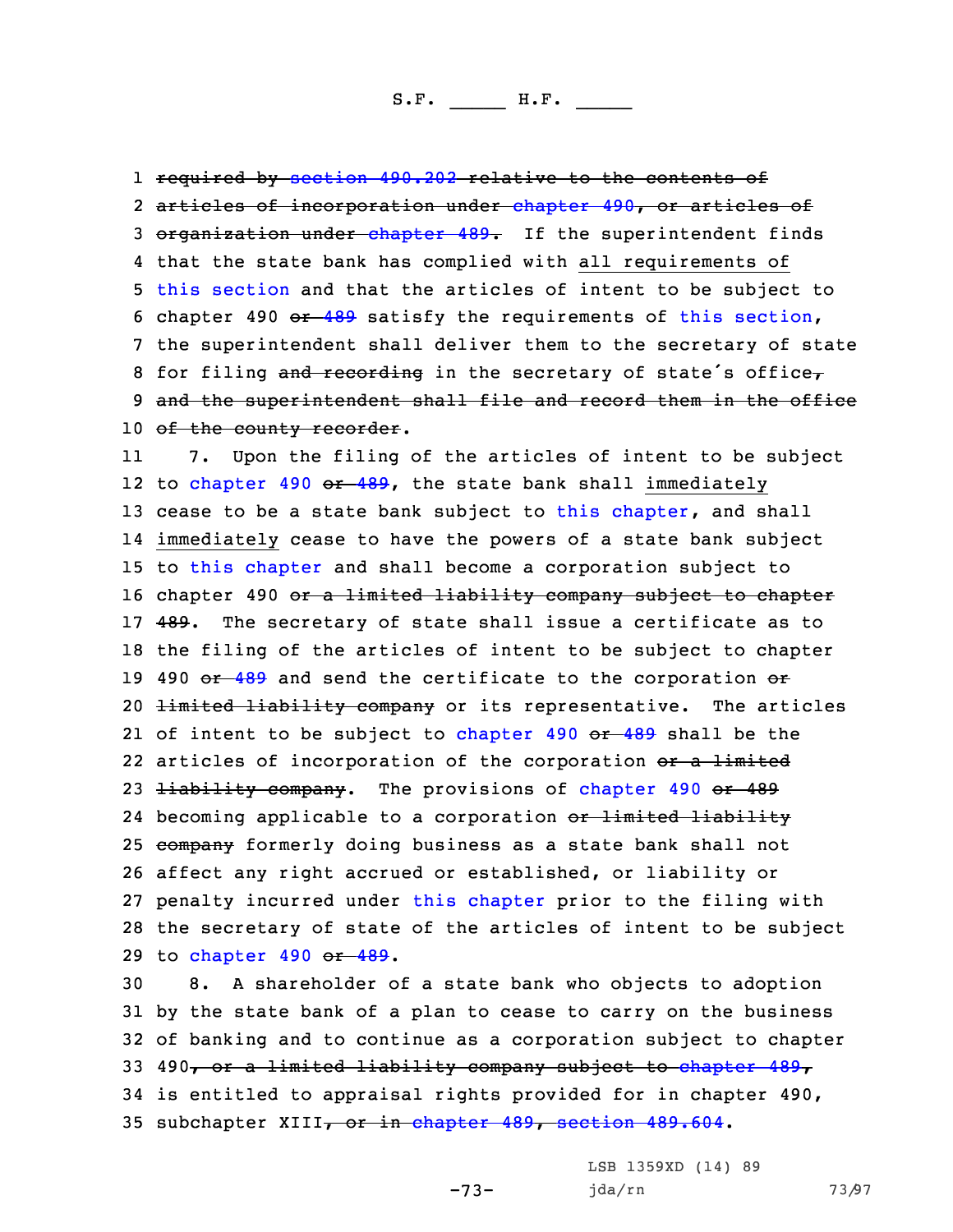1 9. <sup>A</sup> state bank, at any time prior to the approval of the 2 articles of intent to become subject to [chapter](https://www.legis.iowa.gov/docs/code/2021/490.pdf) 490 or [489](https://www.legis.iowa.gov/docs/code/2021/489.pdf), 3 may revoke the proceedings in the manner prescribed by section 4 524.1306.

5 Sec. 114. Section 524.1310, subsection 1, paragraph a, Code 6 2021, is amended to read as follows:

 *a.* In <sup>a</sup> situation in which the superintendent has required, 8 in accordance with section 524.226 524.224, that the state bank cease to carry on its business, the superintendent shall immediately tender to the federal deposit insurance corporation the receivership for the state bank. The affairs of the state bank shall thereafter be governed by this [section](https://www.legis.iowa.gov/docs/code/2021/524.1310.pdf), section 524.1311, and the provisions of federal law, and shall be subject to federal court jurisdiction, and the assets of the state bank shall be distributed in accordance with section 524.1312. If there is <sup>a</sup> conflict between the provisions of state and federal law, federal law shall govern.

18 Sec. 115. Section 524.1311, subsection 2, Code 2021, is 19 amended to read as follows:

20 2. After the involuntary dissolution of <sup>a</sup> state bank, the 21 superintendent shall file notice of the dissolution with the 22 secretary of state <del>and the county recorder of the county in</del> 23 which the state bank is located. No fee shall be charged by 24 the secretary of state <del>or the county recorder</del> for the filing 25 or recording. The corporate existence of the state bank 26 shall cease upon filing of the notice of dissolution with the 27 secretary of state.

28 Sec. 116. Section 524.1401, Code 2021, is amended to read 29 as follows:

30 **524.1401 Authority to merge.**

 1. Upon compliance with the requirements of this [chapter](https://www.legis.iowa.gov/docs/code/2021/524.pdf), one or more state banks, one or more out-of-state banks, one or more national banks, one or more federal savings associations, one or more corporations, or any combination of these entities, with the approval of the superintendent, may merge into <sup>a</sup> state

-74-

LSB 1359XD (14) 89 jda/rn 74/97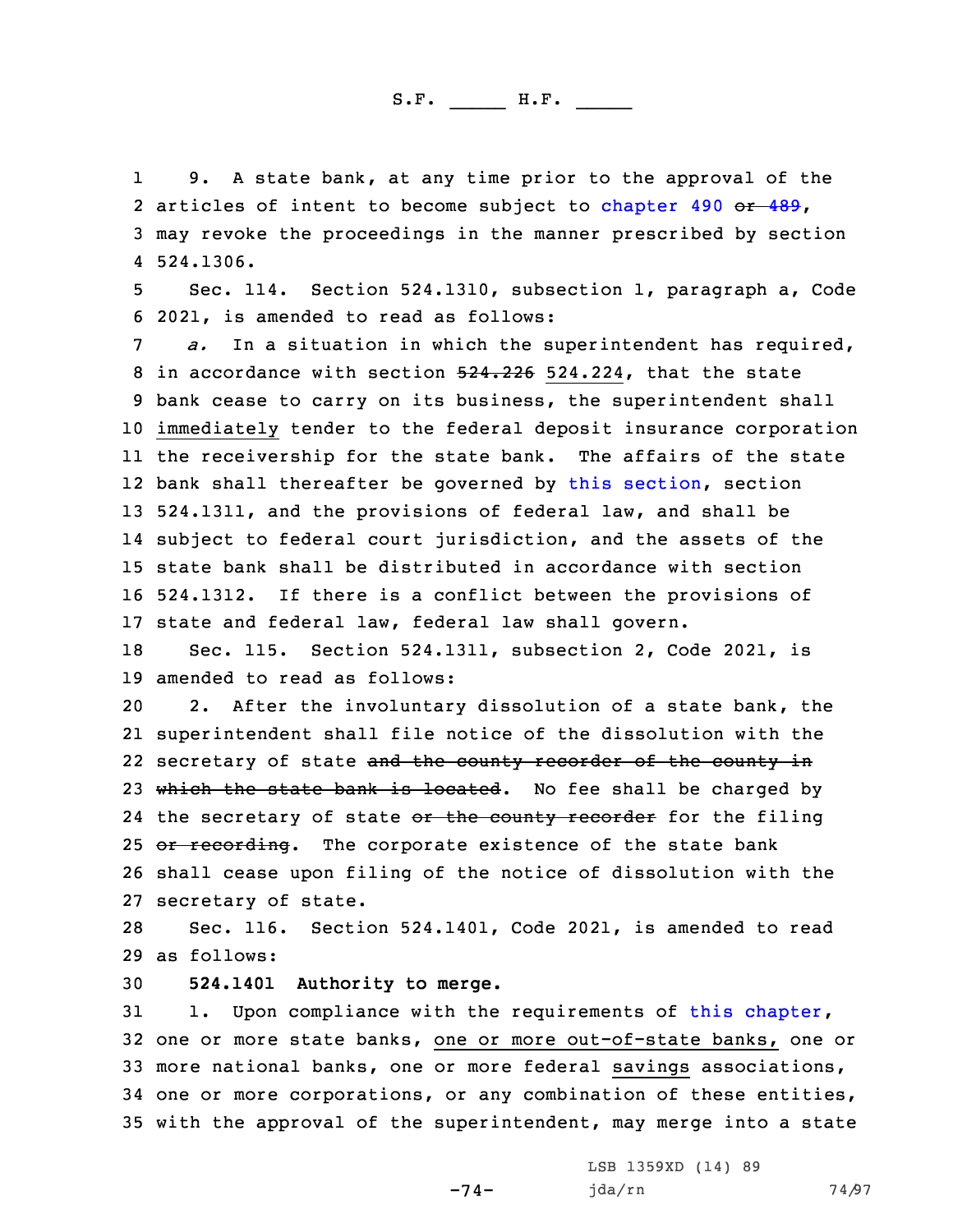1 bank pursuant to <sup>a</sup> plan of merger.

22. Upon compliance with the requirements of this [chapter](https://www.legis.iowa.gov/docs/code/2021/524.pdf), one or more state banks may merge into <sup>a</sup> national bank, federal savings association, or out-of-state bank. The authority of <sup>a</sup> state bank to merge into <sup>a</sup> national bank or federal savings association is subject to the condition that at the time of the transaction the laws of the United States shall authorize <sup>a</sup> national bank or federal savings association located in this state, without approval by the comptroller of the currency of the United States, to merge into <sup>a</sup> state bank under limitations no more restrictive than those contained in this [chapter](https://www.legis.iowa.gov/docs/code/2021/524.pdf) with respect to the merger of <sup>a</sup> state bank into <sup>a</sup> national bank or federal savings association. The authority of <sup>a</sup> state bank to merge into an out-of-state bank is subject to the condition that at the time of the transaction the laws of the home state of the resulting bank shall authorize <sup>a</sup> bank organized under the laws of such home state, without approval by the home state's bank regulatory authority, to merge into <sup>a</sup> state bank under limitations no more restrictive than those contained in this chapter with respect to the merger of <sup>a</sup> state bank into an out-of-state bank.

22 3. Upon compliance with the requirements of this [chapter](https://www.legis.iowa.gov/docs/code/2021/524.pdf), 23 one or more state banks may merge with one or more federal associations. The authority of <sup>a</sup> state bank to merge into <sup>a</sup> federal association is subject to the conditions the laws of the United States authorize at the time of the transaction. 4. 3. As used in this [section](https://www.legis.iowa.gov/docs/code/2021/524.1401.pdf), the term *"merger"* or *"merge"* means any plan by which the assets and liabilities of an entity are combined with those of one or more other entities, including transactions in which one of the corporate entities survives and transactions in which <sup>a</sup> new corporate entity is 32 created.

33 Sec. 117. Section 524.1402, Code 2021, is amended to read 34 as follows:

-75-

35 **524.1402 Requirements for <sup>a</sup> merger.**

LSB 1359XD (14) 89 jda/rn 75/97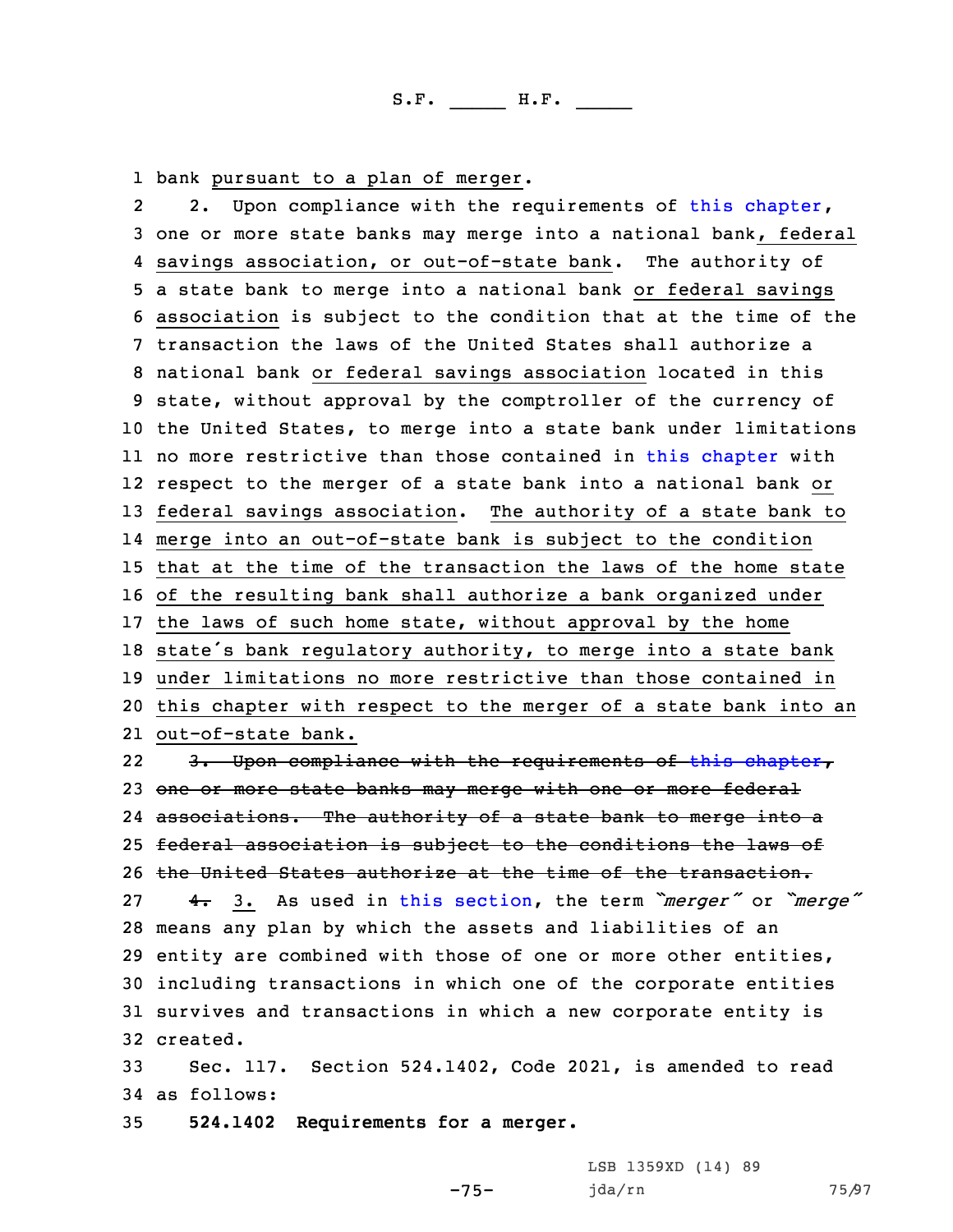1 The requirements for <sup>a</sup> merger which must be satisfied by the parties to the merger are as follows: 3 1. The parties shall adopt a plan stating of merger which must include all of the following: *a.* The names of the parties proposing to merge and the name of the bank into which they propose to merge, which is the 7 "resulting bank". *a.* As to each party to the merger, the party's name, jurisdiction of formation, and type of entity. *b.* The resulting bank's name, jurisdiction of formation, and type of entity, and, if the resulting bank is to be created in the merger, <sup>a</sup> statement to that effect. *b. c.* The terms and conditions of the proposed merger. 14 *c. d.* The manner and basis of converting the shares of each 15 party into any combination of shares, obligations, or other 16 securities of the resulting bank or of any other corporation, 17 or, in whole or in part, into cash or other property, obligations, rights to acquire shares or other securities, cash, or other property. *d. e.* The rights of the shareholders of each of the 21 parties. 22 *e. f.* An agreement concerning the merger. *f. g.* Such other provisions with respect to the proposed merger which are deemed necessary or desirable. 2. In the case of <sup>a</sup> state bank which is <sup>a</sup> party to the plan of merger, if the proposed merger will result in <sup>a</sup> state 27 bank subject to this [chapter](https://www.legis.iowa.gov/docs/code/2021/524.pdf), adoption of the plan of merger by such state bank requires the affirmative vote of at least <sup>a</sup> majority of the directors and approval by the shareholders, in the manner and according to the procedures prescribed in section 490.1104, at <sup>a</sup> meeting called in accordance with the terms of that section. In the case of <sup>a</sup> national bank, or if the proposed merger will result in <sup>a</sup> national bank, adoption of the plan of merger by each party to the merger shall require the affirmative vote of at least such directors

-76-

LSB 1359XD (14) 89 jda/rn 76/97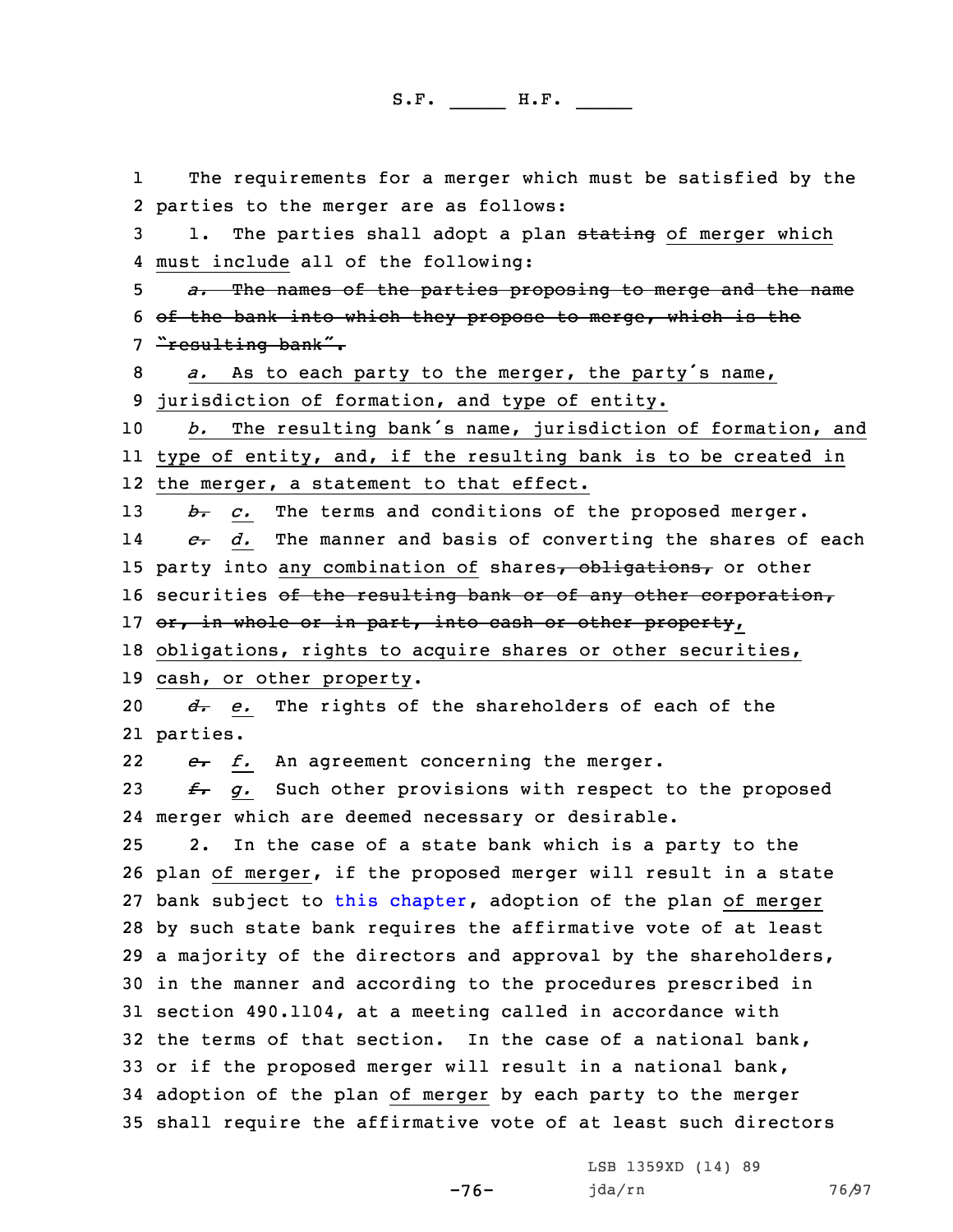and shareholders whose affirmative vote on the plan of merger is required under the laws of the United States. Subject to applicable requirements of the laws of the United States in <sup>a</sup> case in which <sup>a</sup> national bank is <sup>a</sup> party to <sup>a</sup> plan of merger, any modification of <sup>a</sup> plan of merger which has been adopted shall be made by any method provided in the plan of merger, or in the absence of such provision, by the same vote as required for adoption.

 3. If <sup>a</sup> proposed merger will result in <sup>a</sup> state bank, application for the required approval by the superintendent shall be made in the manner prescribed by the superintendent. 12 There shall also be delivered to the superintendent, when available, the following:

14*a.* Articles of merger.

15 *b.* Applicable fees payable to the secretary of state, as 16 specified in section [490.122](https://www.legis.iowa.gov/docs/code/2021/490.122.pdf), for the filing and recording of 17 the articles of merger.

 *c.* If there is any modification of the plan of merger at any time prior to the approval by the superintendent under section 524.1403, an amendment of the application and, if necessary, of the articles of merger, signed in the same manner as the originals, setting forth the modification of the plan of merger, the method by which the modification was adopted and any related change in the provisions of the articles of merger. *d.* Proof of publication of the notice required by subsection  $26 + \frac{4}{10}$ 

27 4. If a proposed merger will result in a state bank, within 28 thirty days after the application for merger is accepted for 29 processing, the parties to the plan shall publish a notice of 30 the proposed transaction in <sup>a</sup> newspaper of general circulation 31 published in the municipal corporation or unincorporated 32 area in which each party to the plan has its principal place 33 of business, or if there is none, in a newspaper of general 34 circulation published in the county, or in <sup>a</sup> county adjoining 35 the county, in which each party to the plan has its principal

LSB 1359XD (14) 89

-77-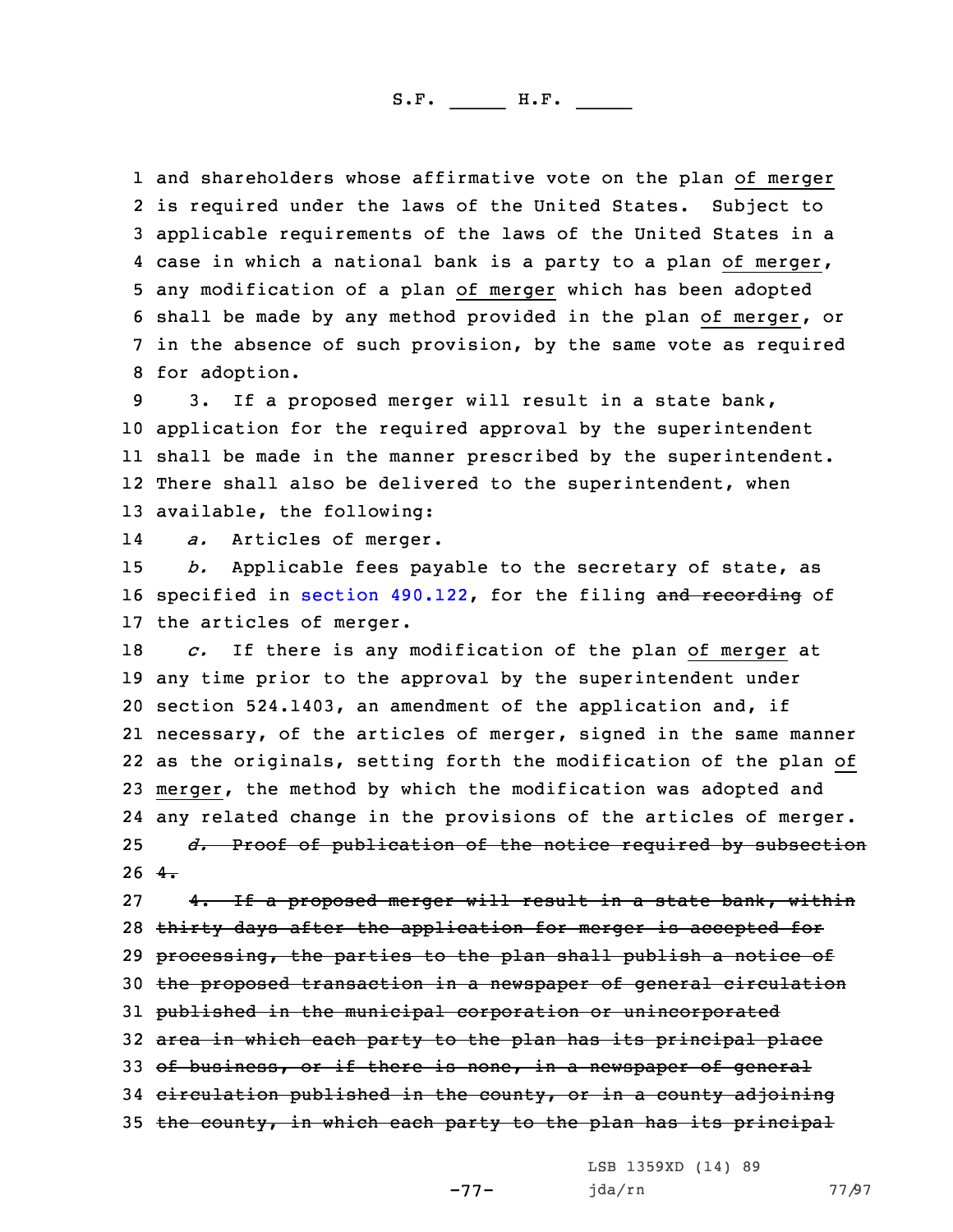1 <del>place of business. The notice shall be on forms prescribed by</del> 2 <del>the superintendent and shall set forth the names of the parties</del> 3 to the plan and the resulting state bank, the location and 4 <del>post office address of the principal place of business of the</del> 5 resulting state bank and of each office to be maintained by 6 the resulting state bank, and the purpose or purposes of the 7 resulting state bank. Proof of publication of the notice shall 8 be delivered to the superintendent within fourteen days. 9 5. Within thirty days after the date of the publication of 10 the notice required under [subsection](https://www.legis.iowa.gov/docs/code/2021/524.1402.pdf) 4, any interested person 11 may submit to the superintendent written comments and data 12 on the application. Comments challenging the legality of an 13 application shall be submitted separately in writing. The 14 superintendent may extend the thirty-day comment period if, in 15 the superintendent's judgment, extenuating circumstances exist. 16 6. Within thirty days after the date of the publication 17 of the notice required under [subsection](https://www.legis.iowa.gov/docs/code/2021/524.1402.pdf) 4, any interested 18 person may submit to the superintendent a written request for a 19 hearing on the application. The request shall state the nature 20 of the issues or facts to be presented and the reasons why 21 written submissions would be insufficient to make an adequate 22 <del>presentation to the superintendent. If the reasons are related</del> 23 to factual disputes, the disputes shall be described. Written 24 requests for hearings shall be evaluated by the superintendent, 25 who may grant or deny such requests in whole or in part. A 26 hearing request shall generally be granted only if it is 27 determined that written submissions would be inadequate or that 28 <sup>a</sup> hearing would otherwise be beneficial to the decision-making 29 process. A hearing may be limited to issues considered 30 material by the superintendent. 31  $7.$  If a request for a hearing is denied, the superintendent 32 shall notify the applicant and all interested persons and 33 shall state the reasons for the denial. Interested persons 34 may submit to the superintendent, with simultaneous copies 35 to the applicant, additional written comments or data on the

LSB 1359XD (14) 89

-78-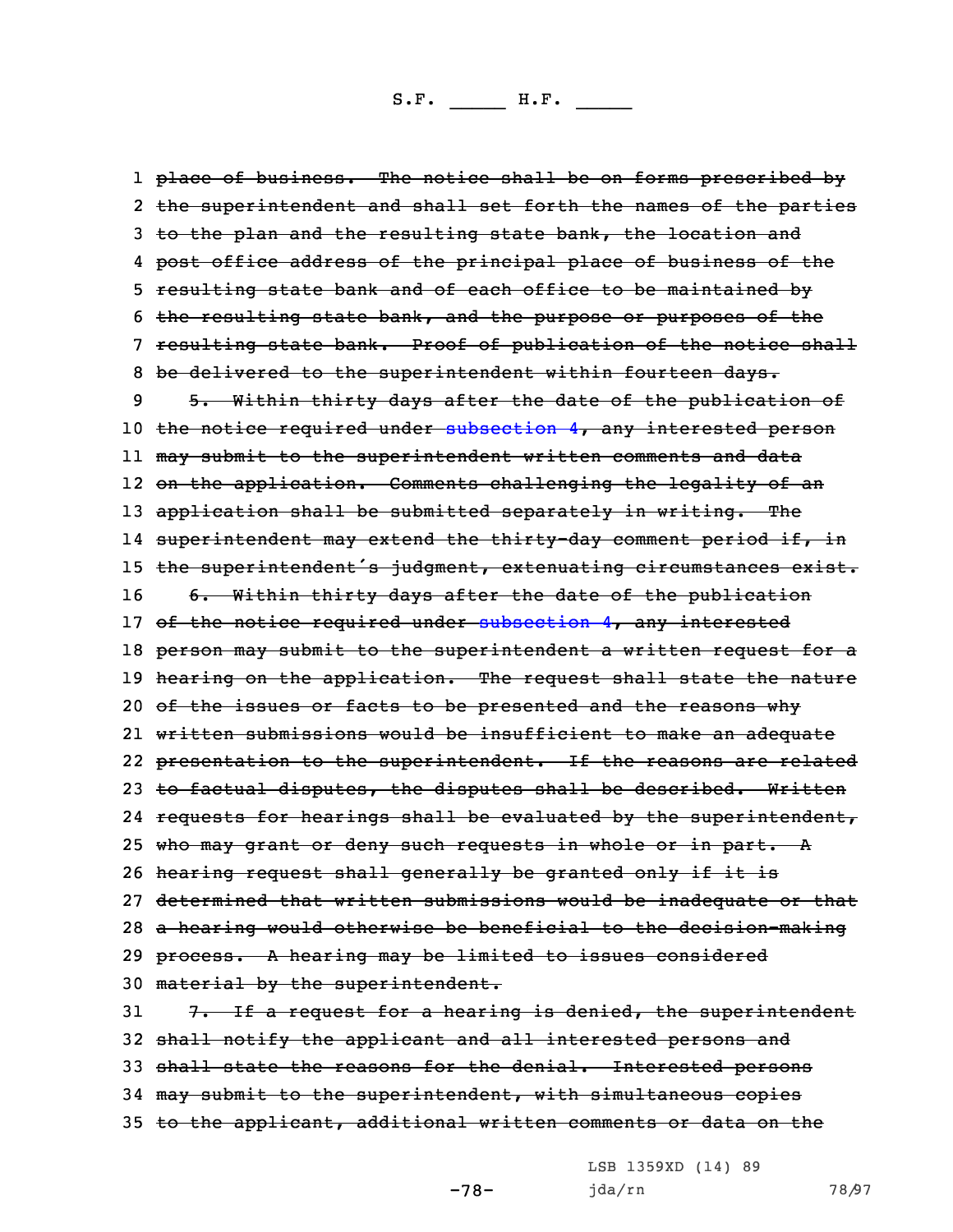1 application within fourteen days after the date of the notice 2 of denial. The applicant shall be provided an additional seven 3 days, after the fourteen-day deadline has expired, within which 4 <del>to respond to any comments submitted within the fourteen-day</del> 5 period. The superintendent may waive this seven-day period 6 upon request by the applicant. <sup>A</sup> copy of any response 7 submitted by the applicant shall also be mailed simultaneously 8 by the applicant to the interested persons. 9 8. 4. The articles of merger shall be signed by  $\pm w\sigma$  a duly 10 authorized officers officer of each party to the plan of merger 11 and shall contain all of the following: 12 *a.* The names name, jurisdiction of formation, and type 13 of entity of the parties each party to the plan, and of the 14 <del>resulting state bank</del> of merger. 15 *b.* The name, jurisdiction of formation, and type of entity

16 of the resulting state bank.

*b. c.* The location and the post office address of the principal place of business of each party to the plan of merger, and of each additional office maintained by the parties to the plan of merger, and the location and post office address 21 of the principal place of business of the resulting state bank, and of each additional office to be maintained by the resulting state bank.

24 *c. d.* The votes by which the plan of merger was adopted, 25 and the date and place of each meeting in connection with such 26 adoption.

*d. e.* The number of directors constituting the board of 28 directors, and the names and addresses of the individuals who are to serve as directors until the next annual meeting of the shareholders or until their successors be elected and qualify.

31 *e. f.* Any amendment of the articles of incorporation of the 32 resulting state bank.

33 *f.* The plan of merger.

34 9. 5. If a proposed merger will result in a national bank, 35 federal savings association, or out-of-state bank, a state bank

-79-

LSB 1359XD (14) 89 jda/rn 79/97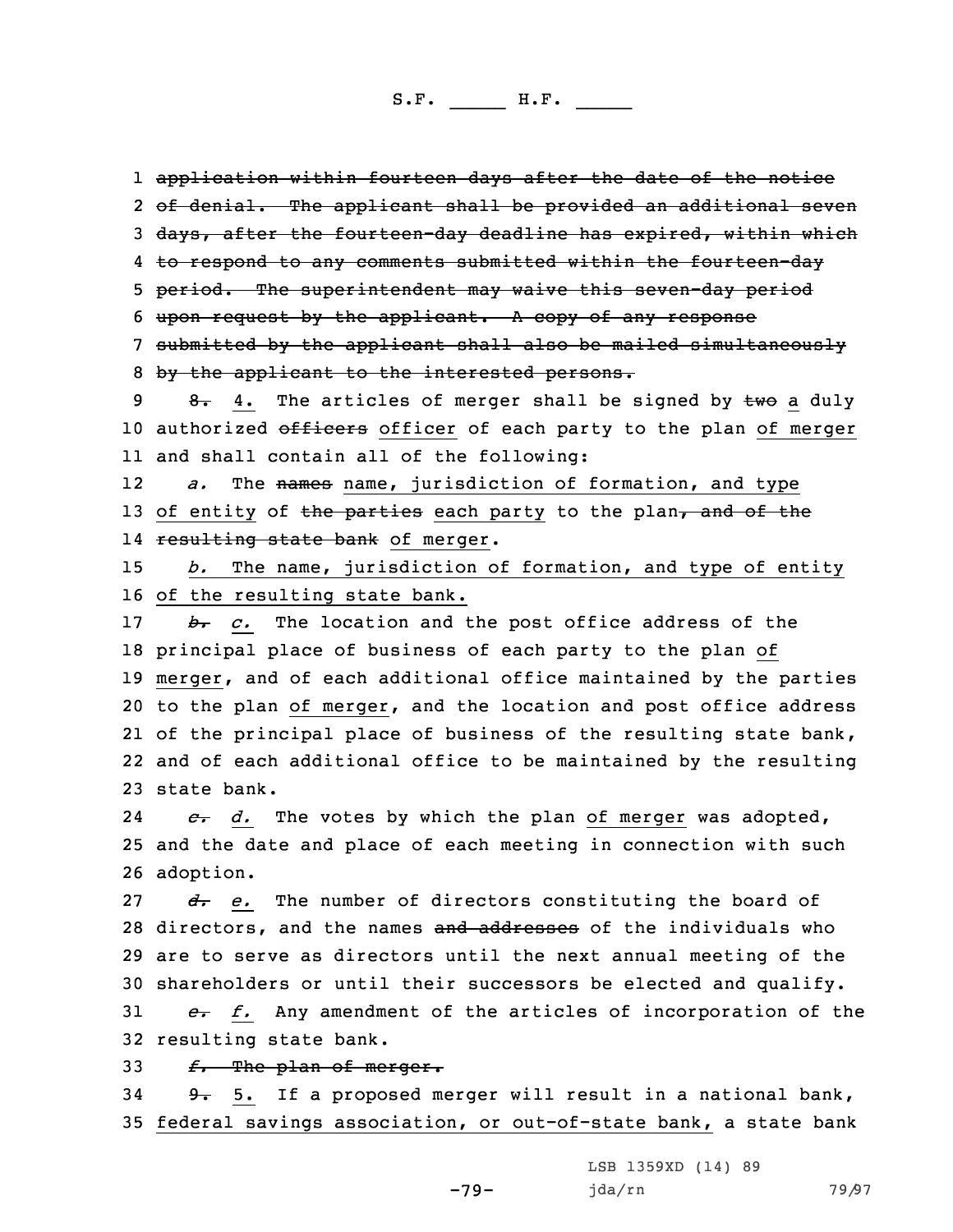1 which is <sup>a</sup> party to the plan of merger shall do all of the 2 following:

3 *a.* Notify the superintendent of the proposed merger.

4 *b.* Provide such evidence of the adoption of the plan of 5 merger as the superintendent may request.

6 *c.* Notify the superintendent of any abandonment or 7 disapproval of the plan of merger.

 *d.* File with the superintendent and with the secretary of state evidence of approval of the merger by the comptroller of the currency of the United States if the merger results in <sup>a</sup> national bank or federal savings association, or the approval of the merger by the home state chartering authority of the resulting out-of-state bank if the merger results in an out-of-state bank.

15 *e.* Notify the superintendent of the date upon which the 16 merger is to become effective.

17 Sec. 118. Section 524.1403, Code 2021, is amended to read 18 as follows:

19 **524.1403 Approval of merger by superintendent.**

 1. Upon receipt of an application for approval of <sup>a</sup> merger and of the supporting items required by section 524.1402, subsection 3, the superintendent shall conduct such investigation as the superintendent deems necessary to ascertain the following:

25 *a.* The articles of merger and supporting items satisfy the 26 requirements of this [chapter](https://www.legis.iowa.gov/docs/code/2021/524.pdf).

27 *b.* The plan of merger and any modification of the plan of 28 merger adequately protects the interests of depositors, other 29 creditors and shareholders.

30 *c.* The requirements for <sup>a</sup> merger under all applicable laws 31 have been satisfied and the resulting state bank would satisfy 32 the requirements of this [chapter](https://www.legis.iowa.gov/docs/code/2021/524.pdf) with respect to it.

-80-

33 *d.* The merger would be consistent with adequate and 34 sound banking and in the public interest on the basis of 35 the financial history and condition of the parties to the

> LSB 1359XD (14) 89 jda/rn 80/97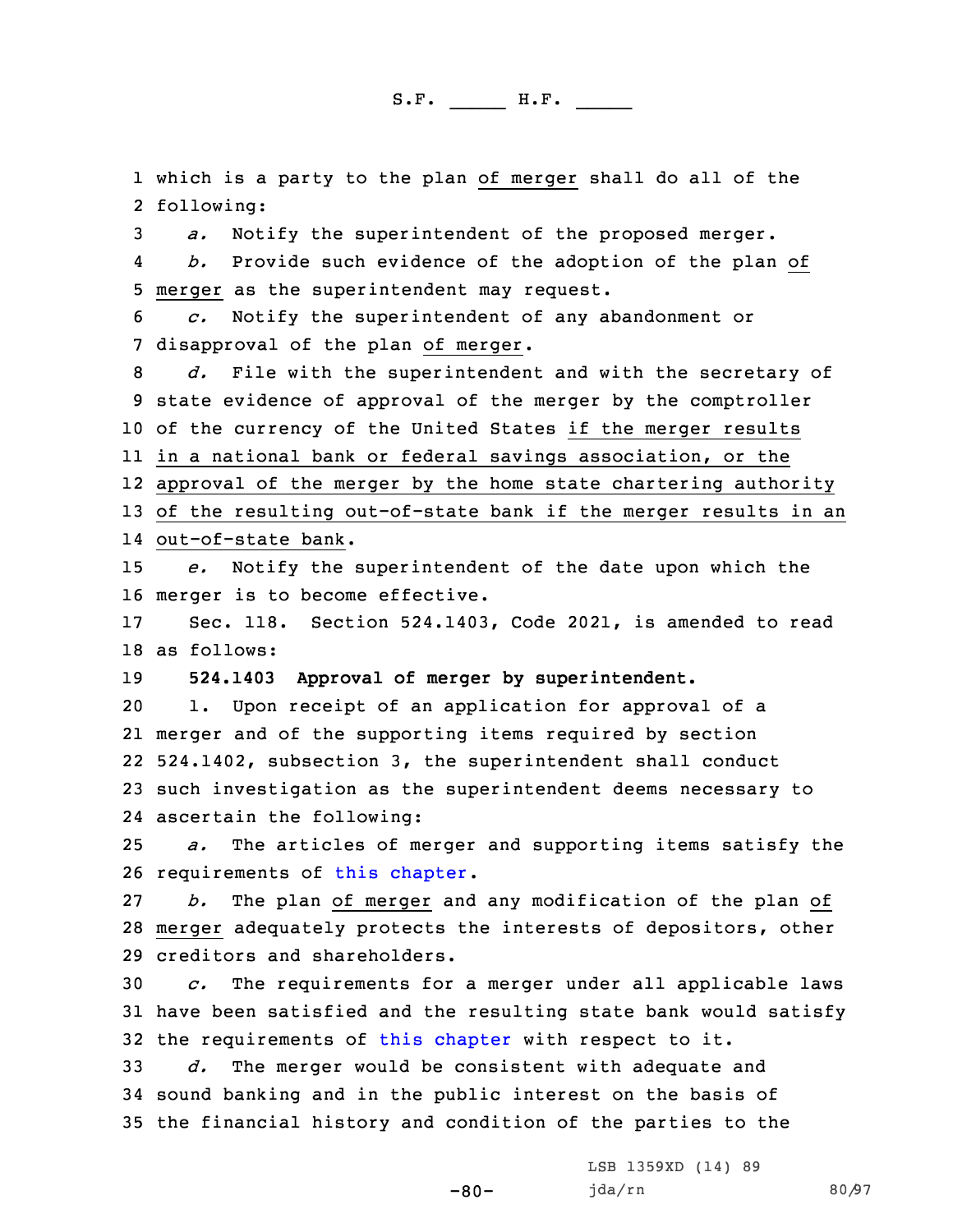plan, including the adequacy of the capital structure of the resulting state bank, the character of the management of the resulting state bank, the potential effect of the merger on competition, and the convenience and needs of the area primarily to be served by the resulting state bank, particularly the resulting state bank's plans to accept deposits from, lend money in, and process payments in the area primarily to be served by the resulting state bank.

 2. *a.* Within one hundred eighty days after acceptance of the application for processing, or within an additional period of not more than sixty days after receipt of an amendment of the application, the superintendent shall approve or disapprove the application on the basis of the investigation. The plan of merger shall not be modified at any time after approval of the application by the superintendent.

*b.* If the superintendent finds that the superintendent 17 must act immediately on the pending application in order to 18 protect the interests of depositors or the assets of any 19 party to the plan, the superintendent may proceed without requiring publication of the notice required under section 21 <del>524.1402, subsection 4.</del> As a condition of receiving the decision of the superintendent with respect to the pending application, the parties to the plan of merger shall reimburse the superintendent for all the expenses incurred in connection with the application. The superintendent shall give to the parties to the plan of merger written notice of the decision and, in the event of disapproval, <sup>a</sup> statement of the reasons for the decision. The decision of the superintendent shall be subject to judicial review pursuant to [chapter](https://www.legis.iowa.gov/docs/code/2021/17A.pdf) 17A.

30 Sec. 119. Section 524.1404, Code 2021, is amended to read 31 as follows:

32 **524.1404 Procedure after approval by the superintendent ——** 33 **issuance of certificate of merger.**

34 If applicable state or federal laws require the approval of 35 the merger by <sup>a</sup> federal or state agency, the superintendent may

-81-

LSB 1359XD (14) 89 jda/rn 81/97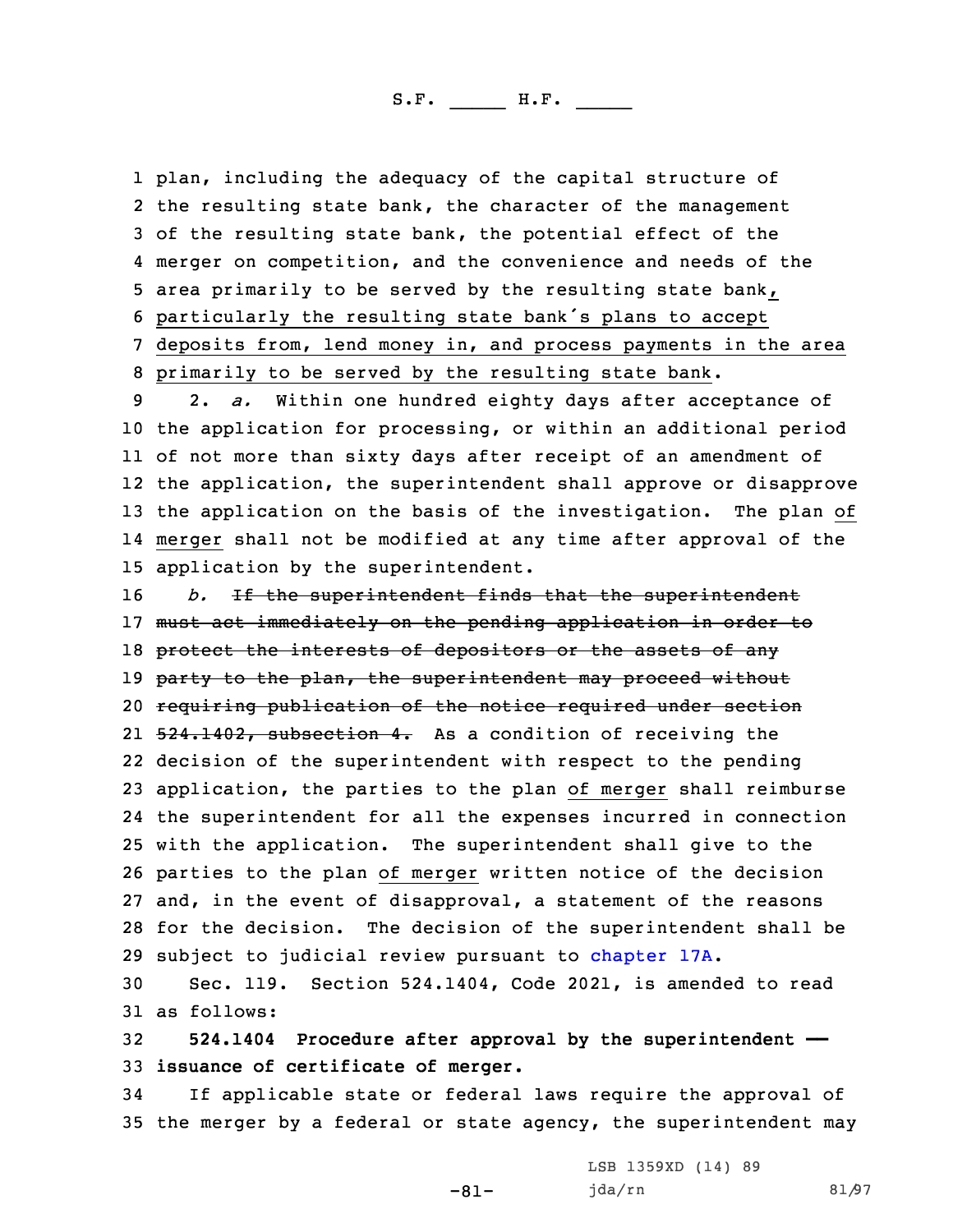withhold delivery of the approved articles of merger until the superintendent receives notice of the decision of such agency. If the final approval of the agency is not given within six months of the superintendent's approval, the superintendent shall notify the parties to the plan of merger that the approval of the superintendent has been rescinded for that reason. If such agency gives its approval, the superintendent shall deliver the articles of merger, with the superintendent's approval indicated on the articles, to the secretary of state, and shall notify the parties to the plan of merger. The receipt of the approved articles of merger by the secretary of state constitutes filing of the articles of merger with that 13 office. The secretary of state shall record the articles of l4 <del>merger, and the articles shall be filed and recorded in the</del> 15 office of the county recorder in each county in which the 16 parties to the plan had previously maintained a principal place 17 of business. On the date upon which the merger is effective the secretary of state shall issue <sup>a</sup> certificate of merger and send the same to the resulting state bank and <sup>a</sup> copy of the certificate of merger to the superintendent.

21 Sec. 120. Section 524.1405, subsection 2, Code 2021, is 22 amended by striking the subsection and inserting in lieu 23 thereof the following:

24 2. When <sup>a</sup> merger takes effect, all of the following apply: *a.* Every other financial institution to the merger merges into the surviving financial institution and the separate existence of every party except the surviving financial institution ceases.

 *b.* All property owned by, and every contract right possessed by, each financial institution or other authorized entity that 31 is a party to the merger, other than the resulting bank, are the property and contract rights of the resulting bank without transfer, reversion, or impairment.

34 *c.* All debts, obligations, and other liabilities of each 35 financial institution or other authorized entity that is <sup>a</sup>

-82-

LSB 1359XD (14) 89 jda/rn 82/97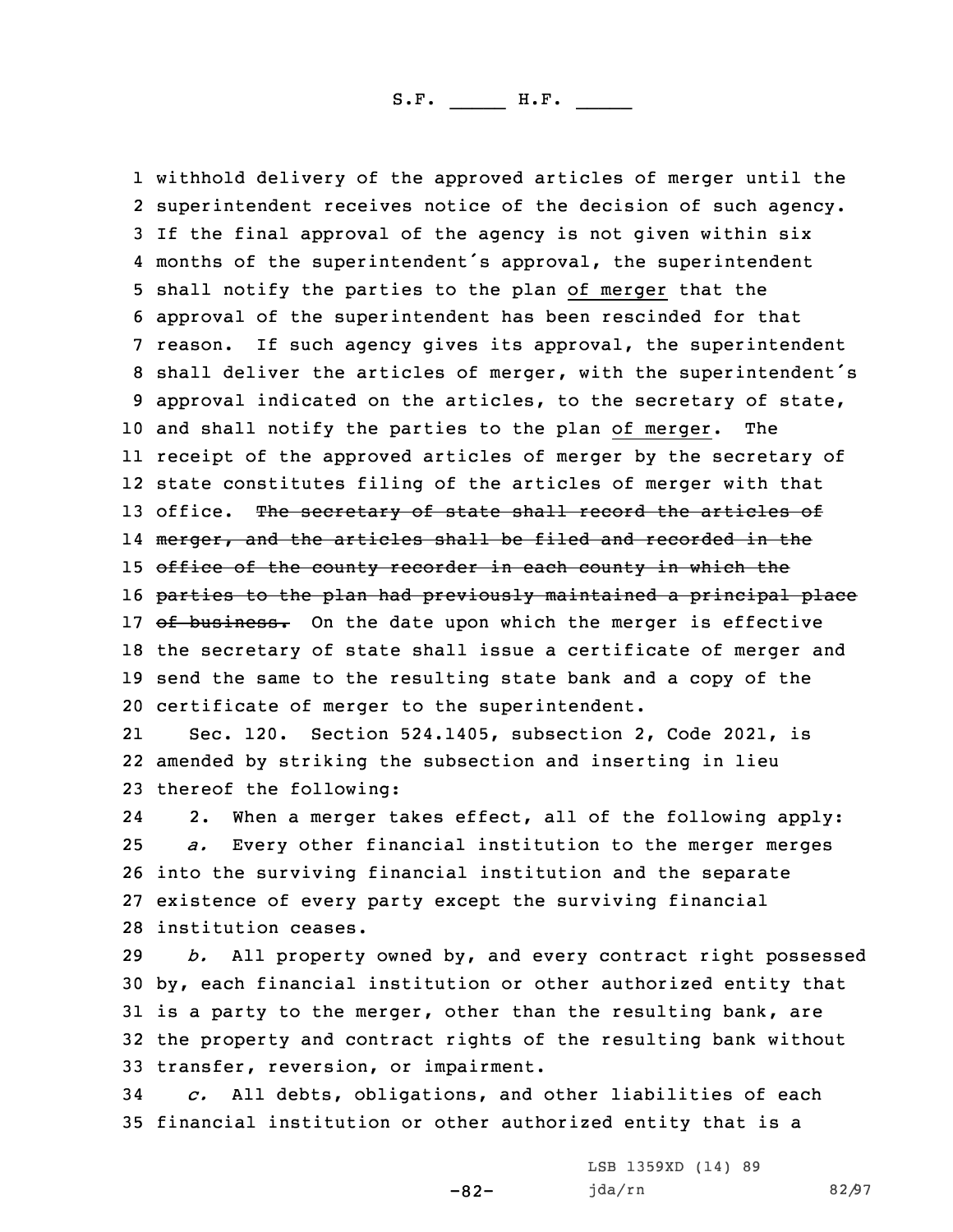1 party to the merger, other than the resulting bank, are debts, 2 obligations, or liabilities of the resulting bank.

3 *d.* The name of the survivor may, but need not be, 4 substituted in any pending proceeding for the name of any party 5 to the merger whose separate existence ceased in the merger.

6 *e.* For <sup>a</sup> resulting state bank, the articles of incorporation 7 of the resulting state bank are amended to the extent provided 8 in the articles of merger.

9 *f.* The articles of incorporation of <sup>a</sup> resulting state bank 10 that is created by the merger become effective.

11 *g.* The shares of each financial institution or authorized entity that is <sup>a</sup> party to the merger, that are to be converted in accordance with the terms of the merger into any combination of shares or other securities, obligations, rights to acquire shares or other securities, cash, or other property, are converted, and the former holders of such shares are entitled only to the rights provided in the articles of merger or to their rights under section 524.1406.

 *h.* Except as provided by law or the terms of the merger, all the rights, privileges, franchises, and immunities of each financial institution or other authorized entity that is <sup>a</sup> party to the merger, other than the resulting bank, are the rights, privileges, franchises, and immunities of the resulting 24 bank.

25 Sec. 121. Section 524.1405, Code 2021, is amended by adding 26 the following new subsection:

 NEW SUBSECTION. 3. Upon request, the superintendent shall expressly revoke the authorization to do business of any state bank that is <sup>a</sup> party to the merger, other than the resulting state bank, and shall return the physical copy of such state bank's authorization to do business in <sup>a</sup> manner clearly indicating that the authorization has been revoked.

33 Sec. 122. Section 524.1406, Code 2021, is amended to read 34 as follows:

-83-

35 **524.1406 Appraisal rights of shareholders.**

LSB 1359XD (14) 89 jda/rn 83/97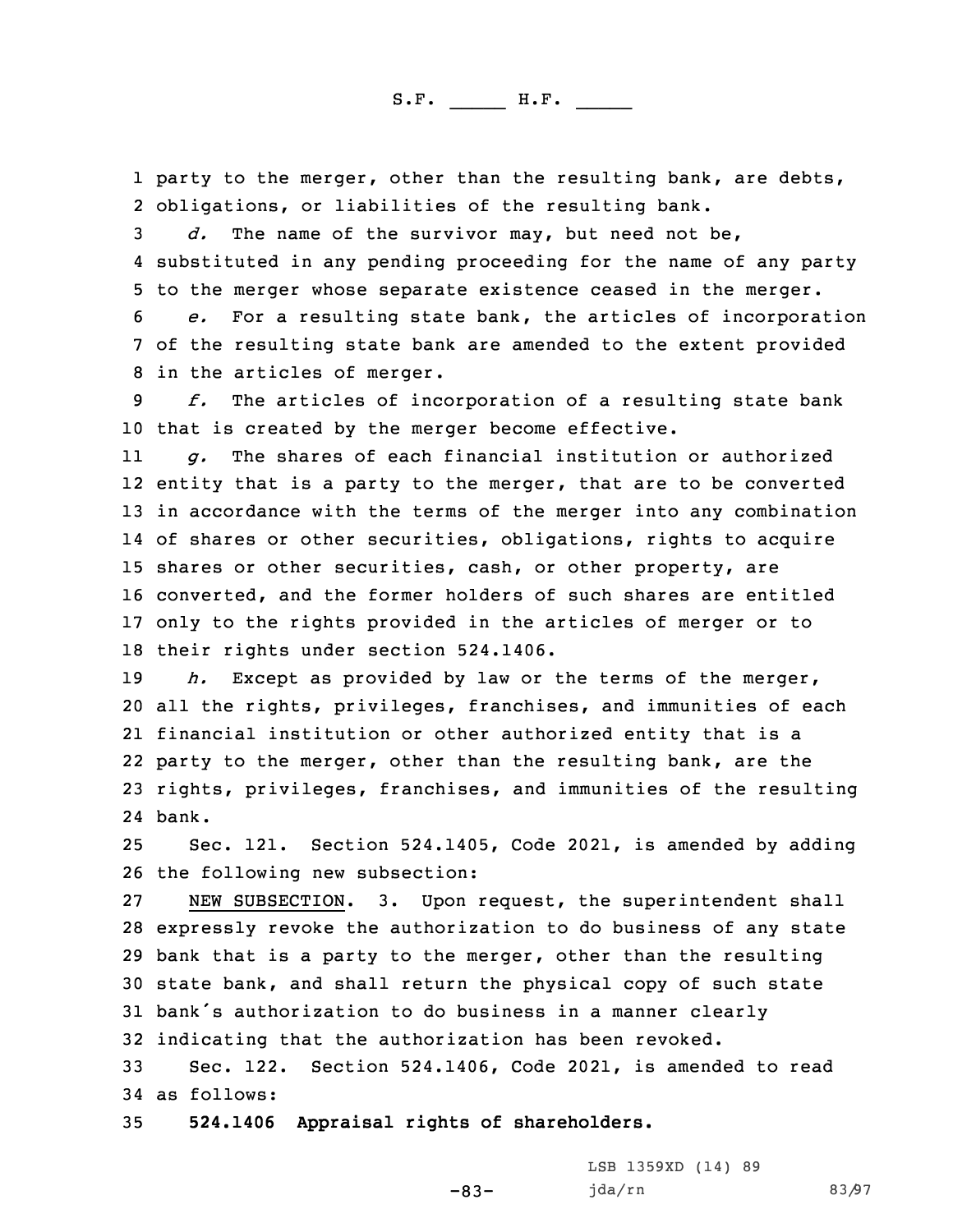1 1. <sup>A</sup> shareholder of <sup>a</sup> state bank, which is <sup>a</sup> party to <sup>a</sup> 2 proposed merger plan of merger which will result in a state 3 bank subject to this [chapter](https://www.legis.iowa.gov/docs/code/2021/524.pdf), who objects to the plan of merger 4 is entitled to appraisal rights as provided in chapter 490, 5 subchapter XIII.

 2. If <sup>a</sup> shareholder of <sup>a</sup> national bank which is <sup>a</sup> party to 7 a proposed merger plan of merger which will result in a state bank, or <sup>a</sup> shareholder of <sup>a</sup> state bank which is <sup>a</sup> party to <sup>a</sup> plan of merger which will result in <sup>a</sup> national bank, objects to the plan of merger and complies with the requirements of the applicable laws of the United States, the resulting state bank or national bank, as the case may be, is liable for the value of the shareholder's shares as determined in accordance with such laws of the United States.

15 Sec. 123. Section 524.1408, Code 2021, is amended to read 16 as follows:

17 **524.1408 Merger of corporation or limited liability company** 18 **substantially owned by <sup>a</sup> state bank.**

 <sup>A</sup> state bank owning at least ninety percent of the outstanding shares, of each class, of another corporation or limited liability company which it is authorized to own under this [chapter](https://www.legis.iowa.gov/docs/code/2021/524.pdf) may merge the other corporation or limited liability company into itself without approval by <sup>a</sup> vote of the shareholders of either the state bank or the subsidiary corporation or limited liability company. The board of directors of the state bank shall approve <sup>a</sup> plan of merger, mail the plan of merger to shareholders of record of the subsidiary corporation or holders of membership interests in the subsidiary limited liability company, and prepare and execute articles of merger in the manner provided for in section 490.1105. The articles of merger, together with the 32 applicable filing and recording fees, shall be delivered to the superintendent who shall, if the superintendent approves of the proposed merger and if the superintendent finds the articles of merger satisfy the requirements of this [section](https://www.legis.iowa.gov/docs/code/2021/524.1408.pdf),

-84-

LSB 1359XD (14) 89 jda/rn 84/97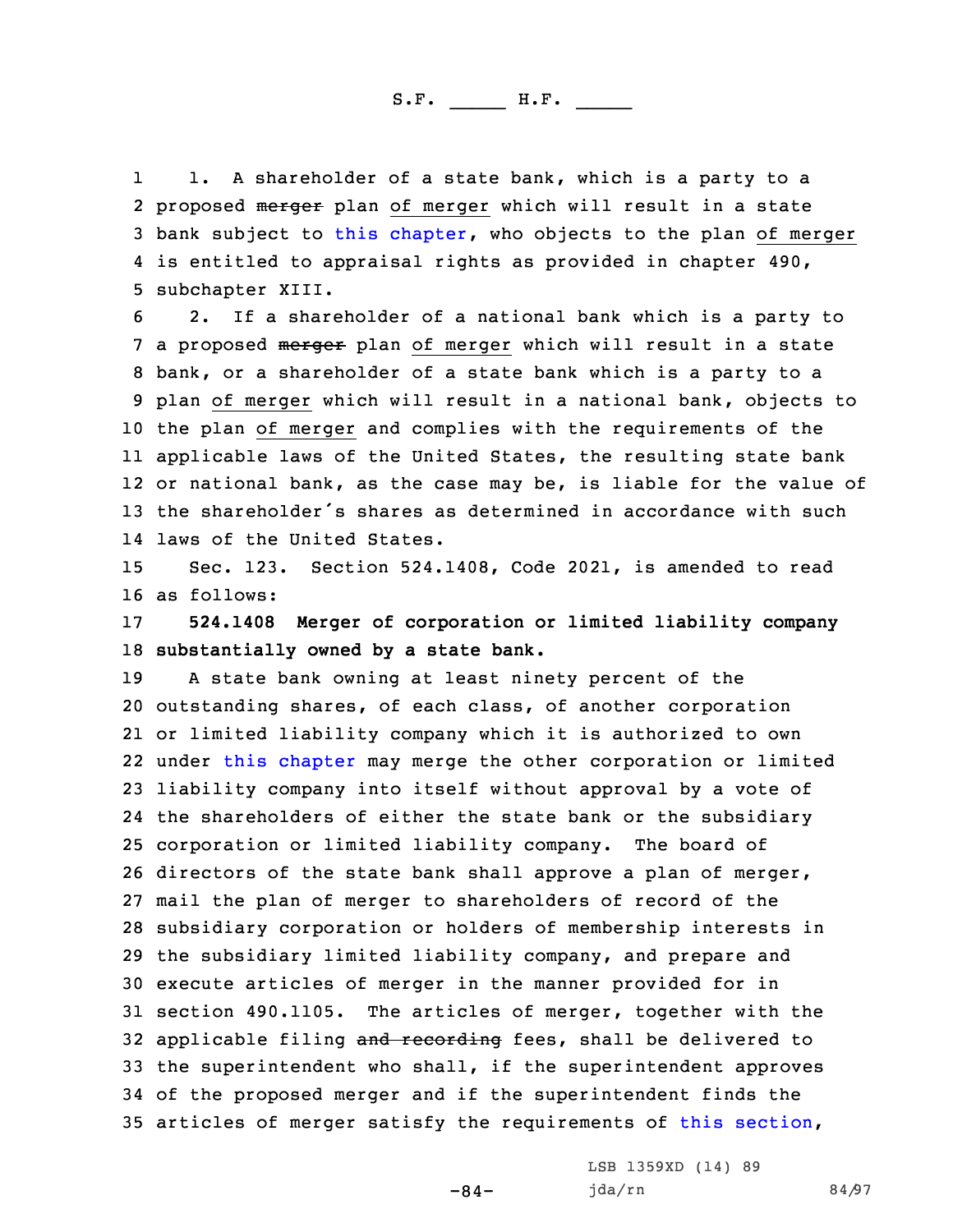1 deliver them to the secretary of state for filing and recording 2 in the secretary of state's office<del>, and they shall be filed</del> 3 in the office of the county recorder. The secretary of state 4 upon filing the articles of merger shall issue <sup>a</sup> certificate of 5 merger and send the certificate to the state bank and <sup>a</sup> copy of 6 it to the superintendent.

7 Sec. 124. Section 524.1409, Code 2021, is amended to read 8 as follows:

9 **524.1409 Conversion of national bank, or federal savings** 10 **association, out-of-state bank, or state or federally chartered** 11 **credit union into state bank.**

12 <sup>A</sup> national bank or federal savings association, an out-of-state bank, or <sup>a</sup> state or federally chartered credit 14 union may, subject to the provisions of this [chapter](https://www.legis.iowa.gov/docs/code/2021/524.pdf), <del>may</del> convert into <sup>a</sup> state bank upon authorization by and compliance with the laws of the United States, adoption of <sup>a</sup> plan of conversion by the affirmative vote of at least <sup>a</sup> majority of its directors and the holders of two-thirds of each class of its shares at <sup>a</sup> meeting held upon not less than ten days' notice to all shareholders, and upon approval of the superintendent.

22 Sec. 125. Section 524.1410, Code 2021, is amended to read 23 as follows:

24**524.1410 Application for approval by superintendent.**

 <sup>A</sup> national bank or federal savings association, out-of-state bank, or <sup>a</sup> state or federally chartered credit union shall make an application to the superintendent for approval of the conversion in <sup>a</sup> manner prescribed by the superintendent and shall deliver to the superintendent, when available:

30 1. Articles of conversion.

31 2. As soon as available, proof of publication of the notice 32 required by section [524.1412](https://www.legis.iowa.gov/docs/code/2021/524.1412.pdf).

33  $3.3$   $3.2$ . The applicable fee payable to the secretary of state, 34 under section [490.122](https://www.legis.iowa.gov/docs/code/2021/490.122.pdf), for the filing and recording of the 35 articles of conversion.

-85-

LSB 1359XD (14) 89 jda/rn 85/97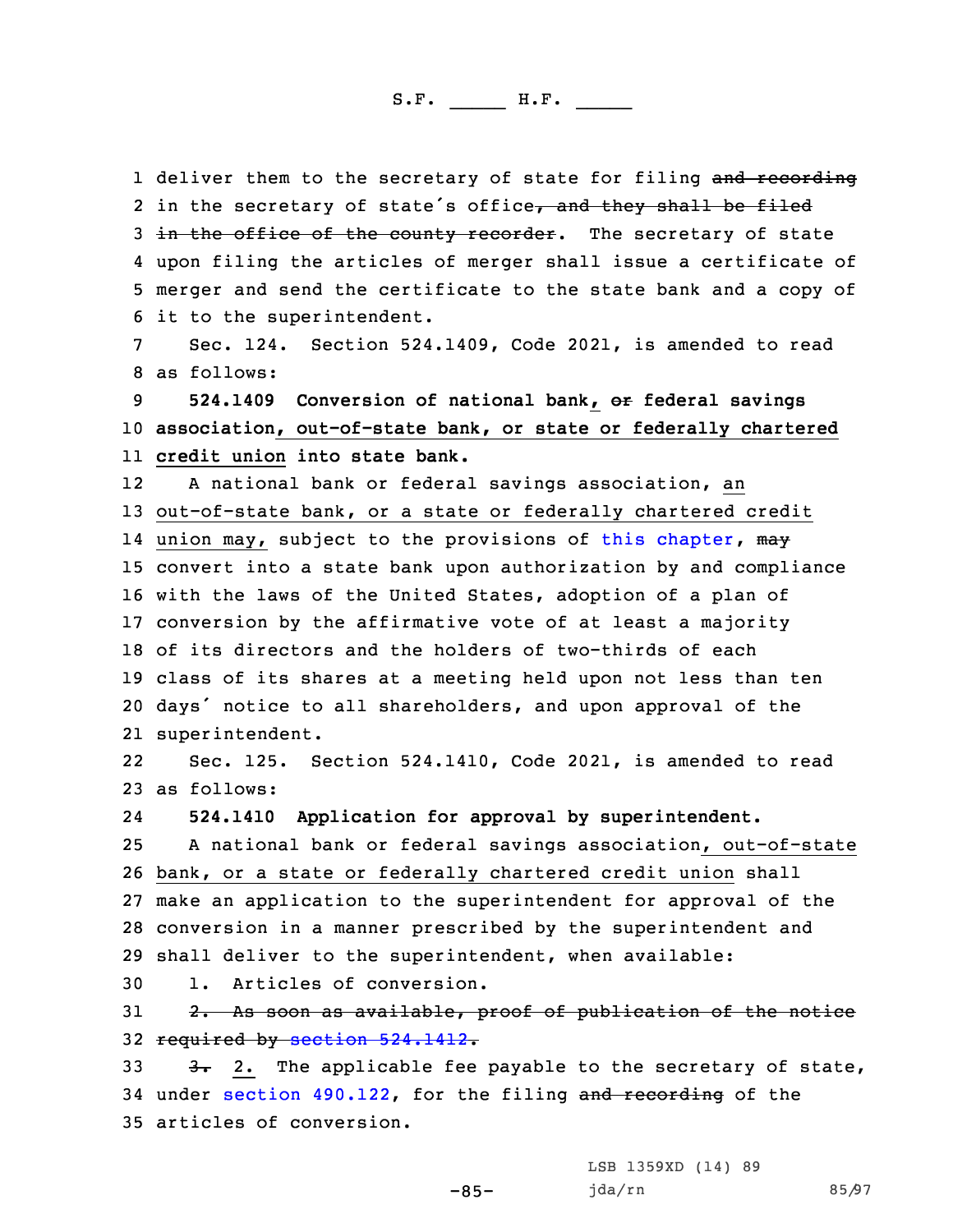1 Sec. 126. Section 524.1411, unnumbered paragraph 1, Code 2 2021, is amended to read as follows:

 The articles of conversion shall be signed by two duly authorized officers of the national bank or federal savings association, out-of-state bank, or state or federally chartered credit union, and shall contain all of the following:

7 Sec. 127. Section 524.1411, subsection 1, Code 2021, is 8 amended to read as follows:

9 1. The name of the national bank or federal savings 10 association, out-of-state bank, or state or federally chartered 11 credit union, and the name of the resulting state bank.

12 Sec. 128. Section 524.1413, subsection 2, Code 2021, is 13 amended to read as follows:

14 2. Within ninety days after the application has been accepted for processing, the superintendent shall approve or disapprove the application on the basis of the investigation. As <sup>a</sup> condition of receiving the decision of the superintendent with respect to the application, the national bank or federal savings association, out-of-state bank, or state or federally chartered credit union shall reimburse the superintendent for all expenses incurred in connection with the application. The superintendent shall give the national bank or federal savings association, out-of-state bank, or state or federally chartered credit union written notice of the decision and, in the event of disapproval, <sup>a</sup> statement of the reasons for the decision. If the superintendent approves the application, the superintendent shall deliver the articles of conversion, with the superintendent's approval indicated on the articles of conversion, to the secretary of state. The decision of the superintendent shall be subject to judicial review pursuant to [chapter](https://www.legis.iowa.gov/docs/code/2021/17A.pdf) 17A. Notwithstanding the terms of the Iowa administrative procedure Act, [chapter](https://www.legis.iowa.gov/docs/code/2021/17A.pdf) 17A, <sup>a</sup> petition for judicial review must be filed within thirty days after the superintendent notifies the national bank or federal savings association of the superintendent's decision.

-86-

LSB 1359XD (14) 89 jda/rn 86/97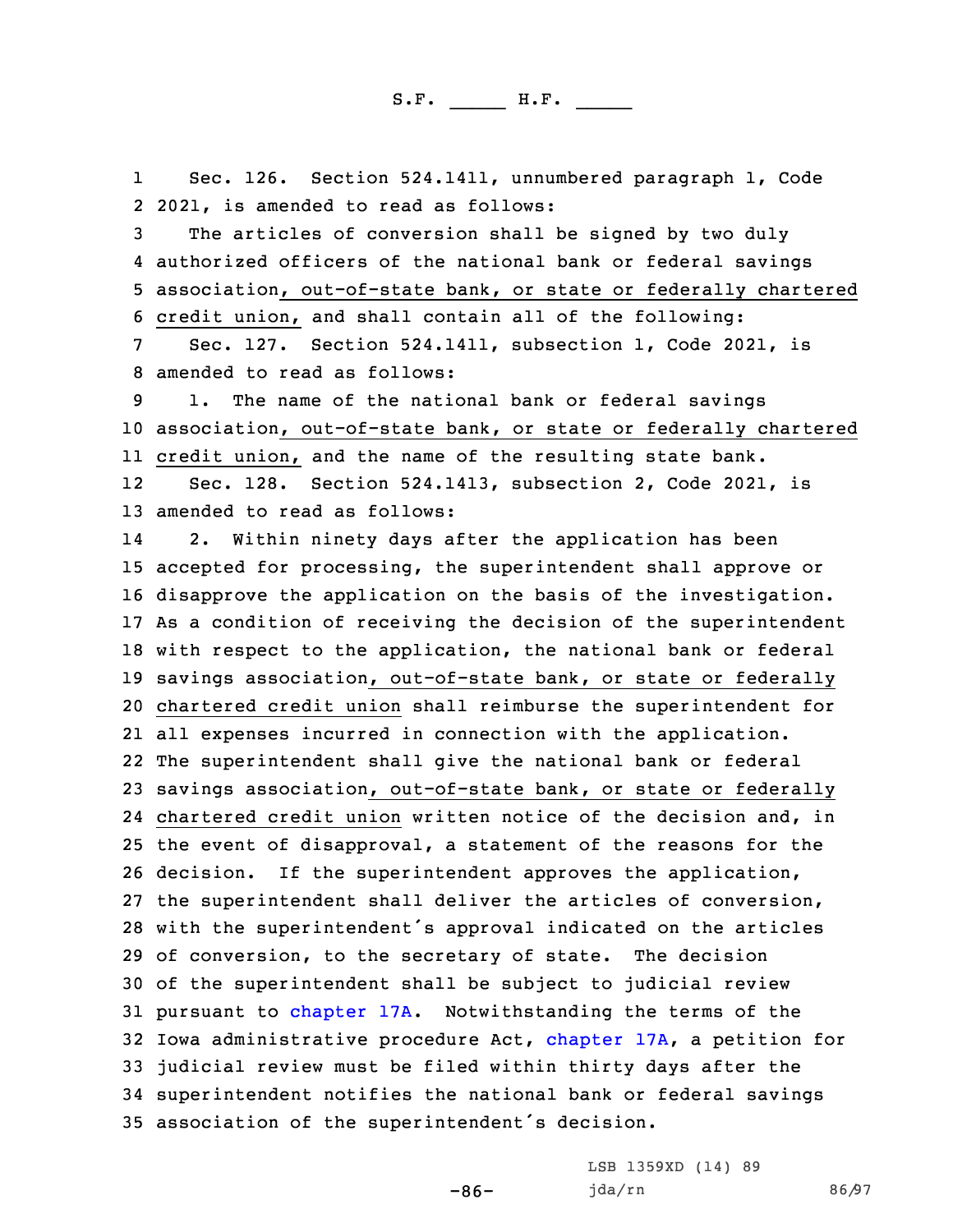1 Sec. 129. Section 524.1414, Code 2021, is amended to read 2 as follows:

3 **524.1414 Receipt by secretary of state —— county recorder.** 4 The receipt of the approved articles of conversion by 5 the secretary of state constitutes filing of the articles of 6 conversion with that office. The secretary of state shall 7 record the articles of conversion and the articles shall be 8 filed and recorded in the office of the county recorder in the 9 county in which the resulting state bank has its principal 10 place of business.

11 Sec. 130. Section 524.1415, Code 2021, is amended to read 12 as follows:

13 **524.1415 Effect of filing of articles of conversion with** 14 **secretary of state.**

 1. The conversion is effective upon the filing of the articles of conversion with the secretary of state, or at any later date and time as specified in the articles of conversion. The acknowledgment of filing is conclusive evidence of the performance of all conditions required by this [chapter](https://www.legis.iowa.gov/docs/code/2021/524.pdf) for conversion of <sup>a</sup> national bank or federal savings association, out-of-state bank, or state or federally chartered credit union into <sup>a</sup> state bank, except as against the state.

 2. When <sup>a</sup> conversion becomes effective, the existence of the national bank or federal savings association, out-of-state bank, or state or federally chartered credit union shall continue in the resulting state bank which shall have all the property, rights, powers, and duties of the national bank or federal savings association, out-of-state bank, or state or federally chartered credit union, except that the resulting state bank shall have only the authority to engage in such business and exercise such powers as it would have, and shall be subject to the same prohibitions and limitations to which it would be subject, upon original incorporation under this chapter. The articles of incorporation of the resulting state bank shall be the provisions stated in the articles of

-87-

LSB 1359XD (14) 89 jda/rn 87/97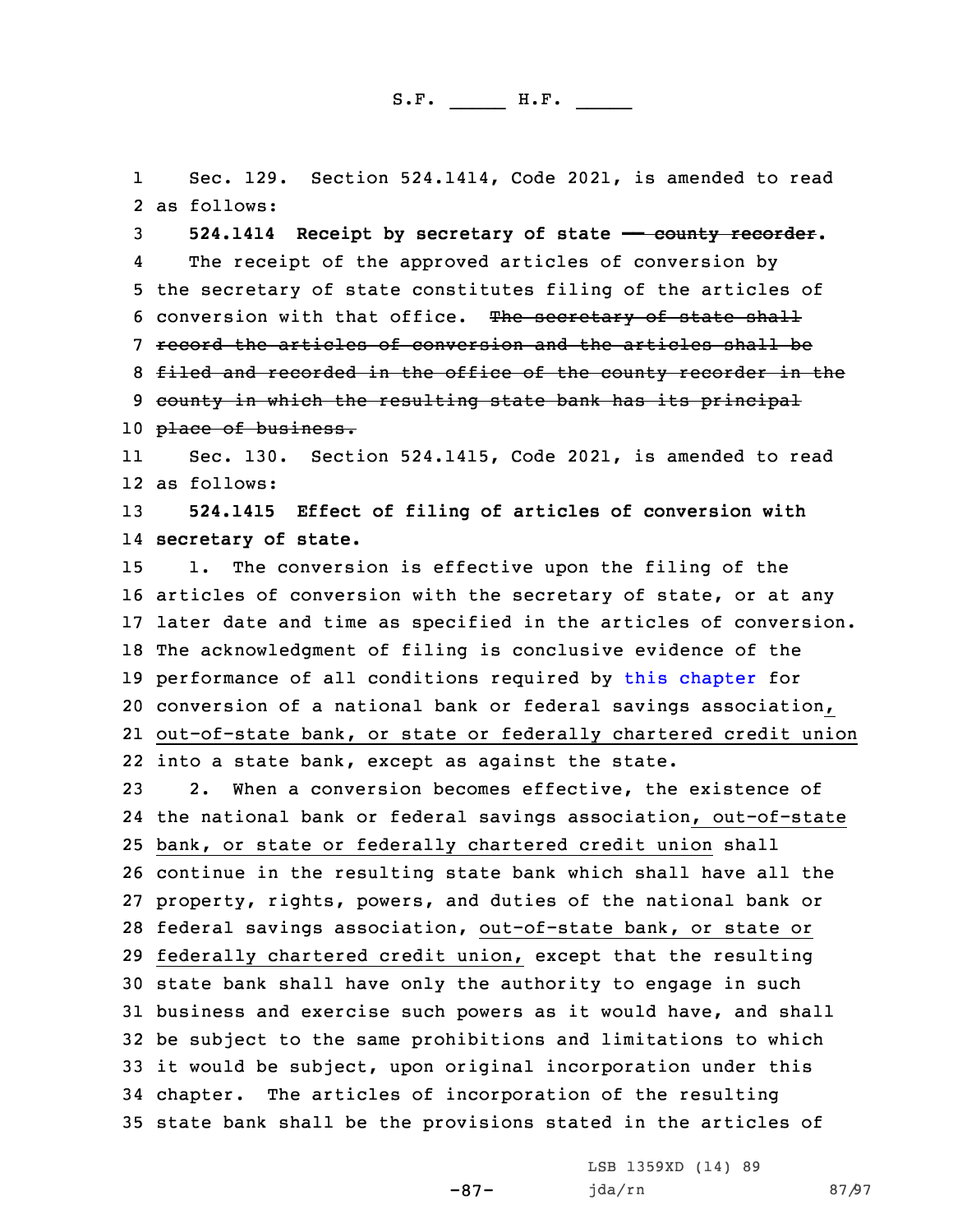1 conversion.

2 3. <sup>A</sup> liability of the national bank or federal savings association, out-of-state bank, or state or federally chartered credit union, or of the national bank's or federal savings association's, out-of-state bank's, or state or federally chartered credit union's shareholders, directors, or officers, is not affected by the conversion. <sup>A</sup> lien on any property of the national bank or federal savings association, out-of-state bank, or state or federally chartered credit union is not impaired by the conversion. <sup>A</sup> claim existing or action pending by or against the national bank or federal savings association, out-of-state bank, or state or federally chartered credit union may be prosecuted to judgment as if the conversion had not taken place, or the resulting state bank may be substituted in its place. 4. The title to all real estate and other property owned by the converting national bank or federal savings association, out-of-state bank, or state or federally chartered credit union is vested in the resulting state bank without reversion or impairment. 21 Sec. 131. Section 524.1416, Code 2021, is amended by adding the following new subsection: NEW SUBSECTION. 3. Upon request, the superintendent shall expressly revoke the authorization to do business of any state bank that converts into <sup>a</sup> national bank or federal savings association pursuant to this section and shall return the physical copy of such state bank's authorization to do business in <sup>a</sup> manner clearly indicating that the authorization has been 29 revoked. Sec. 132. Section 524.1417, subsection 2, Code 2021, is amended to read as follows: 32 2. If a shareholder of a national bank, or federal savings association, or out-of-state bank, or <sup>a</sup> member of <sup>a</sup> state or federally chartered credit union, that converts into <sup>a</sup> state bank objects to the plan of conversion and complies with

-88-

LSB 1359XD (14) 89 jda/rn 88/97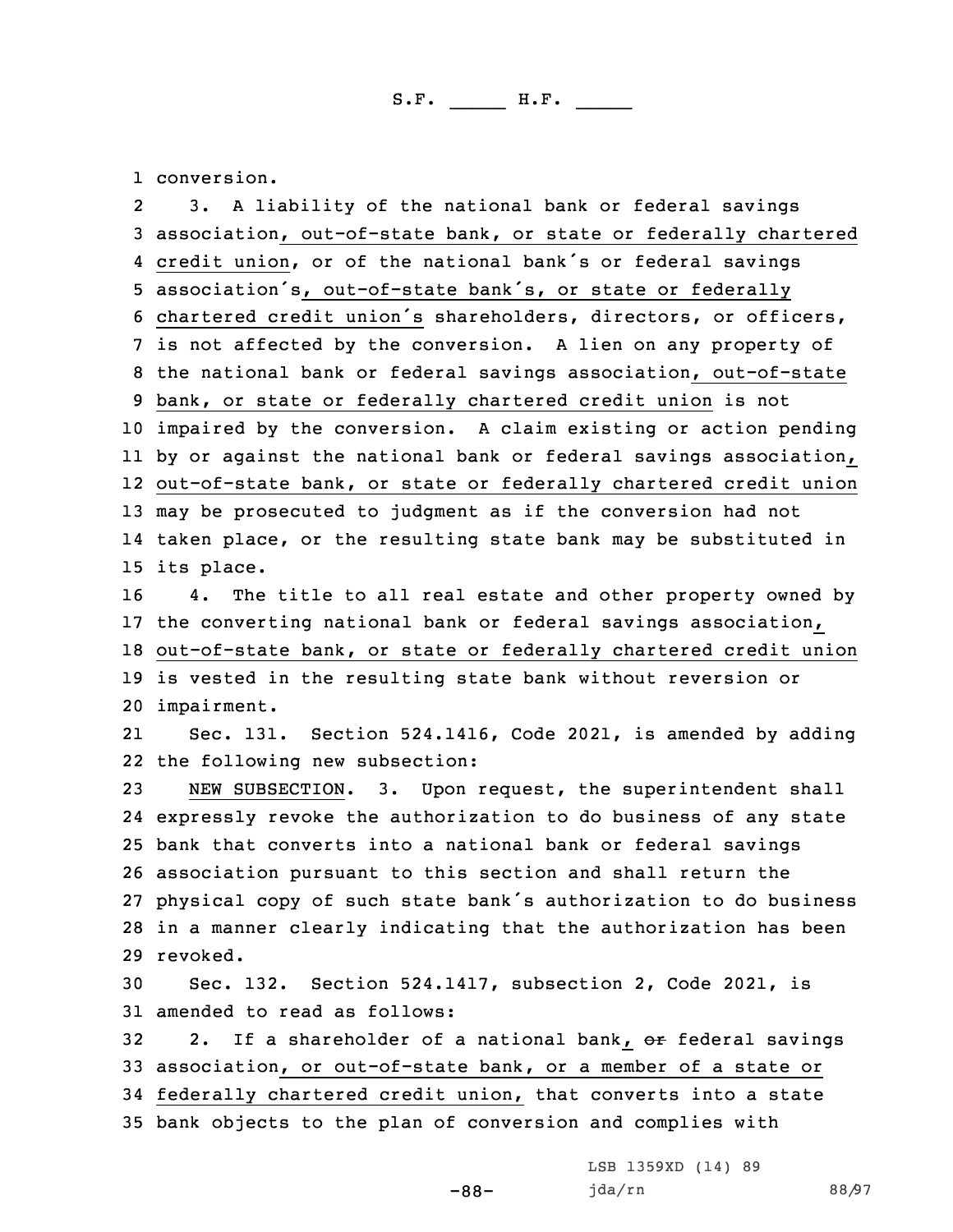the requirements of applicable laws of the United States, the resulting state bank is liable for the value of the 3 shareholder's shares as determined in accordance with such laws of the United States.

5 Sec. 133. Section 524.1421, subsection 2, paragraph d, Code 6 2021, is amended to read as follows:

7 *d.* The applicable fee payable to the secretary of state, 8 under section [490.122](https://www.legis.iowa.gov/docs/code/2021/490.122.pdf), for the filing and recording of the 9 articles of conversion.

10 Sec. 134. Section 524.1422, Code 2021, is amended to read 11 as follows:

12**524.1422 Notice of mutual to stock conversion.**

 Within thirty days after an application for conversion has been accepted for processing, the mutual corporation, mutual holding company, federal mutual association, or federal mutual holding company shall publish <sup>a</sup> notice of the delivery of the articles of conversion to the superintendent in <sup>a</sup> newspaper of general circulation published in the municipal corporation or unincorporated area in which the mutual corporation, mutual holding company, federal mutual association, or federal mutual holding company has its principal place of business, or if there is none, <sup>a</sup> newspaper of general circulation published in the county, or in <sup>a</sup> county adjoining the county, in which the mutual corporation, mutual holding company, federal mutual association, or federal mutual holding company has its principal place of business. <sup>A</sup> copy of the notice shall also be posted on the internet site of the mutual corporation, mutual holding company, federal mutual association, or federal mutual holding company for at least thirty days. The notice shall set forth the information required by the superintendent. Sec. 135. Section 524.1502, subsection 3, Code 2021, is amended to read as follows:

33 3. Adoption of each amendment shall require the affirmative 34 vote of the holders of <sup>a</sup> majority of the shares entitled 35 to vote thereon and, if any class or series is entitled to

-89-

LSB 1359XD (14) 89 jda/rn 89/97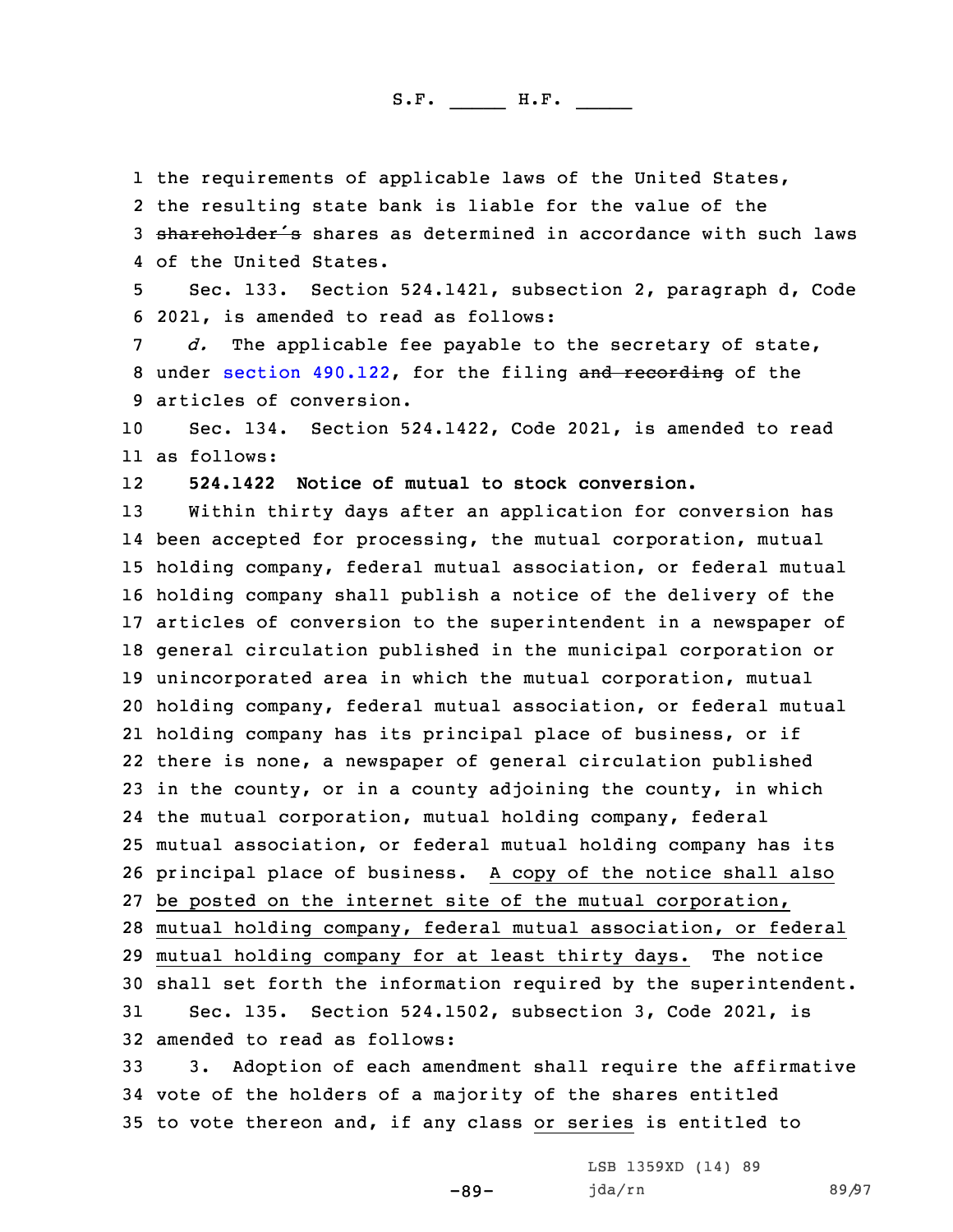1 vote <del>thereon</del> on the amendment as a <del>class</del> separate group, the 2 affirmative vote of the holders of <sup>a</sup> majority of the shares of 3 each class or series entitled to vote thereon as a class on the 4 amendment by that separate group.

5 Sec. 136. Section 524.1503, subsections 1, 3, and 4, Code 6 2021, are amended to read as follows:

 1. The holders of the outstanding shares of <sup>a</sup> class are entitled to vote as <sup>a</sup> separate voting group on <sup>a</sup> proposed 9 amendment if the amendment does would do any of the following: *a.* Increases Increase or decreases decrease the aggregate number of authorized shares of the class.

12 *b.* Increases Increase or decreases decrease the par value of 13 the shares of the class.

14 *c.* Effects Effect an exchange or reclassification of all or 15 part of the shares of the class into shares of another class 16 or effects <sup>a</sup> cancellation of all or part of the shares of the 17 class.

18 *d.* Effects Effect an exchange or reclassification, or 19 creates the right of exchange, of all or part of the shares of 20 another class into shares of that class.

21 *e.* Changes Change the designation, rights, preferences, or 22 limitations of all or part of the shares of the class.

23 *f.* Changes Change the shares of all or part of the class 24 into <sup>a</sup> different number of shares of the same class.

 *g.* Creates Create <sup>a</sup> new class of shares having rights or preferences with respect to distributions or to dissolution that are prior, superior, or substantially equal to the shares of the class.

 *h.* Increases Increase the rights, preferences, or number of authorized shares of any class that, after giving effect to the amendment, have rights or preferences with respect to distributions or to dissolution that are prior, superior, or substantially equal to the shares of the class.

34 *i.* Limits Limit or denies deny an existing preemptive right 35 of all or part of the shares of the class.

-90-

LSB 1359XD (14) 89 jda/rn 90/97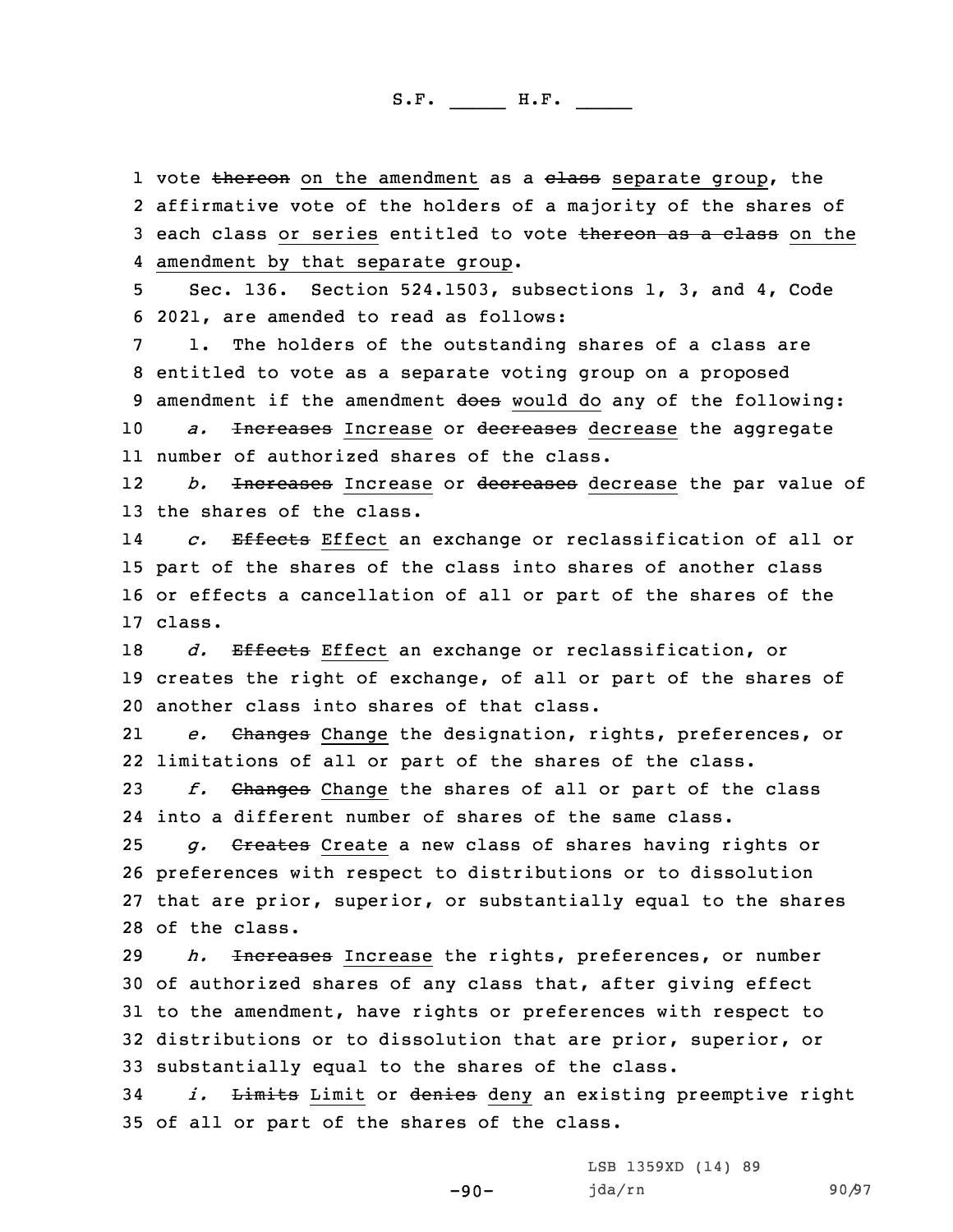1j. Cancels Cancel or otherwise affects affect rights to 2 distributions or dividends that have accumulated but not yet 3 been declared on all or part of the shares of the class.

4 3. If <sup>a</sup> proposed amendment that entitles two or more classes or series of shares to vote as separate voting groups under this section would affect those two or more classes or series in the same or <sup>a</sup> substantially similar way, the shares of all the classes or series so affected must vote together as <sup>a</sup> single voting group on the proposed amendment.

10 4. <sup>A</sup> class or series of shares is entitled to the voting ll rights granted by this [section](https://www.legis.iowa.gov/docs/code/2021/524.1503.pdf) <del>although</del> even if the articles of 12 incorporation provide that the shares are nonvoting shares.

13 Sec. 137. Section 524.1504, subsection 1, paragraphs <sup>c</sup> and 14 e, Code 2021, are amended to read as follows:

15 *c.* The text of each amendment adopted, which shall be set 16 forth in full.

 *e.* For <sup>a</sup> state bank incorporated as <sup>a</sup> stock corporation, the number of shares entitled to vote on the amendment, and if the shares of any class are entitled to vote thereon as <sup>a</sup> class, the number of shares of each class. For <sup>a</sup> mutual corporation, the number of member votes entitled to be cast.

22 Sec. 138. Section 524.1504, subsection 2, Code 2021, is 23 amended to read as follows:

24 2. The articles of amendment shall be delivered to the 25 superintendent together with the applicable fees for the filing 26 and recording of the articles of amendment.

27 Sec. 139. Section 524.1506, subsection 1, Code 2021, is 28 amended to read as follows:

29 1. The secretary of state shall record the articles of 30 amendment, and the articles of amendment shall be filed in the 31 office of the county recorder in the county in which the state 32 bank has its principal place of business. The secretary of 33 state upon the filing of the articles of amendment shall issue 34 <sup>a</sup> certificate of amendment and send the same to the state bank. 35 Sec. 140. Section 524.1508, subsection 4, Code 2021, is

-91-

LSB 1359XD (14) 89 jda/rn 91/97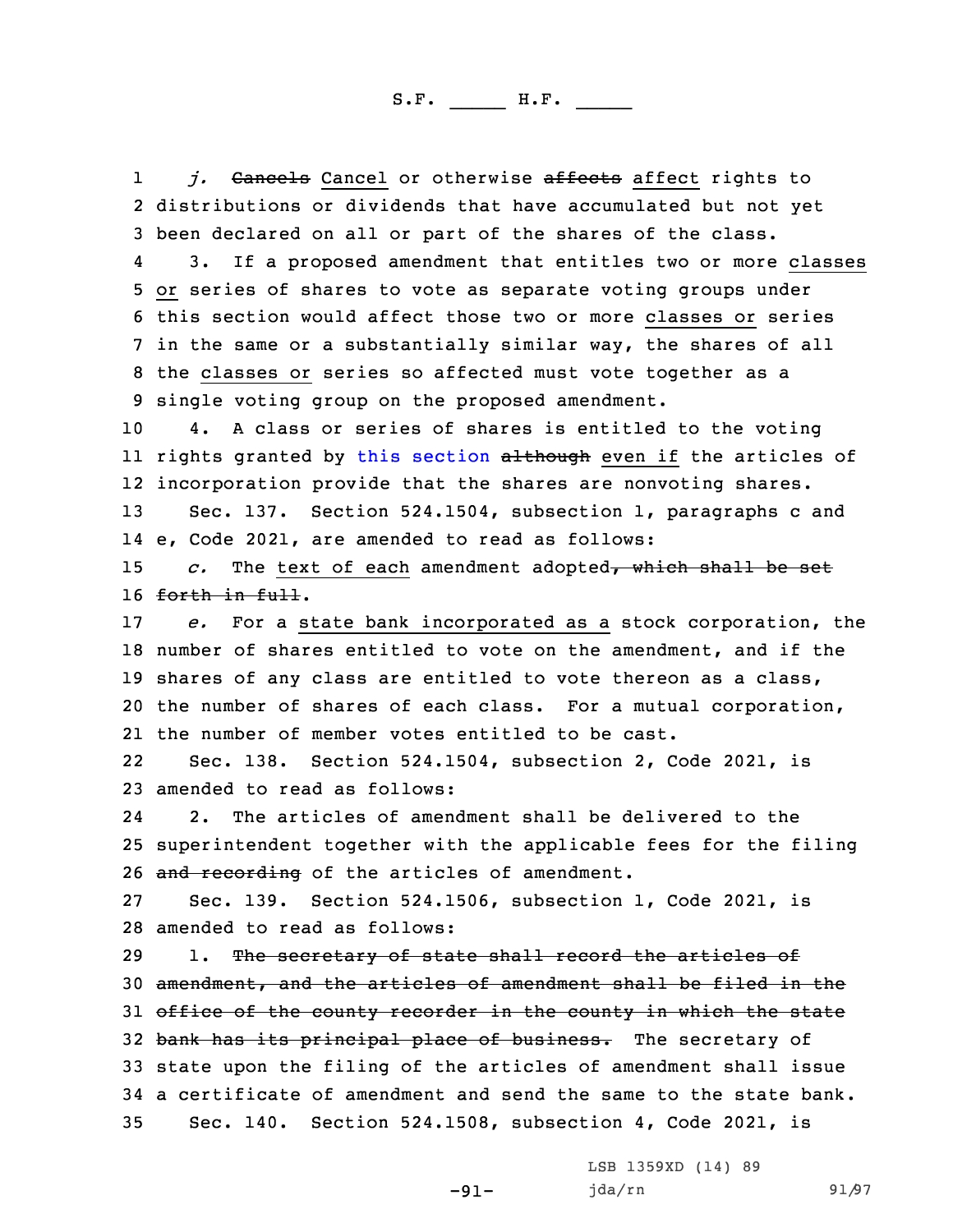1 amended to read as follows:

2 4. The restated articles of incorporation shall be delivered to the superintendent together with the applicable 4 fees for the filing and recording of the restated articles of incorporation. The superintendent shall conduct such investigation and give approval or disapproval, as provided in section 524.1505. If the superintendent approves the restated articles of incorporation, the superintendent shall deliver them with the written approval on the restated articles of 10 incorporation to the secretary of state for filing, and the restated articles of incorporation shall be filed in the office 12 <del>of the county recorder</del>. The secretary of state upon filing the restated articles of incorporation shall issue <sup>a</sup> restated certificate of incorporation and send the certificate to the state bank or its representative.

16 Sec. 141. Section 524.1601, Code 2021, is amended by adding 17 the following new subsections:

 NEW SUBSECTION. 5. In addition to the criminal penalties provided in subsections 1, 2, 3, and 4, the superintendent may impose <sup>a</sup> civil penalty on any director, officer, or employee of <sup>a</sup> state bank or bank holding company for any violation enumerated in subsection 1, 2, 3, or 4. The amount of the civil penalty imposed shall be determined in the same manner as prescribed by those subsections for calculating criminal penalties.

 NEW SUBSECTION. 6. The superintendent may impose an initial civil penalty of up to five hundred thousand dollars on any director or officer of <sup>a</sup> state bank which closes <sup>a</sup> transaction without first receiving the approval of the superintendent in violation of section 524.1304, 524.1309, 524.1403, or 524.1408, or which closes <sup>a</sup> transaction in violation of section 524.1401, subsection 2. The superintendent may also impose <sup>a</sup> civil penalty of up to ten thousand dollars on any director or officer of <sup>a</sup> state bank for each day on which the state bank operates after closing <sup>a</sup> transaction without first receiving

-92-

LSB 1359XD (14) 89 jda/rn 92/97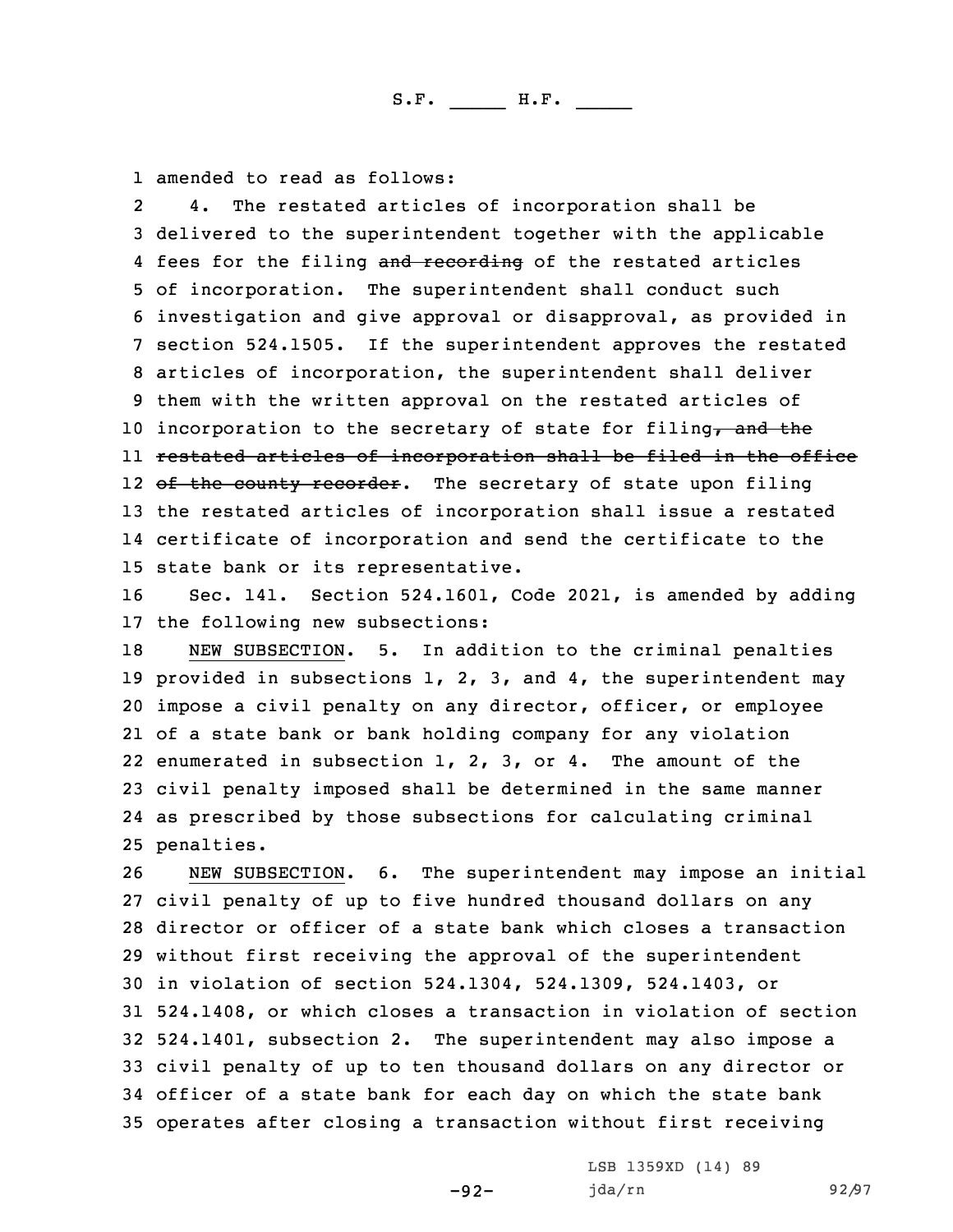the approval of the superintendent in violation of section 524.1304, 524.1309, 524.1403, or 524.1408, or which closes <sup>a</sup> transaction in violation of section 524.1401, subsection 2. Civil penalties imposed on <sup>a</sup> director or officer of <sup>a</sup> state bank in accordance with this subsection shall be in addition to any penalties imposed on any other director or officer of the state bank pursuant to this subsection or on the state bank pursuant to section 524.1602, subsection 2.

9 Sec. 142. Section 524.1602, Code 2021, is amended to read 10 as follows:

11**524.1602 Penalties applicable to state bank.**

12 1. The superintendent may impose <sup>a</sup> penalty on <sup>a</sup> state bank 13 of up to one thousand dollars for each day:

14 1. *a.* That it holds investments for its own account in 15 bonds or securities in violation of [section](https://www.legis.iowa.gov/docs/code/2021/524.901.pdf) 524.901.

16 2. *b.* On which it accepts and holds drafts in violation of 17 section 524.903.

18 3. *c.* On which it has money loaned, credit extended or holds discounted or purchased evidences of indebtedness or agreements for the payment of money, in violation of sections 524.904 through 524.907.

22 4. *d.* On which it has money loaned, invested or is 23 otherwise in violation of section [524.1102](https://www.legis.iowa.gov/docs/code/2021/524.1102.pdf) or [524.1104](https://www.legis.iowa.gov/docs/code/2021/524.1104.pdf).

24 5. *e.* On which it publishes, disseminates, or distributes any advertising containing any false, misleading, or deceptive statements concerning rates, terms, and conditions on which loans are made or deposits are received, in violation of section 524.1606.

 2. The superintendent may impose an initial penalty of up to five hundred thousand dollars on <sup>a</sup> state bank which closes <sup>a</sup> transaction without first receiving the approval of the superintendent in violation of section 524.1304,

33 524.1309, 524.1403, or 524.1408, or which closes <sup>a</sup> transaction

34 in violation of section 524.1401, subsection 2. The

35 superintendent may also impose <sup>a</sup> penalty on <sup>a</sup> state bank of up

LSB 1359XD (14) 89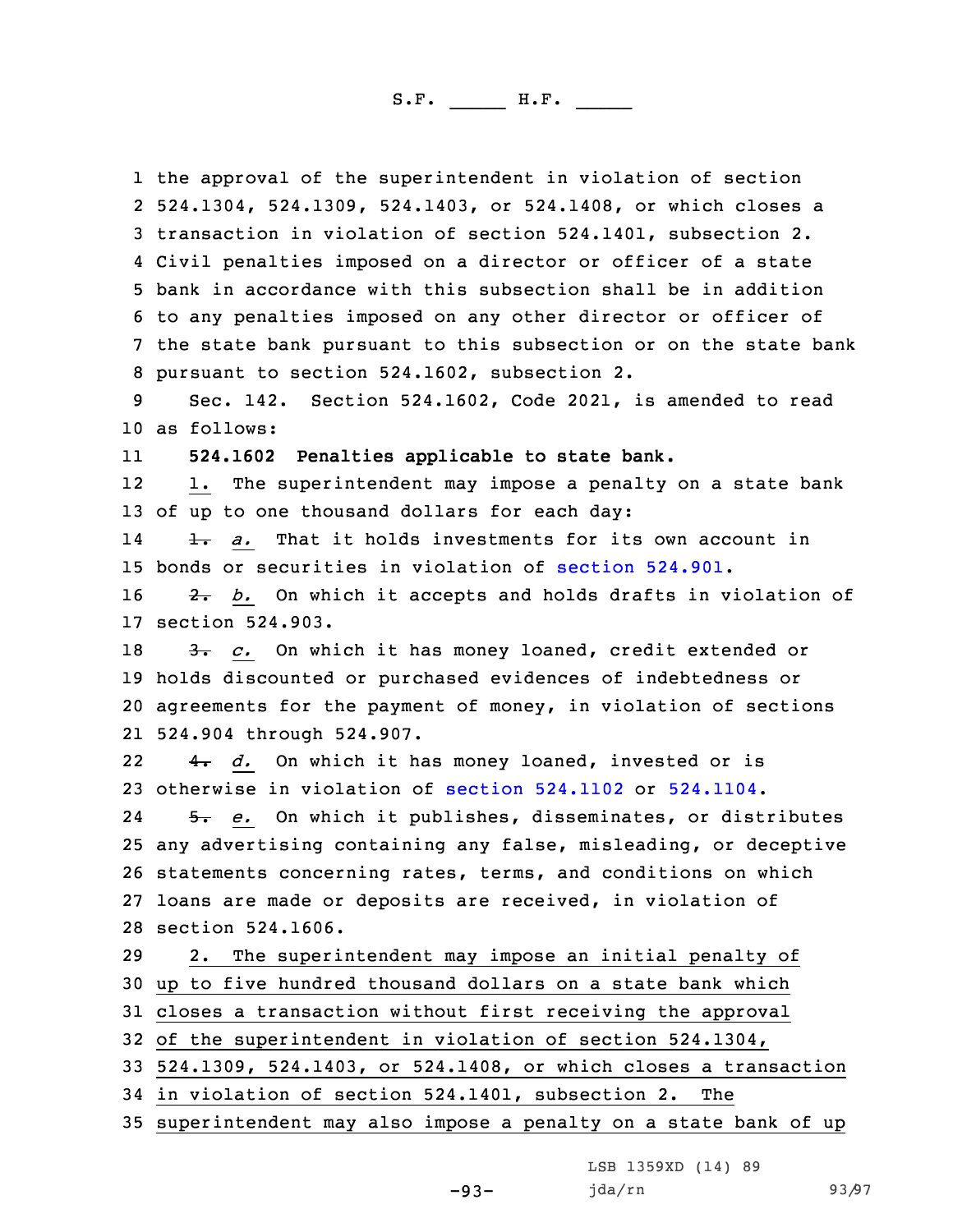to ten thousand dollars for each day on which it operates after closing <sup>a</sup> transaction without first receiving the approval of the superintendent in violation of section 524.1304, 524.1309, 524.1403, or 524.1408, or which closes <sup>a</sup> transaction in violation of section 524.1401, subsection 2. Sec. 143. Section 524.1801, unnumbered paragraph 1, Code 2021, is amended to read as follows: 8 As used in this chapter subchapter unless the context otherwise requires: Sec. 144. Section 524.1802, subsection 1, paragraph h, Code 2021, is amended to read as follows: 12 *h. "Incorporated in any state"* means <sup>a</sup> limited liability 13 company organized as a state bank under this [chapter](https://www.legis.iowa.gov/docs/code/2021/524.pdf) and a limited liability company organized as <sup>a</sup> state bank under the laws of any state as defined in 12 U.S.C. §1813(a)(3). Sec. 145. Section 524.1805, subsections 1, 2, 3, 4, and 5, Code 2021, are amended by striking the subsections. Sec. 146. Section 524.2001, Code 2021, is amended to read as follows: **524.2001 Applicability of other chapters.** 21Chapters  $489$ ,  $490$ ,  $491$ ,  $492$ , and  $493$  do not apply to banks except as provided by this [chapter](https://www.legis.iowa.gov/docs/code/2021/524.pdf). Sec. 147. REPEAL. Sections 524.226, 524.302A, 524.314, 524.315, 524.1008, 524.1205, and 524.1412, Code 2021, are repealed. EXPLANATION **The inclusion of this explanation does not constitute agreement with the explanation's substance by the members of the general assembly.** This bill relates to banks, makes appropriations, provides penalties, and makes penalties applicable. The bill modifies numerous provisions of Code chapter 524, and makes conforming changes to Code sections 12.61, 422.61, and 453A.8. The bill adds the following new defined terms to Code section 524.103: "affiliate", "national bank", "out-of-state bank", LSB 1359XD (14) 89

-94-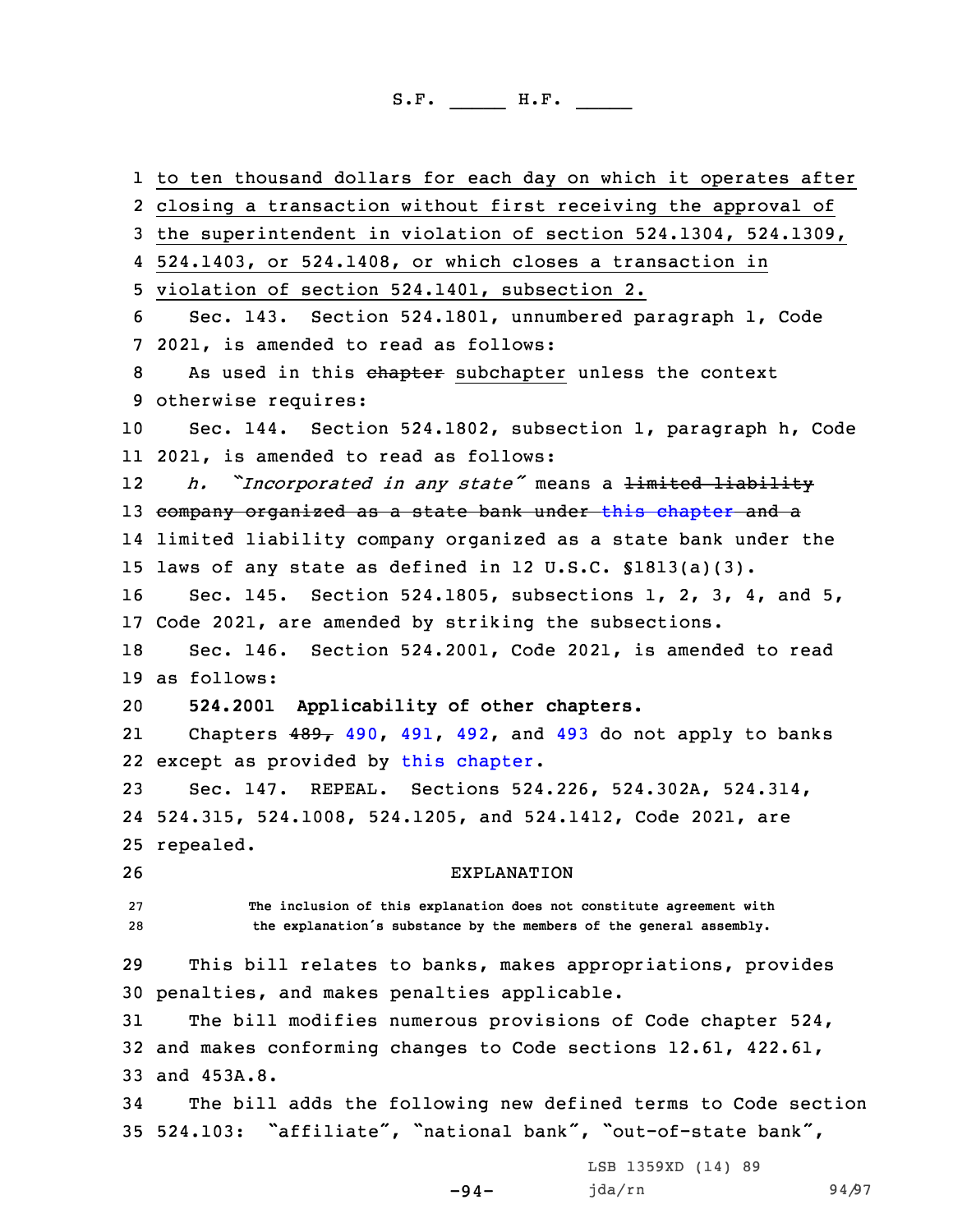and "safe deposit box". Additionally, the bill modifies the following defined terms in Code section 524.103: "articles of incorporation", "bank", "board of directors", "business 4 of banking", "calculation date", "chief executive officer", "contractual commitment to advance funds", "director", "executive officer", "insured bank", "member", "membership interest", "officer", "operations subsidiary", "shareholder", "shares", "state bank", "supervised financial organization", and "unincorporated area". The bill strikes from Code section 524.103 the term "manager".

11 The bill establishes who will serve as the superintendent of banking when the office is vacant or the superintendent is unable to serve. The bill modifies the rights and obligations of the superintendent, including the superintendent's rights and obligations with respect to ordering <sup>a</sup> state bank to cease to carry on business. Additionally, the bill amends Code section 524.207, which appropriates money from the department of commerce revolving fund to the division of banking. The bill provides that the amount of the appropriation from the department of commerce revolving fund is determined by the amount of fees and assessments paid to the superintendent.

22 The bill modifies the type of entity <sup>a</sup> state bank may utilize 23 when incorporating and modifies the steps in the incorporation 24 process.

 The bill amends provisions of Code chapter 524, subchapter V, related to fractional shares, record dates, voting lists, share information that is required to be included in the state bank's articles of incorporation, and voting by <sup>a</sup> member of <sup>a</sup> mutual corporation.

 The bill provides for the participation in <sup>a</sup> meeting of the directors and the notice required in conjunction with the meetings. Additionally, the bill establishes who may administer an oath to <sup>a</sup> director.

34 The bill modifies provisions relating to the decisions of 35 officers that do not require shareholder approval.

-95-

LSB 1359XD (14) 89 jda/rn 95/97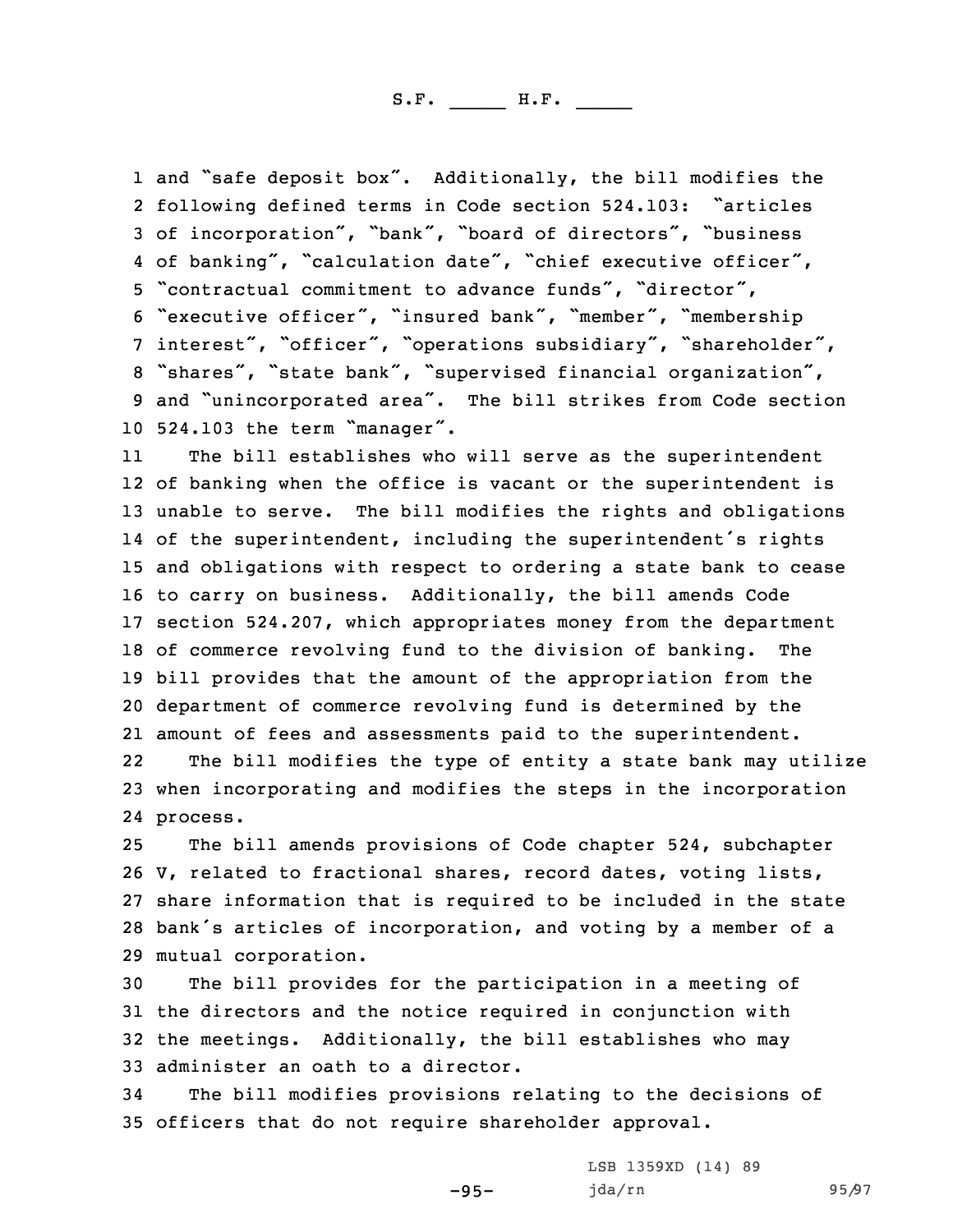1 The bill establishes the types and amounts of assets that state banks are authorized to hold and invest in. The bill authorizes state banks to conduct certain activities in electronic form. Additionally, the bill modifies provisions related to safe deposit boxes.

 The bill amends provisions related to <sup>a</sup> state bank's ability to invest in certain public welfare investments, when <sup>a</sup> state bank may purchase cash value life insurance contracts, and real property purchased by <sup>a</sup> state bank at <sup>a</sup> foreclosure sale. Additionally, the bill modifies provisions related to the granting of loans and extensions of credit by <sup>a</sup> state bank. 12The bill modifies provisions related to when <sup>a</sup> state bank

13 is required to cease acting as a fiduciary, the duties of a 14 temporary fiduciary, the voluntary relinquishment of fiduciary 15 capacity, and the succession of fiduciary accounts.

16 The bill requires that fees paid to an affiliate must be made 17 in compliance with 12 U.S.C. §371c and 12 U.S.C. §371c-1.

 The bill amends provisions related to the superintendent's authority over out-of-state offices of <sup>a</sup> state bank. Additionally, the bill establishes where data processing services may take place. The bill requires <sup>a</sup> bank doing business in this state electronically to identify its legally chartered name in any online interface.

24 The bill makes syntax and terminology changes to Code sections 524.1301, 524.1303, 524.1305, and 524.1306. Additionally, the bill modifies provisions related to <sup>a</sup> state bank ceasing to carry on the business of banking and continuing as <sup>a</sup> corporation.

 The bill modifies provisions relating to the types of entities that may merge into <sup>a</sup> state bank and the types of entities <sup>a</sup> state bank may merge into. The bill establishes information that must be included in the articles of merger and the plan of merger. Additionally, the bill provides for the types of entities that may convert into <sup>a</sup> state bank and the requirements related to articles of conversion.

-96-

LSB 1359XD (14) 89 jda/rn 96/97